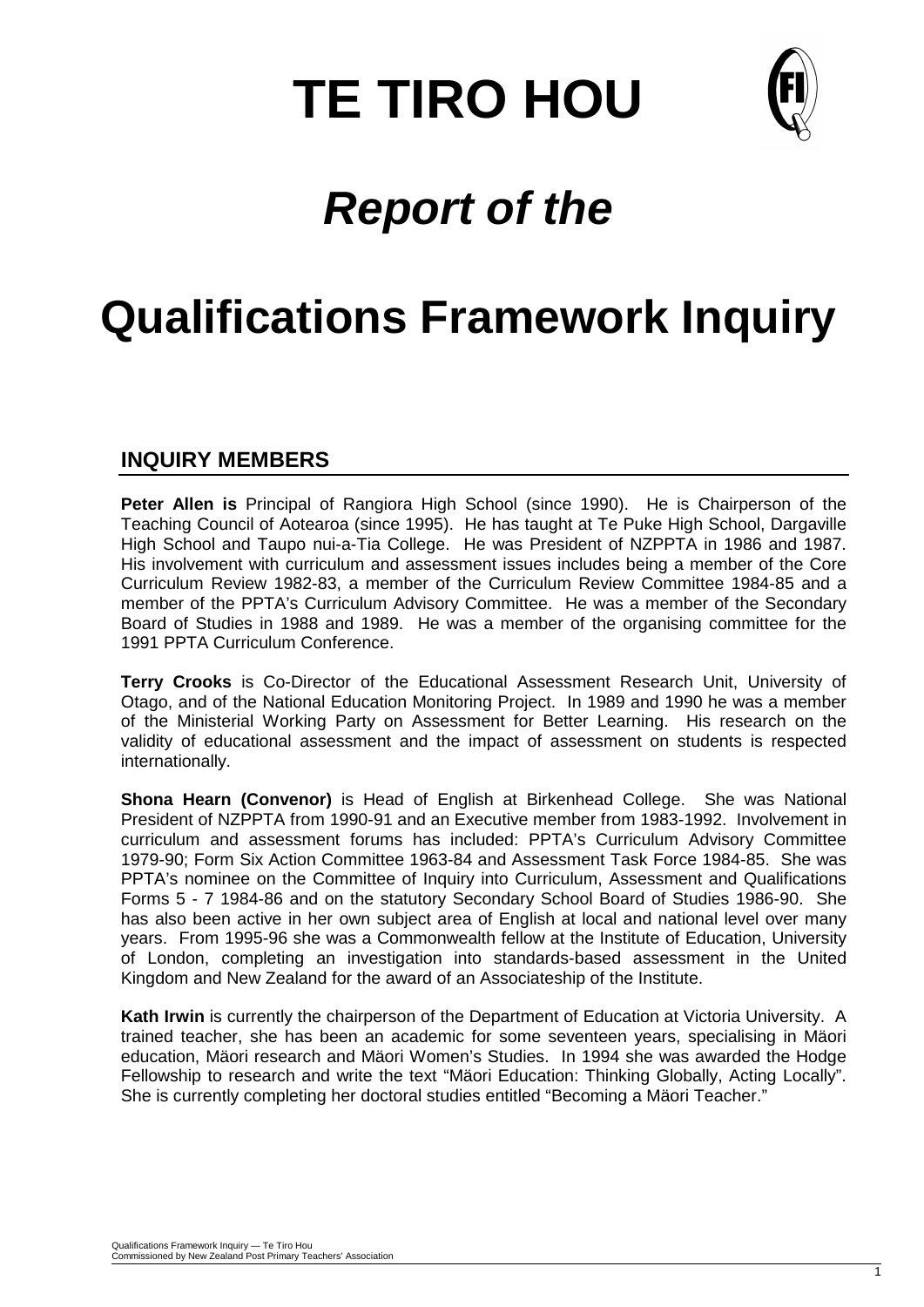

# **ACKNOWLEDGEMENTS**

- Te Whare Turuwhenua for giving the Inquiry its title
- PPTA members who gave up their time near the end of a busy year to take part in initial focus groups to shape the questions for discussion
- All PPTA members who took part in the consultation
- The Independent School Teachers Association of New Zealand for their submission
- Dr Alison Gilmore of Canterbury University for her meticulous research; also her assistant Rob Strathdee
- Phil Coogan of Unitech Institute of Technology for his research into assessing higher order learning in a standards-based system
- Dr Howard Lee of Otago University for his helpful comments on Chapter One
- Nicole Brown of the Education Assessment Research Unit at Otago University for her analysis of the membership consultation
- Rose Yukich for editing the draft report
- The New Zealand Qualifications Authority for their readiness to make available information and expertise
- Makao Bowkett, PPTA's Äpiha Mäori for her help with planning the Mäori members' consultation
- Andrew Kear of the PPTA National Office for providing ongoing assistance and expertise throughout the life of the Inquiry.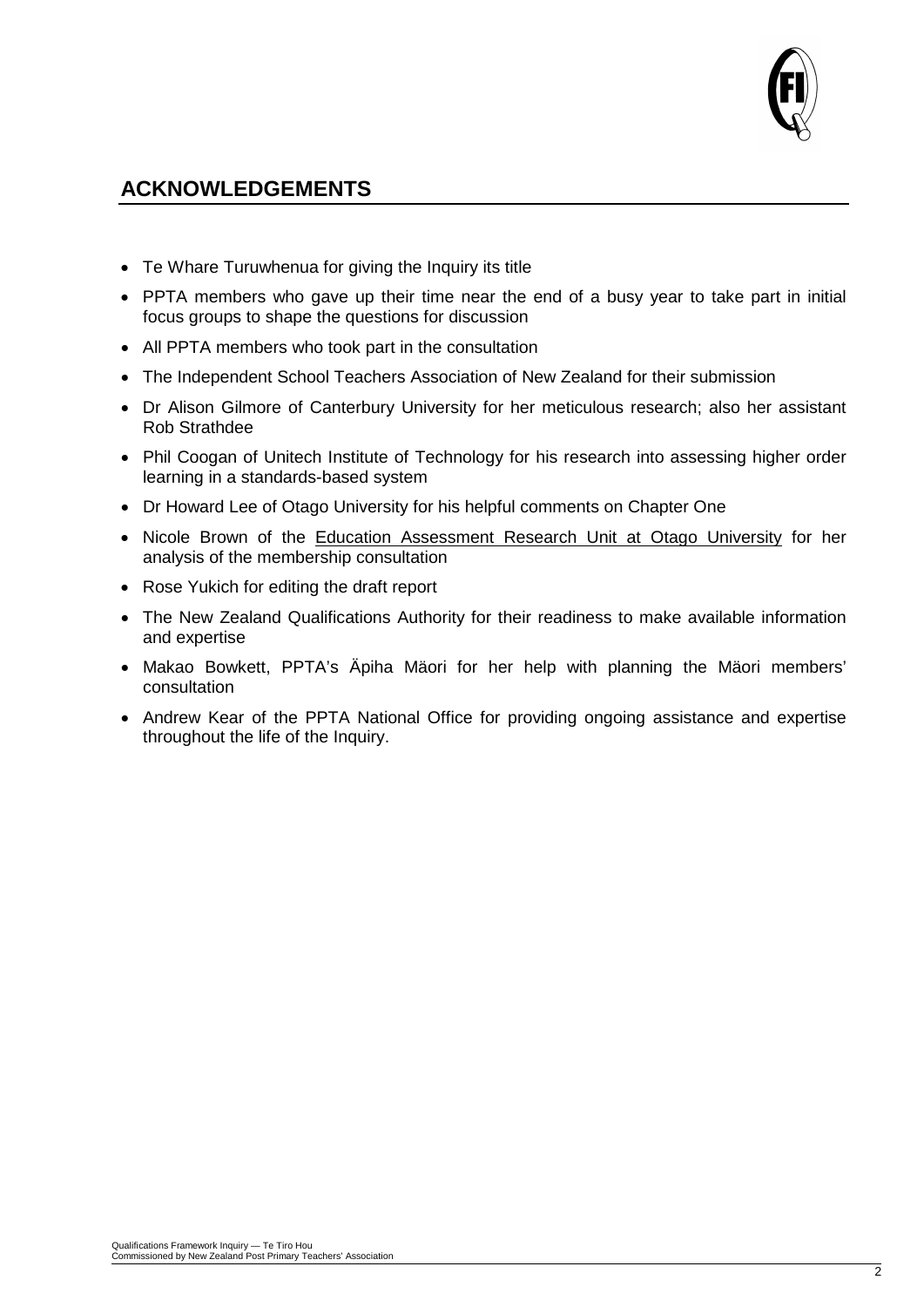

# **TABLE OF CONTENTS**

| <b>KAUPAPA OF TE TIRO HOU</b>                                                             | 4   |
|-------------------------------------------------------------------------------------------|-----|
| TE TIRO HOU TERMS OF REFERENCE                                                            | 5   |
| <b>EXECUTIVE SUMMARY</b>                                                                  | 6   |
| <b>PART ONE: New Zealand and Overseas Qualifications Systems</b>                          |     |
| Chapter 1 - History of Examinations and Awards in New Zealand                             | 11  |
| Chapter 2 - Lessons from Overseas Experience                                              | 22  |
| <b>PART TWO:</b> Research Commissioned by the Inquiry                                     |     |
| Chapter 3 - New Zealand Literature Review                                                 | 39  |
| Chapter 4 – Membership Consultation                                                       | 70  |
| Chapter 5 - The Advantages and Disadvantages of the Qualifications Framework<br>for Mäori | 78  |
| <b>PART THREE:</b> Evaluation of the Qualifications Framework                             |     |
| Chapter 6 – Criteria for Evaluating Qualifications Systems                                | 95  |
| Chapter 7 — Reviewing the Frameworks: Some Important Issues                               | 101 |
| Chapter 8 - Redesigning Unit Standards                                                    | 114 |
| Chapter 9 - Future Scenarios for Secondary School Qualifications in New Zealand           | 119 |
| Chapter 10 - Recommendations                                                              | 128 |
| <b>BIBLIOGRAPHY</b>                                                                       | 130 |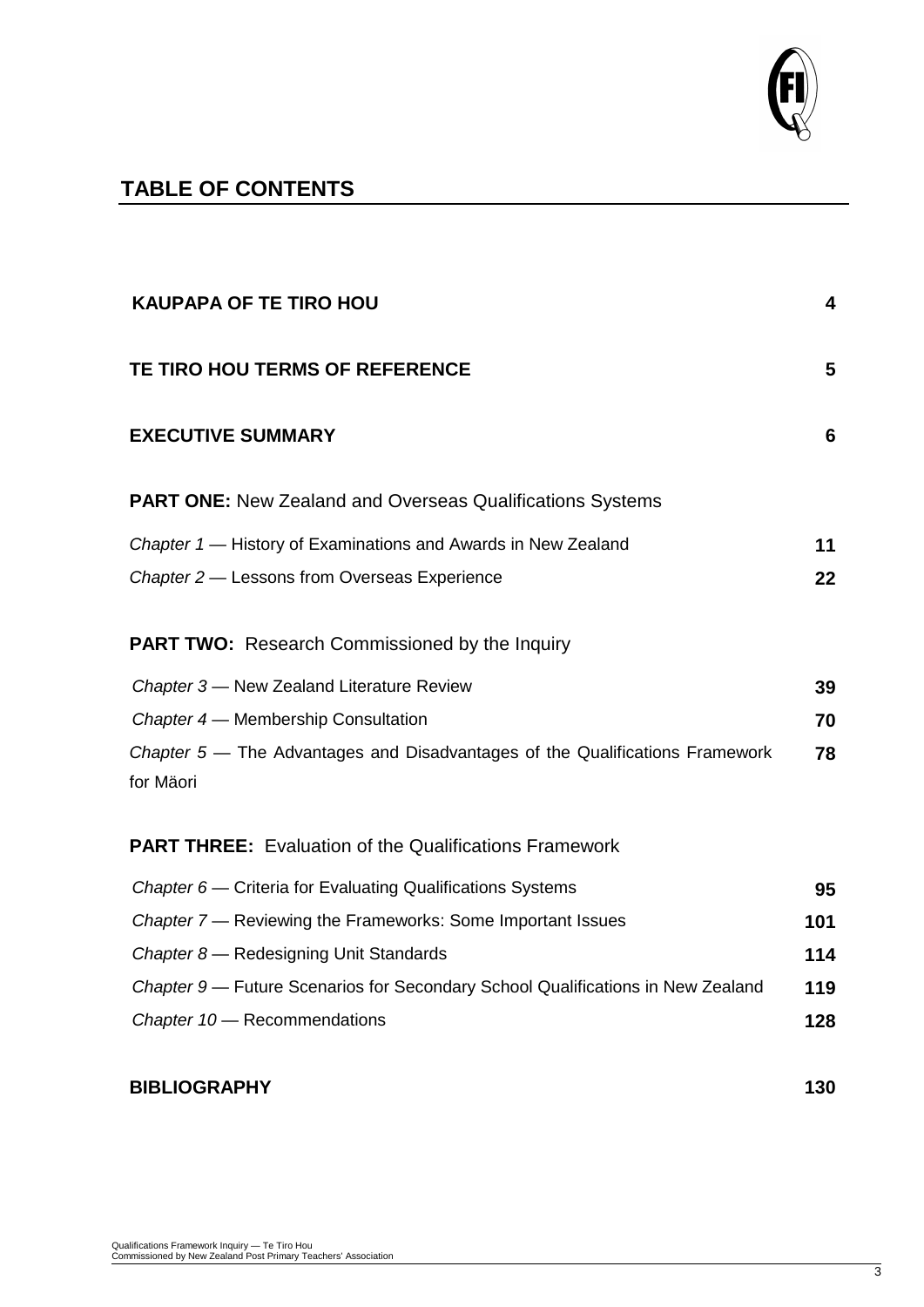

# KAUPAPA OF TE TIRO HOU -**QUALIFICATIONS FRAMEWORK INQUIRY**

This report outlines the findings of Te Tiro Hou - The Qualifications Framework Inquiry.

PPTA's Kaumatua gave Te Tiro Hou its name. The words "Te Tiro Hou" convey the essence of the task: 'taking a fresh look' in this case at the Qualifications Framework. The name is also a pun on the common phrase, 'Te Tira Hou', a special or selected group of people, or the 'panel of experts' first envisaged by PPTA's Curriculum Advisory Committee.

Increasing disquiet amongst secondary teachers about a variety of issues surrounding the development and implementation of the New Zealand Qualifications Framework during 1994 were of concern to PPTA. In early 1995, the Curriculum Advisory Committee proposed that the Association establish a panel of experts to undertake a review of the Qualifications Framework in consultation with PPTA members.

This was approved by the 1995 Annual Conference and the Executive subsequently approved the composition of the panel and terms of reference. Financial constraints caused by the 1995/6 collective contract campaign then put the matter on hold. At the end of the campaign, Executive allocated funding to the project.

Te Tiro Hou was *commissioned* by PPTA, but is *independent from* PPTA and its policies.

The Inquiry was required to consult widely with PPTA members as well as commissioning research. A questionnaire for members was prepared following meetings with focus groups in different parts of the country. This was circulated early in 1997 and responses were analysed by the Educational Assessment Research Unit of Otago University.

The Inquiry also commissioned a major review of New Zealand research and informed comment on the Qualifications Framework from Dr Alison Gilmore of Canterbury University. This was supplemented by material on relevant overseas experience from a variety of sources.

Te Tiro Hou is required to report formally to the PPTA Executive in June and the Convenor will present the Inquiry's findings to the PPTA Curriculum Conference in Auckland on 18 July 1997. At that point, the kaupapa returns to PPTA members.

The report is particularly timely given the recent release of the Government's Green Paper A Future Qualifications Policy for New Zealand and may be of assistance to members as they consider their response to its proposals. It is our hope that the report will help to clarify the issues surrounding the National Qualifications Framework and provide a constructive basis on which PPTA members can formulate a position on the future of secondary school qualifications in New Zealand.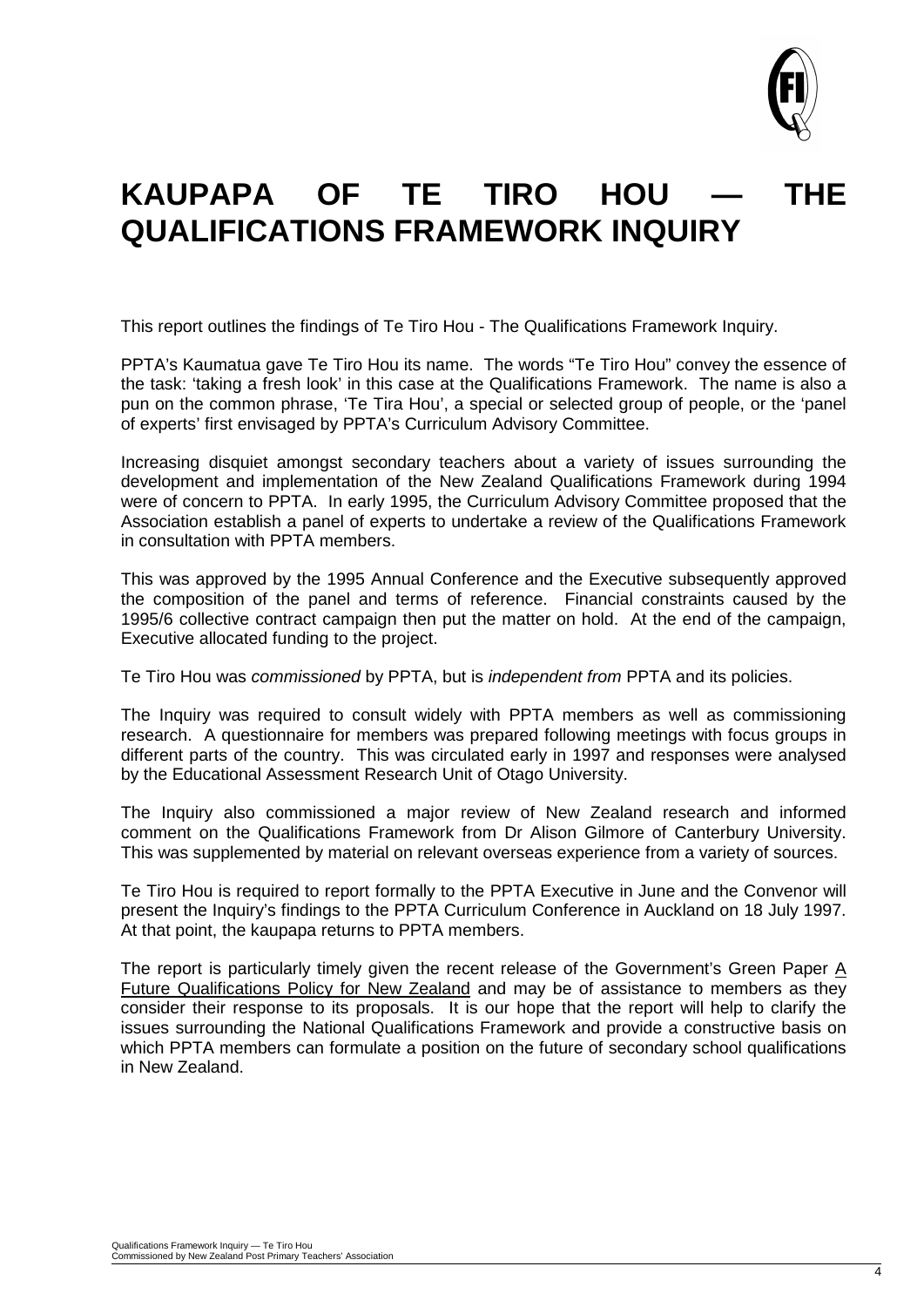

# **TE TIRO HOU TERMS OF REFERENCE**

- 1. To consult widely with PPTA membership.
- 2. To draw on or commission appropriate research.
- 3. To analyse whether the NZ Qualifications Framework model is educationally valid.
- 4. To analyse whether the NZ Qualifications Framework model of standards-based assessment can do justice to educational aims across the curriculum at all levels.
- 5. To investigate the manageability, resource and workload implications of transition to the Qualifications Framework.
- 6. To suggest solutions to problems identified in the course of the review.
- 7. To report findings to PPTA Executive.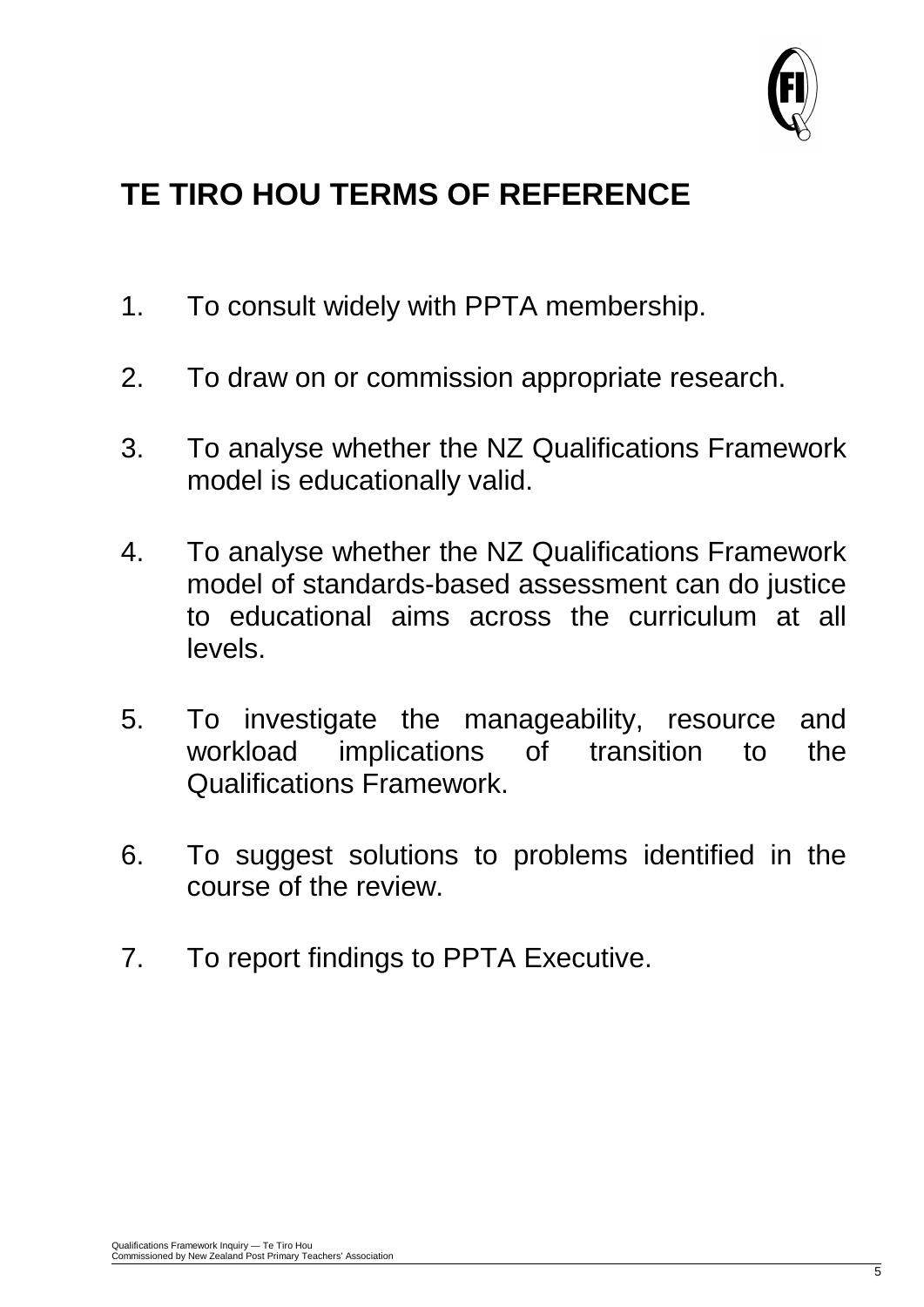

# **EXECUTIVE SUMMARY**

- 1. The Qualifications Framework Inquiry Te Tiro Hou was commissioned by NZPPTA to acknowledge widespread membership discomfort with aspects of the National acknowledge widespread membership discomfort with aspects of the National Qualifications Framework (NQF) and its implementation. Its brief included Qualifications Framework (NQF) and its implementation. requirement to consult widely with PPTA's membership, and to propose solutions to problems with the NQF identified by the Inquiry.
- 2. New Zealand's education system has used and discarded a number of qualifications since its legislative inception in 1878. This process reflects society's changing needs and a gradually expanding education culture in this country. The value of qualifications tends to diminish as more students achieve them.
- 3. PPTA took a leading role in the assessment debates of the 1980s and was instrumental in the removal of University Entrance in 1984. Policy developed during the period 1983- 1991 supported the establishment of a flexible, integrated qualifications structure which recognised actual achievement and contributed towards a single, national, postcompulsory award. PPTA was represented on the statutory Board of Studies (which was abolished with the establishment of NZQA), and its predecessors.
- 4. The apparent congruity of philosophies between NZQA's Qualifications Framework and PPTA policy resulted in initial support for the NQF. Concerns began to emerge as early as 1992 about work-load and resourcing issues raised by the Framework, as well as the educational validity of elements of it. These concerns led to the setting up of this Inquiry.
- 5. No overseas system provides an exact parallel to the Qualifications Framework, though there are useful points of comparison in England, Scotland and Australia:
	- England has a three-track qualifications system, a disadvantage of which is that the different systems are accorded varying status. Lessons learnt about standards-based assessment are that professional training, exemplars and moderation systems are essential to assist in communicating the intent of standards. British assessment commentators agree that school qualifications must generally distinguish more than two levels of performance. New Zealand's advance moderation of tasks is an important improvement on the English approach to moderation.
	- In Scotland, strong community opposition to a twin-track system has resulted in a new move to bring together the vocational and academic. All subjects will be available in a single curriculum and assessment framework; a mix of internal and external assessment will apply, with criteria to determine grades.
	- South Australia uses criteria to assess, both internally and externally, against objectives. Moderation includes common assessment tasks, exemplars and visiting moderators.
	- New South Wales is considering a proposal for five-level standards-referenced, internal/external assessment. There would be the flexibility for some There would be the flexibility for some vocationally-oriented courses to be included in a new university entrance score. The proposal would also abandon the Year 10 examination.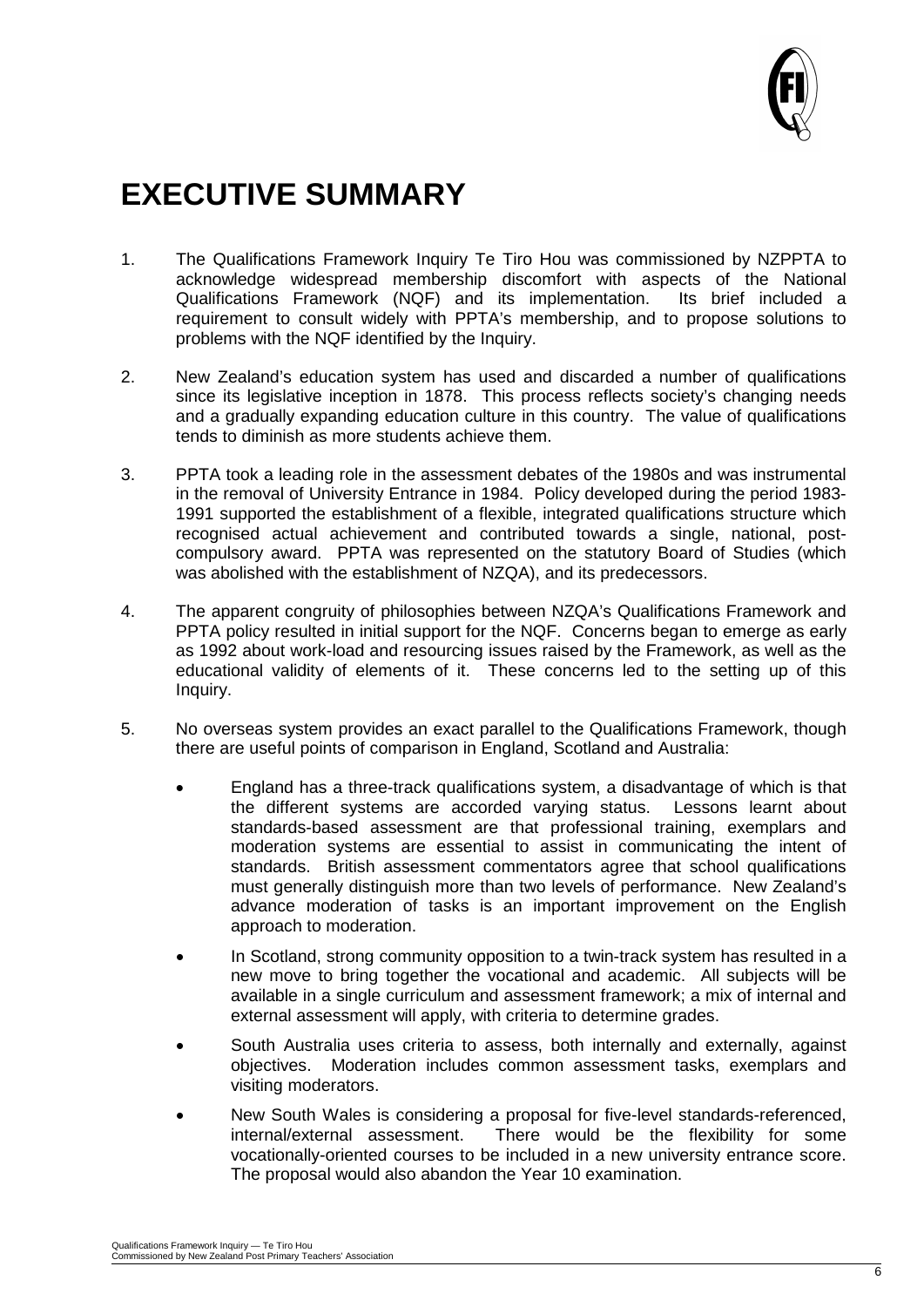

- Victoria uses criteria-based assessment for school-based tasks, but the number of criteria and descriptors and the complexity of aggregation create questions about validity. Teachers involved in moderation are linked by technology to the state reviewer.
- Queensland uses standards-based assessment at Years 11 and 12 only. Standards are derived from syllabi. Comparability is achieved through exemplars and district and state moderation panels.
- 6. The Inquiry commissioned Dr Alison Gilmore of Canterbury University to review the existing research and literature on the Qualifications Framework. She reported that most commentators approved the fundamental principles of the Framework: participation, relevance, simplification of structure, coherence and fairness. However<br>the debate has concentrated on their achieveability. Critics have commented the debate has concentrated on their achieveability. particularly on issues of validity and in implementing the NQF, problems of recognising excellence and the costs, both physical and human, of implementation.
- 7. The Inquiry undertook a survey of PPTA members. Some 800 responses were received, from branches, groups and individuals. Frequently-mentioned advantages of the Framework were fairness to students and clarification of objectives. Disadvantages mentioned centred on manageability, resourcing, the inadequacy of moderation and the complexities of implementation. Modifications suggested matched these criticisms. There was strong support for recognition of merit and excellence and for the retention, within the Framework, of the Bursary examination. External examinations at Year 12 received little support. Responses about Year 11 were evenly split between support for School Certificate and alternative systems.
- 8. Many respondents had no comment, or declared themselves unable to comment, on the issues for Mäori education raised by the Framework. Those who did respond and those Mäori who attended QFI hui saw benefits in the Qualifications Framework for Mäori learners, especially in terms of transparency of objectives and the recognition of actual achievement. However, these benefits could only be placed in the context of a serious Mäori teacher recruitment and retention crisis, with associated workload, professional development and resourcing issues.
- 9. The Inquiry's terms of reference required an analysis of the educational validity of the Qualifications Framework. The panel developed criteria upon which to base such analysis. An educationally valid qualifications system is:
	- fair
	- inclusive
	- cumulative
	- clear
	- motivating
	- coherent
	- constructive
	- manageable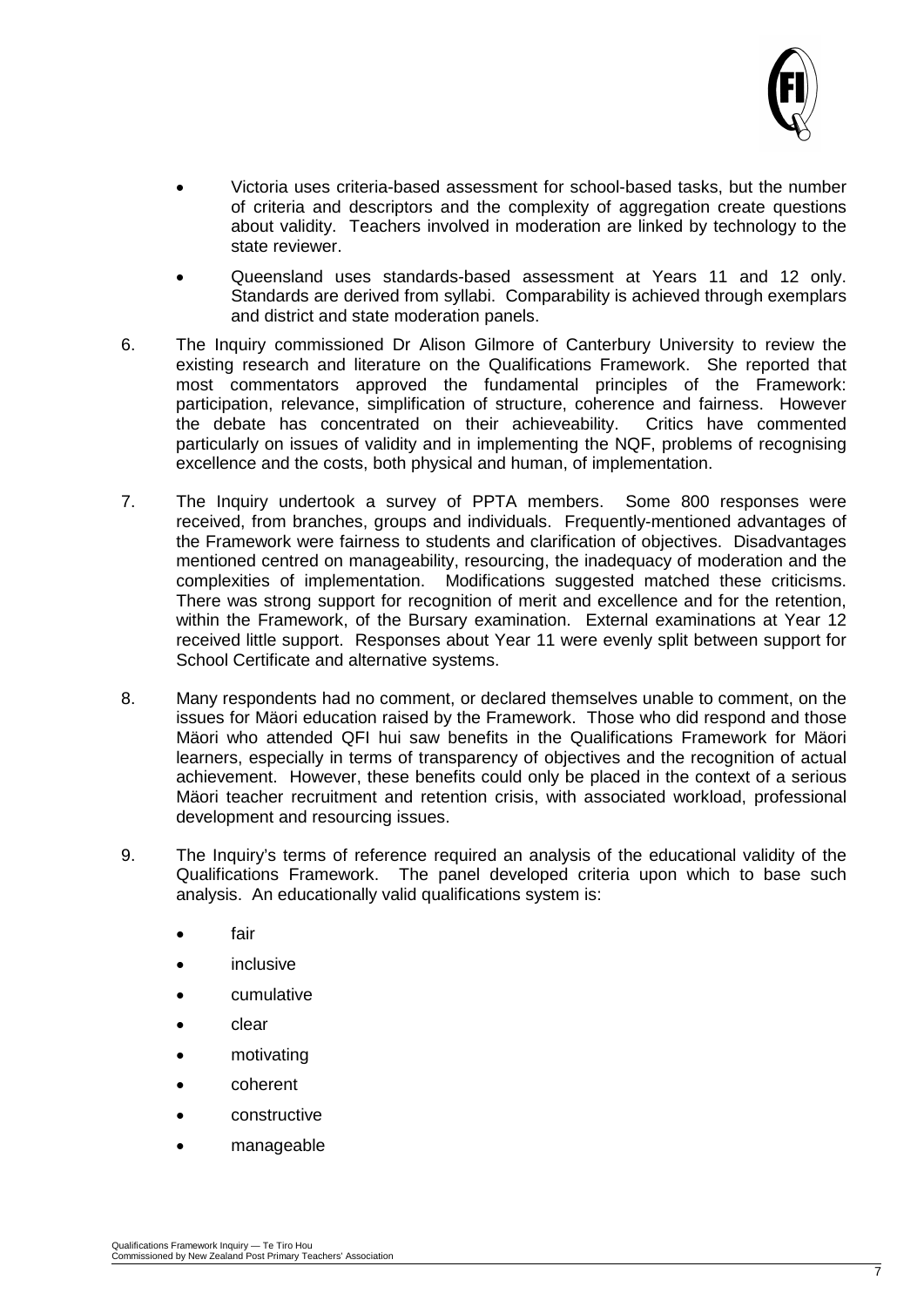

- 10. The Inquiry believes that standards-based assessment is more educationally desirable than norm-based. Defining standards validly is highly problematic, requiring consistent professional development and credible moderation.
- 11. The Inquiry also concludes that many though not necessarily all unit standards would be better suited to a range of passing grades than a pass/fail model. It is further concluded that the average size of unit standards should be at least four credits.
- 12. The Inquiry rejects the concept of Framework credit accruing from norm-referenced examinations, but accepts that credit may be gained from examinations where standards for credit were defined using a standards-based approach. The Inquiry is cautious about proposals for competing options leading to high and low status qualifications, and problems of manageability.
- 13. The Inquiry notes with deep concern that, since the disestablishment of the Board of Studies, much policy development of the Qualifications Framework has been done without teachers' or PPTA's direct involvement, satisfying political concerns about 'provider capture' but diminishing ownership by teachers of the new assessment procedures. Inadequate resourcing of implementation, and especially of teacher development is also a major concern.
- 14. It is the view of the Inquiry that educationally successful implementation of the Framework, requires the following modifications to unit standards' design:
	- provision for merit and excellence in unit standards;
	- avoiding large numbers of small unit standards;
	- a reduction in detail for content coverage;
	- changed expectations about re-assessment;
	- restricted use of multi-level assessment within a class;
	- improved approaches to moderation;
	- avoiding dual assessment;
	- a realistic time-frame for implementation;
	- improved support and resources.

It is acknowledged that work has begun on some of these developments.

- 15. The Inquiry considered seven scenarios for the future structure of assessment in the senior secondary school, against the criteria listed in point 9 of this summary:
	- i retire existing awards, fully implement the Framework at Years 11, 12 and 13;
	- ii abandon all internal assessment, implement wholly external examinations at two or three years of Years 11, 12 or 13;
	- iii abandon the Framework, continue existing qualifications;
	- iv implement the Framework at Years 12 and 13, external examinations at Years 11 and 13 to encourage excellence, retire existing awards;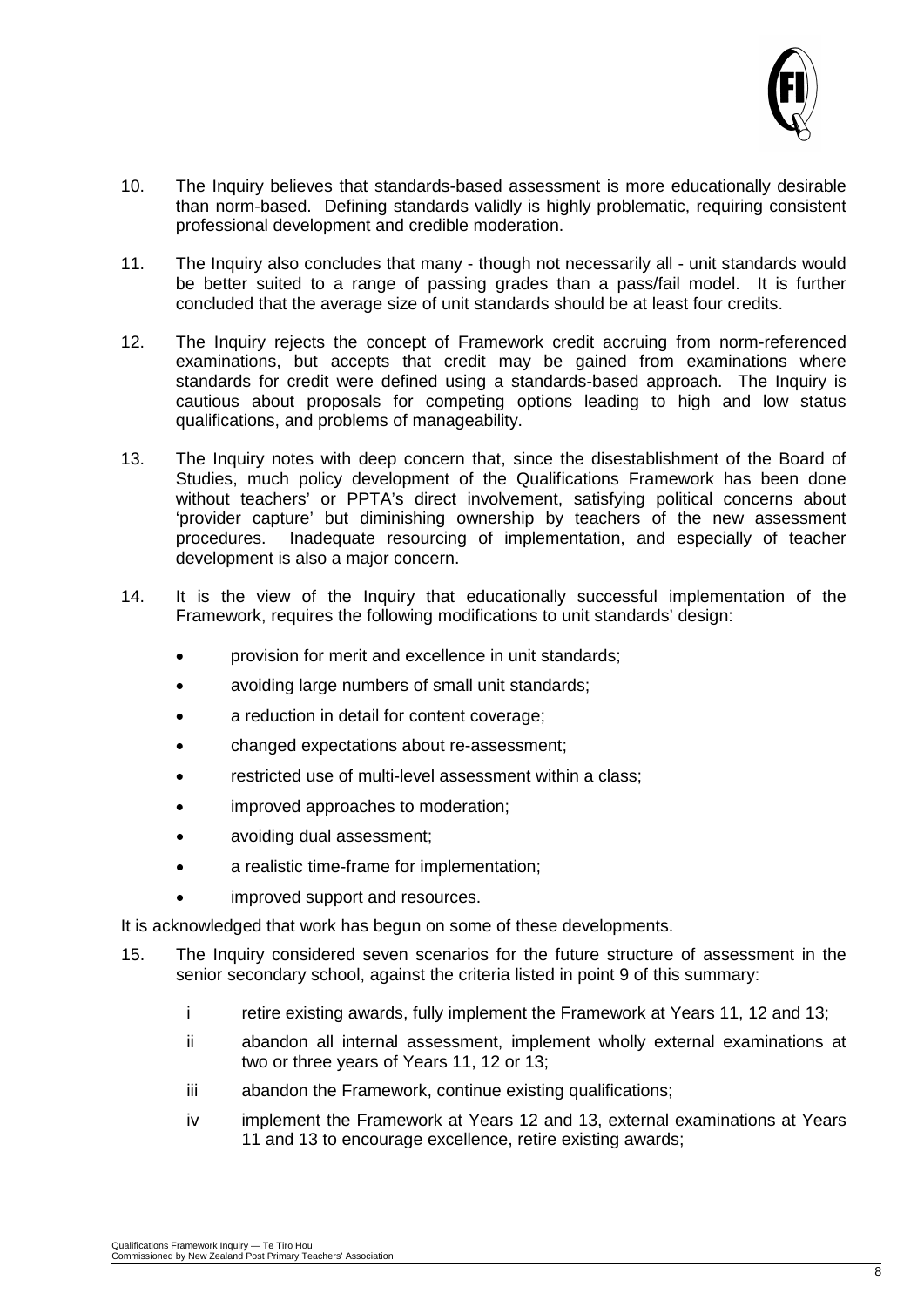

- v implement the Framework at Years 12 and 13, external examinations for credit on the Framework at Years 12 and 13, retire existing awards;
- vi implement the Framework at Years 12 and 13, retire SFC as Framework development permits, retain Bursary adapted to give credit, continue to offer School Certificate outside the Framework; and
- vii implement the Framework at Years 12 and 13. Retire Sixth Form Certificate as soon as the Framework is ready for full operation at Year 12. Retain the University Bursaries assessments with adaptations which allow them to be credited onto the Framework. Retire School Certificate**.**
- 16. The Inquiry regards the last two as the only viable scenarios, but strongly favours the last. It fits best with the eight criteria articulated in Chapter 6. Notable strengths are:
	- the avoidance of extra workload and other costs associated with parallel assessments for different awards;
	- flexible provision for diverse needs and aspirations;
	- ready transfer of credit earned from secondary to post-secondary education;
	- strong provision for all students to work at appropriate levels and have more than one opportunity to demonstrate their competence;
	- and encouragement for teachers and students to work towards excellence (but not at the expense of others).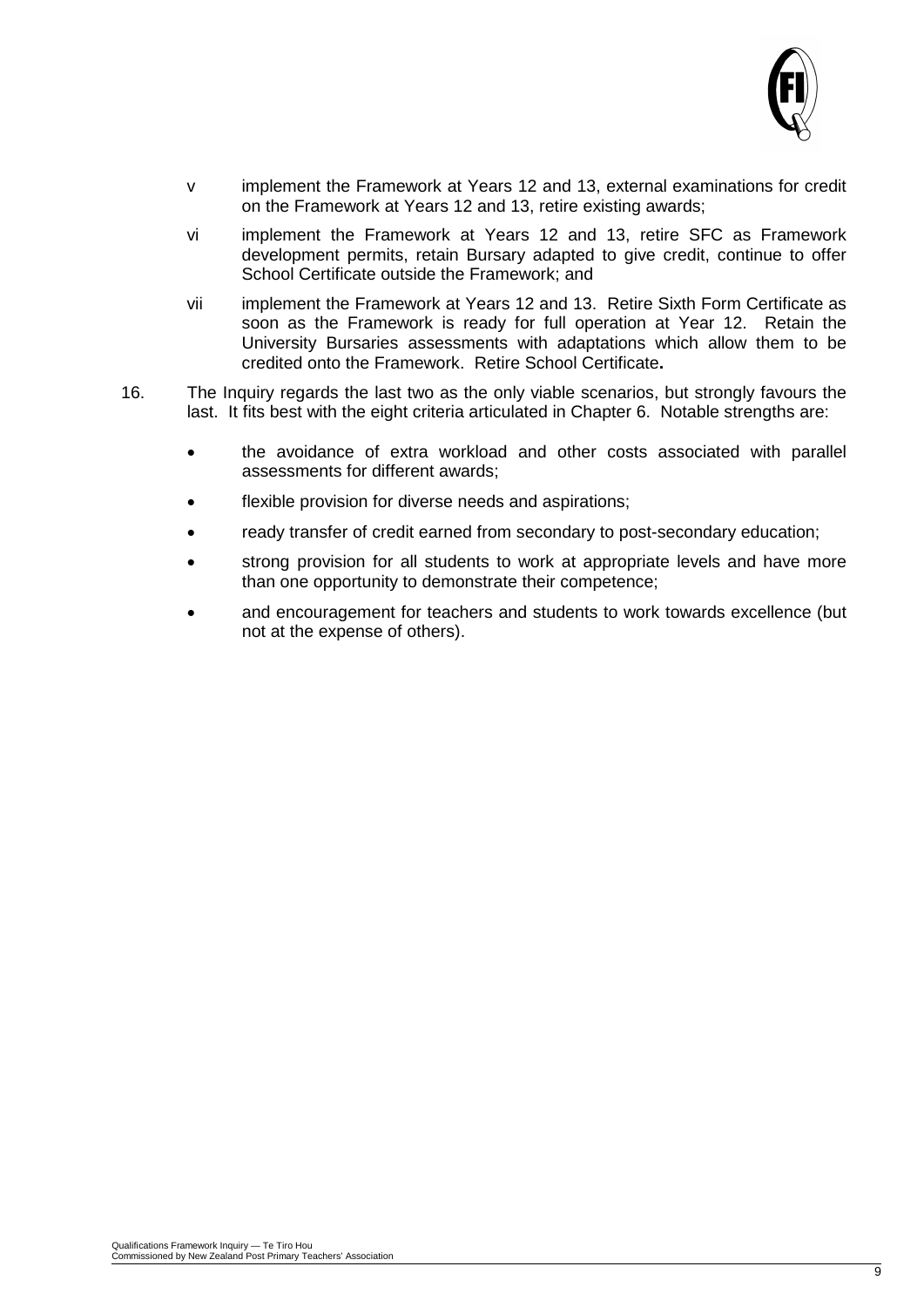

# **PART ONE**

# **NEW ZEALAND AND OVERSEAS QUALIFICATIONS SYSTEMS**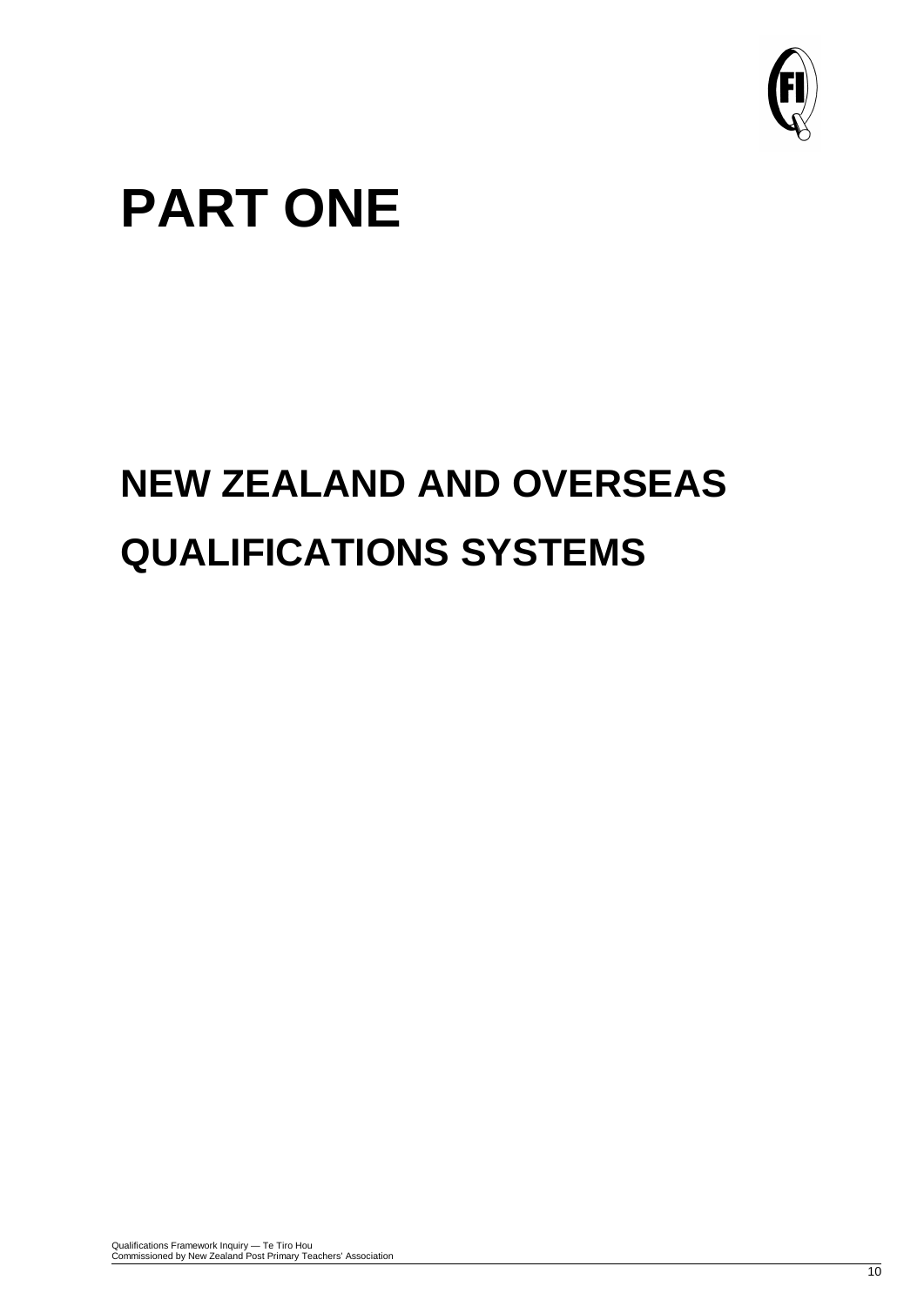

# **HISTORY OF EXAMINATIONS AND AWARDS IN NEW ZEALAND**

This chapter gives a brief outline of the history of examinations and awards in New Zealand schools, in order to provide a context for the Qualifications Framework Inquiry. It is structured in three parts:

- examinations and awards in New Zealand from 1878 to 1970;
- the PPTA Assessment Debate from 1970 to 1996;
- background to the New Zealand Qualifications Framework.

*This chapter is indebted to A Short History of Examinations in New Zealand (Keynote address to PPTA Principals' Conference. C.McGeorge 1985).*

### **Examinations and Awards in New Zealand from 1878 to 1970**

New Zealand's public education system began in 1877, when the Education Act introduced a national system of elementary education for all under a new Department and Minister of Education.

From 1878 all primary school pupils from Standard 1 up were examined annually by school inspectors against prescribed levels of achievement on the national syllabus. Many students failed to move to the next level and most Nineteenth Century children did not reach Standard 6 before leaving school. Only those who passed Standard 4 could leave at age 12; otherwise they waited for the official leaving age of 13.

By 1886 passing Standard 4 exams was established as a prerequisite for acceptance into the police, army and prison service and for the employment of under-sixteen year olds in factories. Many private employers followed suit. The Railways and Post Office also demanded Standards 4 or 6 exam passes for various jobs.

Meanwhile the 1886 Civil Service Reform Act established a new competitive exam for entry into Public Service. This exam, set at a level just above Standard 6, led to the growth of Standard 7 classes which catered for intelligent working class children whose parents could not afford secondary school fees. This arose because primary schooling was free up to the age of 15, while there was no universal provision of secondary education.

In 1894 exams disappeared from Standards 1 and 2 and in 1899 the new Chief Inspector, George Hogben, abolished all inspectors' examinations below Standard 6, although teachers were still required to set exams and determine who passed at each level. The Standard 6 exam now became an even more important vocational credential.

From 1877 the competitive Education Board Scholarships had rationed access to secondary school for the majority who could not afford to pay. By the early Twentieth Century students could also compete for junior (access to forms 3 and 4) and senior (access to forms 5 and 6) national scholarships or pass the Department of Education's senior free place examination. This was a modified version of the Junior Civil Service examination which was now located in secondary schools as Standard 7 dwindled.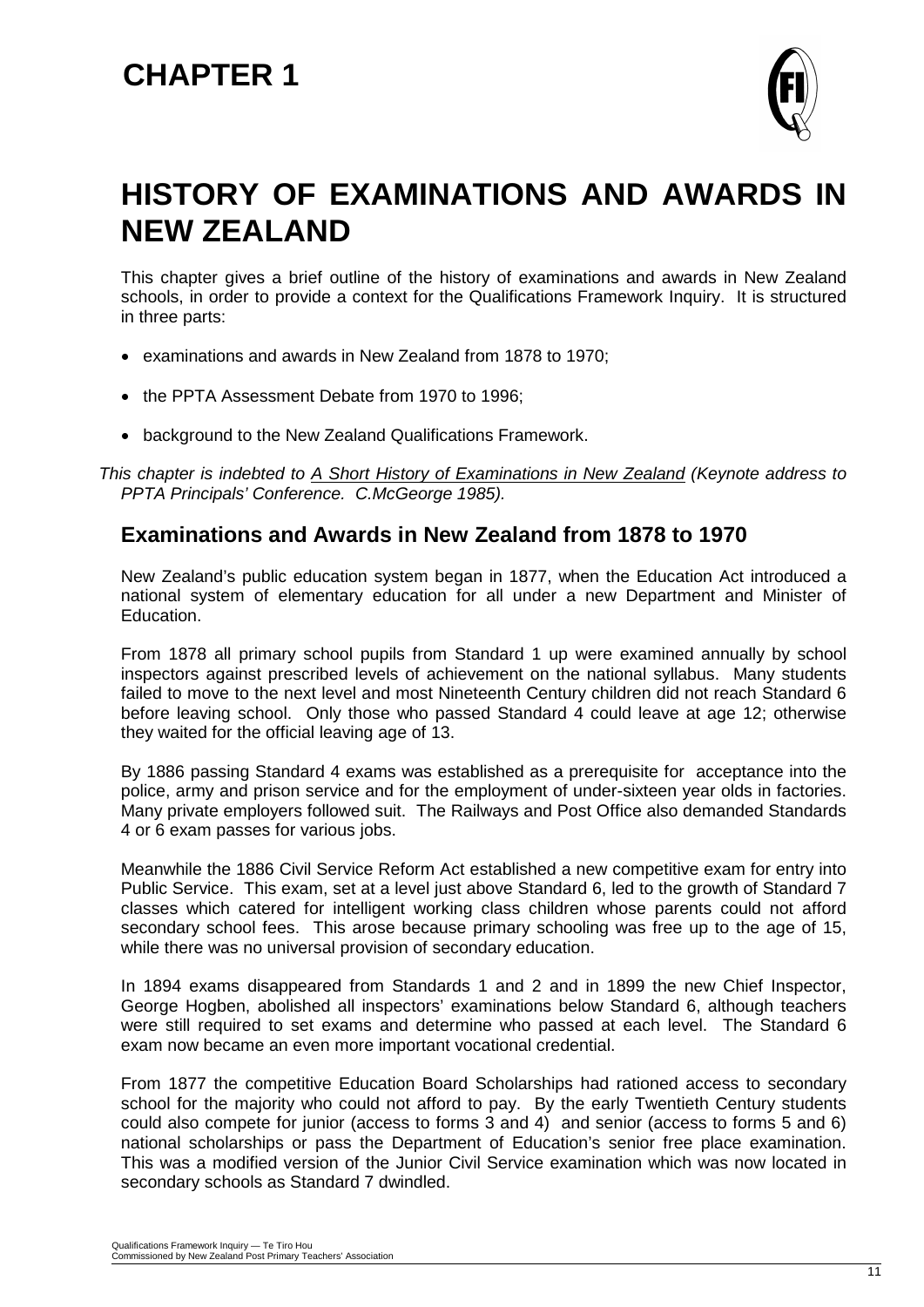

The secondary education system expanded rapidly with the introduction of the free place system in 1903. Social divisions were retained, however, with a hierarchy from the older state and private secondary schools to the newer state secondary schools and finally the district and technical high schools. The system of examinations and awards reflected this complexity with a series of qualifications designed to select for different social and vocational purposes.

In 1914 the Education Board Scholarships were abolished. Three secondary school leaving certificates had now been introduced to be awarded by examination or accreditation: the Intermediate Certificate (Form 4), the Lower Leaving Certificate (Form 5), the Higher Leaving Certificate (Form 6). Form 5 was also the Year in which pupils sat the Matriculation exam.

The debate about secondary school curriculum and qualifications was framed around the question of relevance. However, this was interpreted in two ways: firstly, as direct vocational relevance of subjects such as woodwork and agriculture offered in the technical high schools and secondly, as the less direct but ultimately more far-reaching relevance of academic qualifications which led to higher status options in the future.

By the 1920s there were 8 different school awards:

- 1. Standard 6 The Inspectors' Examination for Proficiency and Competency certificates
- 2. Standard 6 The Junior National Scholarship examination
- 3. Form 4 The Public Service Entrance Examination
- 4. Form 4 The Intermediate Examination, the same exam under different name, which entitled the student to a senior free place
- 5. Form 4 Senior National Scholarship examination (The intermediate exam under a different name)
- 6. Form 5 Matriculation Exam and Lower Leaving Certificate by accreditation
- 7. Form 6 The Higher Leaving Certificate by accreditation and (from 1929) a separate Training College Entrance Examination (abolished in 1938).
- 8. Junior University Scholarship in Upper Form 6.

The 1930s began with cost-cutting measures to limit the numbers in senior secondary education - the abolition of junior and senior scholarships, the suspension of the Public Service Exam, an end to accrediting for proficiency, senior free places and higher leaving certificates. This led to an increase in entries for the Intermediate Exam.

In 1934 the Lower Leaving Certificate was abolished and the first version of School Certificate was instituted as an alternative to Matriculation. Although pupils could enter either or both, School Certificate remained the lower status award until further changes in the 1940s.

The 1937 Labour Government made major changes to the examination system, abolishing the Proficiency Exam so that all children completing primary education could claim a free secondary school place. The Intermediate Examination and Certificate disappeared in 1938 along with the free place system now that secondary education was free till age 19. The Public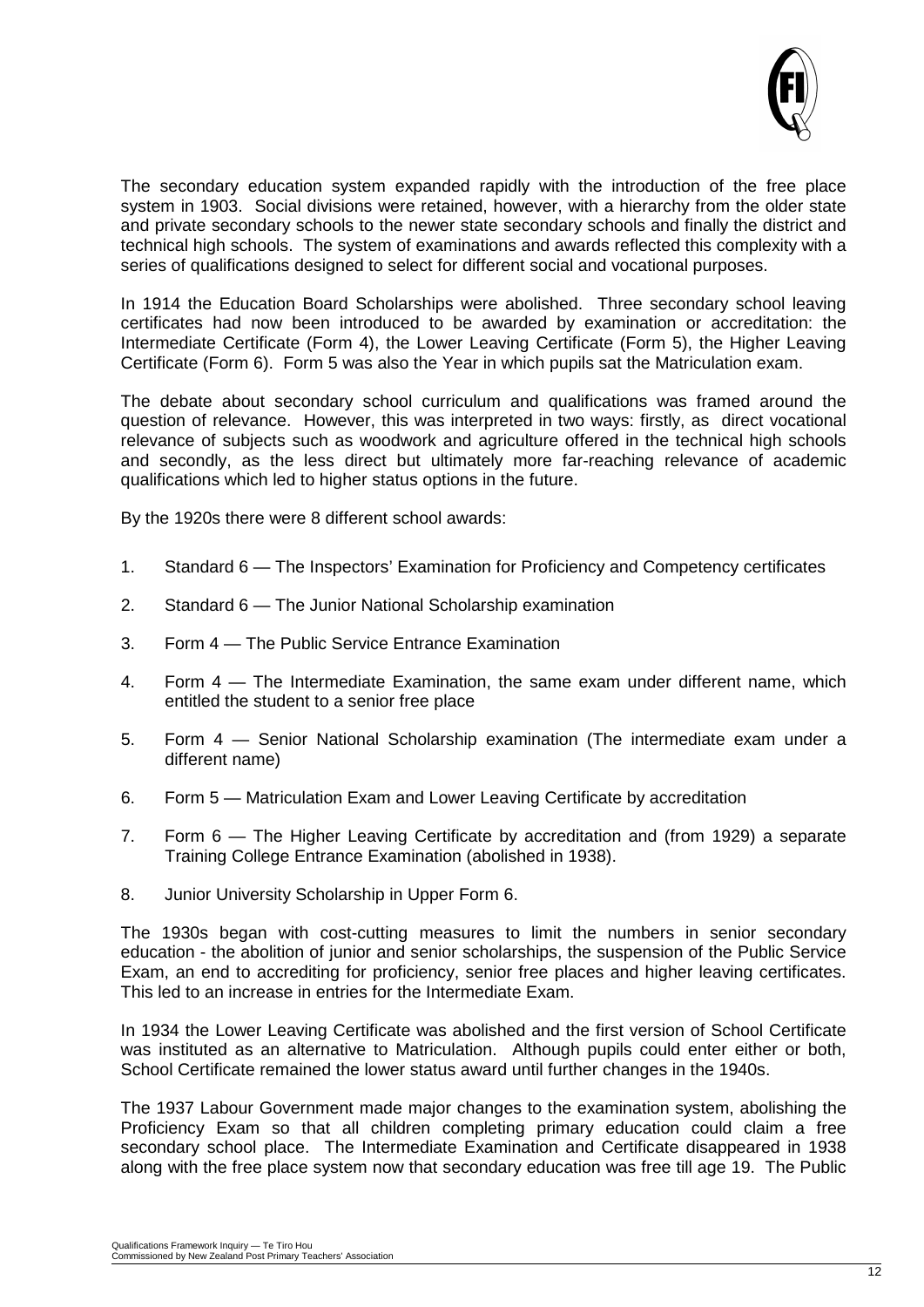

Service Entrance Exam had been reinstated in the Fourth Form, and enjoyed a brief rise in entries from private school pupils desirous of attaining success in the only remaining Fourth Form award.

These reforms of junior secondary school awards allowed the focus to shift to Matriculation and School Certificate. The Training College Entrance exam had been abolished in 1935, removing an award from Form 6. In 1944 some schools were granted the power to accredit University Entrance, and this award was moved to Form 6 as a four year qualification.

The Thomas Committee reported in 1944, recommending "a broad, liberal secondary education suited to a democracy with universal secondary education." A broad core curriculum was established, which would not be specifically examined. "Those credited by their schools as completing it would go on to sit a general school-leaving examination, School Certificate Mark II, as an alternative to the more specialised University Entrance." The Public Service agreed to accept the new School Certificate as an entry qualification, and the Public Service Entrance Examination was abandoned in 1946. School Certificate rapidly became the sole award in Form Five as opposed to the Thomas Committee's intention that it would be a more general alternative to University Entrance in Form Six. In practice the UE award was required for many public service positions.

From this point on there was a long period of comparative stability in the overall structure of qualifications. A number of changes did occur, however. Many were attempts to cater for the wider range of students in the senior school, for instance the introduction of the Bursary examination in addition to the Junior Scholarships examination in Form 7 in 1966, the move from an aggregated pass mark to single subject passes in School Certificate in 1968 and the addition of Sixth Form Certificate in 1969, as well as a range of alternative local certificates.

The most noticeable trend in this history is the phenomenon of credentials inflation, whereby the value of each credential fell as more and more students achieved it. Between 1886 and 1945 the general school leaving age certificate sought by most New Zealand school pupils rose from a pass in the Standard Four Examination to a pass in the Form Five award of School Certificate. By the 1980s most students were aiming for an award in Form Six, the University Entrance examination, although it was not a realistic goal for many of them. By the late 1990s, many students expect to complete a Seventh Form year and attempt the Bursary examination.

It takes time for society to acknowledge these shifts, but it is worth noting that credentials which outgrow their purposes are eventually dispensed with - for instance the Certificates of Proficiency and Competency.

## **The PPTA Assessment Debate from 1970 to 1996**

In the late 1960s and 1970s, PPTA was active in a number of assessment initiatives. New directions for education, including shifts in assessment thinking were signalled in PPTA's publication Education in Change*.* PPTA took a proactive role in the Education Development Conference and was represented on the group which produced Assessment in Education, a report which included a survey of teacher views about assessment.

Recognition of the impact of assessment on curriculum, and the inability of external assessment to focus on many important student attributes were two important elements which received attention at that time. PPTA members participated in a number of initiatives designed to ameliorate these problems, which remain at the forefront of issues today.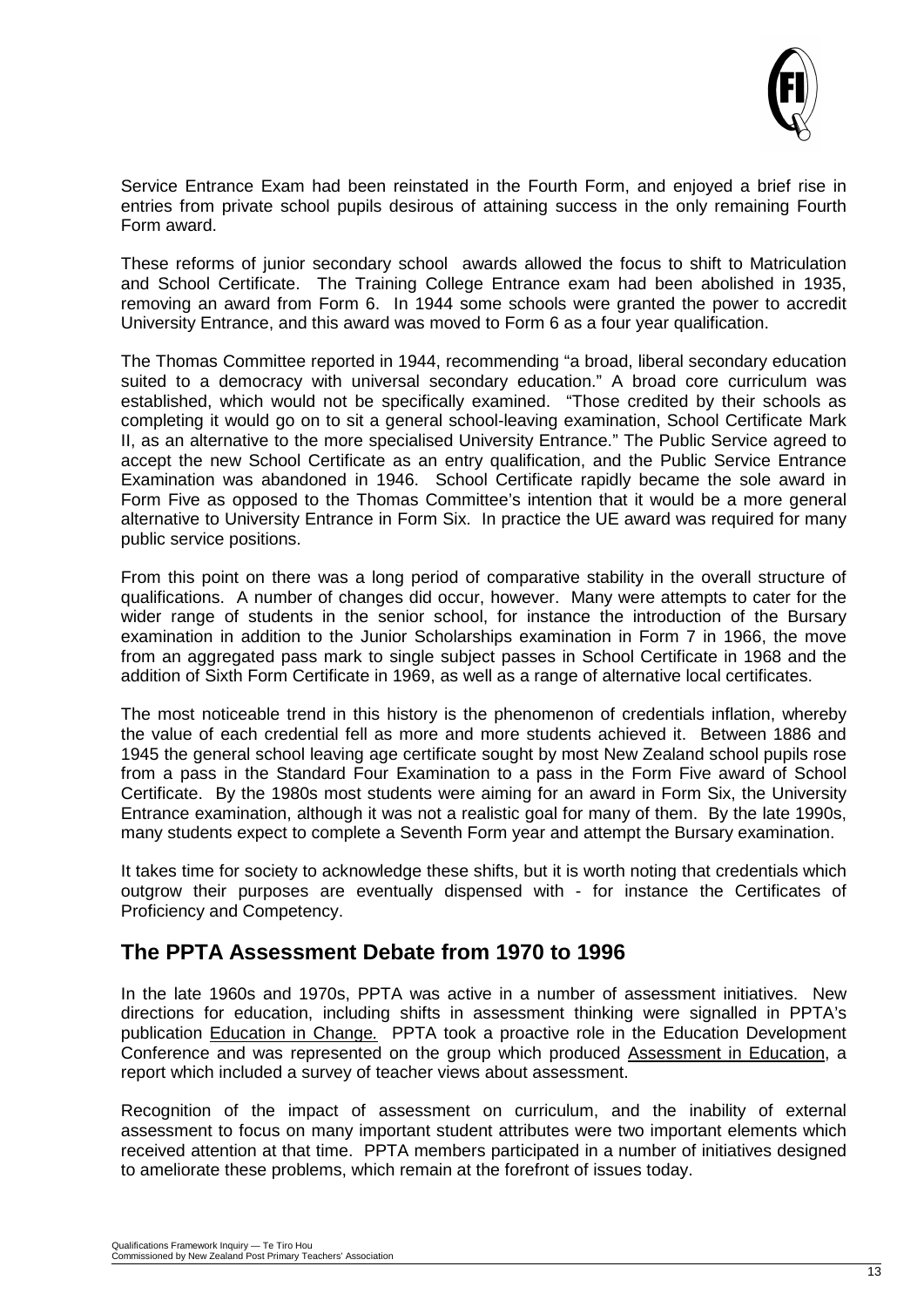

For instance, developments in English delivered the NESC curriculum, whose 8 modes could not be validly assessed by written, one-shot, short duration, end-point instruments. At the School Certificate level the response was an internally assessed English option which eventually grew to a steady state of round 25% of the subject's entries. Mathematics, science, art and workshop technology got off the ground in the mid-1970s before more traditional thinking rooted in a belief in the superiority of external assessment grounded other fledglings. This thinking constrained other subjects to partially internally assessed options, led by geography in the early 1980s, which spread in due course to the Bursary examinations.

Workload issues did arise within the internally assessed options. However, it became apparent that this was worst in the transitional period and over time dwindled to more acceptable proportions. A further lesson from this period might be that piloted, more gradual implementations which built expansion upon the experience of the pioneers found greater favour with teachers than the wider scope and faster pace of the implementation of the NQF.

By the late 1970s there had been significant changes to the clientele of the senior secondary school. Whereas the Sixth Form and the Upper Sixth Form had previously been the preserve of a small elite destined for university education, many more students were staying on at school. As participation rates grew, teachers became increasingly aware that the University Entrance examination was no longer a realistic goal for many Sixth Form students. Sixth Form Certificate (SFC) had been introduced in 1969 as an internally assessed alternative Sixth Form qualification, but students and their parents correctly perceived the higher status associated with the UE exam, and so the academic requirements of this award continued to dominate the Sixth Form curriculum.

By the early 1980s this led the PPTA Principals' Conference to call for a boycott of the UE examination.

- 1983 PPTA's Annual Conference in 1983 debated the issue and made the decision to instruct members to assess Sixth Form pupils in 1984 only by SFC, and not to participate in the administrative procedures of the 1984 UE exam. The ensuing campaign led by the Form Six Action Committee was bitterly opposed by the National Minister of Education, Merv Wellington, but harnessed a ground swell of support from parents, employers and the public.
- 1984 Before the final crunch came, the snap election of 1984 intervened, with the immediate decision of the new Labour Minister, Russell Marshall, to proceed with the abolition of the UE examination.

Another significant event in 1984 was PPTA's Waahi Hui attended by 1200 teachers, parents and students to discuss Mäori education.

One important outcome was the explanation of the processes of School Certificate inter-subject scaling, which came as a shocking revelation to many of the Maori and Tauiwi present. This led to changes in the scaling methodology to place the Mäori language on an equal footing with English, and discredited scaling sufficiently that a later Minister (Dr Lockwood Smith) abolished statistical scaling of School Certificate subjects outright.

Recommendations passed at PPTA Conference that year included a statement deploring the fact that SC in its present form gives a significant group of students a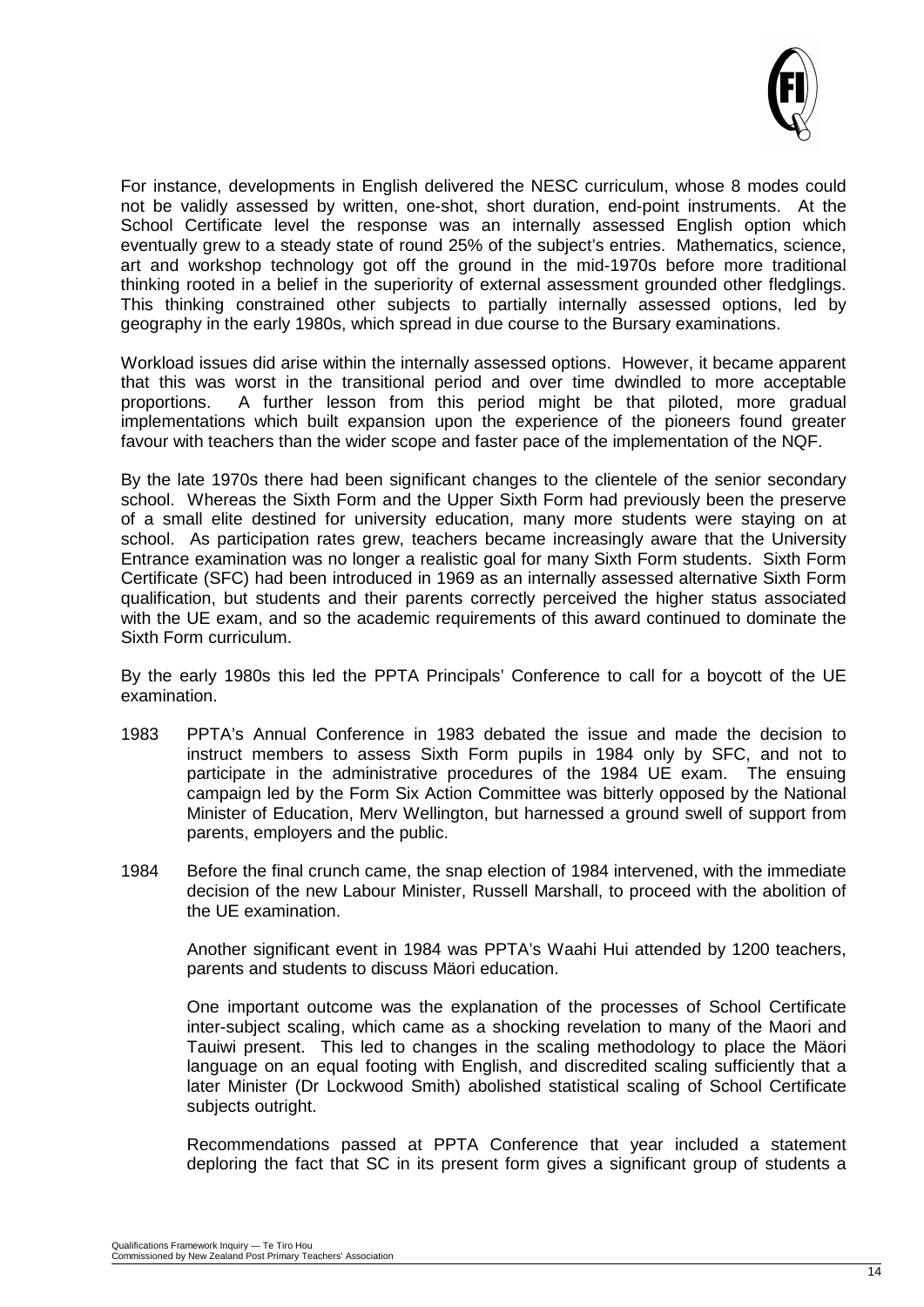

sense of failure, and demanding that it be abolished and replaced with a broaderbased system of assessment.

Conference decisions also reaffirmed that SFC should be the only award in Form Six and insisted on membership consultation as the changes were implemented. The PPTA Executive was also instructed to enter negotiations with the Minister to establish a statutory Board of Studies.

By this time the Minister had set up two committees: the Curriculum Review Committee and Committee of Inquiry into Curriculum, Assessment and Qualifications F5 - 7 (CICAQ). PPTA was represented on both and set up an Assessment Task Force which planned and ran assessment seminars in every branch during Term 3. This was the beginning of a series of membership consultations, which fed into the CICAQ.

- 1985 The consultations continued in 1985, with a second round of seminars and membership surveys which ultimately resulted in policy decisions represented in the CICAQ. They were:
	- 1. Support for provisional entrance to university from Form 6
	- 2. Support for an interim position on Form 6 for 1986:
		- SFC the only award at Form 6
		- Internal assessment with external moderation
		- Moderation on the basis of SC results

Ironically this remains the status quo in 1997.

- 3. Support for a long-term position on Form 6:
	- SFC the only award, internally assessed but not moderated by SC results, each subject to stand alone, administered by a Board of Studies
	- Form 6 assessment to become achievement-based
	- Moderation essential.
- 4. Support for a statutory Board of Studies to co-ordinate curriculum, assessment and awards in the secondary school.
- 5. Support for a long-term position on assessment Forms 5 7:
	- a National Leaving Certificate in combination with other awards
	- a school-based Fifth Form Certificate
	- an achievement-based Sixth Form Certificate as outlined above
	- a national award at Form 7 based on a mix of internal and external assessment, including a merit award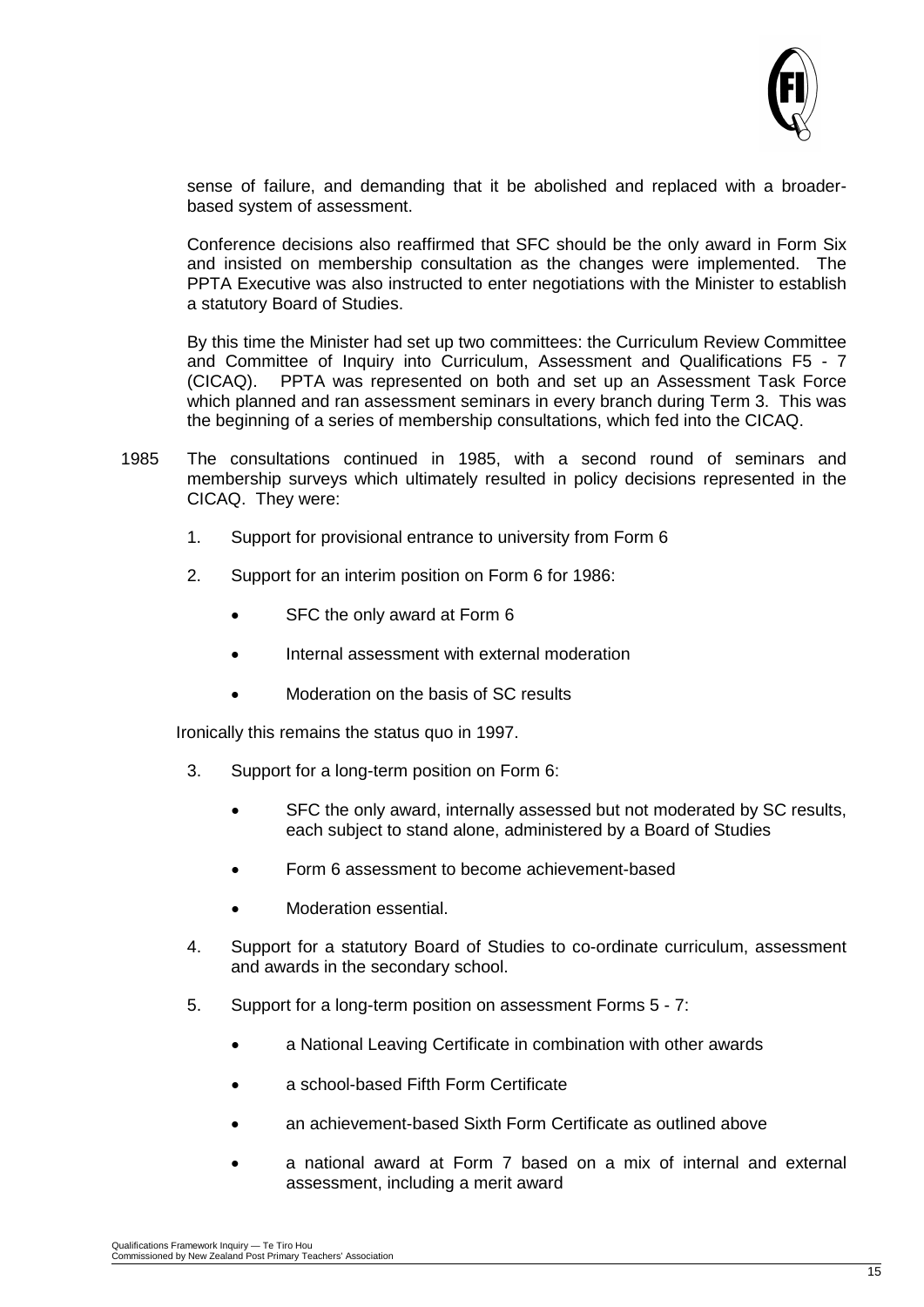

first priority for change should be Form 6.

Members were evenly split on whether entry to university from Form 7 should be based on performance in the award or should be open.

1986 The final report of the CICAQ, Learning and Achieving was published, recommending changes along the lines indicated above. By now the Board of Studies had been established as an advisory group to the Minister on secondary school curriculum, assessment and awards. It had wide community and professional representation including three PPTA representatives.

The Board of Studies set about progressive implementation of the recommendations of Learning and Achieving, with an initial focus on developing alternative forms of moderation at Form Six, in order to free SFC from the tie with SC. The trials in achievement-based assessment in a number of subjects at Form Six were initiated on the advice of the Board of Studies. PPTA's first priority was the implementation of the Secondary Staffing Report, which was seen as the vehicle for delivering the necessary staffing to support these changes.

Annual Conference discussed a paper Curriculum Directions, which sought to make the connection between curriculum and qualifications by including a recommendation that school reporting and the national award system should report on the agreed areas of learning in the curriculum and be consistent with the principles of the curriculum.

- 1987 By now the Curriculum Review Committee had reported. Until this point, PPTA assessment policy had focused exclusively on the secondary school, but by this time reference was being made to the need to come to terms with the 'jagged edge' between schools and tertiary providers. The need to respond rapidly to the Hawke Working Group on Post-Compulsory Education and Training exposed PPTA's lack of policy in this area and led to the conference paper Towards a Co-ordinated Policy for Youth, which recommended:
	- that New Zealand develop a youth policy which would include a commitment to high levels of participation and training for 15-19 year olds; and financial support from all those involved in post-compulsory education and training
	- that post-compulsory education and training:
		- be planned in a co-ordinated way
		- be fully accessible
		- promote equity
		- promote excellence and success for all by measuring the degree to which individuals achieve realistic personal goals and
		- provide all participants with recognised certification which describes actual achievement.
- 1988-90 PPTA was preoccupied during these years with the major industrial and administrative restructuring of Tomorrow's Schools and took little part in the debate around Project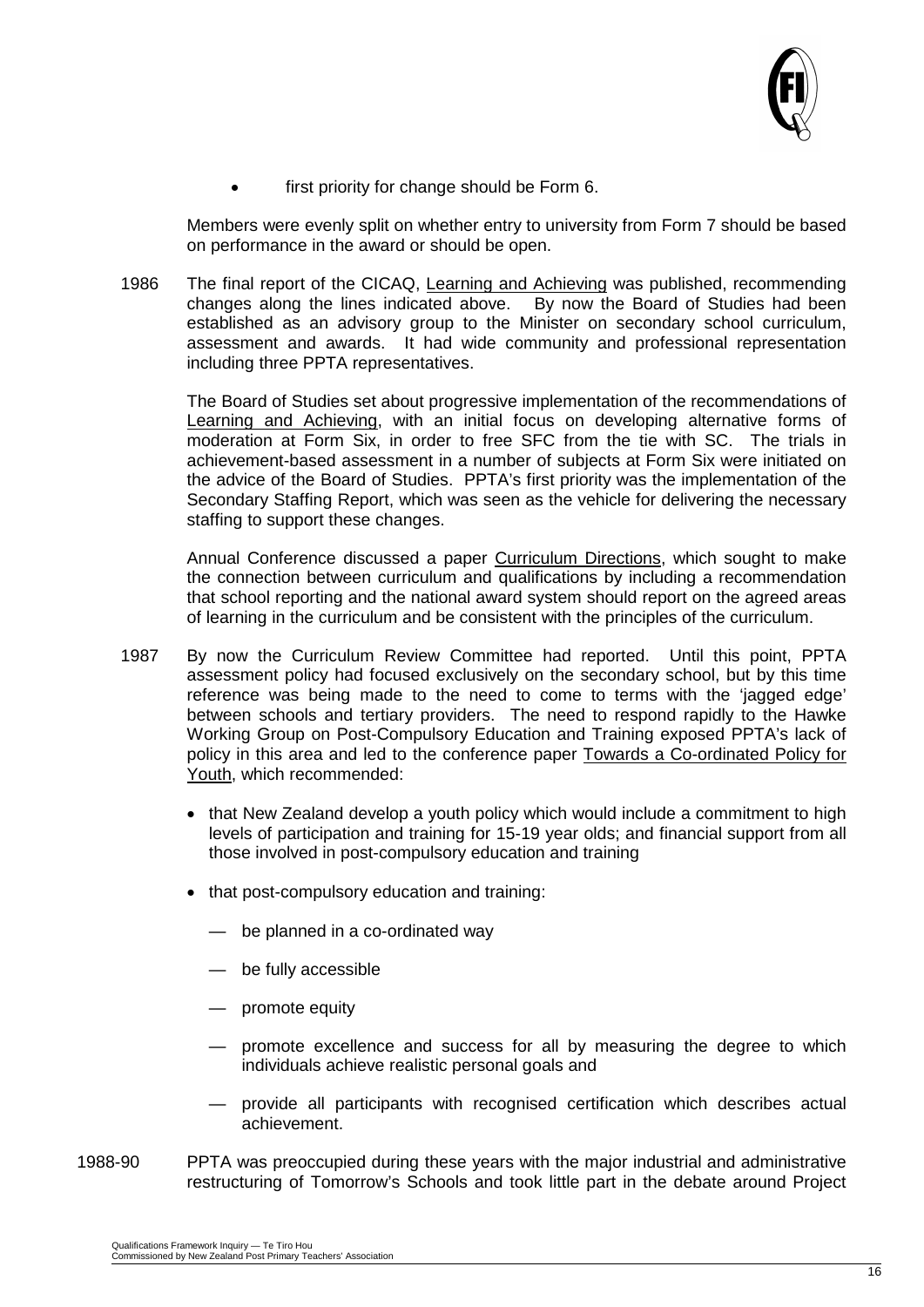

Able - the Ministerial Working Party on Assessment For Better Learning. This group was charged with recommending procedures to monitor the effectiveness of the New Zealand school system on student learning and to assess the effect of individual schools on students' learning achievements. In many respects it was very influential, but in the area of secondary school qualifications it largely endorsed or extended the directions suggested in Learning and Achieving which were guiding the work of the Board of Studies.

Curriculum Policy for the 1990s was a paper presented to Annual Conference in the first year of that decade. By this time the Board of Studies was about to be replaced by the New Zealand Qualifications Authority (NZQA), a single authority to cover all secondary and tertiary qualifications. Neither PPTA nor any other representative of secondary education was a member of the NZQA Board. This led to the conference paper affirming the principle that effective development in curriculum and assessment requires the involvement of teachers. In the new environment where teachers were 'providers' who had 'captured' the system, this assertion had become necessary.

The paper also noted the likelihood of rapid changes in assessment and charged the Curriculum Advisory Committee with using feedback from membership to advise the Executive on policy regarding changes to national awards and assessment.

1991 The first six months of the new National Government precipitated PPTA into a series of major campaigns, but despite these distractions, the first PPTA Curriculum Conference Te Ara Ki Te Rau Tau Hou (Pathway to the New Century), was held in Christchurch. It was intended to underline the central role of teachers in curriculum and assessment debates and to assert that the real agenda for change in these areas was at risk of being lost in the welter of structural and industrial adjustments.

In March NZQA released its discussion document Designing the Framework. At this stage it was supported by PPTA, since the design appeared to be broadly in line with existing policy.

The Annual Conference paper, Te Ara Ki Te Rau Tau Hou, contained a number of recommendations which affirmed in the direction of the Qualifications Framework. Some of the recommendations were:

- that a flexible modular approach to learning be endorsed within a co-ordinated framework, based on appropriate guidance to ensure that students have access to an integrated course of study provided that necessary training and resources to develop and teach units of learning are made available
- that priority be given to the development of standards-based assessment leading to a single national award available to students in Forms 6 and 7 or in other postcompulsory institutions, and that awards which do not contribute to this development be given no further priority.

The paper also proposed a widely representative New Zealand Education Council to build consensus on national education goals and priorities, supported links between education and industry, endorsed the concept of national monitoring with a number of provisos and asserted the responsibility of the state to fund and provide a framework for curriculum, qualifications training and quality assurance.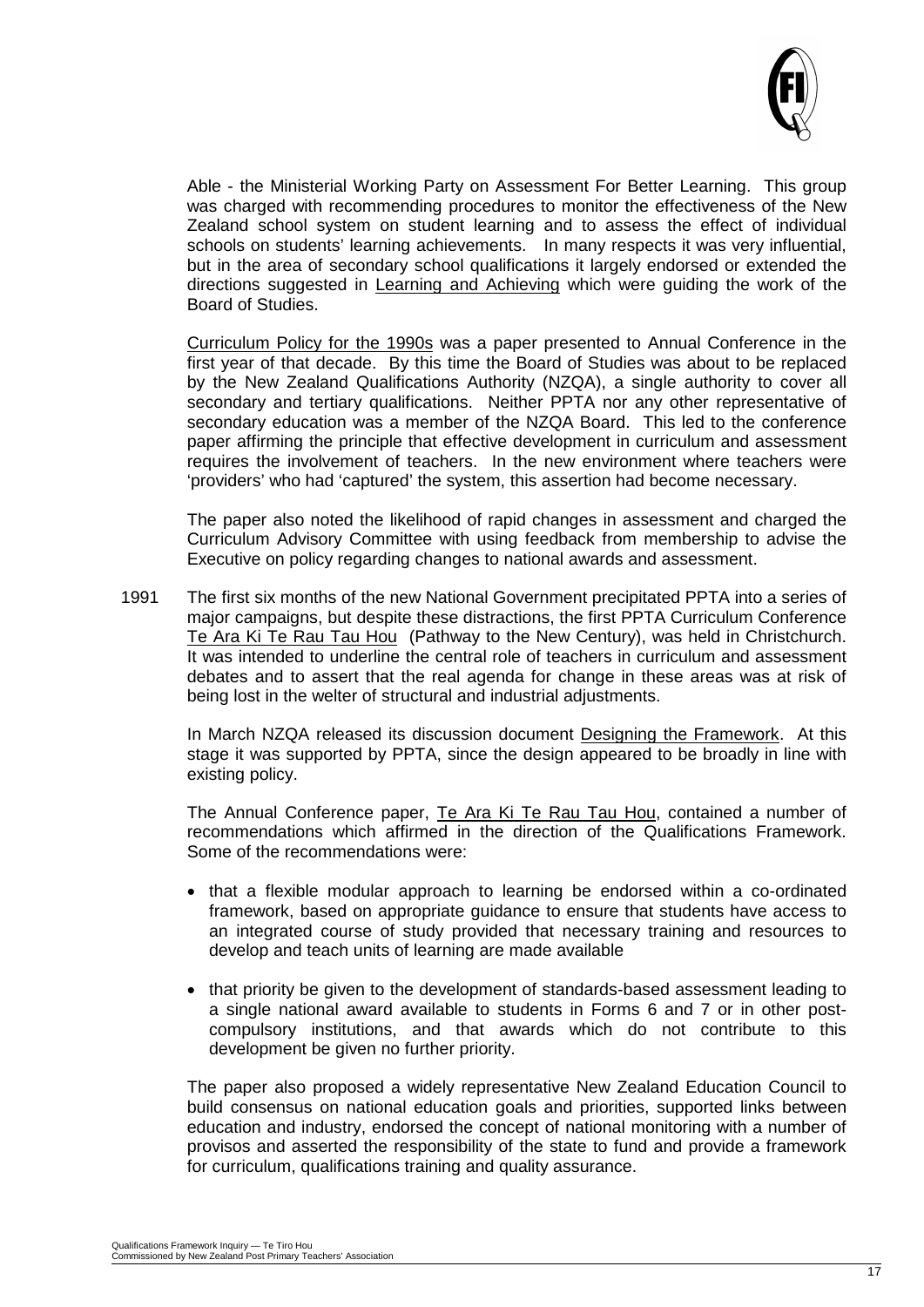

1992 In 1992, PPTA took the unprecedented step of balloting all members on their willingness to take part in a moratorium on both the Curriculum and the Qualifications Framework. The vote was overwhelmingly in favour and the moratorium remained in place until April 1993. The moratorium was used as an industrial strategy to underline teachers' opposition to salaries bulk funding and other aspects of Government policy rather than because of educational or workload concerns with the Frameworks themselves. However, it did mark a major loss of goodwill from teachers and suggested that the administrative and industrial restructuring were beginning to take their toll in a new cynicism about education 'reform'. In the words of the 1991-92 Annual Report: "The experience of teachers over the past decade is that spectacular, glossy books introducing exciting and radical new curriculum and assessment reforms emanate from central agencies with monotonous regularity but are rarely supported with realistic practical plans for their implementation in schools." (NZPPTA, 1992-92, p12).

Ironically, it appears that the decision to move from achievement-based to single standard (credit/no credit) assessment was taken during the period when teachers were unavailable for comment because of the moratorium. This was to fester for some years and was a significant factor in the calls for the Qualifications Framework Inquiry.

- 1993 With the moratorium lifted, PPTA again set out broad support for the Qualifications Framework in The Braided Stream - Youth Policy Revisited. In some respects it went beyond NZQA's intention to retain the Bursary examination by arguing that entrance to university should be through the appropriate level of the National Certificate and that not only School Certificate but also Bursary should be phased out as the National Certificate was introduced. The implications of 'seamless' education for secondary schools and their students were discussed and the paper argued for a recognition of the role of the secondary school as **'**home institution' for teenagers.
- 1994 PPTA continued to act as a conduit for members' concerns over the two Frameworks, with a central focus on achieving more realistic and co-ordinated time-lines. This work was now subsumed into the Modernisation process - an attempt to establish an alternative approach to industrial and fiscal issues in education - one which began with the learning needs of students rather than cost reduction and concessionary bargaining. 'Curriculum and Assessment' was one of the five strands of a proposed Modernisation Agreement between the Association and the Government. In the event, this was not picked up by the Government and relationships took a more confrontational course.
- 1995 As the trials of unit standards in mathematics and geography got under way, membership concerns about both the educational validity and the resourcing of the Qualifications Framework began to surface. The Frameworks: Braided Stream or Tangled Web? made continued support of the Frameworks contingent on adequate resourcing, while a paper from the Southland Region argued for outright withdrawal of support for the Qualifications Framework. In the event, Conference called for a panel of experts to undertake an independent review of the Qualifications Framework. This was delayed by the rigours of the 1995-96 Collective Employment Contract (CEC) campaign until late 1996.
- 1996 Workload was a major component of the CEC campaign, and became a focus for concerns about the Framework, resulting in the imposition of a Framework Freeze for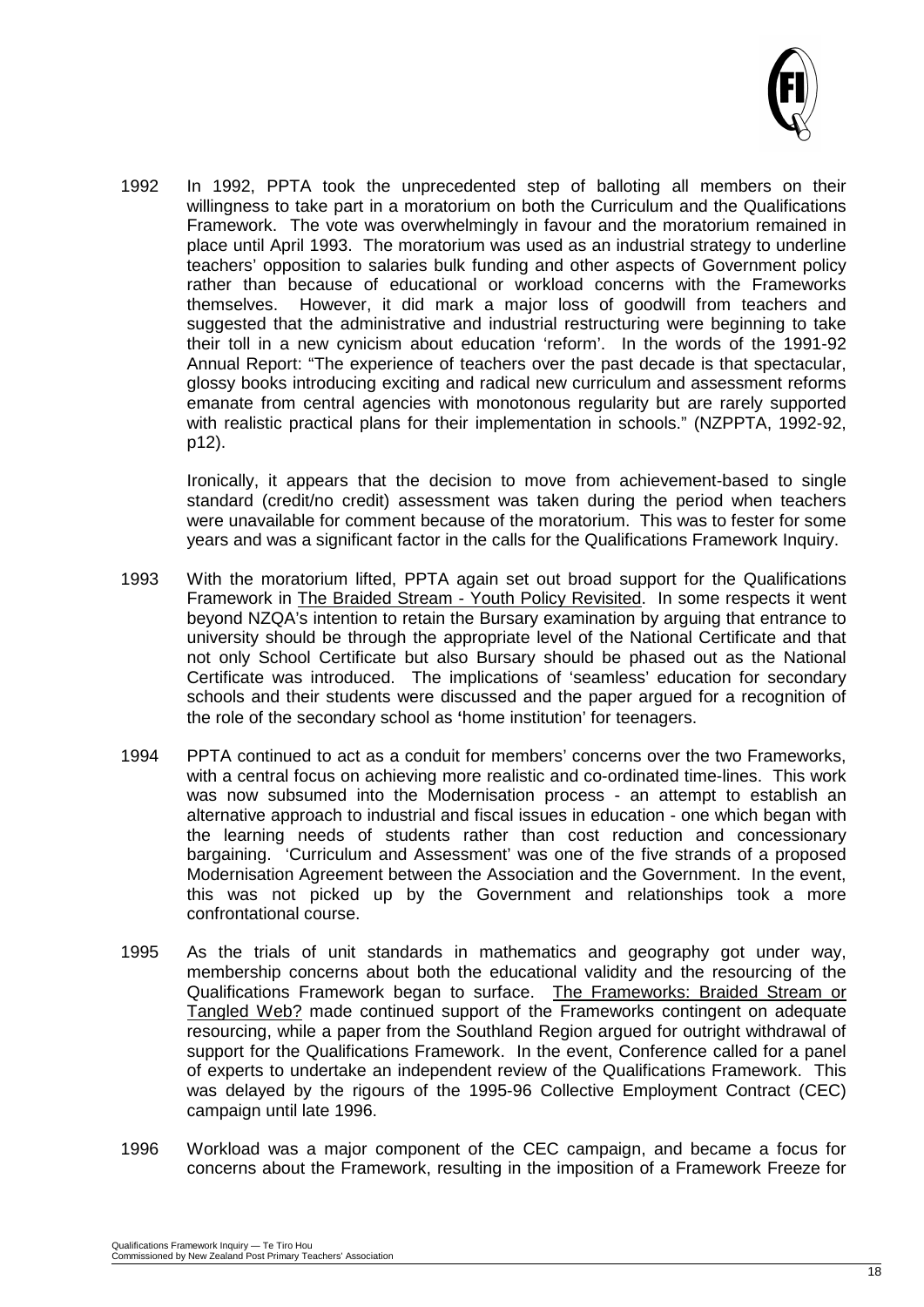

much of the year. The conference paper Re-Establishing PPTA's Professional Input: Taking Control of Frameworks Development set up a PPTA Board of Studies to oversee curriculum and qualifications development in secondary schools, as well as adding a requirement that the 'review and audit panel' consult widely with PPTA membership.

The panel was established as Te Tiro Hou - the Qualifications Framework Inquiry, and its work was under way by the end of the year.

# **Background To The New Zealand Qualifications Framework**

*This section is indebted in part to material prepared by Rob Strathdee as an introduction to Alison Gilmore's literature review (see Chapter 3) commissioned by the Qualifications Framework Inquiry.*

The New Zealand Qualifications Framework is designed to integrate the qualifications of a large number of educational institutions and occupational groups into a single Framework which does not distinguish in assessment methodology between so-called academic and vocational subjects. Most qualifications within the Framework are to be earned by assembling appropriate unit standards, although it has now been accepted that a different methodology will apply to university degrees, and there is ongoing debate about the place of the current external school examinations within (or outside) the Framework. Assessment is standards-based and internally assessed, with external moderation based on a national plan for the subject. At present performance is assessed on a single standard (credit/no credit ) model, although this has been the subject of much debate and the Minister has announced an intention to add one or more steps to recognise merit.

The Qualifications Framework was first proposed by NZQA in 1991, after a series of reports and discussion papers beginning with the Report of the Hawke Working Group on Post-Compulsory Education and Training commissioned by the Government in 1986. While it reflects similar developments overseas, it is more ambitious in its scope.

Four major themes have been identified in the literature that led to the development of the Framework:

#### • **The need for an upskilled workforce**

This is part of an international trend to link a nation's capacity to obtain international competitive advantage with the levels of knowledge, skills and understanding of its workforce. It argues that unemployment is in part due to a mis-match between the skills obtained by learners and those required by employers. The contention is that in a technologically advanced economy, practical and academic subjects are equally important.

The solution is seen as a more flexible curriculum which is likely to raise the educational achievement of a whole population rather than a tiny elite. In this context traditional normreferenced examination systems are seen as perpetuating a narrow base of academic knowledge and placing barriers in the way of continued education for many students.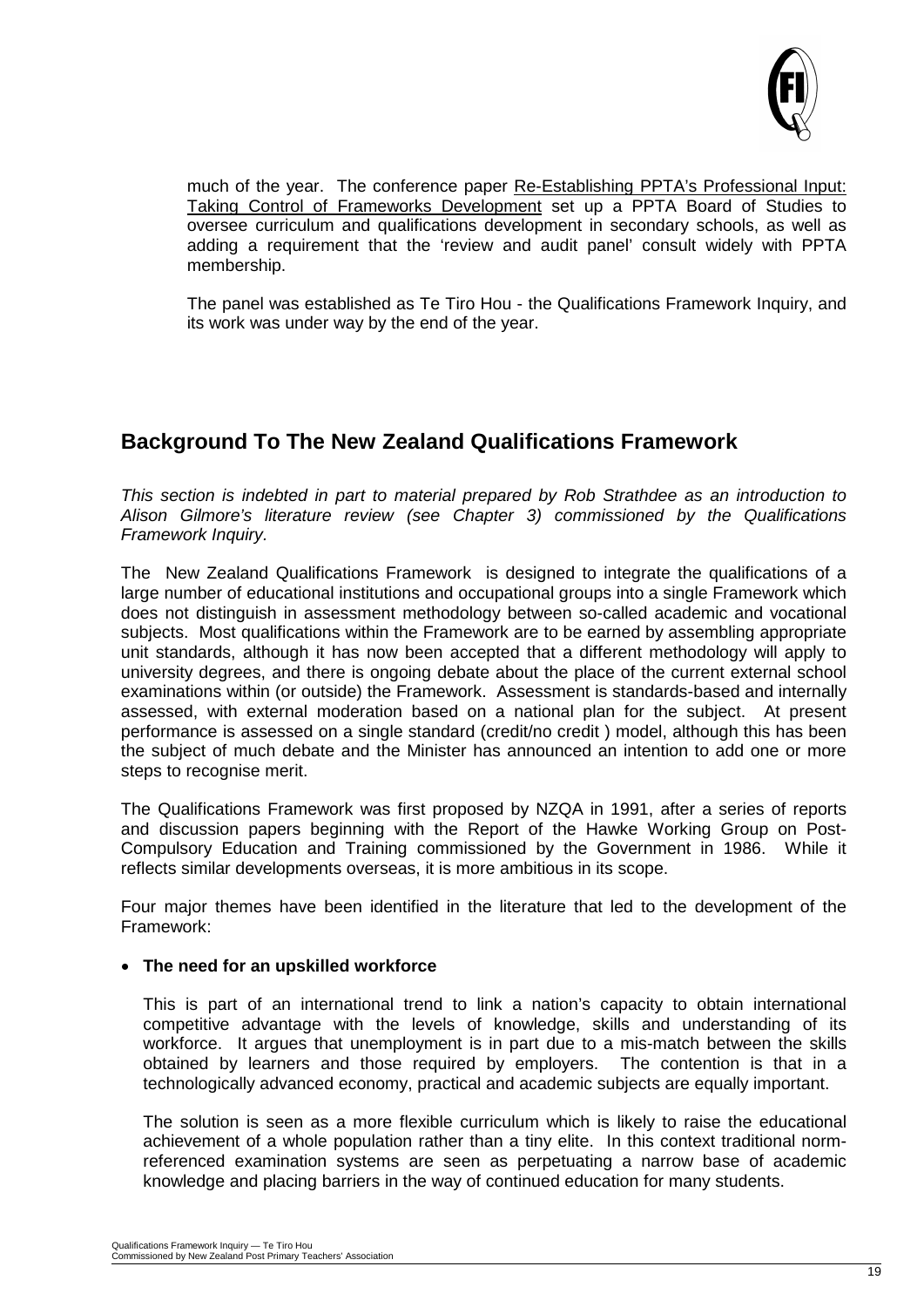

However, it should be noted that this rationale can be read in different ways depending on the agenda and educational philosophy of the beholder. This may explain why opposition to the Framework only began to surface as the theory was put into practice.

#### • **The need for increased participation in education**

This suggests that most students do not stay in education long enough or return for retraining. A culture of life-long learning is seen as essential in a technologically advanced economy. New Zealand's participation rates in education for the 15-19 age group were not high in comparison with other OECD countries, despite a continued rise in retention rates. Again the existing qualifications system was seen as inhibiting continued participation and allowing students to leave school with little or no recognition of their learning.

However, what little research there is on this subject (for instance, Snook, 1989) tends to throw cold water on the idea that increased education necessarily leads to a reduction in unemployment.

#### • **The need to motivate students**

Commentators also stress that it is not so much increased participation that is important as the nature of that participation. It was argued that many students are turned off school and see themselves as failures because of the primarily academic focus of the school curriculum, even when they have strengths in other areas which may also be valued by the community. Solutions suggested included the addition of more practically-based or directly vocational subjects, and greater co-ordination between schools and technical institutes. This might encourage students to stay in education longer by the dual motivation of taking courses that they could see as interesting and relevant, and being able to study simultaneously in more than one institution. It is also suggested that students would make better progress in academic subjects such as English and mathematics, if they could see their relevance in a vocational context.

This lay behind the proposals in the Ministry of Education Report Learning for Life Two (1994) to introduce greater flexibility of qualifications in the upper secondary school and the lower tertiary sector by re-organising the curriculum on a modular basis to facilitate multiinstitutional study, and reduce the number of qualifications available in the secondary school.

#### • **The need to provide for students at risk**

This is closely aligned with arguments in favour of a move towards a more vocationallybased curriculum. While it is couched in terms of ensuring that young people leave education with qualifications relevant both to their needs and those of our present-day society, it also has overtones of the need to use education as a means of solving social problems.

## **The Professional Debate**

While these factors, separately or in combination, can be seen as the central political motivation behind the development of the Qualifications Framework, the other important element is the debate over the past decade amongst teachers and other education professionals. This debate centres on the nature of assessment, the relationship between curriculum and assessment, and the impact of both on the qualifications system.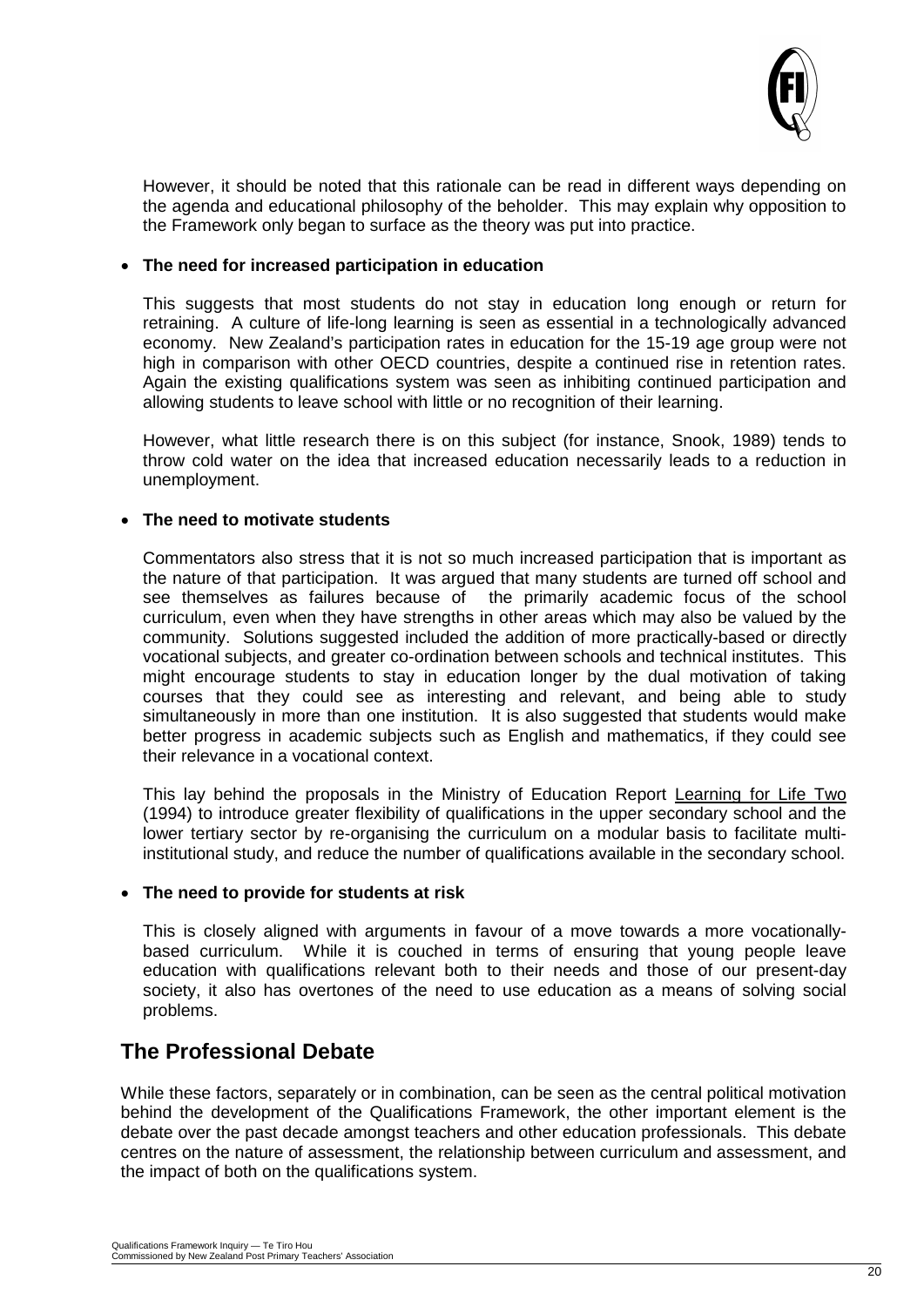

Much of this is reflected in the PPTA assessment debate described above. It is also part of an international movement which has been described as a "paradigm shift" in assessment, where the emphasis has moved away from "a testing and examination culture to an assessment culture" (Gipps, 1994, p1) This involves a recognition that any system of assessment will inevitably influence teachers' curriculum priorities and the way they structure the learning<br>environment. It suggests that a high-stakes assessment regime of exclusively written It suggests that a high-stakes assessment regime of exclusively written examinations and testing focused on a narrow range of knowledge and skills and with emphasis on rote learning will be reflected in classroom activities. This is unlikely to result in learners with the broad range of skills, knowledge and understandings widely recognised as necessary for citizens in the new millennium.

The search for more integrated and authentic approaches to learning and assessment has taken different forms in different education systems, but many of them are striving with varying degrees of success for similar goals:

- the recognition that learning and assessment are complex and multi-faceted
- assessment against explicit standards shared with students
- the attempt to produce good quality, fair and interesting tasks to encourage thinking rather than regurgitation of facts
- the recognition that "assessment is an inexact matter and can never be an exact one" (Harlen, 1994, p139). Consequently teachers will always need to exercise professional judgement and draw inferences
- the parallel recognition that "Although we cannot aspire to exactness, there is every reason for not adding to inexactness which would make assessment in some circumstances, for example, where it is used for selection, unfair, and in other circumstances, where it is used for decisions about teaching, useless." (W. Harlen, p159). Consequently it is necessary to ensure that assessment is as consistent and comparable as possible
- the use of training, exemplars and moderation procedures to develop teachers' skills and consistency
- more informative ways of reporting achievement rather than aggregation of complex information to produce a single score.

Each system has also had to deal with the tension between the new styles of assessment and the political imperative for accountability and national monitoring, especially when the stakes are high. Many commentators argue that it should not be a matter of choosing between the two, but of selecting assessment instruments fit for a particular purpose.

New Zealand was not alone, therefore, in its move in the direction of standards-based assessment. It is true, however, that it is more ambitious in its scope than other systems.

The next chapter looks at recent assessment experience in the United Kingdom and Australia — countries whose education systems have much in common with our own.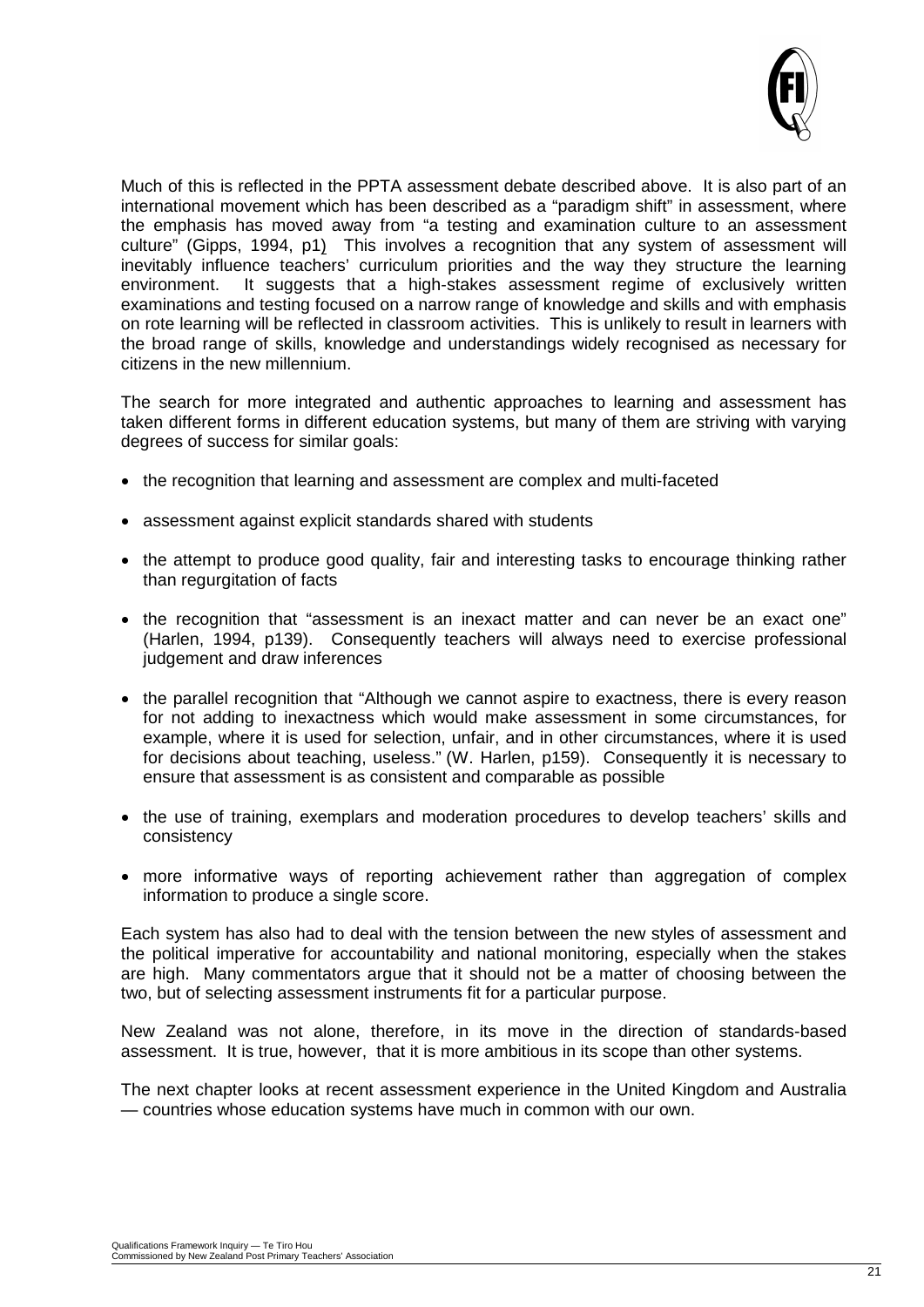

# **LESSONS FROM OVERSEAS EXPERIENCE**

No other system presents an exact parallel with the New Zealand qualifications structure, either before or after the inception of the Qualifications Framework. However, New Zealand's education system was derived from the English model, as was that of Australia and despite some divergence in the ensuing years, the British and Australasian systems retain a number of common features. Commentators in all these systems are contributing to the international pool of understanding about standards-based assessment from the indigenous forms that are emerging, with each new discovery being evaluated and often assimilated into innovations elsewhere.

This chapter does not seek to give exhaustive coverage of these systems, but to draw out possible lessons or points of comparison for New Zealand from recent developments in assessment and particularly, forms of assessment against explicit standards in England, Scotland and a number of Australian states.

## **The English Qualifications System for 16-18 year olds.**

In England 16-18 year olds attend a range of institutions, including comprehensives, grammar schools, sixth form colleges, and further education colleges. The qualifications system for these students has three distinct 'tracks' or pathways and most institutions offer at least the first two:

#### **1. The academic track**

This predominates with the General Certificate of Secondary Education (GCSE ), for Years 10 and 11 students (a mixture of course work and a terminal examination), and the General Certificate of Education (GCE) A level examination (a two-year terminally examined course for Years 12 and 13). The latter is seen as the 'gold standard' and is a major factor for entry into higher education.

#### **2. The 'applied' track**

This is less popular than the academic pathway and has lower esteem. General National Vocational Certificates (GNVQs), soon to be called Applied A levels, are in fact a form of general education, despite the vocational connotations of the name.

They operate at three levels - Foundation (pre-GCSE level, seldom offered), Intermediate (a one Year alternative to GCSE), and Advanced (a two-year course roughly equivalent to two A levels). Students choose a course in one of 15 broadly vocational subject areas, which also include core skills. Student work is internally assessed on a competencebased model with multiple-choice external tests for some units. Results can be a 'pass' or at one of two levels of grading. There is also a pilot Part One GNVQ for 14-16 year olds.

#### **3. The occupational or work-based track**

This involves mainly employees in full-time work or students in further education colleges and is designed to develop and accredit competencies for particular occupations. National Vocational Qualifications (NVQs) are assessed on a 'pure' competence-based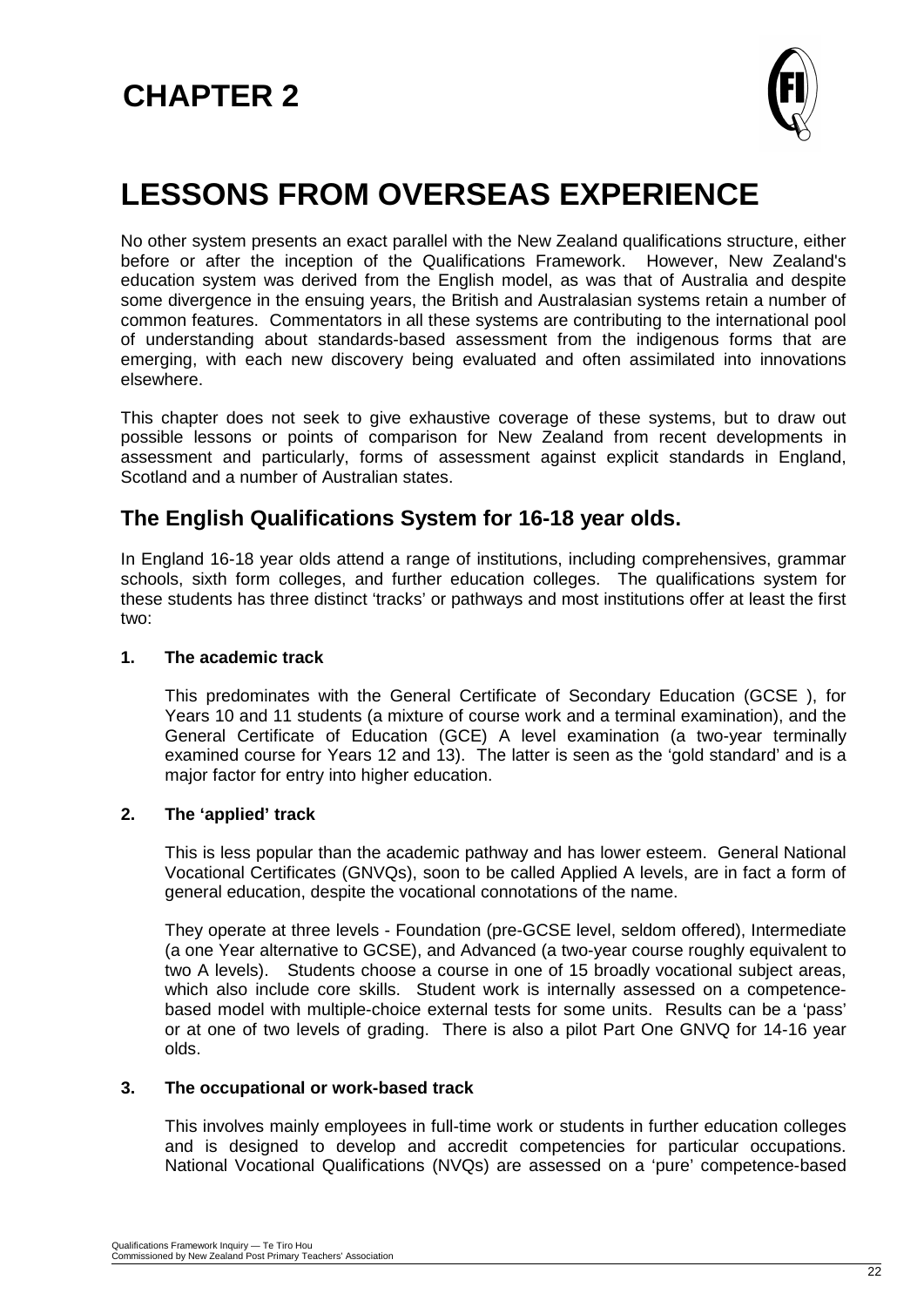

model, with a single cut-off point for competence. Critiques of competence-based assessment from the United Kingdom are commonly derived from studies of the early years of NVQs. There is also a fledgling scheme for Modern Apprenticeships.

All three tracks exhibit the closely-guarded English tradition of specialisation in the latter years of schooling. A-level students study three subjects in depth from age 16, with no requirement to cover a broader base. GNVQ is even more specialised, with almost the entire student programme given to study within a single vocational area. There is, however, a requirement to cover the core skills of communication, applications of number and information technology within the context of the vocational subject. NVQs are of course focused on training for single occupational groups.

Given this degree of specialisation, students' choice of track at age 15 or 16 may be very farreaching. There is little cross-over between the pathways, although in theory some is possible. Although some subjects such as business studies, art and science are offered in both qualifications, they differ in timetable structure, in assessment methodology and in public esteem. The Dearing Review of 16-19 Qualifications (1996) was in part a response to the perception of fragmentation in the English system, but its remit was essentially conservative, and it did not attempt to unify the three pathways into a single route, the more radical option favoured by many.

Another implication of the different tracks is the requirement for most teachers to become familiar with at least three separate assessment regimes, each with different jargon and methodology. It is common for one teacher to be teaching classes for GCSE, GNVQ and A levels. Since each qualification requires separate professional development, this leads to an inefficient use of human and financial resources, as well as additional workload for teachers.

One of the factors militating against coherence has been the fact that each track was overseen by a different authority.

The Schools Curriculum and Assessment Authority (SCAA) is the overall authority for GSCE and A levels, but the exams are set and administered by some 15 examination boards, which compete against one another. There has been some public debate about variation in standards between exam boards. The National Council for Vocational Qualifications (NCVQ) has been the overall authority for GNVQ and NVQ, but there are three competing awarding bodies. They are the Business and Technology Education Council (BTEC), the Royal Society of Arts (RSA) and City and Guilds. This has meant variable approaches to the verification of standards, a matter only recently being addressed.

A significant structural change now under way as a result of the Dearing Report is the merging of SCAA and NCVQ, which will bring the various qualifications under one administration. Its impact and that of the new Labour Government on the different assessment regimes has yet to emerge.

### **Relevance to New Zealand**

Three general issues arise for New Zealand from the English experience.

#### • **The advantages of coherence**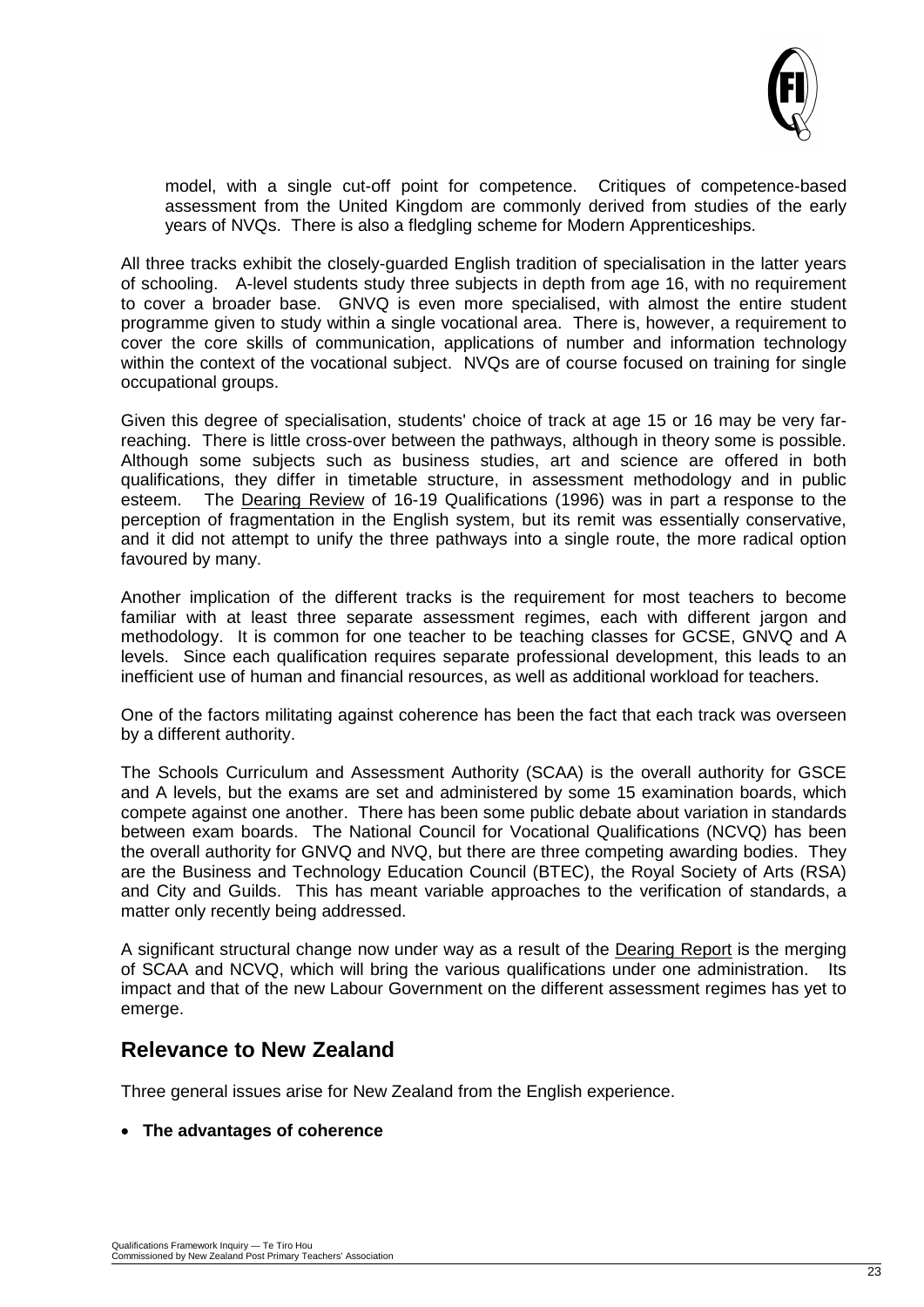

Firstly, it is clear that New Zealand has an advantage in the relative smallness and coherence of the system with its single authority for the oversight and awarding of qualifications. The English acknowledge the fragmentation of their system and have been attempting to move in the direction of greater coherence, so far without notable success. Further, it is clear that the existence of competing authorities and awarding bodies undermines national comparability of standards.

#### • **The dangers of multi-track systems**

Secondly, the social impact of the three-track system is relevant in current discussions about 'dual systems' in New Zealand. Use of the term 'pathways' has an appeal to those concerned about issues of equity, in that it appears to allow recognition of a variety of learning styles and other individual or ethnic differences. In reality however, students are expected to make life-changing decisions at a relatively early age between tracks with unequal esteem and confusion of purpose - hardly a guarantor of equity. New Zealand advocates of dual systems should consider carefully the likely outcomes in terms of equity.

#### • **The selective use of English experience**

The third issue to be considered is the tendency for participants in the New Zealand debate to refer selectively to research material from the United Kingdom. Comparison may illuminate but may also prove misleading, if the contexts are not well understood. One example of this may be the tendency to quote Wolf's research findings (1995) about the problems of competence-based assessment in NVQs as incontrovertible proof of the failure of all variants of standards-based assessment. In fact, it is necessary to identify whether a particular study is based on NVQs or GNVQs, and at which stage of its evolution the study took place, since in some cases faults identified in particular case studies have now been addressed.

#### **Two Standards-Based English Qualifications**

The most directly relevant English qualifications for New Zealand are National Vocational Qualifications (NVQs) and General National Vocational Qualifications (GNVQs). The remainder of this section identifies lessons applicable to New Zealand from the English experience of NVQs and GNVQs.

Each of these qualifications uses a form of assessment that fits within the 'family' of standardsbased assessment. However, they are not identical. NVQs are closer to a 'pure' form of competence-based assessment, as defined by Wolf, with:

- 1. an emphasis on multiple outcomes, each distinctive and separately considered
- 2. the belief that these can and should be specified to the point where they are clear and 'transparent'- that assessors, assessees and 'third parties' should be able to understand what is being assessed and what should be achieved
- 3. the decoupling of assessment from particular institutions or learning programmes (Wolf, 1995, p2).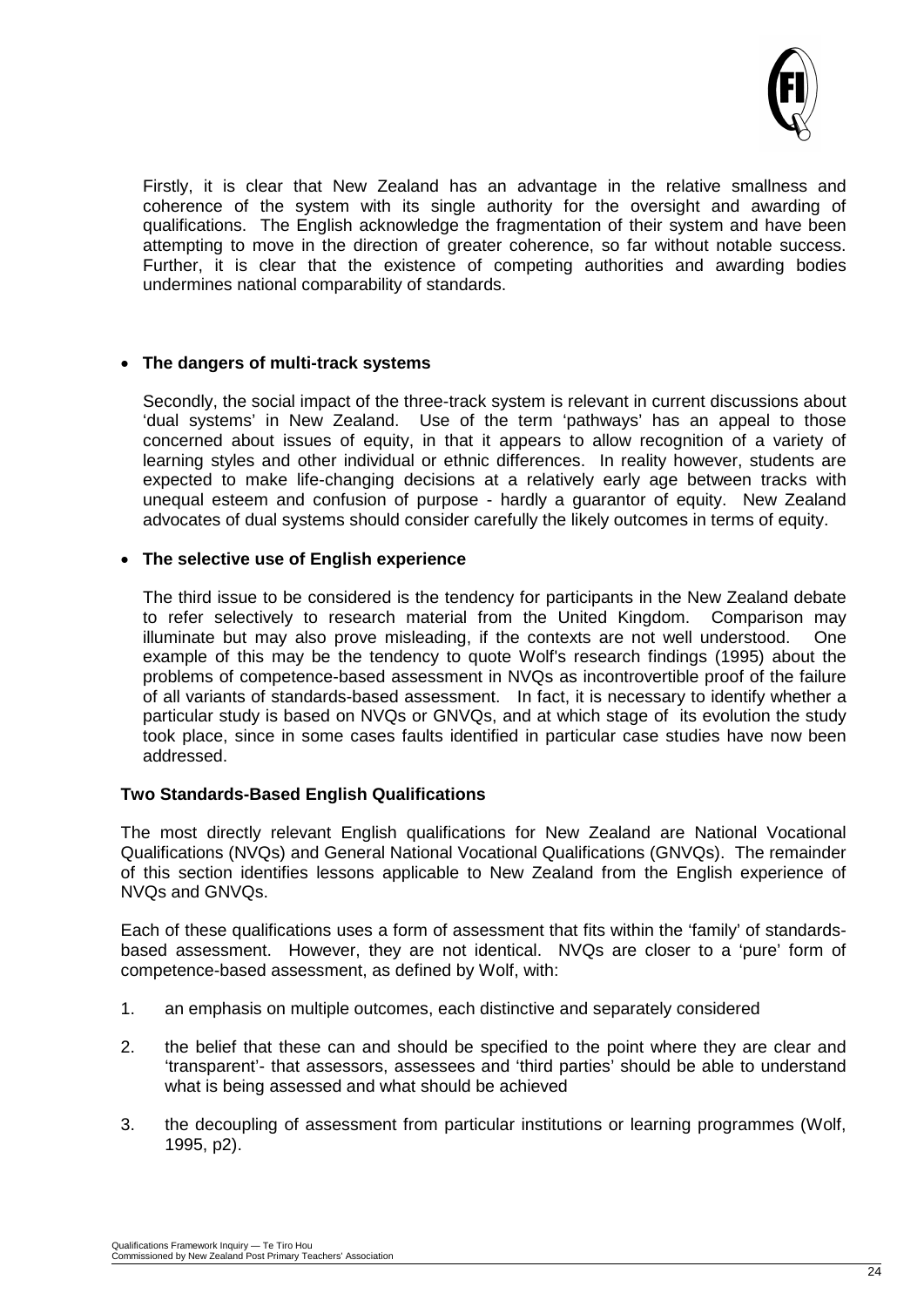

NVQs have limited application to this Inquiry with its focus on secondary school qualifications. However, the New Zealand Framework did begin from a concept very similar to NVQs, and it retained some key features such as the single can/can't cut-off without grading.

GNVQs, on the other hand, are delivered in conventional educational settings and in this respect have more relevance to the issue of secondary school qualifications in New Zealand. Many features of the assessment model remain similar to NVQs, but from the outset they were required to incorporate a form of grading, rather than the single standard cut-off.

#### • **'Socialisation of the Assessors'**

One of the most significant problems with NVQ stemmed from an initial belief by its architects that it was possible for a set of standards to be conveyed by assessment specifications alone. There was no need for a curriculum statement, no need for training or resources, because the standards would be transparent and everyone would know what they meant! The problem was particularly acute in NVQs since most of the work-place assessors had no training in pedagogy or assessment. Inevitably, studies have revealed problems in interpretation of the standards, and in achieving comparability between work-places.

This approach still prevailed at the outset of GNVQ. Hence teachers and students were thrown into the new system without a trial. From 1992, students who opted into GNVQ were not assessed for any other qualification. Although a variety of courses was offered, there was no overall guarantee of in-service training and no national model for training. Teachers are still expected to get themselves through an assessor qualification, but it is based on recognition of prior knowledge rather than assisting them to come to terms with a new pedagogical approach. Resources were non-existent at the beginning, and are now trickling through from publishers, charities and the agencies. No sooner were resources written than they were out of date with the latest revision of the specifications.

By now, research has demonstrated that standards cannot stand alone, and that they will only exist when they have found their way into assessors' heads - the 'socialisation of the assessors'. The pre-requisites for this are training, the use of exemplars, and good moderation systems. Belatedly, the GNVQ system is moving towards a more coherent approach to training and the development of exemplars (led by New Zealander, Giles Brooker), although its moderation system is still open to question on several grounds.

The New Zealand experience provides an interesting contrast. The trials have placed a huge load of dual assessment on teachers which would be unsustainable for any lengthy period, but they did allow mistakes to made and lessons to be learned before everyone was thrown into the maelstrom. The national training model for every subject teacher and the national assessment guides offer teachers far more coherent support than was given to the GNVQ teachers.

#### • **Avoiding 'atomisation'**

The GNVQ curriculum is entirely assessment-led, with teachers devising programmes on the basis of assessment specifications. There is no equivalent to the national curriculum statements which underpin unit standards for most of the general education subjects in New Zealand. This has led to concern in England about a narrow or overly 'atomised' curriculum, as well as throwing doubt on national comparability. This may have relevance for those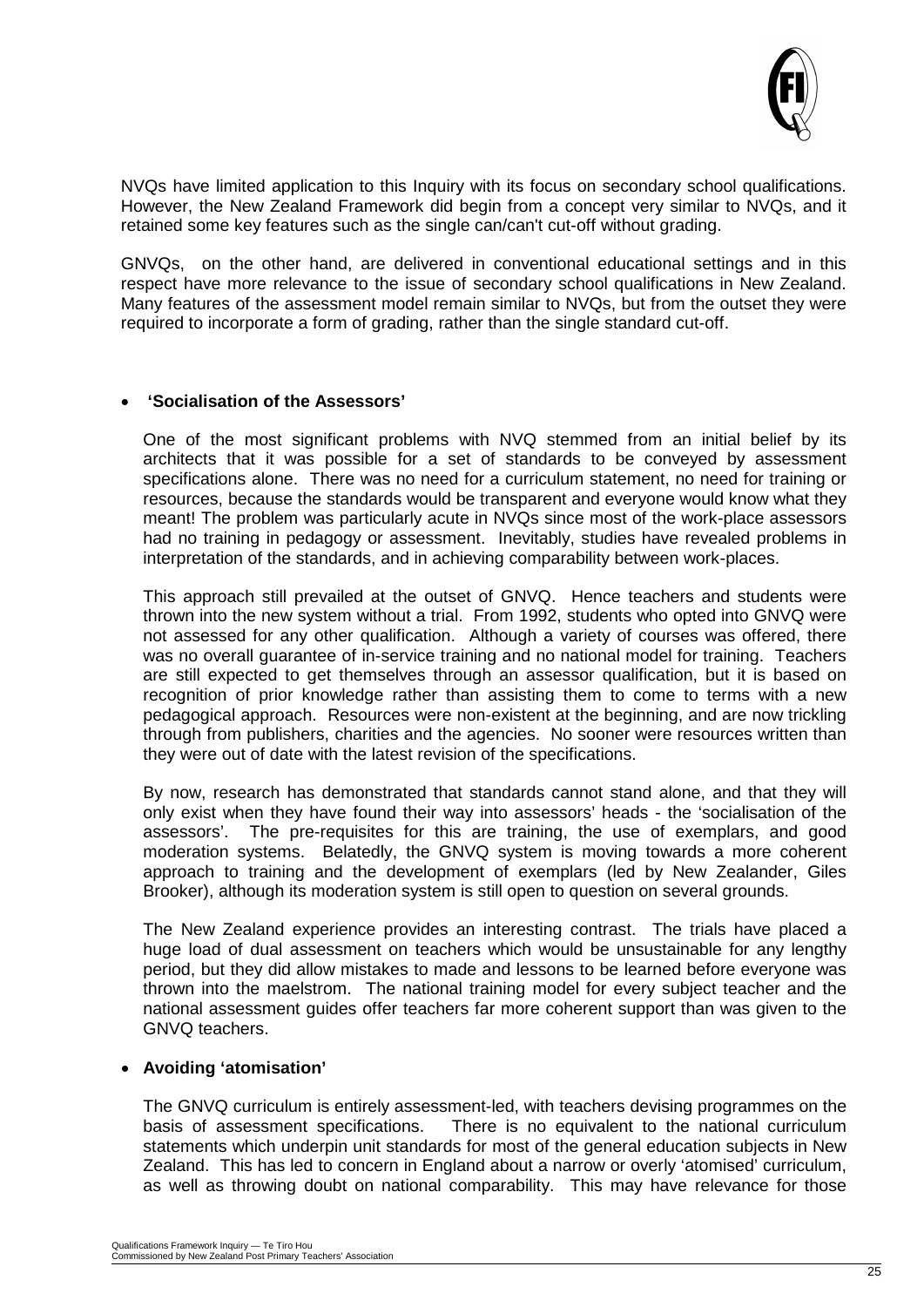

NZQF subjects where the unit standards have been developed under the auspices of an Industry Training Organisation rather than on the basis of a national curriculum statement.

It has now been recognised that the provision of sample programmes and assessment tasks, which exemplify an integrated approach to the curriculum is also an important means of resisting the tendency to atomisation.

Atomisation is also a significant factor in workload, which tends to increase as assessment is broken down into very small 'atoms'. This was recognised in GNVQ in September 1994 with a move away from recording assessment at the level of performance criteria towards element level. The Capey report went further with a recommendation that assessment should ultimately be at unit level. This is currently being piloted, (Capey, 1995, p1).

In the New Zealand unit standards, subjects vary in their degree of atomisation. The earliest versions of mathematics, for instance, break the subjects into many very small units, each with a large number of performance criteria and elements. Like geography, however, these were rewritten during the trial. Some maths elements disappeared altogether, performance criteria were revised to reflect the elements and the number of separate process skills was reduced. Subjects developed later benefited from this experience, so that there are many fewer unit standards, elements and performance criteria. Most unit standards for English, for example, include no more than two or three elements and a similar number of performance criteria.

#### • **Avoiding the 'spiral to specificity'**

The lack of GNVQ curriculum documents has led to the self-defeating 'spiral to specificity' identified by Wolf (p55), where more and more supporting detail is crammed into the specifications in an effort to clarify their meaning and offer guidance to teachers, only to create further confusion. In New Zealand the approach has been to remove detail from the unit standards and refer to the curriculum statements, where they exist. This lack of 'clutter' may help teachers here to focus more clearly on what they are assessing.

The other key to avoiding the spiral is to accept that words alone cannot convey the standards - hence the need for training, exemplars and good moderation systems to socialise the assessors, "rather than technical and linguistic preoccupation with the unit standards" (Coogan, 1996, p2).

#### • **The need for a national system of pre and post hoc moderation.**

The emphasis in GNVQ is on post hoc verification, with visits perhaps twice a year from verifiers, who check a sample of student folios. Their training has been uneven, and there are concerns that some awarding bodies use verifiers who are not subject specialists or even educators (a problem for some vocational subjects in New Zealand too, perhaps.)

There is no equivalent of New Zealand's emphasis on moderating the tasks and assessment schedules before they are given to the students, despite the fact that a recent scrutiny of GNVQ tasks (GNVQ, 1996) revealed that flaws in assessment design are a major weakness. Our mix of pre and post moderation is distinctive, and, while it is professionally challenging, may also contribute to professional development on an ongoing basis.

#### • **Moderation - let the model suit the subject**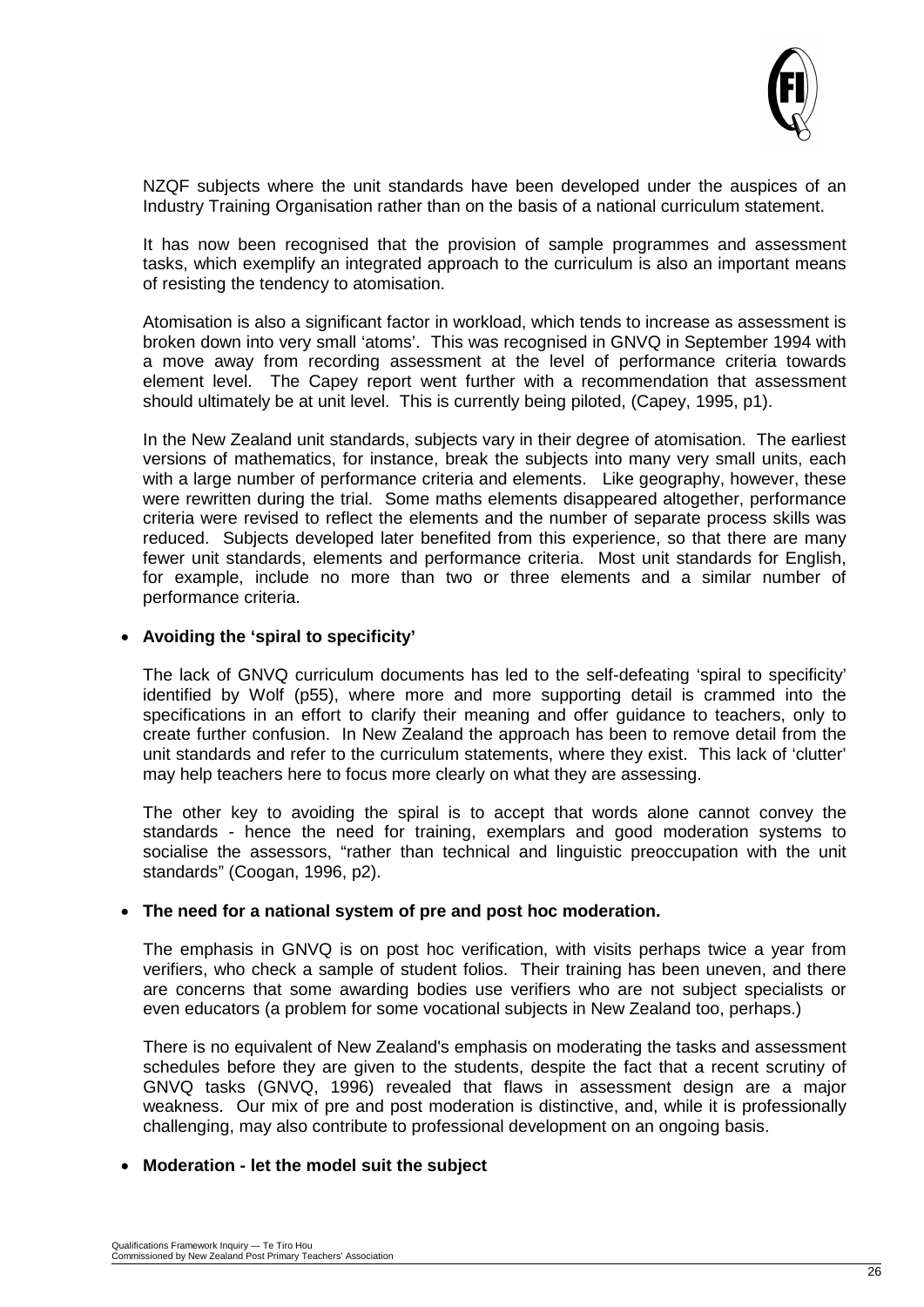

In GNVQ, one model of multiple-choice external testing is made to fit all subjects. The tests do not stand up well on the grounds of validity. The ultimate absurdity was a multiple-choice question to art students about which of four media would be best for expressing emotions! Their reliability is also under question because the vast number of items produced each year does not allow for adequate pre-testing. This problem is especially acute since students cannot attain the award unless they achieve a 70% pass in the test. There are also wide variations between subjects with some subjects so easy "that students are passing them before studying the units" while in others "the pass rates on tests have been so low that centres are having to spend a disproportionate amount of time preparing students for what is intended as a low hurdle" (Capey, p17).

Pilot schemes are now exploring the possibilities of nationally-set assignments as an alternative in some subjects. The term 'synoptic' assessment is used to signify an assessment which integrates important constructs within a particular course and provides an overview of students' knowledge, understanding and skills. However, a joint London and Bristol University study of set assignments indicates that there can be dangers in overambitious efforts at integration.

Unlike GNVQ, the New Zealand moderation model allows some variation in national moderation plans to suit the needs of a subject. This appears to be more promising for validity. New Zealand's use of the Nationally Prescribed Activity (NPA) has something in common with the set assignments being piloted in GNVQ, but they differ in their application, in that the set assignment is a mandatory component of the students' results, whereas the central purpose of the NPA is to enable a check to be made on the quality of assessor decision-making.

#### • **Grading**

GNVQ has a grading system, with two levels of merit above a pass. This is seen as essential if it is to compete for equal status with the academic track. The particular model of grading has been much-criticised for excessive complexity. There are a number of 'themes', each to be considered separately, with complicated numerical rules for deciding how much evidence was sufficient for each scheme. The system has undergone a number of changes, to the ongoing confusion and frustration of teachers, with further reforms recommended by the Capey Review. This would see only two themes, with decisions based on specified units with particular weightings and an externally set, internally marked and externally verified assignment. Although this is an attempt to simplify the model, reduce the workload and improve the comparability, the main lesson New Zealand can draw from the GNVQ grading model is to look elsewhere - perhaps to Scotland!

Nevertheless, the overwhelming evidence from English commentators on assessment is supportive of some system for differentiating student performance in school qualifications beyond a single can/can't distinction. Wolf argues that two levels may be too coarse a distinction for many subjects. The more complex the subject, the more unlikely it is that performance will fall neatly into two categories. She also points out the difficulty of convincing assessors to operate a can/can't system with an absolute 100% success requirement, since in practice they offset and compensate, allowing for some errors and interpreting performance in the light of context and their perceptions of the candidates. She noted in interviewing work-place assessors that "people find it hard to use a two-category model. They are definitely keen to have a third, middle category" (Professor A. Wolf, Personal communication to Shona Hearn, 1996).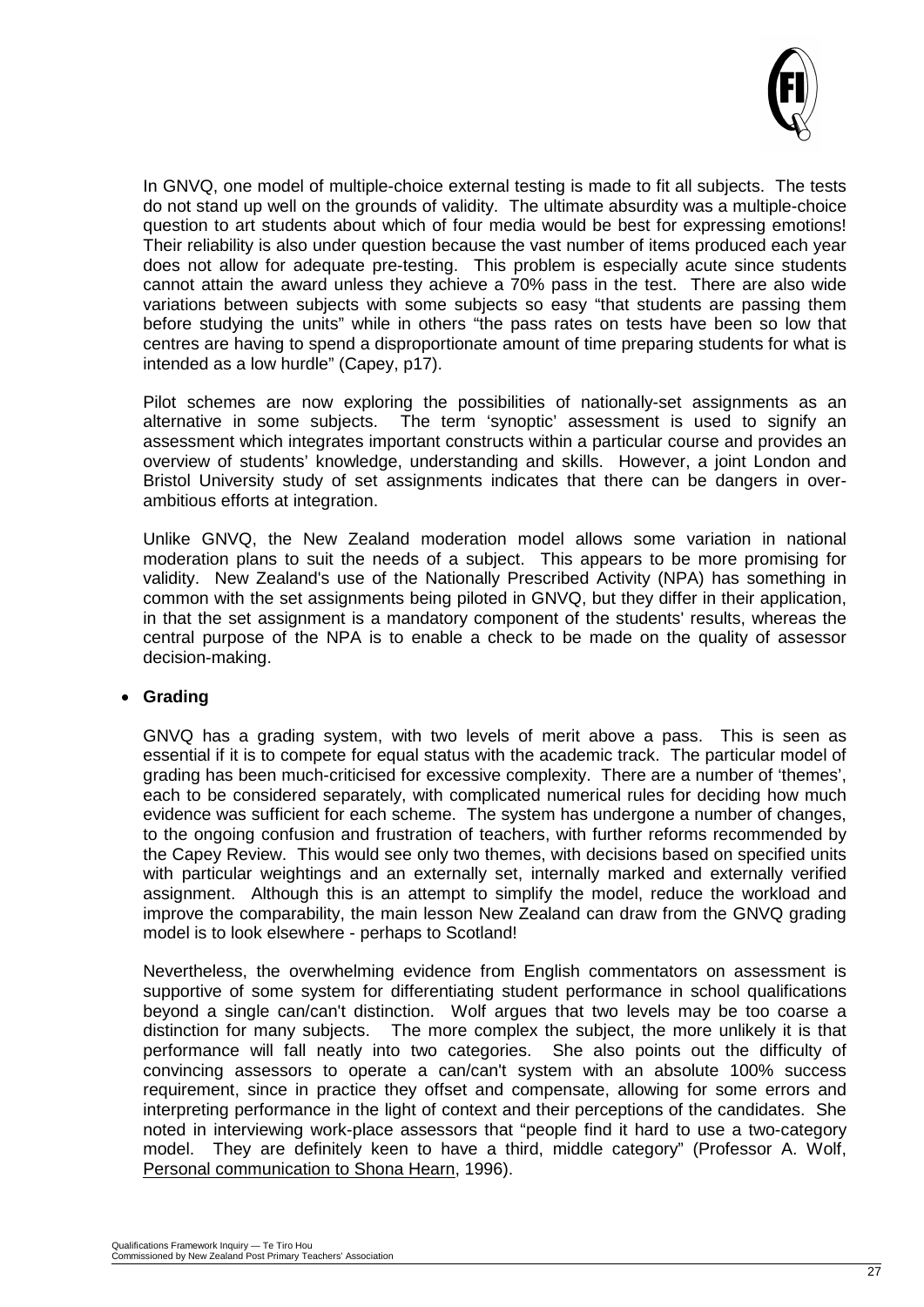

Gipps also sees a problem with the can/can't model "because it was derived from a very theoretical model. The more I learn about competence-based assessment in practice, the more I'm convinced the single cut-off is not possible" (Professor C. Gipps, Interview with Shona Hearn and Phil Coogan, 1996). Broadfoot noted that two levels are seldom sufficient reflection of the complex reality of how students perform in many subjects: "what is really there is a continuum" and was also sceptical about whether the single standard system could survive in the New Zealand Framework because of the need for legitimisation: "Students, parents, politicians and the public are still rooted in an alternative discourse about selection." (Professor P. Broadfoot, Interview with Shona Hearn and Phil Coogan, 1995).

Hence, the recent announcement that the New Zealand unit standard approach will now incorporate one or two steps to recognise merit is in line with the thinking of English researchers. However, GNVQ provides a stark warning that careful consideration must go into the particular merit model which is adopted.

# **Higher Still — Changes in the Scottish System**

It is well-known that the design of the New Zealand Qualifications Framework was significantly influenced by developments in the vocational strand of Scottish education - the modular, competence-based approach of Scotvec. More recently, however, Scotland is moving in a direction which New Zealand has already taken - towards a unified qualifications system which will "improve continuity between the current Scotvec and Scottish Examinations Board course, encourage a parity of esteem between 'academic' and 'vocational'/qualifications."

Existing Scottish qualifications for 15-18 year olds at secondary schools in Scotland, as in New Zealand, are more uniformly comprehensive than in England. The Further Education (FE) sector has a recognised function in the vocational educational area, so that the climate between schools and FE colleges is less competitive than in England.

Post-compulsory qualifications taken in the final two years (S5 and S6) fall into three strands which appear similar to the English model:

#### 1. **The academic strand**

The Higher Grade examination, ('Highers') usually taken at 17 or 18 is the main entry requirement for Higher Education and has dominated secondary education for over a century.

This does allow greater breadth of study than the English A-levels - up to six subjects may be taken by able students. In practice most spread this work over two years and take fewer than six subjects.

#### 2. **The general vocational strand**

In recent years, a wide range of vocational National Certificate Scotvec modules (at different levels) has been developed, capable of being studied on their own or of being combined to form tailored courses including the general Scottish Vocational Qualifications (GSVQs) somewhat akin to the English GNVQs. Scotvec modules were originally designed for FE colleges, but schools quickly recognised that they offered an alternative for the many students for whom Highers were inappropriate. By 1996, schools were Scotvec's major 'customer'. Despite the initial vocational focus, many courses have been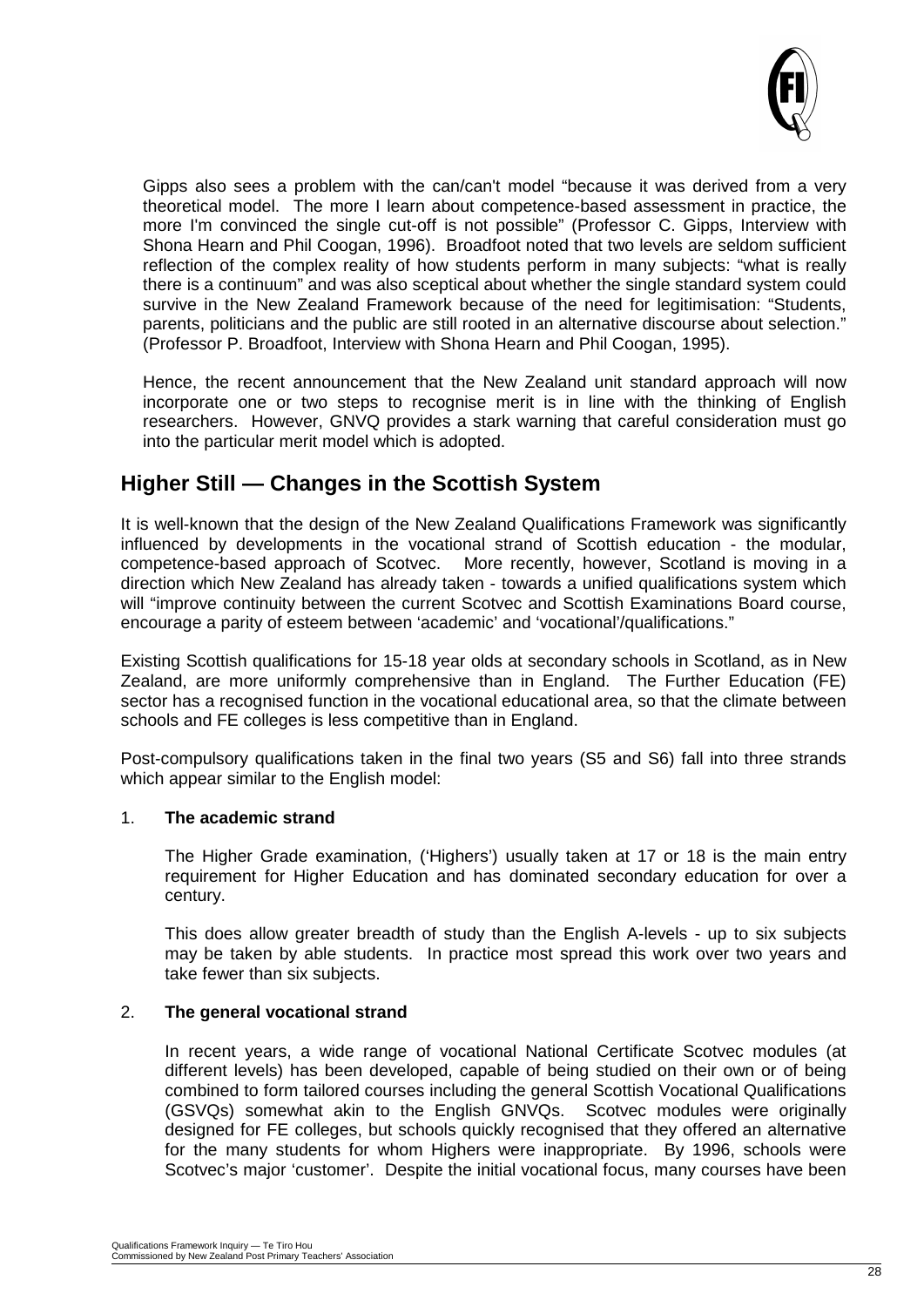

developed to meet the demands of schools for less academic programmes in traditional subjects. Hence there are also National Certificate modules in subjects such as Literature and Creative Writing.

Scotvec modules are internally assessed on a single standard (can/can't) basis but GSVQs are graded. There is a system of external verification.

#### 3. **The occupational strand**

The Scottish Vocational Qualifications (SVQs) are very similar to the English NVQs, and provide work-based qualifications assessed on a single standard basis.

There is also a Certificate of Sixth Year Studies (CSYS) for students to continue school study after Highers. However, this carries little weight for tertiary entrance, so is not widely supported.

The academic strand and CSYS were administered by the Scottish Examinations Board (SEB) and the vocational qualifications by the Scottish Vocational Education Council (Scotvec).

Despite the similarity to the English model, these strands are not as distinct. Many postcompulsory students combine courses of study from more than one track.

#### **The Howie Report**

Nevertheless, growing dissatisfaction with the system led to the setting up in 1990 of the Howie Committee to review upper secondary education. Their 1992 report identified a number of weaknesses including:

- an insufficient and inappropriate range of qualifications for students in the middle and lower ability ranges
- a vocational/academic divide, with differing pedagogies and the inevitable problem of low status for the vocational awards
- an assessment overload for students in the academic strand, with a `two term dash' for students to take highers in the first year of the Sixth Form.

However, their proposals for a two-track Scotbac (academic) and Scotcert (vocational) system were almost universally rejected in the consultation that followed. Reasons given included:

- the two certificates would not be held in equal regard
- there would be parental pressure on students to enter the Scotbac course, leading to high drop-out or failure rates
- different forms of assessment and course structure would reinforce the divide
- few schools could offer both certificates, perhaps leading to a two-tier school system
- students should keep their options open as long as possible.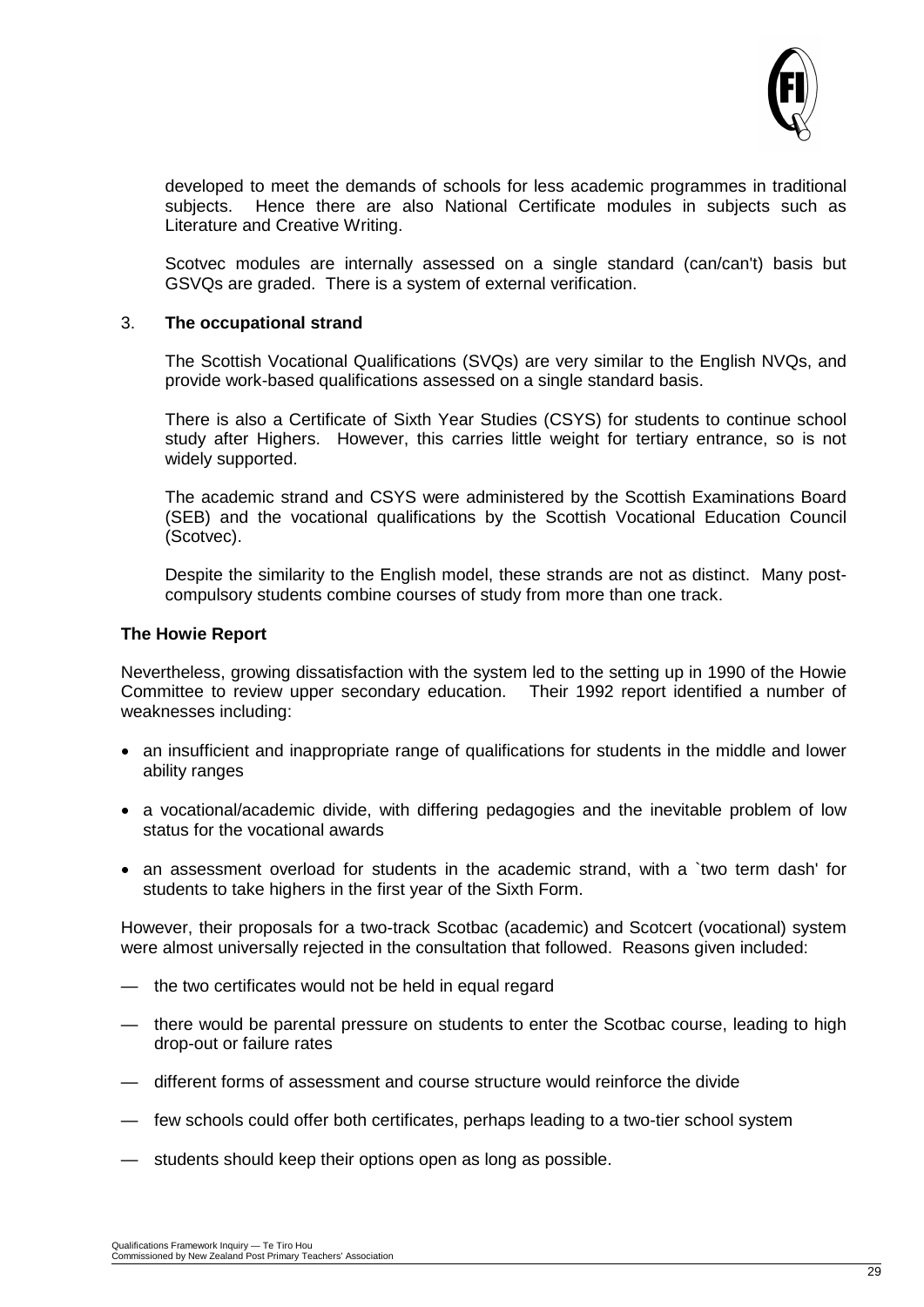

#### **High Still — Further changes**

Instead, the then Government set out in its High Still discussion document a proposal for a unified system of qualifications, initially to be implemented in 1998, now postponed until 1999. This will integrate aspects of the academic and general vocational strands, but SVQs will remain distinct.

A significant structural change has been the merging in April 1997 of Scotvec and the SEB to form the Scottish Qualifications Authority, which will subsume the functions of both its predecessors. Under the Higher Still programme, former courses from both Highers and National Certificate have been brought together in subject areas ranging from classics and physics to business education and managing environmental resources.

These are to be available in a single curriculum and assessment framework, with one form of certification.

Awards will be available at five different levels, with clear progression routes between them.

- Foundation
- General
- Credit
- Higher
- Advanced Higher

Multi-level study will operate in S5 and S6, with students entering the framework at an appropriate level, largely determined by their results in the Standard grades (S4 assessment).

Advanced Higher courses will replace the former Certificate of Sixth Year Studies to form a coherent progression route from study at Higher level. Students aiming at accreditation at Advanced Higher level in their final year will be able to bypass external assessment at Higher level. There will be a safety net allowing for accreditation at Higher level if these students fail to achieve at the Advanced level. Similar bypass arrangements will apply at other levels.

The system will be based on units, expressed in outcomes. A unit is of 40, 80 (or sometimes 20) hours recommended study time and is certificated on the basis of internal assessment.

Courses will be made up of specified combinations of units totalling 120 hours of study with a further 40 hours for activities such as induction, remediation and preparation for exams. To gain a course award, students must succeed in all the component unit assessments as well as a course assessment which is wholly or partly external. Assessment will be based on criteria to define a C award (pass) and an A award.

National Certificates will be group awards made up by combining courses and units from the Higher Still framework together with the core skills of communication, numeracy, information technology, personal and interpersonal skills and problem-solving. Accreditation of core skill competence will be by a variety of methods, some integrated into other learning units, and some stand-alone.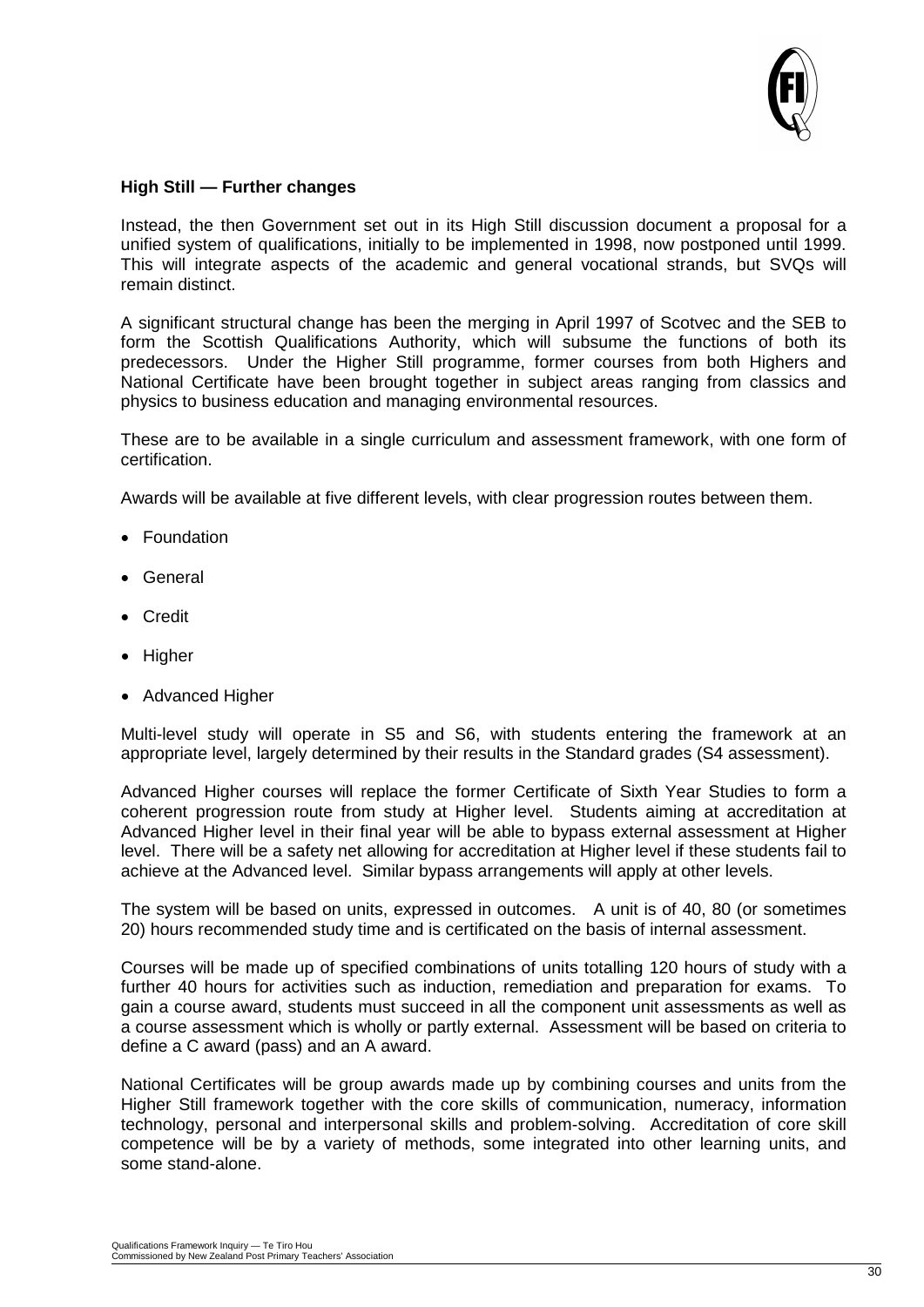

## **Relevance to New Zealand**

Many of the findings about standards-based assessment in England were also part of the Scottish experience, although in general the Scottish system appears to be able to respond more quickly to problems and flaws once they have been identified. This is perhaps because it is smaller and less fragmented than the English system. As such it has provided a useful model for New Zealand.

At present, however, the latest Scottish innovation is embryonic. Since the assessment model has not yet been implemented it is too early to draw firm conclusions on its proposed methodology. The impact of the Labour Government's proposals for constitutional reform is another reason for uncertainty. However, aspects of the design are pertinent to the New Zealand situation.

#### • **A unified model**

One of the most noteworthy aspects is the strong consensus of opposition on both practical and equity grounds to the Howie Report's twin-track proposals, which has relevance to current New Zealand proposals about 'dual qualifications' models. The Higher Still approach signals that systems other than our own see it as a worthwhile goal to develop a unified model for qualifications.

A related issue is the question of whether outcomes based assessment is suitable for both academic and vocational subjects. Given that Scotland has considerable experience now with this approach, their confidence that assessment of outcomes against criteria can be made to work for all subjects carries some weight. On the other hand, it is significant that they have not adopted the single standard model of the Scotvec modules, but will include several levels of achievement.

#### • **Internal and External Assessment**

The decision to retain Highers with a mix of internal and external assessment within the unified structure can also be seen to have a bearing on New Zealand's discussion about the place of the Bursary examination. The distinction between unit and course assessment indicates the possibility of students who did not wish to undertake a full examination course achieving credit for the units they have successfully completed.

#### • **Appeals system**

There is also a proposal to continue the Scottish tradition of an appeals system, whereby a poor examination result can be partly compensated for by high achievement in the unit assessments, where the school's internal judgements are overall consistent with external assessments.

# **Secondary School Qualifications in Australia**

There is no single national qualification in Australia, since each state has a separate education administration under the federal system. The following sections outline the state of play in four Australian states:

• South Australia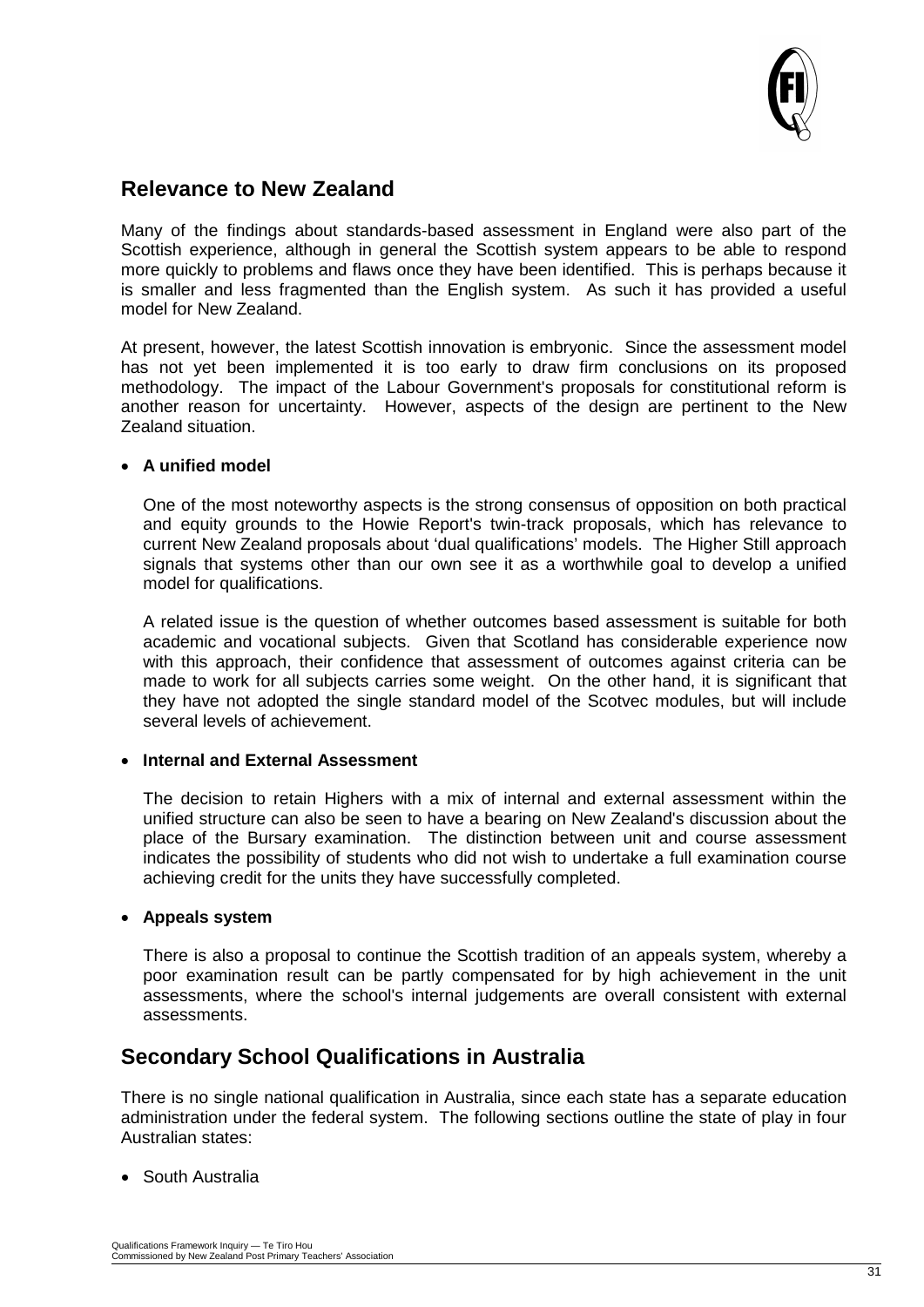

- New South Wales
- Victoria
- Queensland

and identify some points pertinent to qualifications in New Zealand.

Queensland is the only state to use a fully developed form of standards-based assessment at secondary school level, although the other three states outlined here all make some use of criteria in their assessment processes.

#### **Objective-related assessment in South Australia**

South Australia has both publicly examined subjects and school assessed subjects in its Year 12 certificate (SACE). Both use criteria, and are assessed against objectives. This form of assessment, termed 'objective-related' or 'criterion-related' has evolved since the mid-80s in reaction to the negative effects of norm-referenced external examinations.

They have several assessment criteria per subject, like Queensland, but although they assess in grades for school-based assessment, they avoid attempts to precisely define grades in words. Instead they use an exemplar/moderator visitation system to socialise assessors into the required standards.

The source of those standards is the professional judgements of the moderators, accumulated over a number of years, coupled to the experience of teachers. While moderators use student work to clarify, illustrate and convey standards, the work is not published because of the risk of it being seen as a model to copy. The notion of 'connoisseur' is attached to moderators, who are trained in their role and standards by a chief moderator.

Common tasks are set annually which students are required to complete, and are then marked by teachers. This determines the nature (method) of the assessment, a potential source of invalidity in more open systems. The degree of specificity (extent of teacher flexibility in interpreting the tasks) available to teachers varies from subject to subject, dependent to some extent on the subject and its syllabus (for example, a geography field task could not be overly specific, as it will vary according to the environment available locally).

The assessment criteria have a degree of 'wooziness' which means that precision is neither expected nor sought in criteria statements. Consistency is achieved through moderators working with teachers. Moderators come together annually to check state assessment standards on samples of students' work selected according to criteria specified by the South Australia Board of Secondary Assessment (SABSA).

Moderators are practising teachers released from their schools, or working part-time in each role - SABSA is flexible about modes of employment according to circumstances. The role is seen as strong professional development, but as these are the best teachers, there is a certain reluctance to release, and it may be done one year with the proviso - not next year.

This is a system which has developed progressively over a number of years. As in Queensland, it is now part of the culture. Moderator visits are highly valued - "teachers love them" - any proposal to withdraw them would meet "screams of protest". It is expensive in both moderators' loss to their schools, and direct expenditure. However, the Board is committed to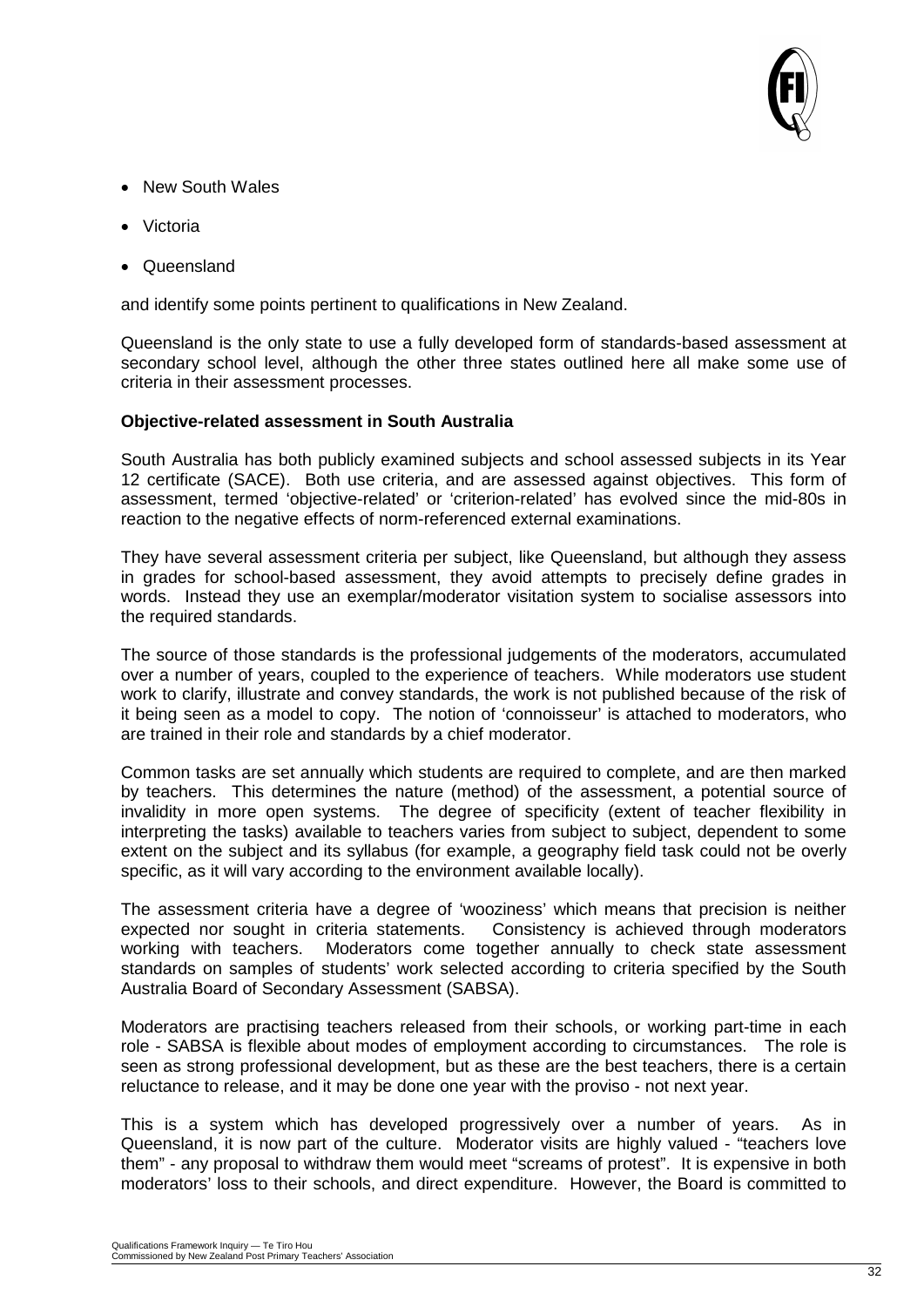

this as a quality enhancement process, and is prepared to wear the cost. Moderators' roles are multi-faceted: they are expected to provide advice on programmes as well as assessments and grading standards. (Note that like most Australian certification authorities, SABSA has responsibility for curriculum as well as assessment, so can see a broader perspective in the cost-benefit of its moderation activities).

Visits have two purposes: first a formative purpose, providing guidance ("shaping the standards") at the pre-assessment stage, and later a verification function. As a rule of thumb a class may get from one-half to a day of moderator time per year, more or less depending on need. A needs-based model is currently in operation. A school may request a moderator visit, or moderators may make their own decision that a visit is needed. If support/expertise already exists in a school, the moderator may signal that that avenue should be tried first. There is no inspection flavour to visits - thus no attempt to hide and avoid scrutiny. Assistance is supportive. This is at least in part because of the history which has developed, so the visit is an accepted part of the culture. A further dimension to visit-need is the syllabus itself - some are more open and flexible than others, some are more specific, needing less clarification.

Public examination subjects also use criteria for marking and grade setting. After marking using the usual panel process, panels revisit the mark distribution to set grade cut-offs. They have available historical statistics of grade distributions and student work. Their decisions are informed by both, but clearly involve consensus professional setting of standards against expectations of what A, B, C grade work ought to look like. Agreed standards decisions would override historical statistics where clear evidence supported the decision.

### **Relevance to New Zealand**

This is a very 'high trust' system, which places a strong emphasis on the professionalism of teachers. It appears to be well supported by teachers and accepted within the community. However, there is a strong expectation within New Zealand that a qualifications system should provide national consistency. The South Australian model, with its 'needs-basis' moderation does not appear to have sufficient safeguards built in to answer concerns about comparability.

It is interesting to note that, although they assess against standards, they differentiate between more than two levels of performance, rather than the single standard (can/can't) approach of unit standards.

#### **New proposals in New South Wales**

Professor Barry McGaw's report on the New South Wales Higher School Certificate, Shaping Their Future, has just been released (1997). In it he recommends a package which includes standards-referenced assessment, reporting what skills and knowledge a student has mastered. He criticises the way in which the Tertiary Entrance Rank (TER) ranks all students, irrespective of their intention or not to attend university, and argues for a University Entrance Score which will supersede the high-status beguilingly simple (TER) index which "has become a label for students and a means for easy comparison, whether fair or not, among students and schools". The new score would be available only for those students wishing to proceed to university, and would be used more flexibly than the TER (McGaw suggests three categories -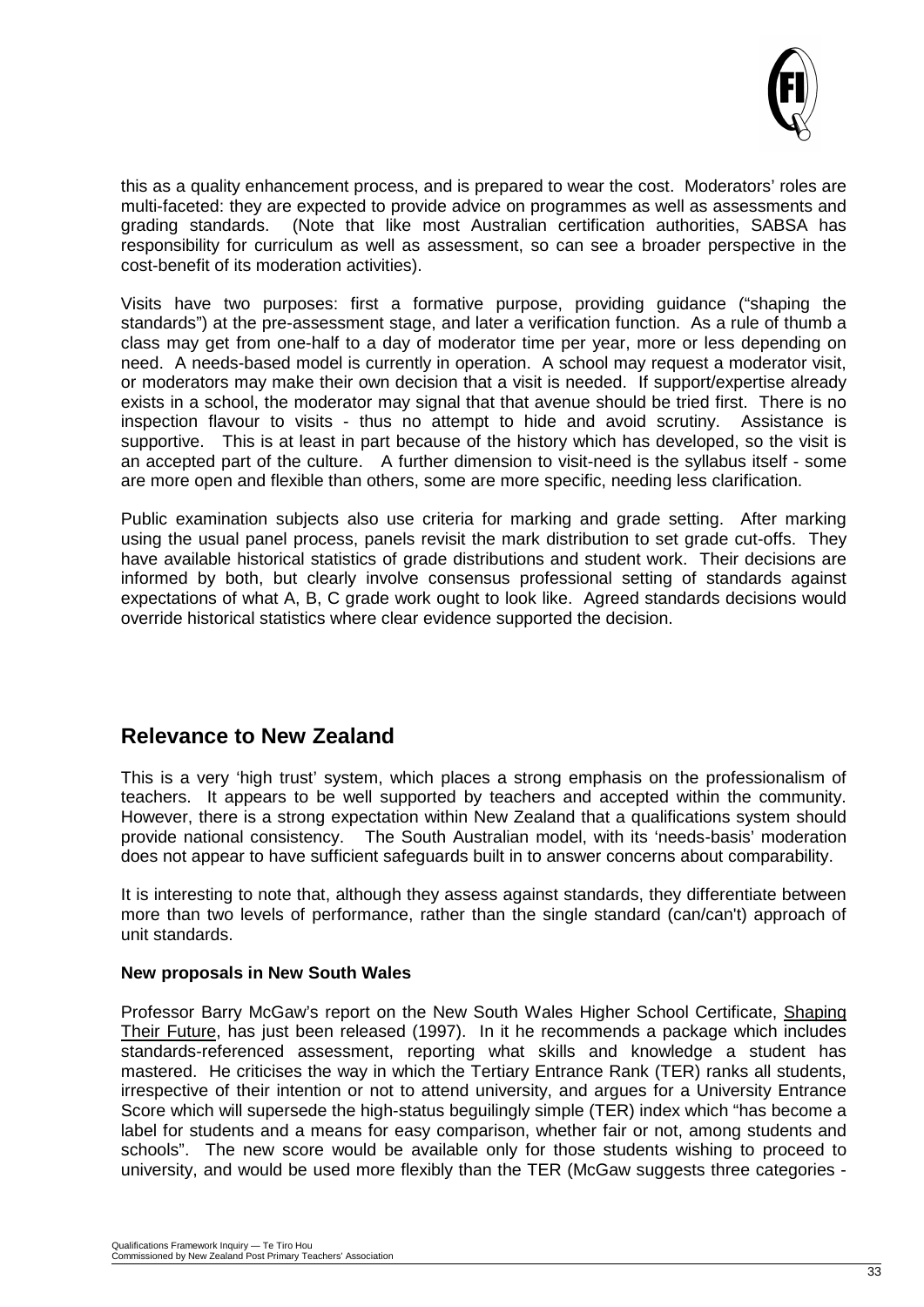

successful, unsuccessful, indeterminate, with more information sought before decisions on the latter).

This report is the result of extensive consultation coming some time after its predecessor, Their Future, which spoke strongly of the need to narrow the esteem gap between academic and vocational education. McGaw aims to assist this by recommending that some vocationallyoriented courses be included by institutions as part of their overall entrance mark.

The standards-referenced approach will work as follows. Criteria will define five levels of achievement. Consideration was given to having students pass and fail exams and rejected because it was too difficult to define what failure meant to different students with different abilities and aspirations. An HSC examination will continue, marked against the criteria. School-based assessment will continue to contribute 50% of the mark, the rest coming from the exam. Statistical moderation of school-based assessment using the examination will continue.

Standards will be described, supported by exemplars and other resources. Determination of the levels will make use of practices such as analysis of current examinations, identifying the performances which distinguish students at various levels. A wider range of assessment types is strongly encouraged in school-based assessment - the notion of assessment tasks as opposed to traditional testing is promoted. No proposals are made for teacher inservice, clusters or networks, an absence which may make itself felt in the future.

New report cards will grade students against specific achievement, not against the performance of other students. There will be no pass/fail mark: the traditional inferences drawn on a 0 -100 scale have been knee-capped by adopting a 20 - 70 mark allocation. The top mark of 70 will be given to students attaining the predetermined standard.

Teacher reaction at this stage seems positive. The clues to this perhaps include two aspects:

- The new HSC would reward students who were highly academic and remove the stigma of failure from those who were not.
- It would give employers real information, help universities better select their students and be simpler for everyone to understand.

A more cynical interpretation might be that they have not yet begun to implement the new system.

McGaw has not recommended the removal of examinations as this was not within his brief though he has proposed simplifying course structures among courses removed are general studies and distinction courses to reduce the tendency for students to choose whichever option gave likelihood of higher marks.

One of the report's 26 recommendations would abolish the Year 10 School Certificate (SC) which is seen as low stakes and irrelevant to most students: "those who might seek to use the School Certificate...are the minority who have been the least successful. As a consequence there is little respect for the certificate in the community..."

Interestingly, it cannot be much more than two years since a consultation to change the SC found that same community wanted to retain it! State-wide literacy and numeracy tests are proposed instead, showing what standards students have achieved.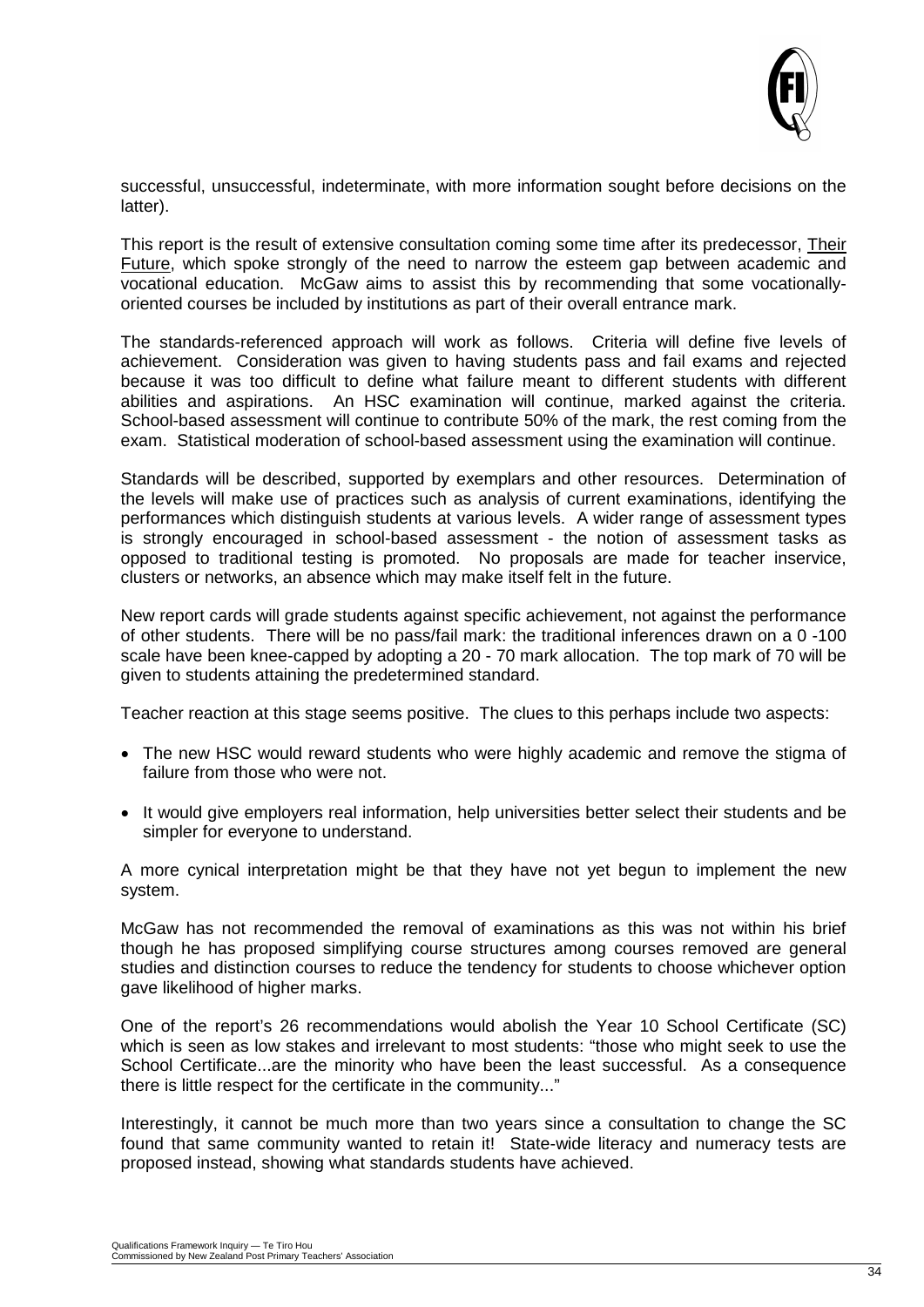

## **Relevance to New Zealand**

These proposals are still at the developmental stage so it is too early to draw conclusions.

It is interesting, however, to note the rejection of a simple pass/fail and the intention to differentiate against criteria at more than two levels. It is also significant that the report sees no further need for the Year 10 examination (the equivalent of New Zealand's School Certificate).

#### **Criteria-based assessment in Victoria**

Criteria-based assessment is used for the marking of school-based common assessment tasks (CATs) in the Victorian Certificate of Education (VCE). There are 10 criteria provided, with 5 or 6 grade descriptors on each. Marking against these descriptors yields a score out of 50 which is then collapsed into a 10 point scale A+, A, B+, B.

While generally accepted, some teachers still dislike the system, preferring instead to award global marks. (Some do award global marks, then work backwards to apply the system, thus ensuring the final mark they considered appropriate. Though very much a minority, this illustrates the influence of habit!)

Standards are defined as written grade descriptors, then conveyed and modelled by training and exemplars. Previously they were written as statements of work requirements, but more recently have focused on attributes of the work. There have been a dribble of changes to criteria each year - some teachers were not picking these up, others found persistent refinement frustrating. The lesson has been learnt to get them right, then leave them for the period of the designated study (3 - 5 years). Criteria have been reviewed using an Australian Council for Educational Research package, to analyse whether they are effective in differentiating performance.

The state reviewer has an important role in maintaining standards, training reviewers, producing detailed assessment advice for CATs, providing professional development and advice to teachers.

Previously the state reviewer in various subjects travelled the state holding professional development meetings. Aside from illustrating standards, this was seen as necessary to achieve the cultural change necessary to adopt criteria-based assessment. This proved a heavy use of the state reviewer's time, and became unsustainable.

In 1996 a TV approach, using satellite and video, was used. In Mathematics for instance, 2 student CATs were sent out, one assessed and annotated, one for teachers to assess. A broadcast showed the state reviewer going through the CAT, using criteria. The plan was for a second session to be interactive. Several more CATs, at different grade levels, were sent out for teachers to mark. Later, the state reviewer's assessment of the CATs was sent. The plan was for the state reviewer to go through these, then to deal with faxed or phoned questions. In the event, the teachers videoed the broadcast for future review. The 1996 experience reduced the reviewer's workload, and was evaluated as an improvement on 1995 in terms of judgement consistency.

The Minister of Education recently announced a review of the VCE, to include:

— workloads of pupils (and to a lesser extent teachers)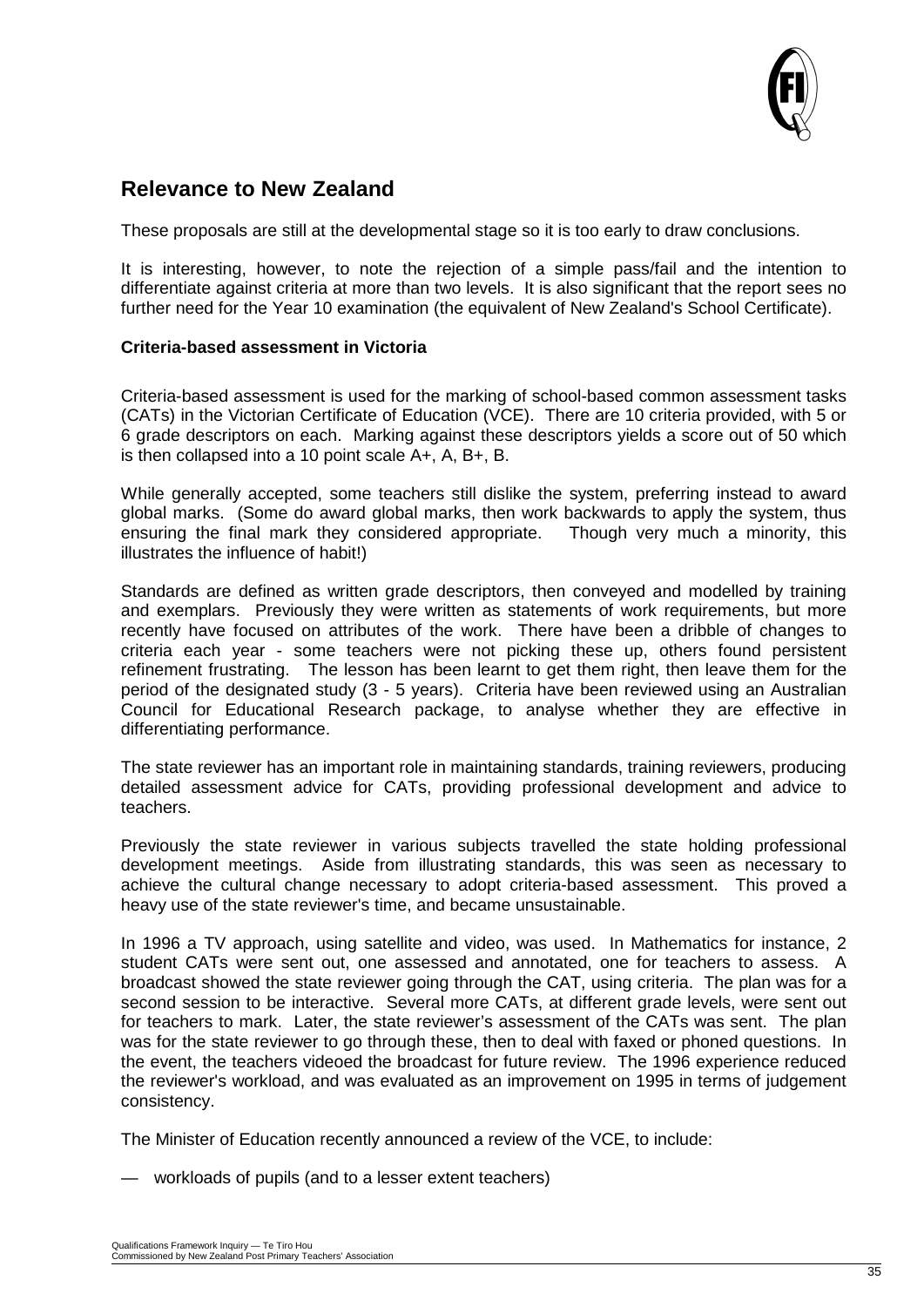

- the balance between CATs and end-of-year exams
- authenticity of students' work (given the commercial opportunity for publishers to market CAT solutions).

### **Relevance to New Zealand**

Although criteria are used in assessing the common assessment tasks, the number of criteria and descriptors and the complexity of the statistical process by which the information is aggregated is questionable on the grounds of both validity and comparability.

Like the other states, Victoria also sees a need to distinguish between more than two levels of performance.

Given ongoing discussion in New Zealand about the trustworthiness and sustainability of various moderation options, the use of technology to reduce costs while retaining the role of the state reviewer is worth noting.

#### **Standards-based assessment in Queensland**

Queensland operates school-based assessment and a state-wide core skills test for its Year 12 certificates. School-based assessment makes use of graded standards at Years 11 and 12.

Syllabi set the dimensions of a subject. Within these there will be 3-4 (occasionally 5) criteria on which performance is reported. Each of these criteria is elaborated through five standards (i.e. levels).

Standards at each of the 5 levels are conveyed, not only through the descriptive statements in the syllabi, but also through graded student work made available to teachers. It is stressed that these are not hypothetical exemplars, but actual student work.

Moderation of marking standards occurs through district panels. The panels are broadly representative through a district. They are trained in evaluation of standards. Working under a district reviewer, they consider and judge student work from schools. This evaluation occurs at two points over the two years of assessment (Years 11 and 12). First, Year 11 work produced in the previous year is evaluated in February, with the results used to identify and remedy prospective problems in marking Year 12 work. This could be termed a formative stage, which is followed later in the year (October) by a verification stage at which marked Year 12 work is viewed and judged. Participation in the district panels is claimed to provide significant professional development. Consistency between district panels is checked by a state review panel chaired by the state reviewer.

In 1990 the system was reviewed by Viviane. Actions arising from her report included:

- the setting up of a widely representative Tertiary Entrance forum
- the provision of a range of trialled assessment activities and course models, to illustrate how instruction and assessment might be planned.

A recent syllabus development in mathematics used ability to solve problems involving complexity and unfamiliarity to distinguish performance standards. Teachers lacked confidence in interpreting these consistently and initiated a proposal for research to clarify the issue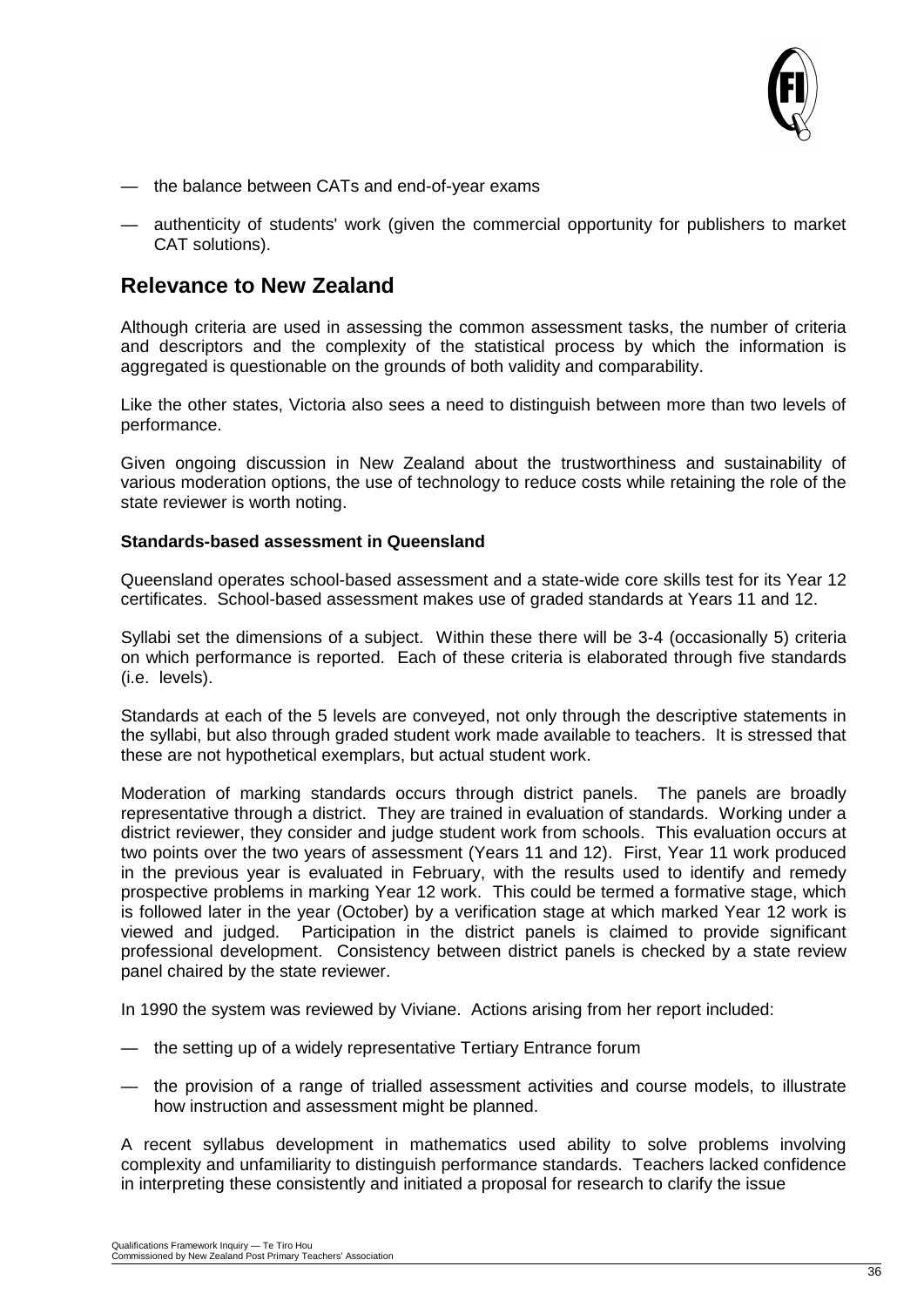

## **Relevance to New Zealand**

The absence of a final year examination other than a core skills test distinguishes Queensland from the other states, as well as from New Zealand.

However, their approach to standards-based assessment offers some useful parallels and contrasts to the New Zealand one. For instance, the relatively small number of broad criteria for each subject in Queensland and the fact that assessment is derived from the syllabus is likely to help in avoiding fragmentation of the curriculum. The moderation system is similar to the NZQF model, but focuses only on post hoc verification without New Zealand's additional step of moderating in advance the quality of the tasks.

There is clearly concern in Queensland amongst some teachers about higher order skills, although in their case the question is not so much whether standards-based assessment can elicit these skills as whether it is possible to assess them consistently.

# **Conclusion**

It is apparent from these snapshots of other systems that standards-based assessment is not a static concept. It is still in evolution. The Inquiry concluded that NZQA appears to have been aware of international developments, so that in some cases problems emerging in other countries were forestalled at the design stage or early in the trials. However, the path of implementing assessment reforms in New Zealand has hardly run smooth. The next part of the report deals with the findings of New Zealand-based research commissioned by the Inquiry.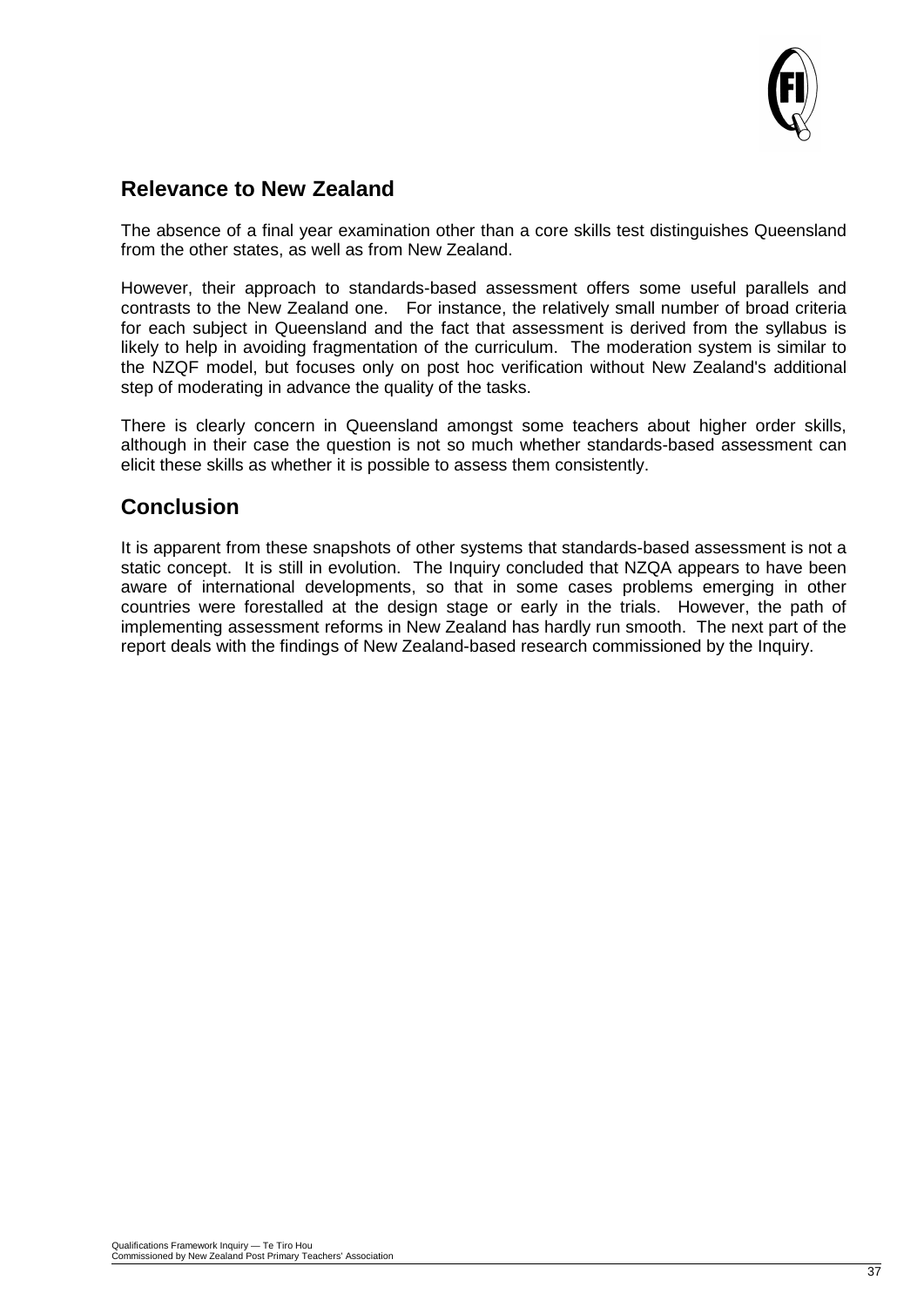

# **PART TWO**

# **RESEARCH COMMISSIONED BY THE INQUIRY**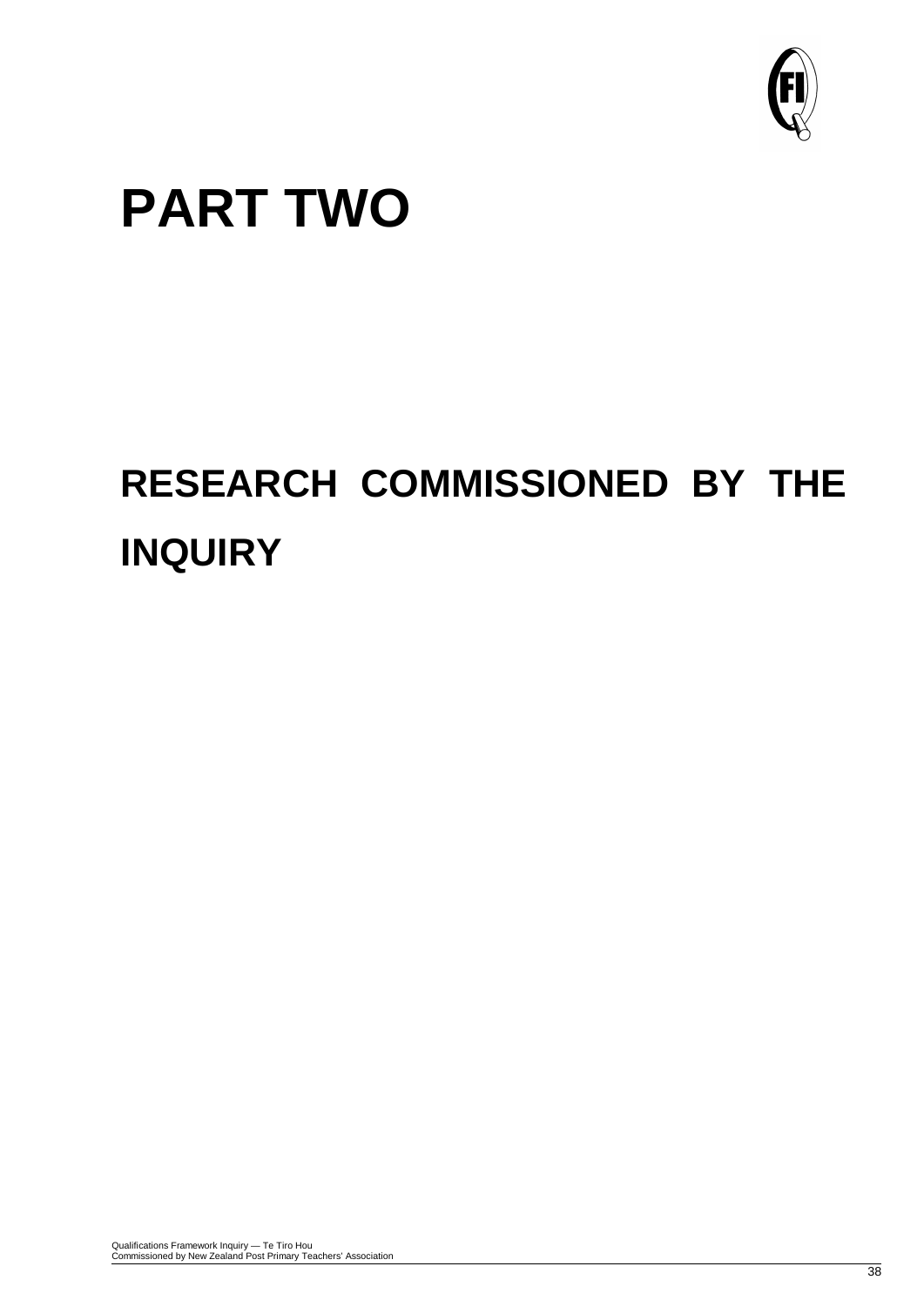

# **NEW ZEALAND LITERATURE REVIEW**

*The Inquiry's terms of reference allowed that research to be commissioned on relevant issues. This chapter presents the findings of the major piece of research undertaken by Dr Alison Gilmore of the Education Department at Canterbury University. She was asked to provide an outline of existing New Zealand-based research on the Qualifications Framework, which was likely to have a bearing on the questions of validity and manageability set out in the Inquiry's terms of reference.*

### **Introduction**

My purpose in this review is to outline research and informed comment on the New Zealand Qualifications Framework (QF). I focus on issues and themes related to the secondary school sector of education and consider the literature relating to issues that address the QF as it has evolved and *currently* exists. I do not, therefore, consider the issues which are more relevant to the tertiary and industry sectors, although I consult literature pertaining to this area when it has a bearing on the issues relevant to secondary schools.

### **Structure**

This structure is supported by Croft (1993), who sees as a priority the need to establish **qualities of validity and reliability** for the QF, particularly as they relate to standards-based assessment. Another priority for Croft is that of researching the conditions that will enhance these qualities.

## **Validity, Reliability and Manageability**

**Validity** refers to the **'fitness for purpose'** of the assessment system, that is, whether the system achieves its intended aims. I address this issue in Section 1, focusing particularly on issues related to the purposes of assessment in general and standards-based assessment in particular. Within that context I address questions concerning the likely impact of the QF for learners, its 'fairness for students' and its appropriateness for New Zealand society.

**Reliability** refers to the consistency with which judgements about student performance can be made. Reliability is vital for public confidence in and the credibility of the national qualifications that arise from the assessment and moderation systems. I discuss issues of reliability and questions relating to the effectiveness of the Framework's quality assurance (moderation) systems in Section 2.

**Manageability** relates to the practical feasibility of achieving validity and reliability in such a way that the assessment system does not impose undue stress, professional burden or workload on those implementing it. I consider literature relating to the practical feasibility of managing the assessment system within the realities of secondary schools in Section 3.

In the concluding section (Section 4), I draw some conclusions in answer to the overall question of the educational validity of the QF.

# **Sources of Literature**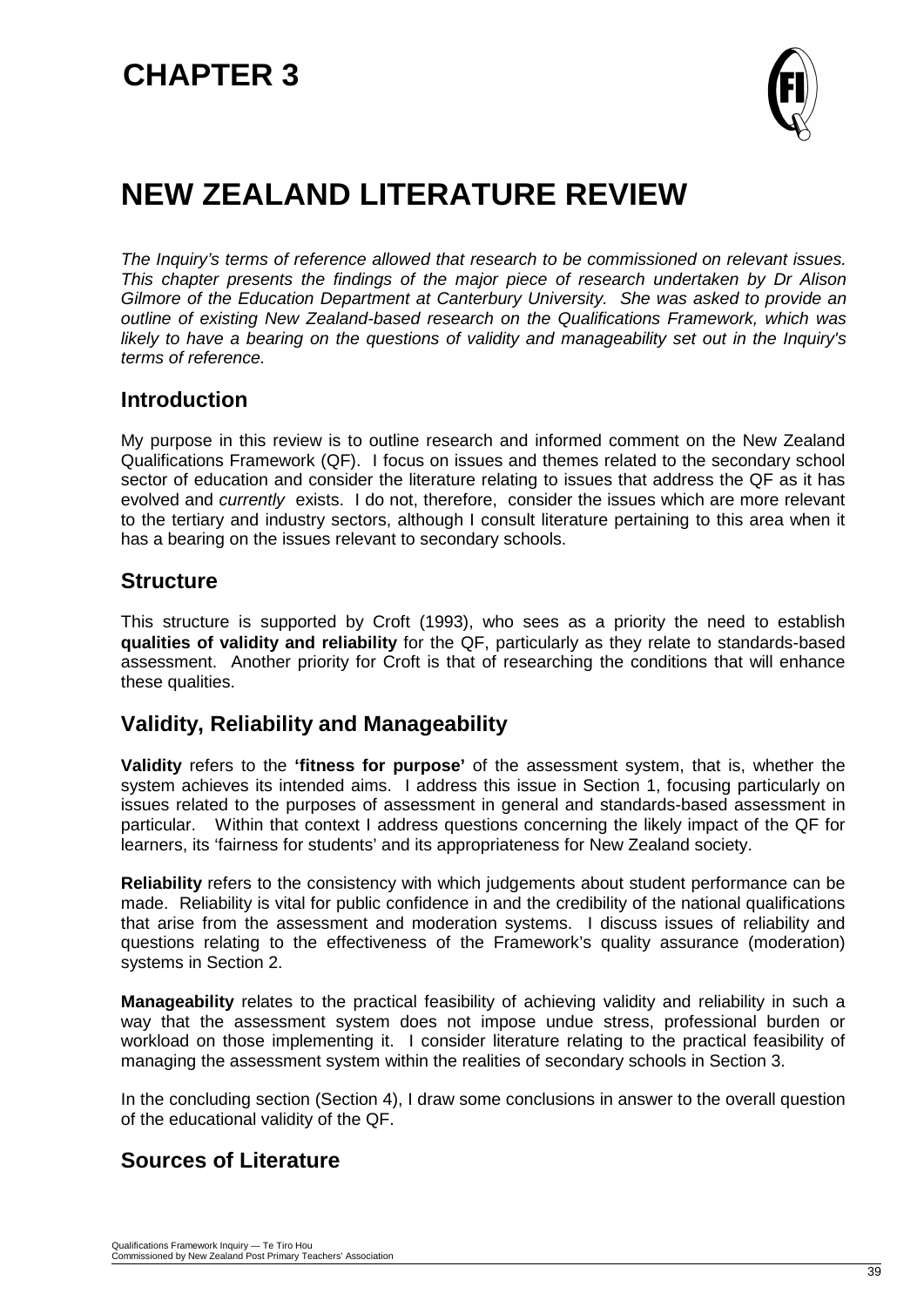

The literature comes from three basic sources:

- the informed comment of educationalists and assessment and curriculum experts
- the views and experiences of teachers and principals who have been involved with the writing, moderation and assessment of unit standards
- more systematic research into the implementation of unit standards.

Much of the literature available is of the first two types. Because of the relative recency of the QF, the amount of systematic research is somewhat limited, although its findings are illuminating. As such, I present these findings in some detail in the report, as empirical evidence allows refutation of or support for claims made by the former two groups.

Distilling the issues surrounding the QF in such a way that allows a ready and clear summation of them is not easy. The issues are numerous (Elley, 1991, identifies 20!) and the views diverse, expressed equally strongly and convincingly by opponents and supporters, theorists and practitioners. The synthesis of the literature represented in this review, therefore, is influenced by my position as a 'theorist' and the views that I personally bring to the debate.

Two additional notes should be made. As Peddie (1993a) points out, the New Zealand Qualifications Authority (NZQA) "has been greeted with a mixture of satisfaction, hostility and delight since it began serious development of the Framework" (p22) from a variety of educational sectors. However, much of the accessible literature that is related to secondary schools is oppositional or critical. But such criticism should not be seen as unexpected given that for many educators and educational theorists the Framework is "the single most important issue currently facing education, dwarfing all change that has gone before and striking at the very heart of the teacher/classroom/student relationship" (Martin, cited in Chamberlain, 1996, p114). This 'bias' will be reflected in the review.

The second point to note is that while there is a myriad of complex, interwoven issues relating to the QF, its evolutionary/developmental nature since it was first proposed in 1991 has meant that some issues have become less relevant. Some of the initial issues raised by Croft (1993, 1994), Elley (1991-93) and Irwin (1994), for example, are no longer relevant. This review therefore focuses on what I consider to be the major *current* issues relevant to secondary schools.

# **SECTION ONE**

#### **'Fitness for Purpose'**

Any consideration of validity must consider the purposes for which that assessment is designed - its 'fitness for purpose'. Hood (1993) defines assessment as a process designed to gather information for a specified purpose. Therefore, any discussion of the assessment practices denoted by the Qualifications Framework needs to be preceded by a discussion of its assessment purposes.

In a recent report, Sir Neil Waters, Chairman of the New Zealand Qualifications Authority, expressed the Authority's aspirations regarding assessment for the Qualifications Framework as follows: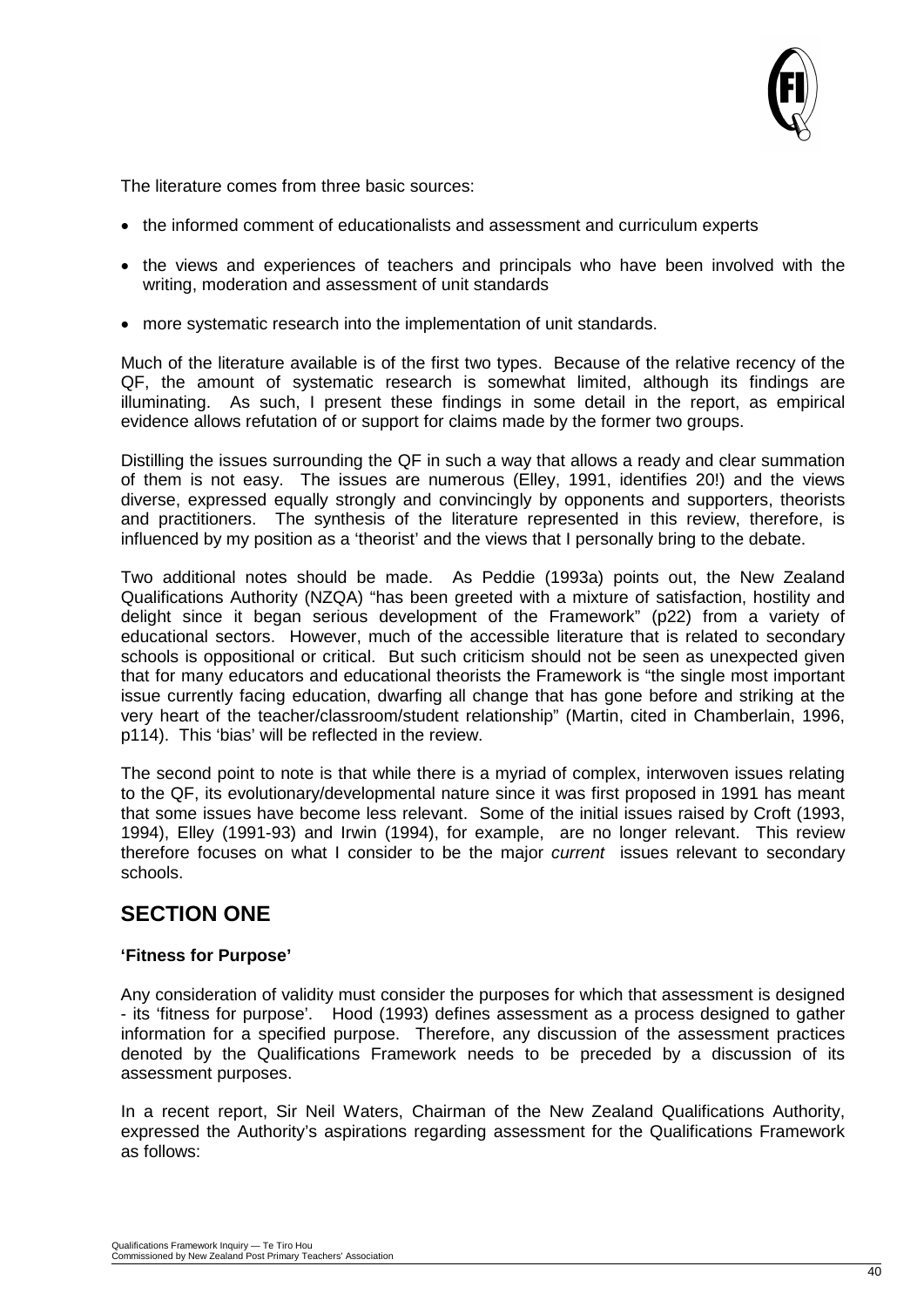

*In my view, assessment should not dictate curriculum or be unmanageable. It must be for a purpose. It should be a process linked to learning, not a separate entity. Its impact should have positive, not negative consequences for learning. Local and national quality management strategies, such as accreditation and moderation must seek to ensure that assessment is fair, equitable, consistent and in keeping with established standards. The flexibility to provide a range of learning and assessment opportunities must be assured.* (NZQA, 1996, pii*)* 

What NZQA is aspiring to is an assessment system that is valid, reliable and manageable. This is reinforced by their definition of good assessment:

*Assessment methods will be appropriate, fair, integrated with work or learning and manageable.(assessment) evidence will be valid, direct, authentic and sufficient...Assessment will be systematic, open and consistent.* (1996, p7)

Certainly, few of those New Zealand commentators who have criticised the Framework (for example, Elley, 1991, 1996a, 1996b; Irwin, 1994; Irwin, Elley and Hall, 1995; Gilmore, 1996; Tuck, 1995) would find fault with many of the fundamental QF principles underlying the above quotations. As expressed by NZQA (1996), the principles emphasise:

- encouraging greater participation in education and training
- developing learning that is relevant and responsive to the needs of the individual, employer and society
- simplifying the structure of qualifications
- bringing coherence and allowing credit transfer between courses and learning establishments
- introducing a fairer system which measures achievement against clearly stated objectives.

It is *whether* these principles can be achieved and how they are to be achieved that is the source of the debate. Many of the above-mentioned commentators remain unconvinced regarding the first point and dubious about the second.

Secondary teachers also seem uncertain. Cooney (1995), then senior vice-president of the PPTA, reported that while the majority of teachers were in favour of the concept of the QF and that many of the problems are related to implementation, a considerable number also supported Business Round Table notions that the problems are insurmountable.

What is clear is that the issues surrounding the debate, as expressed in the literature, are numerous. However, they can be considered under two broad categories:

- i) *philosophical or conceptual issues* centring on some of the underlying principles of the Framework
- ii) *issues of implementation* centring on operational and structural matters that have arisen out of trials to implement the unit standards in a range of subject areas.

NZQA itself is not unaware of the issues, as illustrated by recent internal reviews (Methven et al, 1996) and an 'assessment stock taking' exercise (Strachan, personal communication, 1996). This part of my report therefore focuses on a discussion of what I consider (from the literature)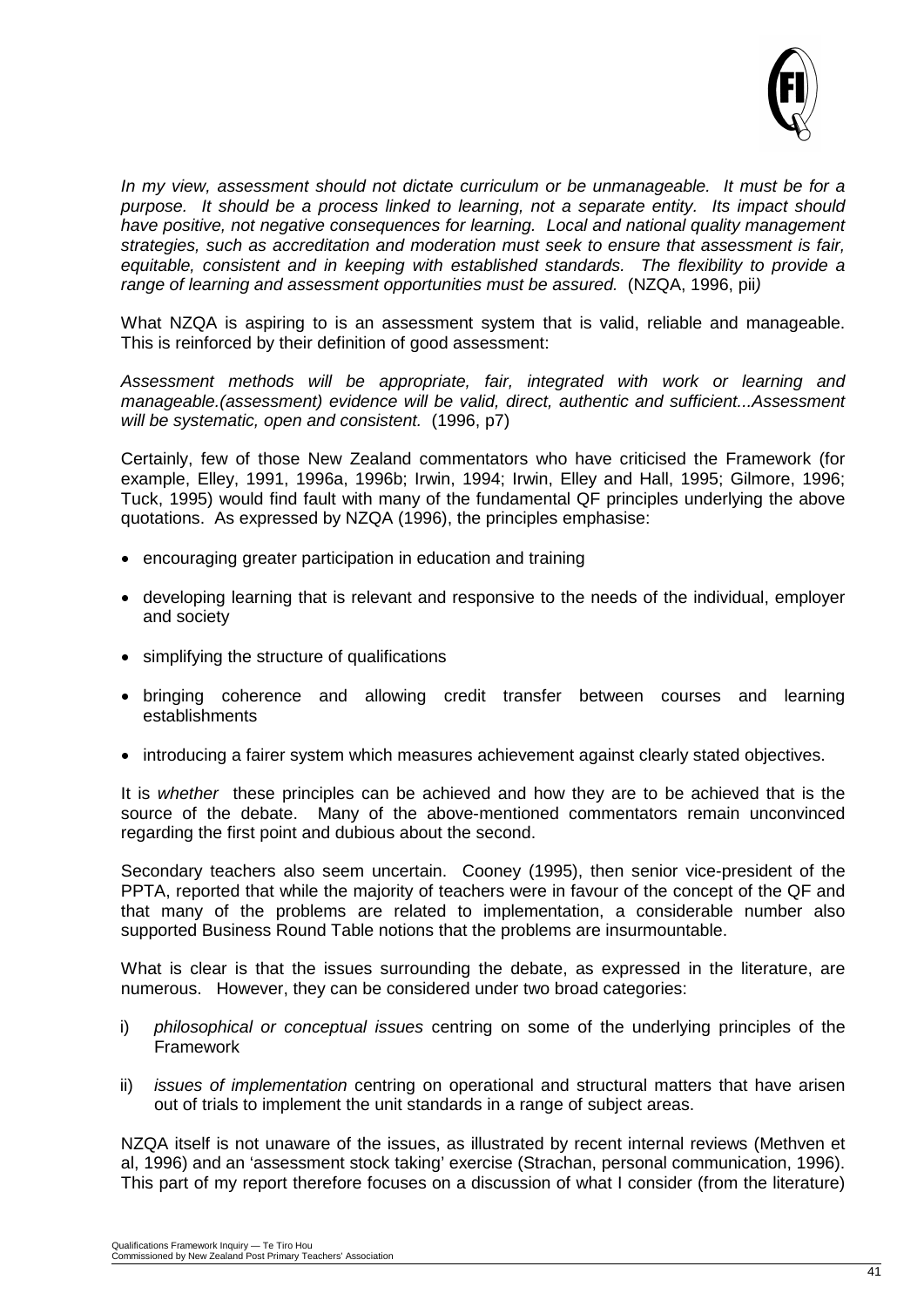

to be the key philosophical issues relating to the validity, reliability and management of the QF. These are:

- the nature of standards-based assessment (SBA)
- the purposes of assessment in secondary schools
- the appropriateness and quality of standards and SBA
- for all areas of learning
- the 'fidelity' of assessment to the curriculum
- recognition of merit and excellence
- dual qualifications within the QF
- fairness for students
- cultural appropriateness of the QF.

These correspond substantially with the issues identified by Methven et al (1996) of NZQA as they relate to secondary schools, namely that :

- the QF is being implemented with insufficient prior research and consultation
- excellence will not be pursued or encouraged under SBA
- workloads associated with the SBA will increase
- the costs of the QF are excessive
- academic and vocational learning are different.

The central mechanism through which it is hoped many of the aims of the QF will be realised is that of SBA. However, there is an implicit tension here in that the QF encompasses dual qualifications (through standards-based assessment for national certificates and through normreferenced external examinations). The following discussion, therefore, must also focus on the validity of a framework that employs only the one type of assessment.

#### **1. What Is Standards-based Assessment?**

In their publication *An Introduction to the Framework*, NZQA defines SBA as the measurement of a learner's performance against pre-determined, clearly stated and welldefined standards of achievement or competency (NZQA, 1991b, p6).

According to proponents of SBA, a primary advantage of this assessment tool is that, unlike norm-referenced forms of assessment, it does not promote the failure of a set proportion of learners. Rather, provided they meet the standards required, all students can be successful (Methven et al, 1996). Because SBA establishes clear learning outcomes, teachers and students have a clear understanding of what is required.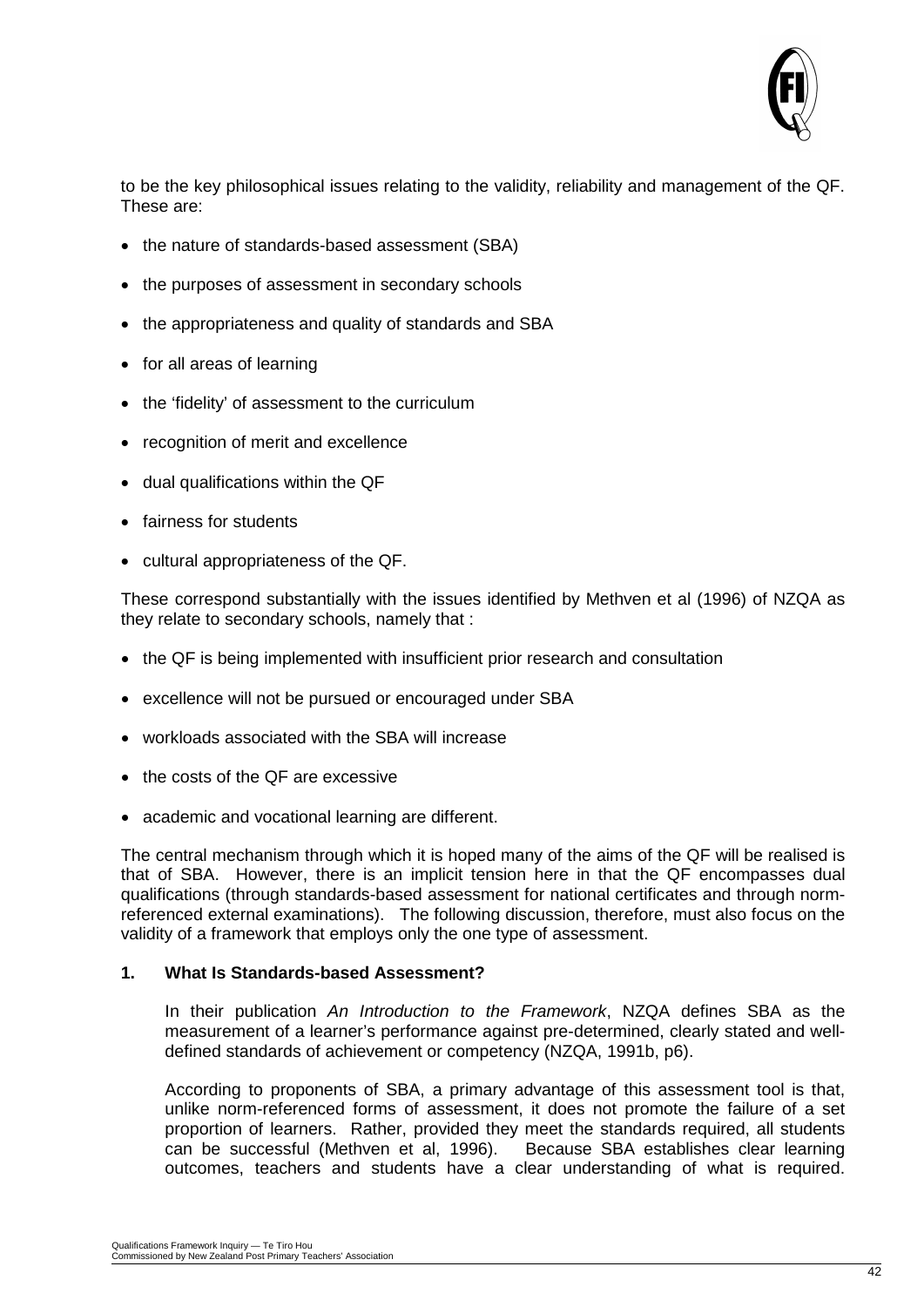

Teachers can focus their teaching with confidence, and students know exactly which targets to aim for. SBA therefore represents a 'holistic' view of assessment and has three major aspects:

- it is outcomes-focused
- it encompasses knowledge and general attributes
- it takes into account the context in which the knowledge, attributes and skills will be employed (Methven et al, 1996, p38).

Essentially, the form of SBA adopted by the NZQA is a form of competency-based assessment in which students are judged as either 'competent' (they have attained all relevant performance criteria or elements of the 'standard') or as 'not yet competent' (they have failed to reach the standard). Students who do not achieve the standard may be reassessed until they become competent.

Peddie (1992) and Croft (1993, 1994) discuss the interpretation of the term 'standardsbased assessment' that has been adopted by NZQA. They contend that NZQA has consistently made very firm and, in some cases, quite erroneous comparisons of SBA with norm referenced assessment (NRA) in attempts to rationalise the former and discredit the latter.

In line with this analysis, Tuck (1995) refers to NZQA's characterisation of SBA as the 'white knight' and NRA as the 'poison pill', so that "judgements involving comparisons between learners are deemed less worthy than judgements of the extent to which the learner has mastered specific content" (p60). However, as Croft (1993, 1994) and Tuck (1995) point out, there is an integral interrelationship between standards (or criteria) and norms. Indeed, a "conceptual and actual link" exists between the two (Peddie, 1993a, p5). The performance criteria that are used for assessment purposes become the standards, which means that the statements of performance for those criteria must necessarily be based on the normal range of achievement expected of the student in the programme (Wagner and Sass, 1992). Lennox (1995a) notes, however, that the relationship between standards and norms establishes criteria in advance of assessment, rather than at the point at which learners are assessed.

As Tuck (1995) points out, the essential difference between SBA and NRA lies in the purposes for which the information is to be used. Similarly, Codd, McAlpine and Poskitt (1995) claim that the issue is not "which is better?" but rather, "when and how are they [the two forms of assessment] to be used?" (p43). They conclude that the two forms of assessment are not mutually exclusive and that any comprehensive system of assessment must include both.

The interrelationship of the two types of assessment has been reinforced by the experience of trialing unit standards in schools. The geography and mathematics unit standards, for example, have been rewritten to better reflect realistic expectations of what students can achieve at each level (Coutts and McAlpine, 1996).

Torrie (1996) reflects the views of some teachers who believe that standards-based assessment is more valid than norm-referenced assessment. He states: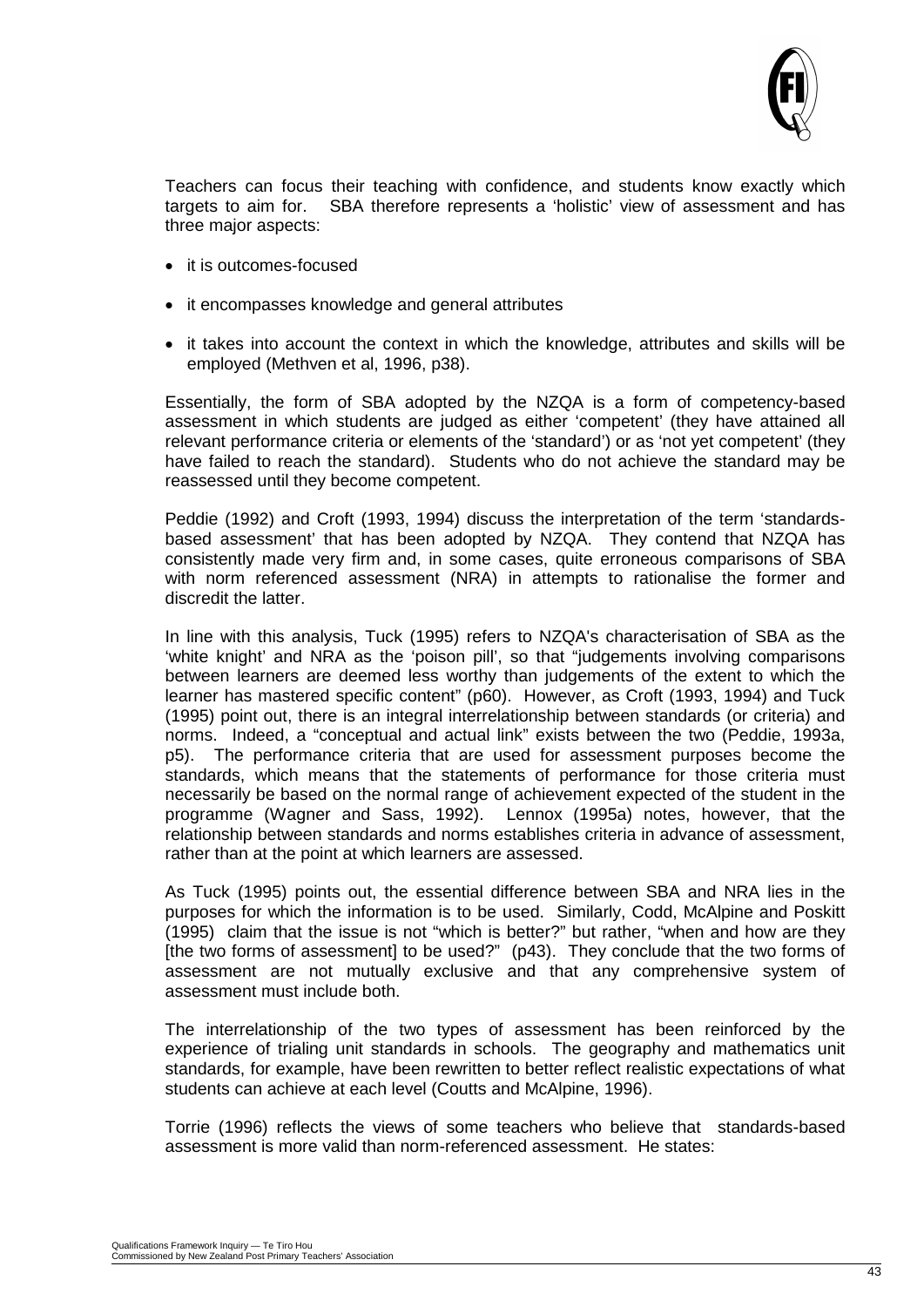

*Of the two systems, the standards approach is more valid, it's more appropriate because it's closer to the classroom and it's better for the students. To throw standards out because they are not perfect is nonsense. (p15)*

#### **2. Does SBA Achieve 'Fitness for Purpose'?**

Codd, McAlpine and Poskitt (1995) believe that there are 'deep seated contradictions' within the assessment policies of which the QF is part, and that these concern the nature and purposes of assessment. They refer to a:

*fundamental tension between assessment that aims to improve learning in relation to the needs and abilities of individual learners, and assessment that constitutes a mechanism*  for centralised control and accountability. It is a tension...between an educational form of *assessment essential to effective classroom practice, and a political form of assessment concerned with achievement standards.* (p33)

A similar tension exists between the purposes of assessment in secondary schools. Here, the arguments become intertwined with the issues relating to standards-based assessment and norm-referenced assessment. Hood (1993) argues that as long as selection of students for higher education and employment remains a major purpose for assessment, the information available from current assessment techniques will be unsuitable primarily because it tends to focus on *sorting* students (in a norm-referenced way) rather than on describing what they can *do*. He further argues that the purposes of assessment have widened, which means that the assessment approaches of the past can no longer satisfy students' needs (p29).

However, as Lennox (1995a) points out, while assessment against standards (criteria or objectives) as proposed in the QF has long been advocated, the assessment mechanisms of the QF have not been advocated nor has a single standard form of assessment. The results of an NZQA survey in 1991, cited in Gilmore (1996), found that assessment against graded criteria (achievement-based assessment) was supported by the majority of respondents from the education sector. Fewer than half considered achievement-based assessment as suitable for all areas of learning with many respondents commenting that a combination of methods is needed.

NZQA's conclusion that the issue centres on finding an effective way to combine achievement- based assessment and competency (standards) based assessment has not been pursued, and achievement-based assessment has since been abandoned, without mandate or explanation, as a form of standards-based assessment.

A number of writers see the answer to this issue as not being one of choosing between retention of the present 'imperfect' system or adoption of SBA (Childs, 1995). Rather, they see it as involving exploration of other possibilities that focus on combinations of assessment against unit standards for formative stages of assessment and an external moderating device (such as an examination) for summative/selection stages of assessment (Gernhoeffer, 1995).

#### **3. Is SBA Appropriate For All Areas of Learning?**

Given that the QF focuses on only one form of assessment, it is obvious that the whole curriculum will be placed under that one unit standards umbrella. As such, the QF makes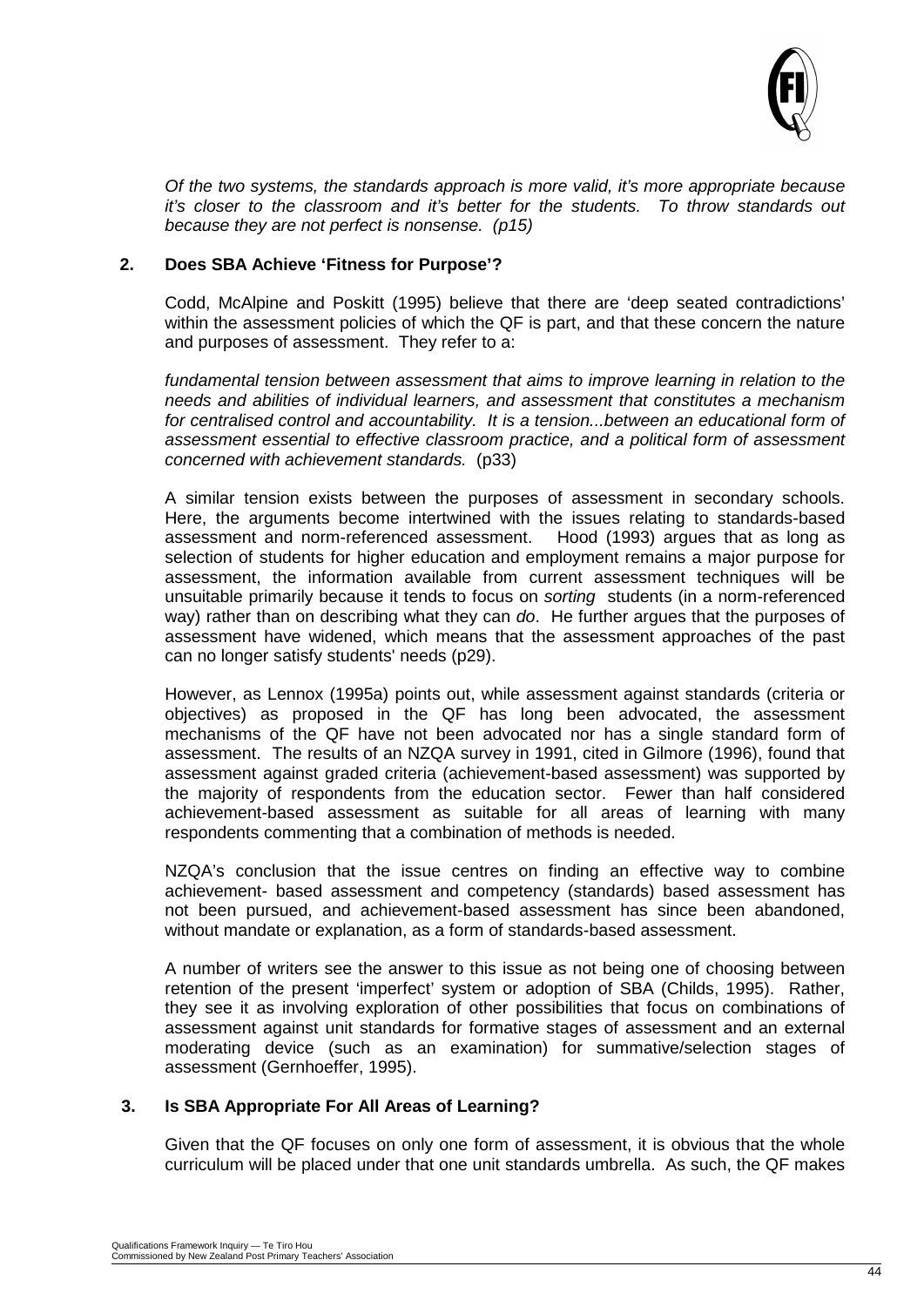

no distinction between what were previously considered 'vocational' and 'academic' subjects.

Elley (1996a) describes this situation as the "fundamental flaw" of the QF, while Irwin, Elley and Hall (1995) identify it as the QF's "basic fallacy". Irwin et al argue that one type of assessment (standards-based) is not suitable for assessing the "myriad combinations and levels of skills and knowledge to be found in education and training courses and programmes" (p*iv*). Irwin (1995a) adds that:

*the vast and growing range of knowledge and skills cannot fit into the one monolithic, bureaucratic framework incorporating one set of levels and one building block - nor will the widely varying aspirations and abilities of students be met by it.*  (p11)

Few of the commentators have difficulties with the suitability of unit standards for practical skills and areas of learning that follow a linear sequence of learning (Brace, 1996; Elley, 1991; Metcalfe, 1996; Neyland, 1994). Metcalfe (1996) summarises this position by pointing out that there is much to recommend the philosophy of unit standards. It aims to award students credit for reaching a set standard of achievement regardless of how they compare with other students. Re-assessment opportunities mean that students can try again if they fail the first time. And the practical assessments can assess a wider range of skills than can be covered by a written exam.

In fact, she concludes, unit standards make excellent tools for the assessment of practical skills. Where there is a procedure to be carried out, criteria can be clearly laid down, the subsequent assessment is open and reliable, and the standard is easily attainable by most students. Elley (1995) concurs with this, stating:

*The current pendulum-swing towards standards-based assessment at all levels of the education system is motivated by laudable ideals about students' learning. There is little doubt that standards-based teaching and standards-based learning are pedagogically defensible and desirable...However, there is much less to be said in favour of standards-based assessment, especially when the results count for high stakes.* (p78)

Elley (1991, 1996a) and other writers (for example, Irwin, 1994; Metcalfe, 1996) also argue that the key differences between skills-based (or 'vocational') subjects and knowledge-based (or 'academic') subjects are critical to the validity of SBA. The former require mastery of a linear sequence of competencies that are discrete and related, but not *inter*related. The latter do not follow such a simple linear sequence of skills but are much more complex in nature. Barker (1995), from NZQA, acknowledges this complexity when he states, "..with something as complex as knowledge and its application to new horizons, there are webs of connections, interrelations and manifestations that remain mysterious" (p27).

In short, the crucial issues here are (i) the ability of SBA to assess the complexities and 'higher order thinking' of knowledge-based subjects, and (ii) the location of the standard for these subjects.

#### *Assessment of higher order thinking*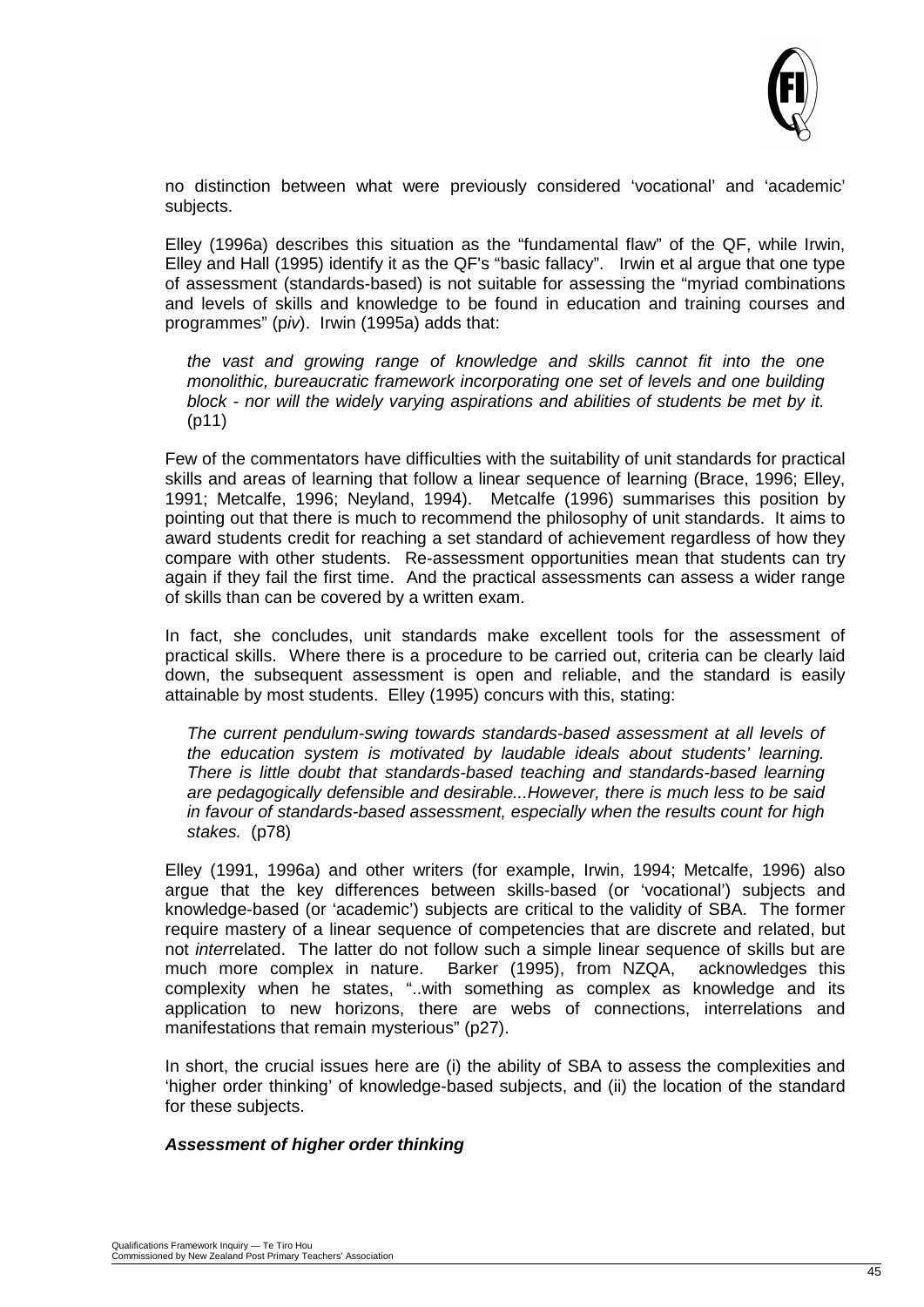

Subject area experts concur with the above-mentioned views of Elley, Irwin and Metcalfe. Campbell (1995), for example, states that because of the topic-based nature of history, the subject "fits the procrustean bed of unit standards very badly" (p124). Neyland (1994) argues that most areas of mathematical knowledge cannot be characterised as highly structured or linear. Mathematics "encompasses a number of domains each of which is a facet of maths knowledge and together forms an organic, interdependent framework of knowledge" (p1). Unit standards assessment, Neyland says, is inadequate for assessing such complexities.

Another view of the problem is offered by Childs (1995):

*In many areas of the cognitive domain there is a wide range of possible views and 'answers' which preclude objective standards. Any standard laid down could do more than reflect a democratic scholarly consensus...[which] is constantly shifting,*  has no monopoly on truth and simply does not exist. Indeed the challenge of *modern academic endeavour is to provide students with the opportunities to challenge traditional viewpoints.* (p146)

A number of authors (for example, Brace, 1996; Elley, 1991-93; Hall, 1994; Irwin, 1994; Millar, reported in *NZQA Framework: what are teachers prepared to do about it?* (1996) have commented on the problem of writing unit standards and performance competencies as they generally apply to higher learning. Their arguments can be summarised thus: the problem with unit standards as they apply to higher and academic learning is that much of what is learned in academic education cannot be specified in standards.

The NZQA disputes this view (Methven et al, 1996), However, the problem relates not just to the difficulty of applying SBA to academic learning, but also to the difficulty of applying SBA principles *and obtaining reliable results*.

Elley (1991-93) argues that it is impossible to write specific and clear standards for school subjects, such as English and history, whereas this is a straightforward task in subjects such as typing, a view also held by Brace (1996). From her experience as a writer of unit standards for law-related subjects in the senior secondary school, Brace concludes that standards-based assessment is most appropriate when learning is centred on a basic recall of simple knowledge and skills (as for Level 1) in which the learning outcomes are distinct, isolated from other learning and can be specified easily and reasonably precisely in terms of performance. She does express some concern, however, that a particular standard could be interpreted as a series of "atomised behavioural objectives" (p23). Others have similar misgivings. Milne (1996) describes standards as "reductionist" (p15) and Metcalfe (1996) describes them as "simplistic".

Coogan (1996) argues that while it may be difficult to specify learning outcomes for higher order thinking, it is not impossible. The challenge, he says, seems not to lie "in having the criteria but in ensuring a consistency of professional judgement in deciding when they have been met" (p76). Outcomes written for higher order learning may need to be more flexible and open-ended than for more applied or vocationally specific unit standards.

For higher levels in the QF, Brace found that standards have yet to reflect the best practice or understanding in the field. She attributes this failure to the narrowness and specificity required by the unit standard, which focuses learning on the more easily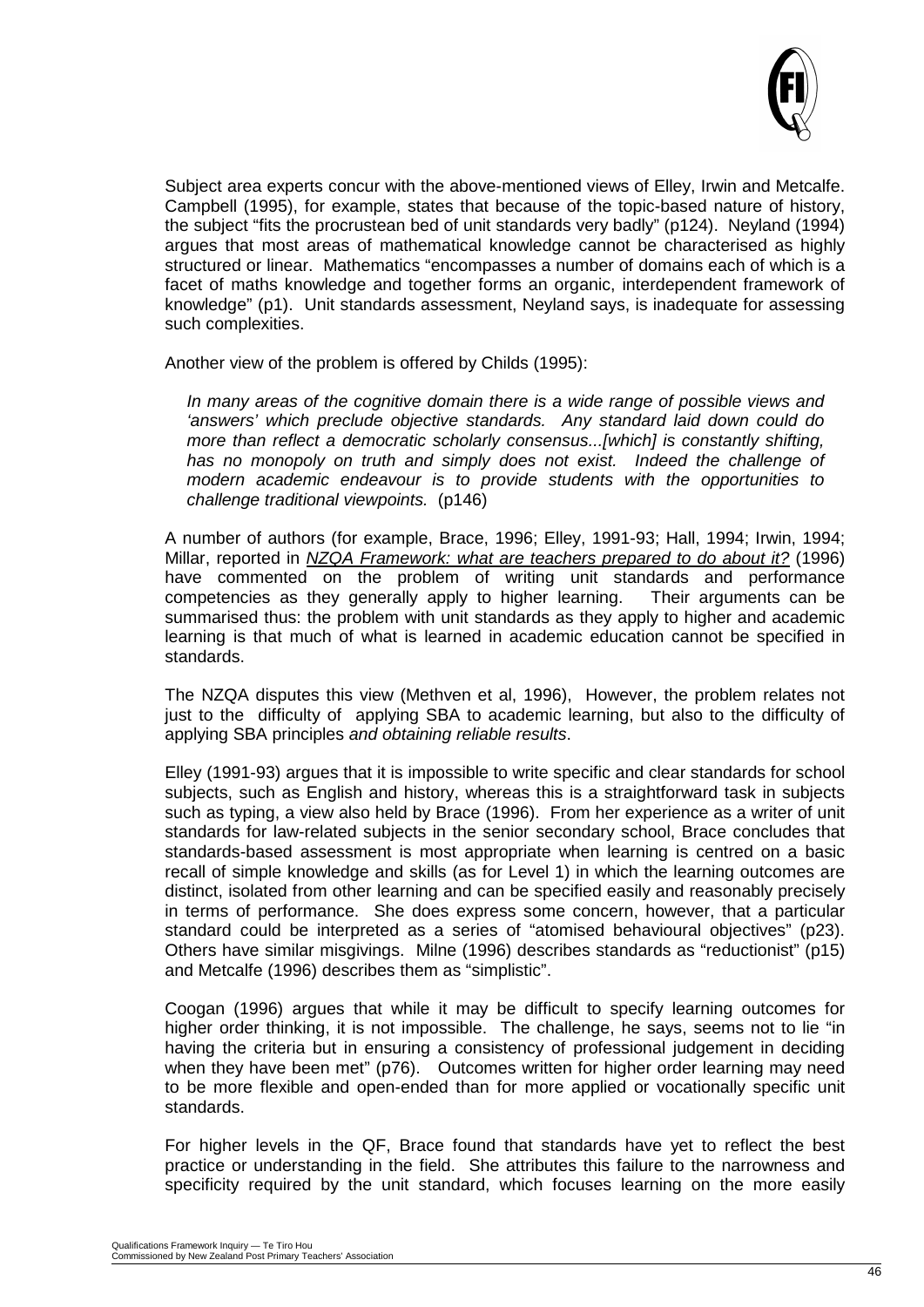

assessed pieces of knowledge and skills. As such, it cannot adequately provide for the more complex processes, for higher order learning and for the critical process of integration.

Brace reiterates the position taken by many educationalists: SBA is suited to some forms of learning, but it is not universally appropriate for all forms of learning. She neatly summarises this position and the different learning characteristics and their suitability for SBA in the following table (1996, p24).

| learning<br>Most<br>suited<br>characteristics | <b>Least suited learning characteristics</b>       |  |
|-----------------------------------------------|----------------------------------------------------|--|
| Clear, technical, endpoint outcomes           | Open-ended learning                                |  |
| Easy to measure performance                   | Difficult to measure performance                   |  |
| Quantitative, objective assessment            | Qualitative, subjective assessment                 |  |
| Stand alone learning episodes                 | integration with other learning critical           |  |
| Competence driven                             | Expertise driven                                   |  |
| Linear approach to learning                   | Multidimensional approach to learning              |  |
| Reaching a standard important                 | Extending learners to their potential<br>important |  |

These characteristics make up learning in varying degrees. Brace hypothesises that as a learning programme increasingly reflects more right-side characteristics, SBA becomes increasingly unsuitable for effective learning. In addition, Brace argues that as one moves further to the right, formative assessment methods become increasingly expensive and time-consuming, especially if reliability and consistency are to be maintained.

It is significant, says Brace, that most Framework success stories, both within schools and in industry, are found in learning programmes featuring the left-side characteristics. NZQA's publication, *Learn*, abounds with accounts of these stories. The fact that senior school learning, particularly in academic subjects, is located towards the right side of the Table suggests that SBA is unsuitable for this form of learning.

#### *Locating the standard*

NZQA members themselves acknowledge the above situation to some extent when they define some standards as being 'transparent' and others as being 'agreed'. The agreed standards tend towards the right of Brace's model and require the more extensive and complex moderation plans that are based around socialising teachers to 'what the standard is'. However, Methven et al (1996) argue that "the difficulty of redefining general education outcomes in standards-based terms seems greatly exaggerated" (p40), a view shared by Coogan (1996).

Nevertheless, experience with the unit standards in chemistry (Metcalfe, 1996) and physics (Batchelor, 1996) is consistent with Brace's position as it relates to higher learning. Metcalfe concludes that unit standards are too simplistic, too fragmentary and too focused on specifics. They fail to assess understanding of concepts and They fail to assess understanding of concepts and interrelationships and are impossible to measure in 'black and white' or word-perfect answers. Rote learning becomes more important than real understanding, which leads to the fragmentation and 'death by detail' (Metcalfe, 1996, p3). Millar (NZQA Framework,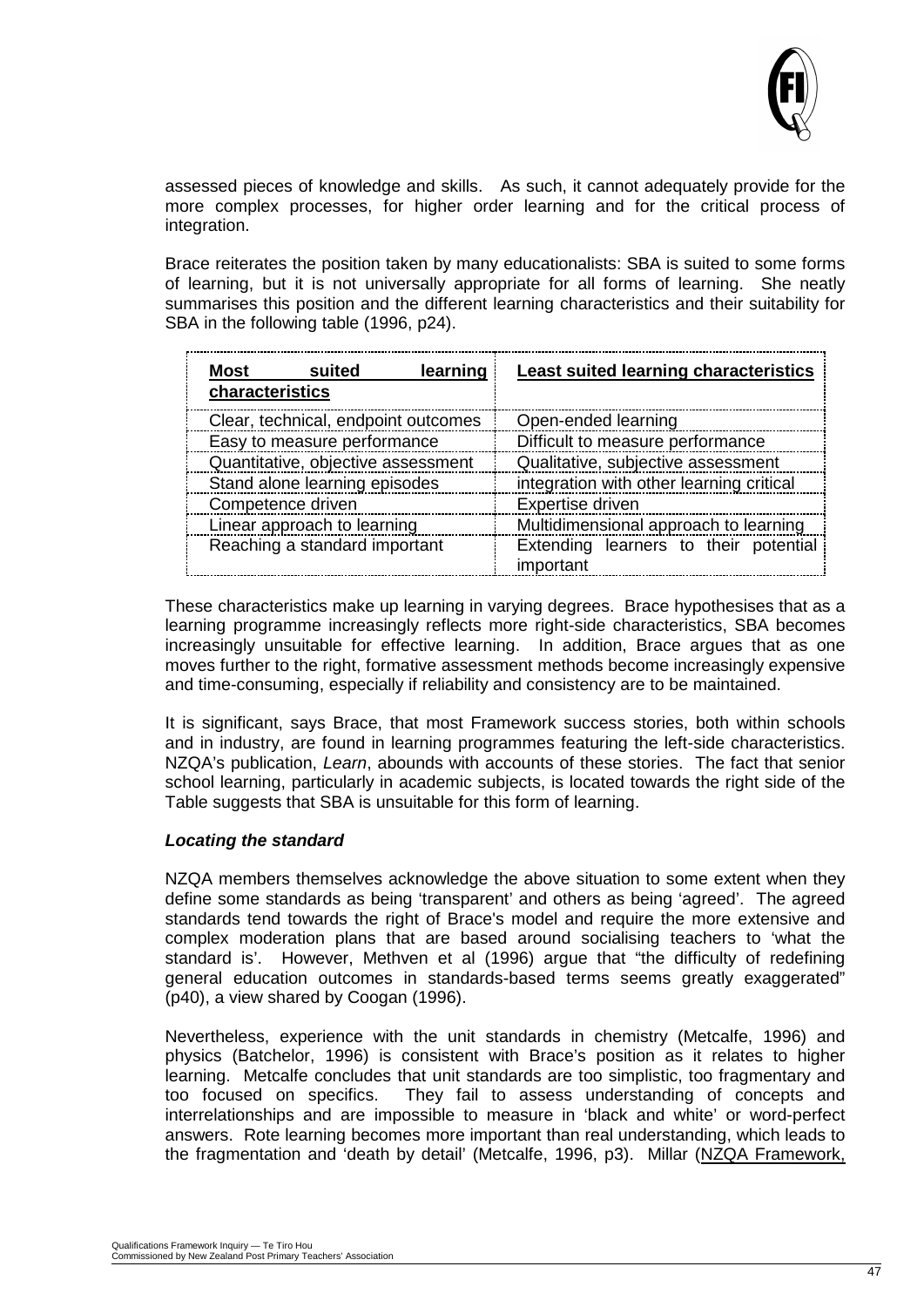

1996) states that while segments are assessable as components of the total field of chemistry, the whole has so much more meaning than the parts.

Coogan (1996) introduces the notion of 'synoptic' assessment to counter criticisms concerning the fragmentation of learning and assessment. Synoptic assessment is an assessment that requires learners to draw together the various threads of a learning programme (which incorporates a number of unit standards), to demonstrate they can make links. It assesses aspects that relate to the whole subject and not just to individual unit standards.

This type of 'meta unit standard' could be achieved through well-designed evidence indicators. Methven et al (1996) argue that, in time, good quality management practices provide alternative methods of assurance and that standards-setting bodies will endorse broader outcomes. Moreover, the Authority expects that 'over-specified' standards will, therefore, disappear through a process of review and consolidation. The flexibility of the Framework and its associated development and review processes allows this to happen.

However, critics such as Gernhoeffer (1995), Millar (NZQA Framework, 1996) and Tuck (1995) continue to stress that while subjects (especially those for which standards are easily defined, are 'clear and transparent', and allow a clear progression of achievement) may generally lend themselves to small discrete unit standards and clear assessment of whether the standard has been met, the same cannot be said for the *whole curriculum*. Breaking up the curriculum diminishes the opportunities for integrated learning and teaching. It trivialises aspects of the curriculum, particularly at the higher academic levels.

#### *NZIP survey*

The opinions of Physics teachers on this issue were surveyed by the New Zealand Institute of Physics (NZIP) Education Subcommittee (1996a). It is worth looking at this study in detail.

The survey identified three groups of respondents—those linked with NZQA (for example, employed by NZQA on unit standards); teachers who had trialed unit standards; and those who were NZIP members. The survey required teachers to indicate whether they agreed or disagreed with each of 13 questions centred on a controversial statement about the unit standards. A 5-point scale, ranging from 'strongly disagree' (1) to 'strongly agree' (5), was used.

An interesting observation from the findings is that, of the three groups, the first (linked with NZQA) generally held more favourable views on a range of questions relating to philosophical and implementation issues (mean = 2.8) than the other two groups (means  $= 3.3$  and 3.5, respectively). I have 'extracted' the views of the group of 75 teachers trialing the unit standards because of their direct experience with them. The views are expressed in the form of weighted means in Table 1. (The views of the other two groups were relatively similar to the first.)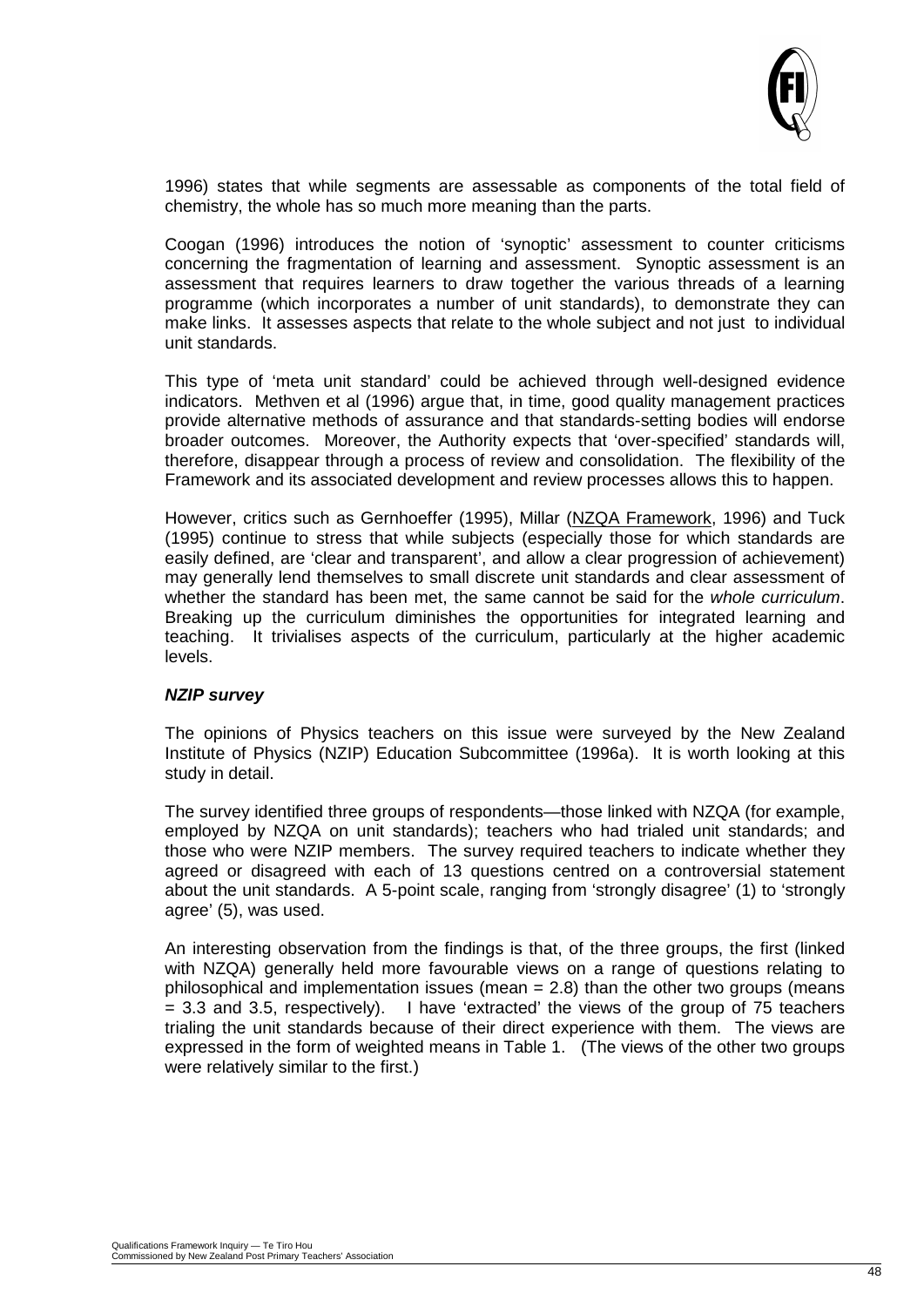

**FIGURE 1 Physics unit standard trials: response of teachers (information extracted from NZIP, 1996a)**



The teachers who had been trialing the unit standards tended to feel that:

- unit standards are appropriate for assessing practical skills but not for assessing higher order thinking
- re-assessment should ideally be part of any assessment scheme
- unit standards did not improve students' ability to learn physics, irrespective of ability group
- unit standards did not promote excellence and industry among physics students
- the workload associated with unit standards affected their (the teachers') classroom delivery
- the present workload will not be sustainable in future years
- the implementation of unit standards has not helped their teaching of Sixth Form Physics.

The teachers were divided/neutral about whether their teaching delivery was most influenced by assessment or the curriculum; whether unit standards-based judgements of competence could be acceptably consistent throughout New Zealand; and whether the performance criteria were set at an appropriate level.

The teachers were also asked to indicate their preferred method of sixth form assessment. Again, some interesting differences between the groups of teachers emerged. Those teachers linked with NZQA were substantially more in favour of internally assessed unit standards (as is being proposed by the QF) than the other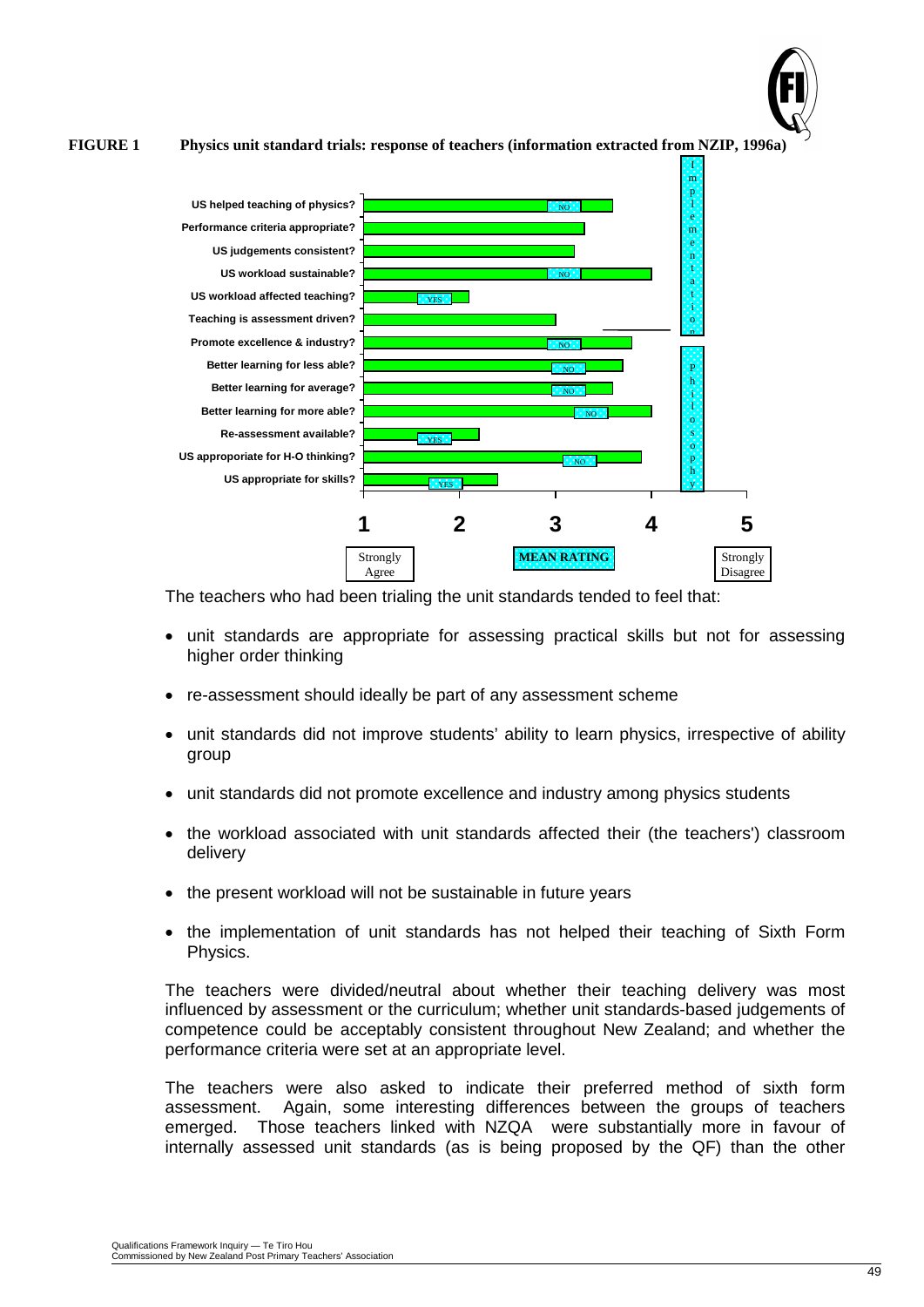

groups. Conversely, considerably more teachers who trialed unit standards were in favour of a Sixth Form Certificate with improved external moderation (see Table 2).

Table 2 suggests a generally strong support across all groups for (i) a Sixth Form Certificate featuring improved external moderation, and (ii) a 'mix' of Sixth Form Certificate assessment (for knowledge and problem-solving) and unit standard assessment (for practical skills).





#### **4. Does Standards-based Assessment Have Curriculum Fidelity?**

Hearn (1996) considers validity in terms of 'curriculum fidelity', that is, the extent to which SBA remains true to and accurately reflects the skills, knowledge or understandings we wish students to learn (p36). She argues that the curriculum documents from which unit standards are derived "offer reasonable prospects that the domains and constructs assessed will be well specified with broad coverage of the curriculum, and will be embedded in a broadly based learning programme" (p58). The fidelity extends to the potential for the advance moderation processes to improve the quality of the assessment tasks themselves as well as teacher judgements about student performance. The issues that remain to be resolved, however, relate to the single model of standards-based assessment and curriculum fidelity, its capacity to be a realistic and motivating challenge to all students, and its ability to reflect the complex continuum of human performance (p98).

Metcalfe (1996) provides some indication of the extent to which there is curriculum fidelity for chemistry. She reported considerable loss of flexibility in the chemistry programme because of the need to train students to reach the required unit standards and the time taken for the assessments themselves. She argues that it is possible with the chemistry curriculum to bypass the thrust of the new curriculum, the reason being that the unit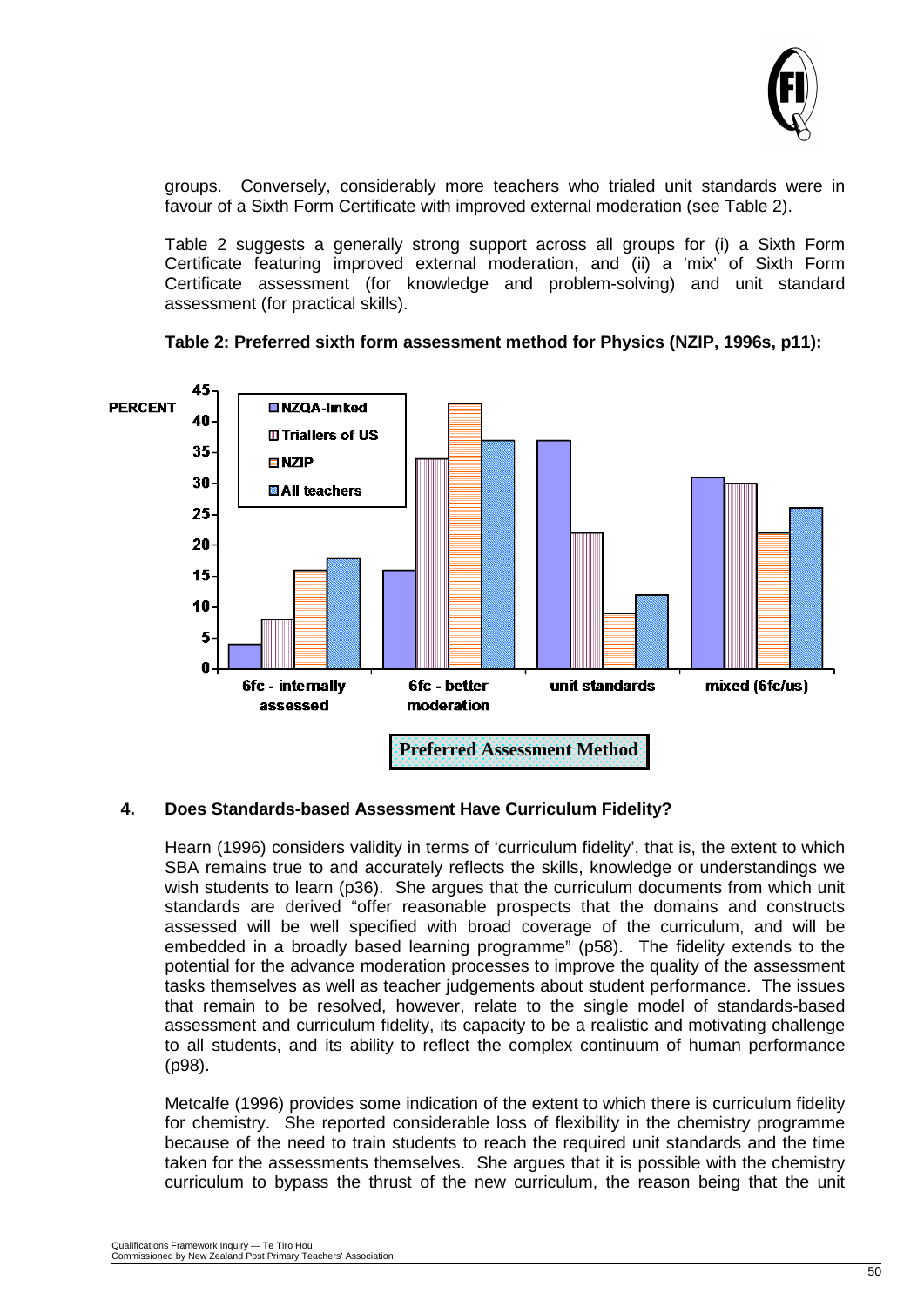

standards have been closely derived from only the last of the curriculum's three aims. The aims relate to developing and understanding the ways materials and chemical processes interact with people in the environment; experimental work; and traditional concepts and patterns of chemical behaviour. The last 'aim' allows teachers to ignore the first two aims and to teach their old course unchanged.

#### **5. Can SBA Recognise Merit and Excellence Learners?**

Another major criticism of the pass/fail or 'competent/not yet competent' nature of SBA is that it neither promotes nor identifies excellence in learners (for example, Elley, 1991-93, 1994; Irwin, 1994; Irwin, Elley and Hall, 1995; New Zealand Vice-Chancellors' Committee, 1994). According to Peddie (1995), this situation leads to able students not being motivated to achieve to their full capacity, resulting in widespread mediocrity among learners.

For Methven et al (1996), however, to suggest that the Framework does not 'encourage' excellence in education is comparable with complaining that New Zealand Standards do not encourage excellence in manufacturing. Standards provide an assurance of quality, or fitness for purpose: that is all. The nurturing of excellence is the business of the education and training provider. The absence of standards for merit does not inhibit this professional obligation. (p42)

The Authority's policy is that there is nothing to prevent any school from providing information about meritorious performance additional to the unit standards (NZQA, 1996). In their view, the Framework caters for excellence and motivation by encouraging able students to attain unit standards more quickly through higher levels unit standards (Taylor, 1996) and by allowing students to work at the level of the Framework to which they are best suited (Lennox, reported in Controversial Student Assessment Scheme still has the Education Experts Polarised, *NZ Herald*, 14 December, 1995).

The assumption here is that such multi-level study can take place within one classroom. But is this possible in reality? Coogan (1996) suggests that, on the basis of the experience with unit standards in England, it is a "worthy but somewhat utopian ideal" and is difficult to conceptualise against the realities of large senior secondary school classes.

Peddie (1993a) notes that the strong interest in rewarding merit and excellence tends to be driven by people other than the learners themselves for example, parents, employers and those on university selection committees. The issue here revolves around whether the process is robust enough to (i) reward, encourage and give better information about a student's performance and (ii) enable selection. In Peddie's view, both aspects of the process are defensible.

#### *Merit versus excellence*

In support of this stance, Peddie (1993a) distinguishes between merit and excellence, arguing that they are fundamentally and conceptually different. He views merit as a significantly higher level of performance that goes well beyond the performance criteria for competence as judged for credit on a unit standard. It sets no limits on the number of students who might achieve it and is conceptually consistent with SBA. He believes that recognition of 'merit' is possible whenever the standards are themselves part of a continuum of learning. In situations where it is possible to identify and clearly define certain levels of performance, then the award of 'credit' or 'merit' are equally valid (p12).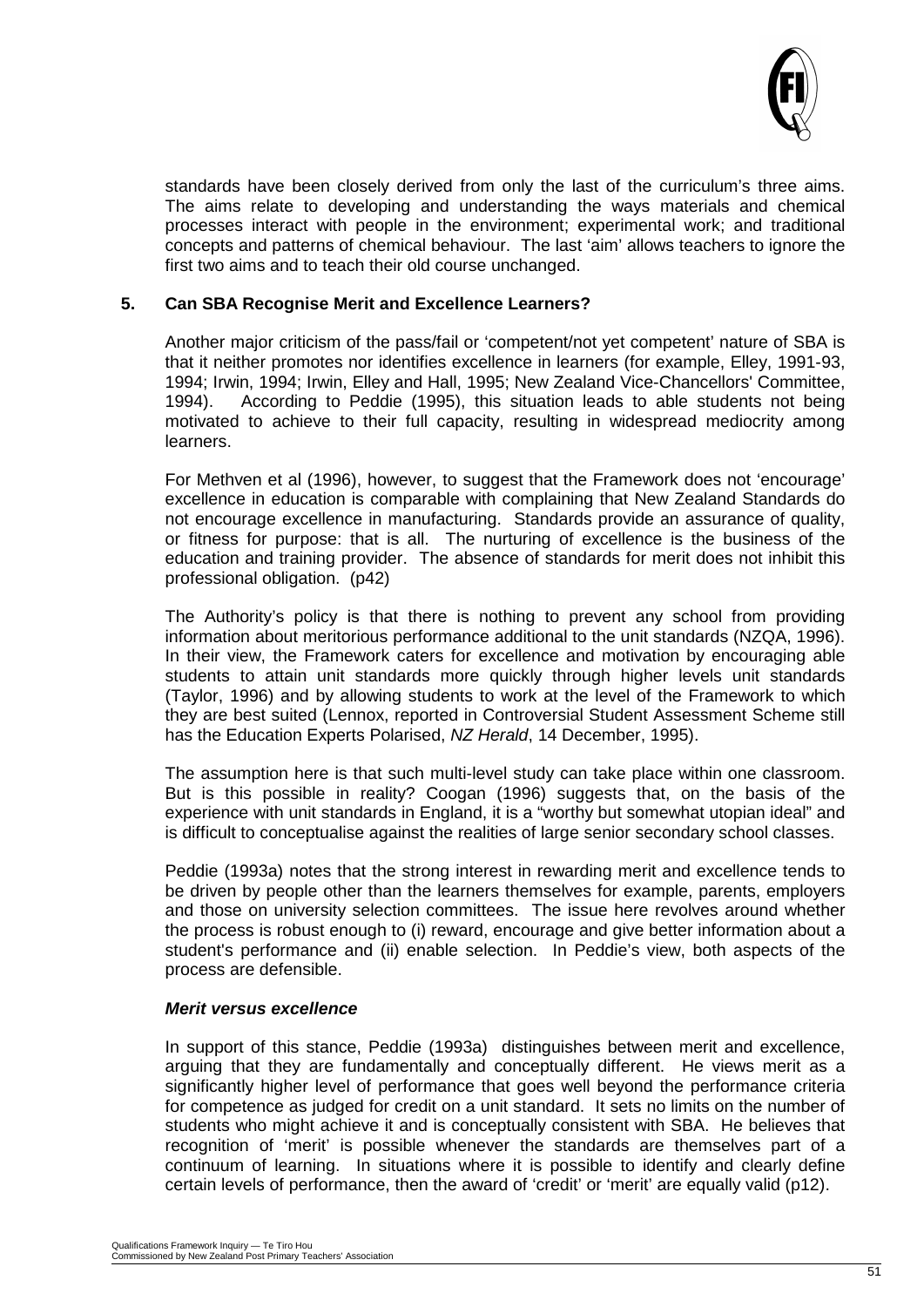

Peddie also contends that there is a good case for introducing a merit level when there is a valid, defensible and practical way of setting an extra standard well above that required for competence or pass.

For Peddie, excellence is related to outstanding performance, which is deliberately set at a level which only a few—if any—might be expected to attain. On the surface, excellence incorporates notions of norm-referencing, which Peddie (1995) views as conceptually 'at odds' with SBA. However, as discussed earlier, standards are inextricably linked with notions of norms and reasonable expectations of student performance at different levels (Croft, 1993, 1994; Peddie, 1993a). Therefore, a standard of excellence may be set equally justifiably as a standard of merit (Peddie, 1995). Peddie also argues that the recognition of excellence would seem important for selection.

He also argues in his 1995 article against the rate of accumulation of credits as a basis for recognising merit. To do this:

*...seems potentially at odds with [advice] to teachers to construct coherent curriculum packages involving a number of unit standards and learning outcomes. Such a move would probably make it more difficult to allow rapid progress through a number of levels by outstanding students.* (p179)

He suggests that merit be awarded to a high level of achievement in unit standards and excellence be awarded at the completion of a qualification and to those students who are consistently outstanding.

On the basis of his comprehensive analysis (1995) of the issues surrounding the definition and recognition of merit and excellence, Peddie draws these conclusions:

- the identification of merit and excellence should be made on the basis of valid and reliable criteria
- a distinction must be made between cases where the learning outcomes of a unit require mastery for the competence standard, and those units where this is not the case
- distinctions must be made between the aim to identify learners who achieve at a higher standard than competency (merit) and the aim to identify the top-ranking group for a reason not specifically related to the learning tasks, such as a prize for scholarship (excellence)
- merit should not be interpreted as speed of completion, especially where learners do 'extra' within a normal time frame, but as students demonstrating a transfer of skills to new situations or achieving at a standard well beyond the credit standard
- the use of a separate norm-referenced assessment outside SBA is likely to have undesirable backwash effects on teaching and learning.

Coogan (1996) agrees with Peddie by recommending that should the pressure to recognise merit and excellence become 'irresistible', then that recognition should be introduced in those areas of the Framework that show a clear purpose. Examples would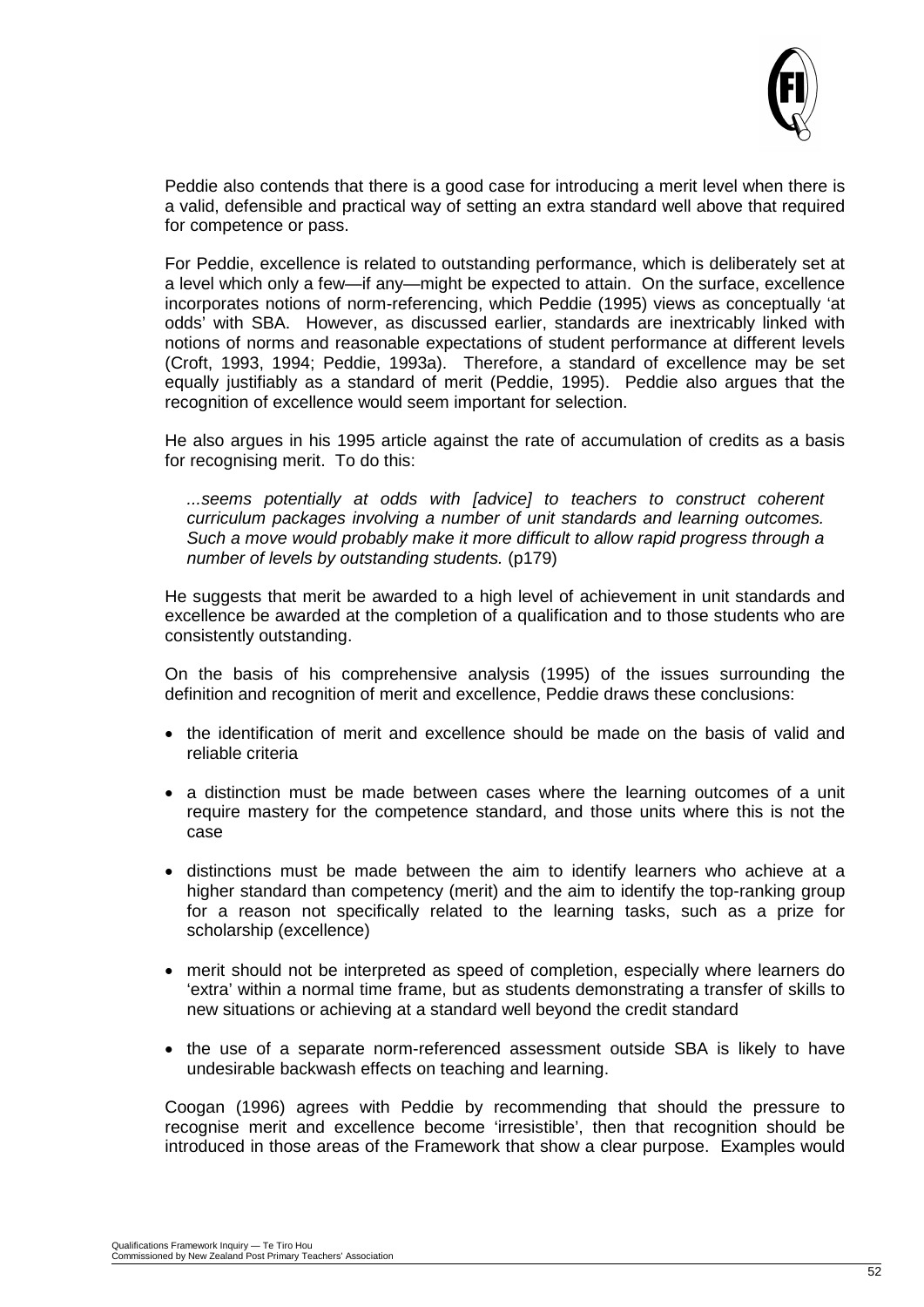

be motivating students and facilitating selection for employment or higher education. In addition, Coogan calls for no more than one level of differentiation.

It may be that there are no simple, universal answers to the issue of identifying merit or excellence in SBA, and that no single approach will always be the best for every unit standard. Certainly, this is the stance that Peddie (1995) takes. However, he does see the use of merit standards as possible, but only where there are clear and acceptable approaches to recognising merit and excellence. This caution applies particularly to different cultural groups, notably Mäori for whom it is also extremely relevant to consider the circumstances under which merit standards are used.

As noted above, many principals and teachers have indicated a strong preference for merit and excellence to be recognised within the Framework. NZQA's argument that the Framework allows this recognition through the process of more able students acquiring more unit standards is generally not an acceptable definition. This is because recognition is not an integral part of the unit standards themselves.

Reports of the mathematics and geography unit standard trials (Meldrum, 1995a; Coutts and McAlpine, 1996) suggest that some schools are setting up internal systems for recognising merit. This practice in itself is consistent with NZQA policy but, according to Coogan (1996), it may be the 'thin edge of the wedge'. He cites the work of the New Zealand Association of Mathematics Teachers, which is currently planning to set up a series of national certificates for the top 15 per cent of students "to provide challenges that NZQA is unwilling to provide" (p89).

A final, but extremely important, point is that much of the discussion about merit and excellence assumes that students themselves need it to be suitably motivated to learn. However, it remains to be established empirically that students do in fact find 'merit' motivating.

Boereboom (in preparation) reports that the more able students in the physics trials were less positive than the students in the control schools because they lacked incentive to strive to improve beyond the standard. In addition, he found more teachers in trial schools (36 per cent) reporting that their students' motivation was unfavourably affected by assessment against unit standards than those who felt it was favourably affected (28 per cent).

Perhaps the best person to round up the debate at this point is Peddie (1995). He contends that the notions of merit and excellence should be seen in the light of the greater picture. "As a nation we should not only promote more extensive learning and set clear goals which the majority can achieve, but we should also be striving to raise standards by setting challenging targets and promoting excellence" (p23).

#### **6. Is the System of Dual Qualifications Consistent with QF Philosophy?**

The terms 'dual qualifications' and 'dual pathways' as used in the literature refer to the philosophy of different types of assessment (internal assessment against unit standards on the one hand and normative external examinations on the other) existing within the same framework (the QF).

The QF encompasses a number of qualifications at the secondary school level—the National Certificate, School Certificate and University Bursary. The National Certificate is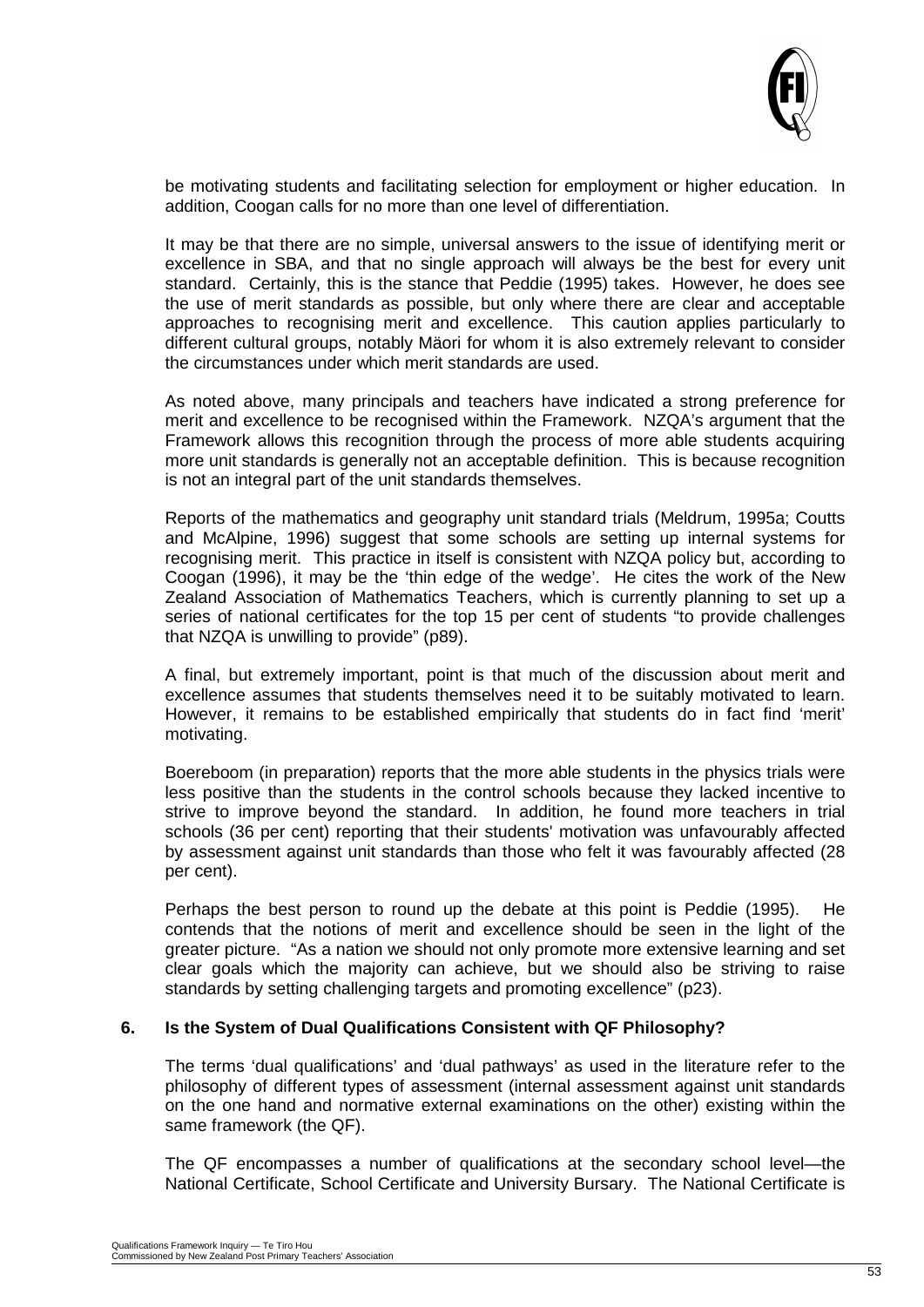

based on internal assessment against unit standards, while the latter two are external examinations. NZQA has not yet made clear the 'official' relationship between these qualifications. A number of writers (for example, Peddie, 1993b, 1995; Croft, 1992, 1993) have pointed out that external examinations are inconsistent with the philosophy expressed for the QF because they are essentially norm-referenced rather than standards-based.

The level of support among teachers and principals for a dual Qualifications Framework is difficult to determine. Their views span a very wide range of opinion. For example, a survey of principals conducted by a group of Auckland principals suggests a relatively strong level of support for dual pathways of internal assessment against unit standards for 'vocational' subjects and external examinations for 'academic' subjects (Editorial,*The Press*, 20 May, 1996). At the other extreme, Torrie (1996) argues that "anytime you have dual assessment, one dominates the other. And exams will dominate because of the public perception of what is important and what counts - nothing to do with the validity and usefulness of the assessment" (p15). Furthermore, argues secondary school principal Verna Dowdle (1996), the supporters of the dual framework are forgetting the faults of the exam system; that it really only serves able students and tells us little of what students know or do not know.

Writers opposed to dual qualifications are so because there is a significant number of Year 13 students for whom University Bursary exams are inappropriate. Clear (1995) expresses the fears that many writers have about the QF:

*The inevitable outcome of the [QF] will be an enormous diversity of standards nationwide, and each qualification will only be as good as the provider it was gained from. Which rather defeats the purpose of the exercise in creating a [QF] with transferable credits. Perhaps a national exam would be a simpler and cheaper approach. While it is singular and narrow as an assessment approach it is probably no less so than the strait-jacket imposed by the competency-based strictures.* (p5)

Comments by secondary school principal Rosalie Goldsworthy (quoted in *From Bouquet To Brickbat,* Learn, 1995) effectively summarise the middle position:

*School Certificate and Bursary could still offer alternative pathways for some students under the new system. If this is the best alternative for 5 or 10% of students we should keep it. I don't believe we should disenfranchise those traditional schools for whom these pathways work well....Now, if we really believe that the point of these changes is to open up learning pathways I don't see why we should close down traditional pathways...The message should be that we are unlocking doors for all students*. (p21)

Arguments in favour of retaining the examinations have also been made in relation to them providing for student motivation and the recognition of excellence. Taylor (1996) represents the views of a number of principals and teachers, by being in favour of retaining a national examination at the end of Form 7, but in two forms - one without internal assessment and one based on the work covered by the standards. "Our best students should have the opportunity to compete in the same way as athletes do" (p13). Gernhoeffer (1995) agrees that the QF would then become an inclusive, flexible structure incorporating (i) unit standards for those subjects suited to standards-based assessment and (ii) external examinations for more academic, less task-based subjects.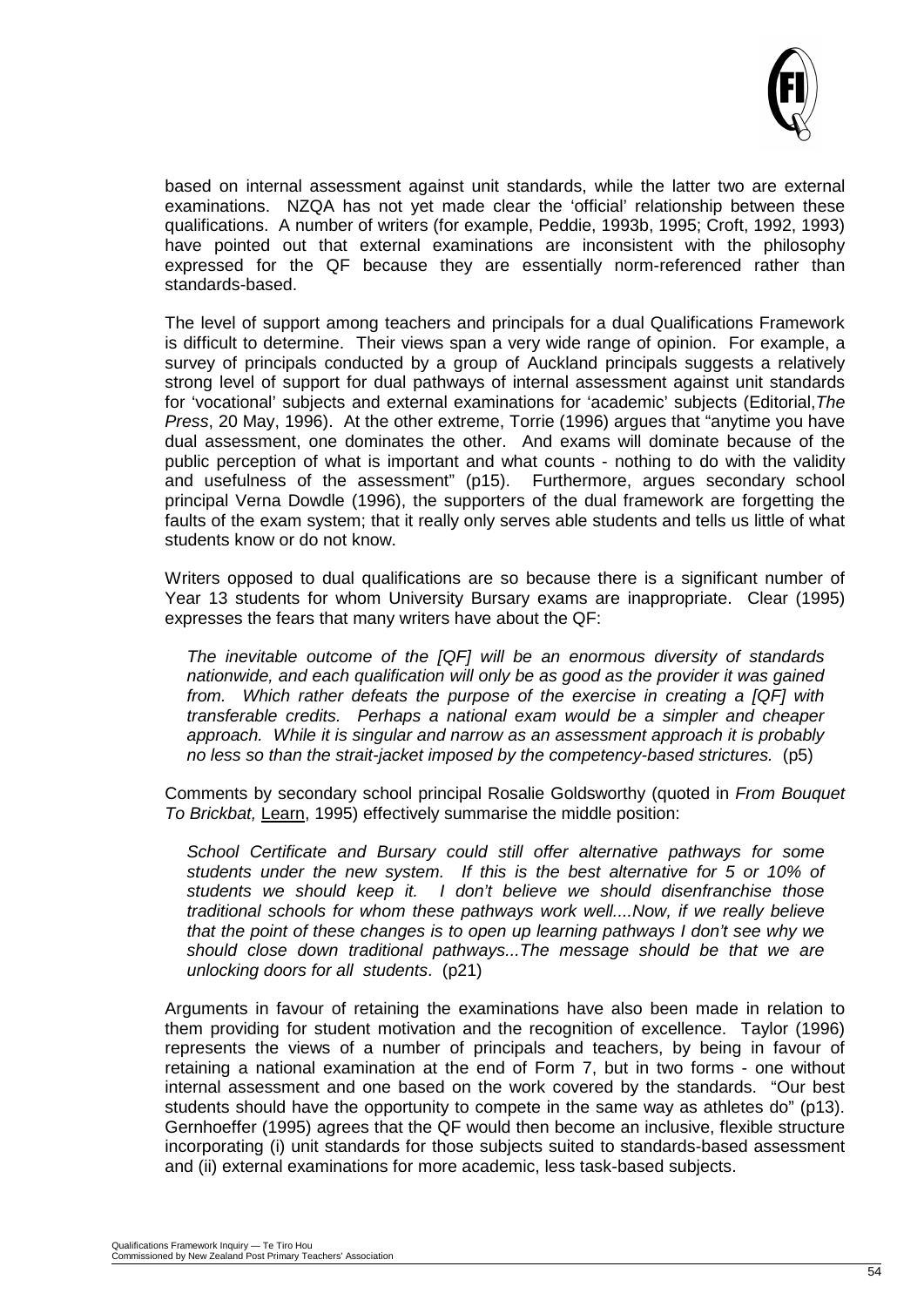

Tuck (1994) maintains that a curriculum valid external examination at the end of secondary school (University Bursary) would serve as a benchmark for placing unit standards on the appropriate level of the Framework as well as an informal moderator for tertiary institutions. What needs to be avoided, in his view, is the situation which creates a set of demands which teachers regard as arbitrary and constraining rather than reasonable and liberating, and which have the unintended effects of deskilling the teacher (p75).

Irwin (1995a) argues that a system of qualifications which will endure must recognise the diversity of knowledge and aspirations, the differences between academic and vocational education, the educative and screening functions of schools. It must also reflect the need for flexibility and the range of qualifications required. He suggests that the system can be realised by determining what learning should be the subject of national qualifications, how it should be structured, which assessment methods should be adopted, and what linkages are possible.

Given that the Government has decided to retain School Certificate and University Bursary, the issue seems not so much one of whether there should be dual qualifications but how they can be reconciled with unit standard credits and the National Certificate qualification.

#### **7. Is the System Fair for Students?**

A number of writers have discussed the need for the assessment for the assessment structures within the QF to be fair (for example, Batchelor, 1996; Elley, 1995). Elley argues that the QF will fail to do justice to students because it promises far more than it can deliver. The reason why it does this is because of the quality of the unit standards and the difficulty with which students' knowledge can be validly assessed.

Metcalfe (1996) also comments on unfairness for students in the Chemistry trial, where the assessment schedules of the exemplars spelling out the standard were so rigid that one or two very small errors saw students missing the standard completely. A student with 98 per cent and one with 19 per cent were both failures. The students saw as particularly unfair the fact that the good students who had just missed out 'got lumped' with those who had 'missed by miles'. In some classes, fewer than 25 per cent of the students gained more than one unit standard, which has to be seen as an unfair showing for their year's work.

Perhaps the most important point to make here is that the system fails to recognise that while good students can be fairly successful in their understanding, they are rarely perfect, and that weaker students, though never perfect, still succeed to some extent.

#### **8. When Has the Standard Been Reached? The Question of Sufficiency**

The NZQA (1996a) provides advice on how information may be gathered to determine when a student has achieved a standard, referred to as 'gathering evidence', using a variety of assessment techniques, including the collection of naturally occurring evidence. Naturally occurring evidence emphasises informal and formative assessment procedures rather than formal and summative procedures.

Keown (1996) conducted an in-depth investigation of the ways a sample of teachers trialing geography and mathematics unit standards addressed the issues of determining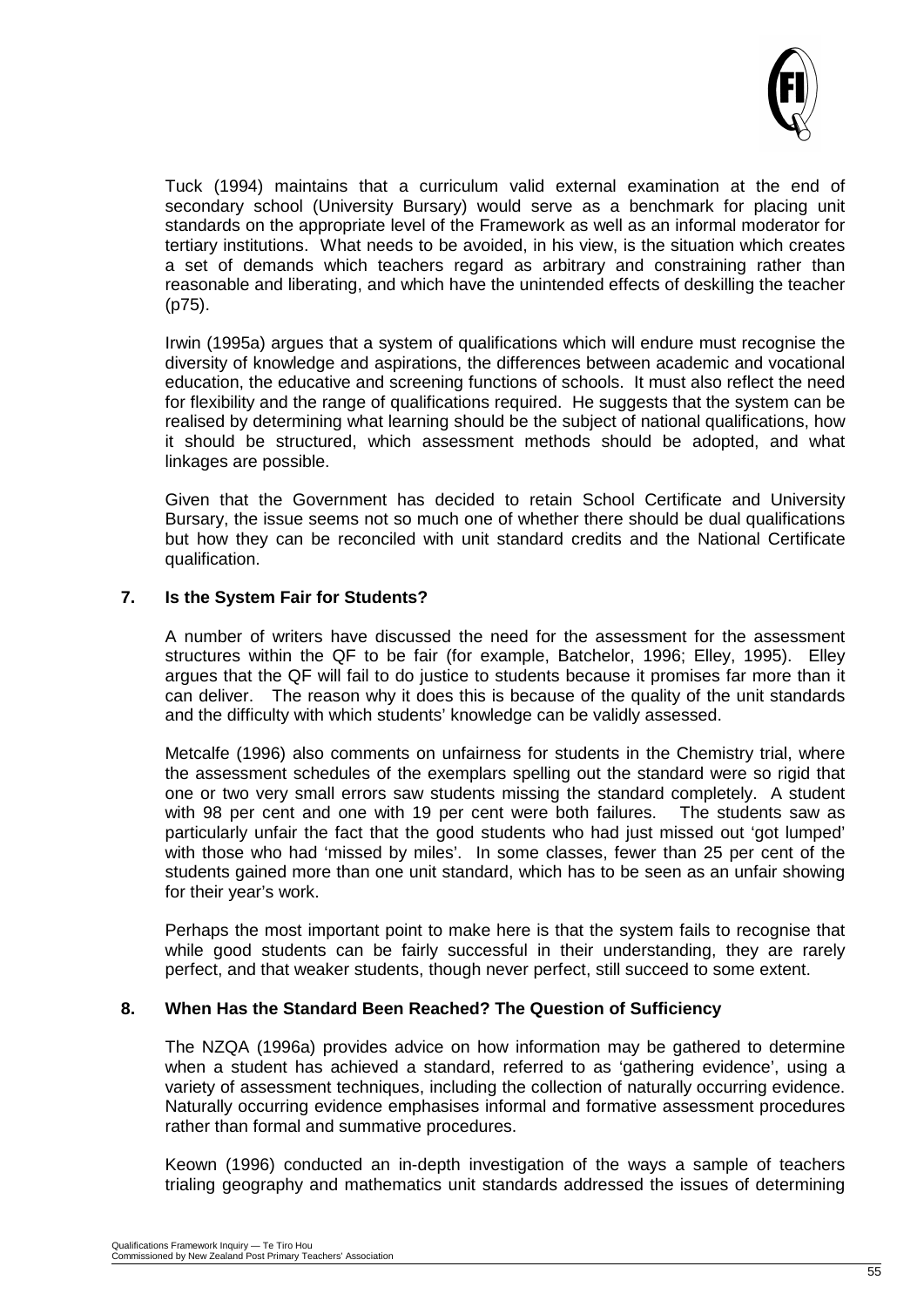

the question of sufficiency of evidence, that is, of determining when sufficient evidence had been collected for the teachers to confidently judge whether a student had achieved the standard or not. He concluded that resolving the sufficiency questions was not easy, although some teachers made considerable progress in finding satisfactory answers. There was considerable variation, however, between teachers, departments and schools in procedures for gathering evidence; in the range and style of assessment activities; and in the numbers and types of re-assessments.

While such variations may be a product of early experiences with unit standards, Keown feels sufficient concern in relation to equal opportunity and fairness to students that he suggests an urgent need for debate and shared understandings of acceptable practice.

He refers to some 'worrying' solutions to the pressure of gathering sufficient evidence by teachers using assessment activities which "perpetuate a summative formal assessment culture and prevent the development of a new broader assessment culture that uses both formative and summative assessment methodologies" (p106).

He considers the solutions to assessment workload (for students and teachers) and the variety of assessment techniques may best be found by addressing the issues associated with using more informal (naturally occurring) assessment opportunities. He contends that doing so will "in the long run, create more opportunities for success at a high standard for more students" (p107). It is also the way, he claims, to guarantee quality sufficiency decision-making; the way "to safely negotiate the sufficiency ridge" (p102).

#### **9. How Appropriate Is QF for Mäori?**

The literature considers this question in relation to the *potential* validity of the QF for Mäori. It does not provide any indication of the extent to which that potential has been realised.

Monte Ohia (Learn, *1994*) of the NZQA claims that the changes heralded in the QF hold much promise for the Mäori educational community: '"The Mäori community sees change as necessary and essential.[The QF] has widespread support from marae, Mäori communities, te kohanga reo, university professors and lecturers to whakaruruhau" (p44).

According to Ohia (Nga Karere/News, 1995/96), these people recognise the potential of the QF to meet the learning needs of Maori by validating Maori skills and knowledge and Maori approaches to learning that previously have not been nationally recognised.

An article in the April 1995 issue of Learn contends that past education attempts at biculturalism have achieved cosmetic change only, an assertion with which Ka'ai (1995) agrees. She believes that the structure and function of the QF can be used as a tool by Mäori to increase proficiency in the Mäori language and to improve Mäori participation and retention rates. The development of Mäori-specific unit standards and qualifications based on Mäori knowledge is "responsive to and enabling for Mäori learners and Kaupapa Mäori education... [and] provides an emancipatory mechanism to advance Kaupapa Mäori education into the 21st Century" (p149).

In addition, Ka'ai claims that assessment against criteria (referred to as standards-based assessment but resembling the grade-related criteria that were the forerunner to unit standards) is appropriate because of its holistic approach, which, in turn, can "be easily aligned with the ideological and philosophical base of Kaupapa Mäori education" (pp 148-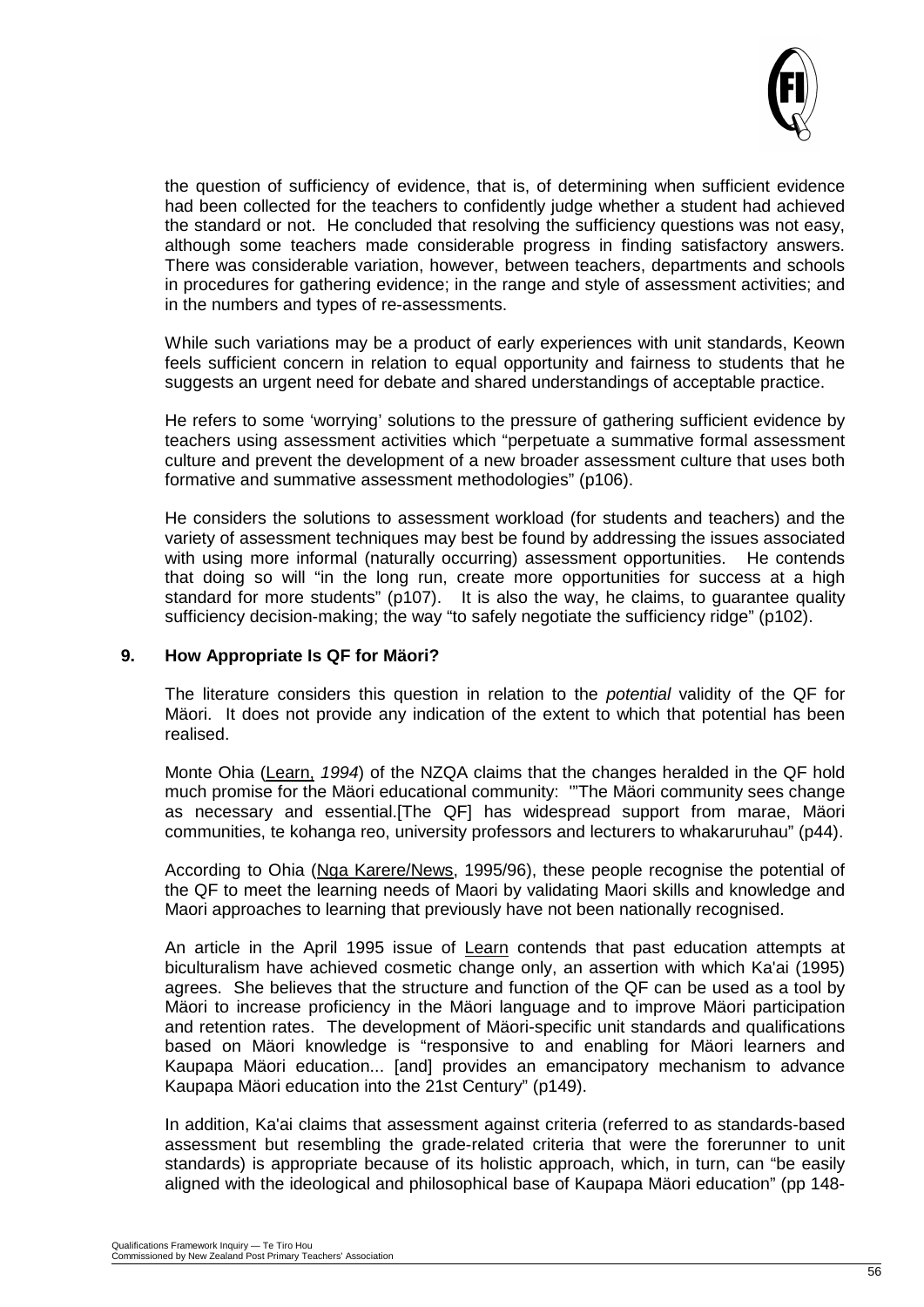

49). She adds that the participation by Mäori in the development, management and protection of Mäori-specific unit standards and qualifications registered on the QF reflects the partnership in education under Te Tiriti o Waitangi.

It should be noted at this point that much of what has been written about the potential and impact of the QF for Mäori has been within the realm of Mäori private training establishments (Ohia notes that in 1995/96 there were 298 registered; Nga Karere/News, 1995/96) rather than within secondary schools. The successes experienced and the support shown for the potential of the QF has to be seen within this context and its obvious implications for Mäori educators and learners, namely, ownership of their own learning and qualifications.

The ownership of intellectual and cultural property rights of Mäori learning is a major issue that is potentially threatened by the QF. Hingangaroa Smith (1993) highlights two major concerns in this area: (i) the 'commodification' of traditional knowledge (whereby traditional knowledge becomes "packaged into saleable products that can then be bought and sold"), and (ii) the susceptibility of Mäori knowledge to being bought and sold or manipulated by other than Mäori interests once it has been packaged up into the commodified form. Hingangaroa Smith claims that the 'official' recognition NZQA gives to Mäori knowledge through the QF provides Pakeha with a mechanism to exercise control over Mäori definitions of knowledge.

Benton, Benton, Swindells and Chrisp (1995) state that if the QF is to reflect Mäori cultural values and identity, it must ensure that Maori qualifications have a holistic nature. However, this assurance cannot be maintained unless iwi have a stake in protecting the quality of Mäori learning and teaching. The authors ask several questions of the Framework in this regard - central questions which reflect important considerations regarding the validity of the Framework for Mäori.

*How can a [QF] make room for their recognition of the social meaning of Mäori learning...? How can a [QF] that is based on measurable outputs incorporate a system of learning in which the process of acquiring that knowledge is considered as important?...How can a [QF] based on individuals' attaining specified combinations of skills at particular times accommodate the sharing of knowledge and skills of a group?* (pp16, 18)

Benton et al conclude from their extensive survey of past and present Mäori educational ideas that:

*a unity of process, content, and outcome is an essential characteristic of any educational approach which could legitimately be described as 'Mäori'. Mäori units, therefore, must have an internal coherence and a clear relationship to other Mäori units if they are to be of real value. These qualities cannot be assured by any set of levels descriptors, but...accreditation and course approval procedures can do much*  to help ensure that the thread linking the units to a greater whole...is not broken. (p36)

They also argue that there could be a place for the development of a completely autonomous iwi-based qualifications system that is not subject to the control of or regulation by the state.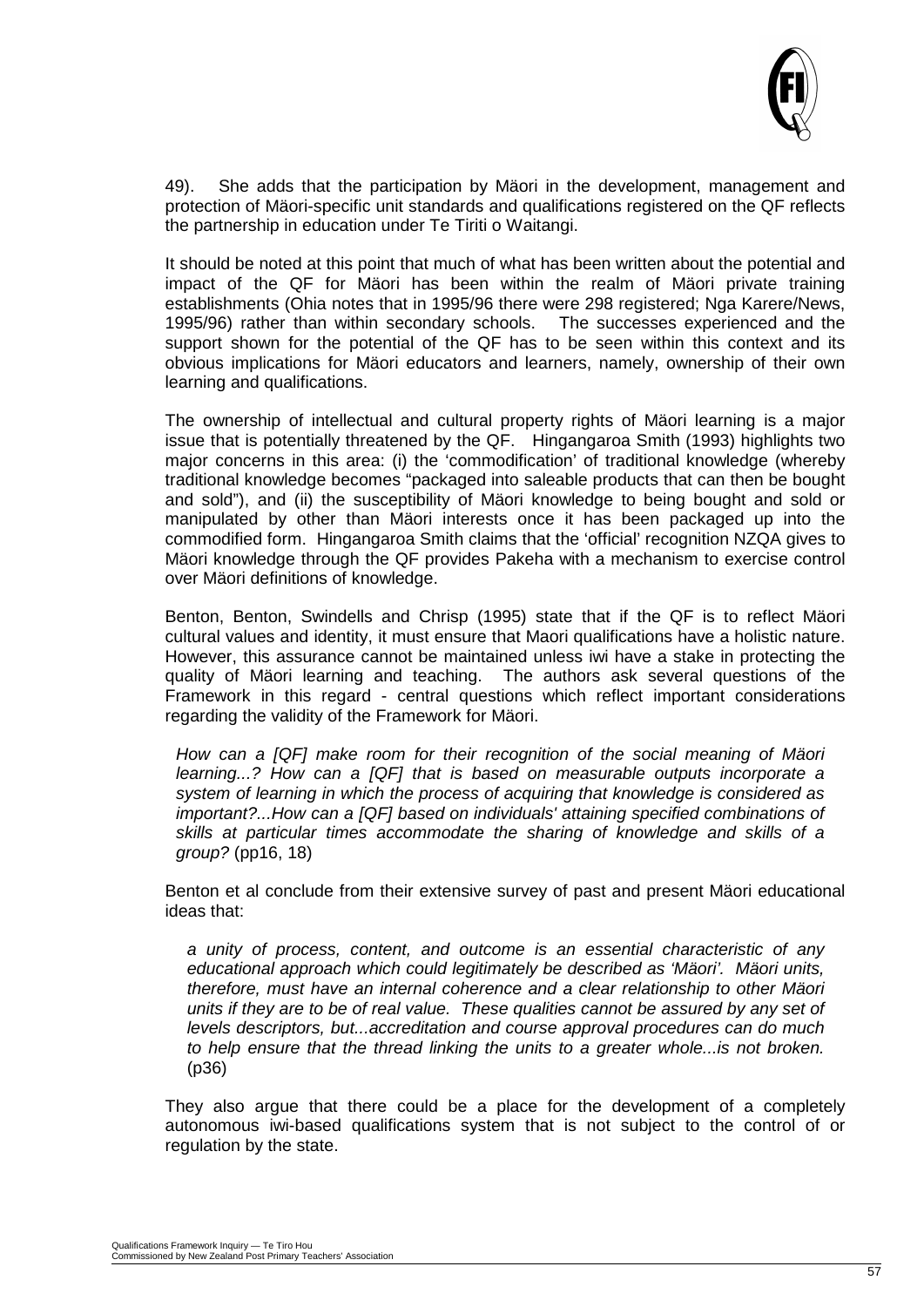

At present, the potential of the QF as envisaged for Mäori can only partially be gauged through the increased participation of Mäori in learning for qualifications within that framework. As Jackson reported in the April 1995 issue of Learn, it will not be possible to fully evaluate that potential for several years.

# **SECTION TWO**

#### **Moderation and Quality Assurance**

#### **1. Purpose and Process**

According to NZQA (1996b), the aim of moderation as a quality assurance process "is to ensure fair, valid and consistent assessment in combination with other quality assurance processes such as the registration of the unit standards, accreditation and audit checks" (s.5 p1). Essentially, consistency and reliability by themselves do not guarantee validity. Assessment must be reliable to have a high degree of validity (Methven et al, 1996; NZQA, 1996b). Reliability and consistency of assessments and assessor judgements are essential also for the credibility of the national qualifications that derive from them. Torrie (*c.*1994a), a writer of the chemistry unit standards, states that "the success or otherwise of the NQF may well depend on the public acceptance of the reliability (rather than the validity) of the information produced by the assessment system" (p6).

Each unit standard has an accompanying Moderation Action Plan (MAP), which sets out the procedures for ensuring that assessments are nationally consistent. For 'transparent' standards, moderation requirements are relatively modest because 'the standard' is clear and unambiguous in the performance criteria specified for them. For 'agreed' standards, the standard resides in the consensus or collective judgement of the assessors, and moderation requirements are therefore more extensive. Most unit standards employed within the Framework are of this type.

MAPs attempt to "ensure...that all assessors who assess against the...unit standards use comparable assessment methods and make similar and consistent judgements about learner performances...In addition, all providers...must have their own internal moderation systems" (NZQA, 1996b, s5, p1). The process also seeks to achieve a balance between the requirements of accountability and the freedom of providers to design and implement learning programmes (Methven et al, 1996).

Professor Alison Wolf, cited by Barker (1995), expresses the essence of the role of moderation and quality assurance adopted for the QF when she says: "The important thing is to accept that perfect transparency is unattainable and that clear specification of outcomes is the building of case law; the socialisation of assessors and their constant resocialisation; the monitoring of marking reliabilities - all these are equally important" (p27).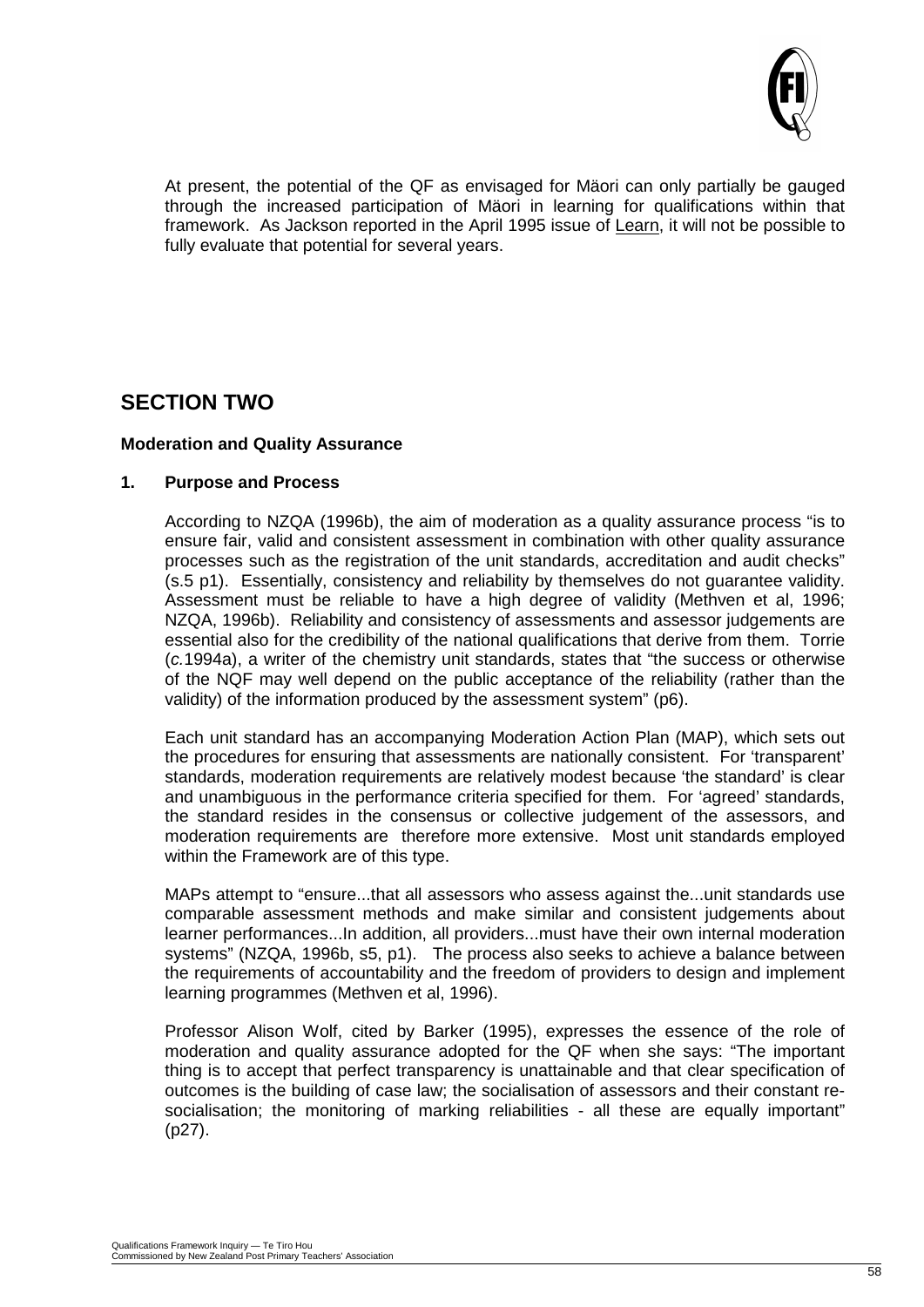

Hearn (1996) also sees the model of quality assurance adopted for the QF as being firmly based on enhancing the professionalism of teachers, and the combination of quality assurance measures as a useful beginning to achieving "consistency of approach to the assessment by teachers" and "a common understanding of assessment criteria" (p103). In addition, she contends that two distinct features of the Framework support comparability. These are the national curriculum documents and the advance moderation of assessment tasks. "The first provides an underlying basis for shared understanding of educational goals; the second feeds not only into the task moderated but into teachers' skills in assessment design" (p128-29).

Boereboom (in preparation) also considers that the aims of moderation are broader than that of simply ensuring consistency of assessment across different providers. Moderation also aims to "improve assessment practices, assist in the development of assessor expertise and establish public confidence in the new qualification" (p1, abstract).

These statements of aims, along with an examination of the role of moderators in unit standard trials, makes it clear that the brief pertaining to moderation is wider than that expressed initially.

#### *Moderation methods*

The repertoire of moderation methods available to the Framework include 12 alternatives:

- 1 exemplars and benchmark materials
- 2 recognition of 'expert' assessors
- 3 external written examinations
- 4 statistical moderation
- 5 common assessment tasks
- 6 item banks
- 7 distance moderators
- 8 external assessors
- 9 external moderators with site visits
- 10 external moderators with panel meetings
- 11 consensus panels (role of moderator assumed by assessors)
- 12 consensus panel networks (to ensure consistency between panels).

These alternatives were derived from the experience of a number of trials in moderation of Sixth Form Certificate in the late 1980s in French, geography, physical education, home economics, biology, English and practical art.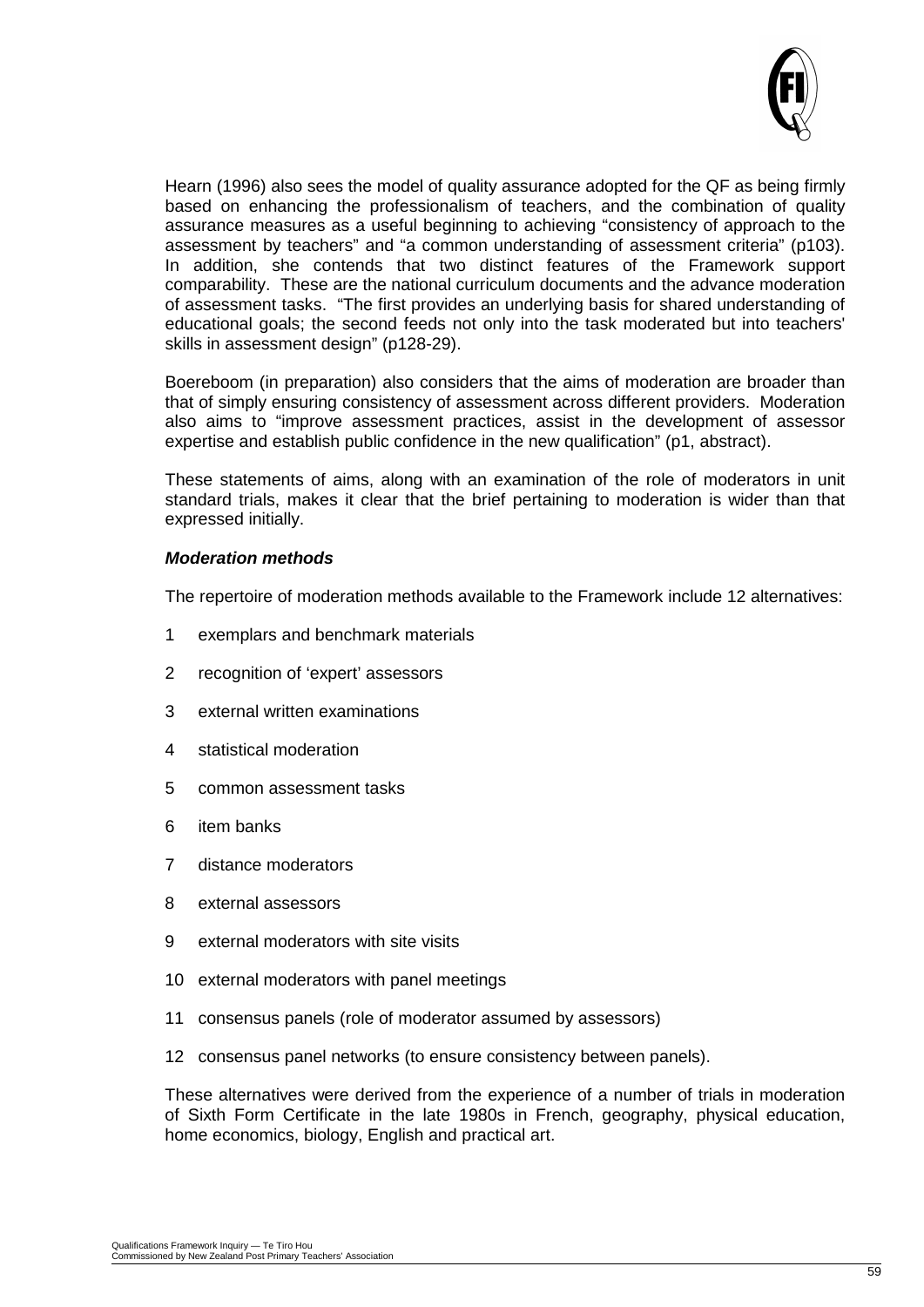

As a result of this work, Methven et al (1996, p55) identified the key elements of a successful moderation system as:

- opportunities for teachers to develop assessment expertise
- the use of exemplars of assessment techniques, assessment schedules and student work so as to enhance techniques and signal standards
- the provision of opportunities to align assessment standards (interpret the criteria) before assessment takes place
- verification of the award of credit through sampling.

Coogan (1996) adds to this list assessor moderation (networking) meetings which focus on exemplar material, especially borderline cases where the differences between assessors will be most pronounced and most important. He argues that if public credibility in high-stakes assessment is to be maintained, professional judgement needs to be guided and 'socialised', and that these processes must be kept as publicly transparent as possible.

#### *The moderation process*

The moderation or quality assurance process involves:

- accreditation of providers, which includes approval of the provider's plans for assessment and ensuring internal consistency of assessment within their organisation
- the submission of a sample of assessment activities/tasks and their associated marking schedules to moderators for approval before they are administered
- monitoring of the consistency of assessor judgements through cluster meetings of teachers from different providers
- verification of assessor judgements by moderators.

As part of this process, a hierarchy of moderators (national, regional and local moderators) seeks to ensure that national consistency is maintained.

#### **2. How Effective Is the Moderation Process?**

The effectiveness of the internal and external moderation processes is critical to the question of reliability and hence validity of the assessments and public credibility of the qualification. It is possible to gauge some indications of the effectiveness of the *external* moderation from research-based sources, particularly:

- (i) the trials of unit standards in geography and mathematics, reported by Coutts and McAlpine (1996a) and Meldrum of NZQA (1996); and
- (ii) the trials of physics reported by the New Zealand Institute of Physics Education Subcommittee (1996) and Boereboom (in preparation).

#### *The Geography and Mathematics trials*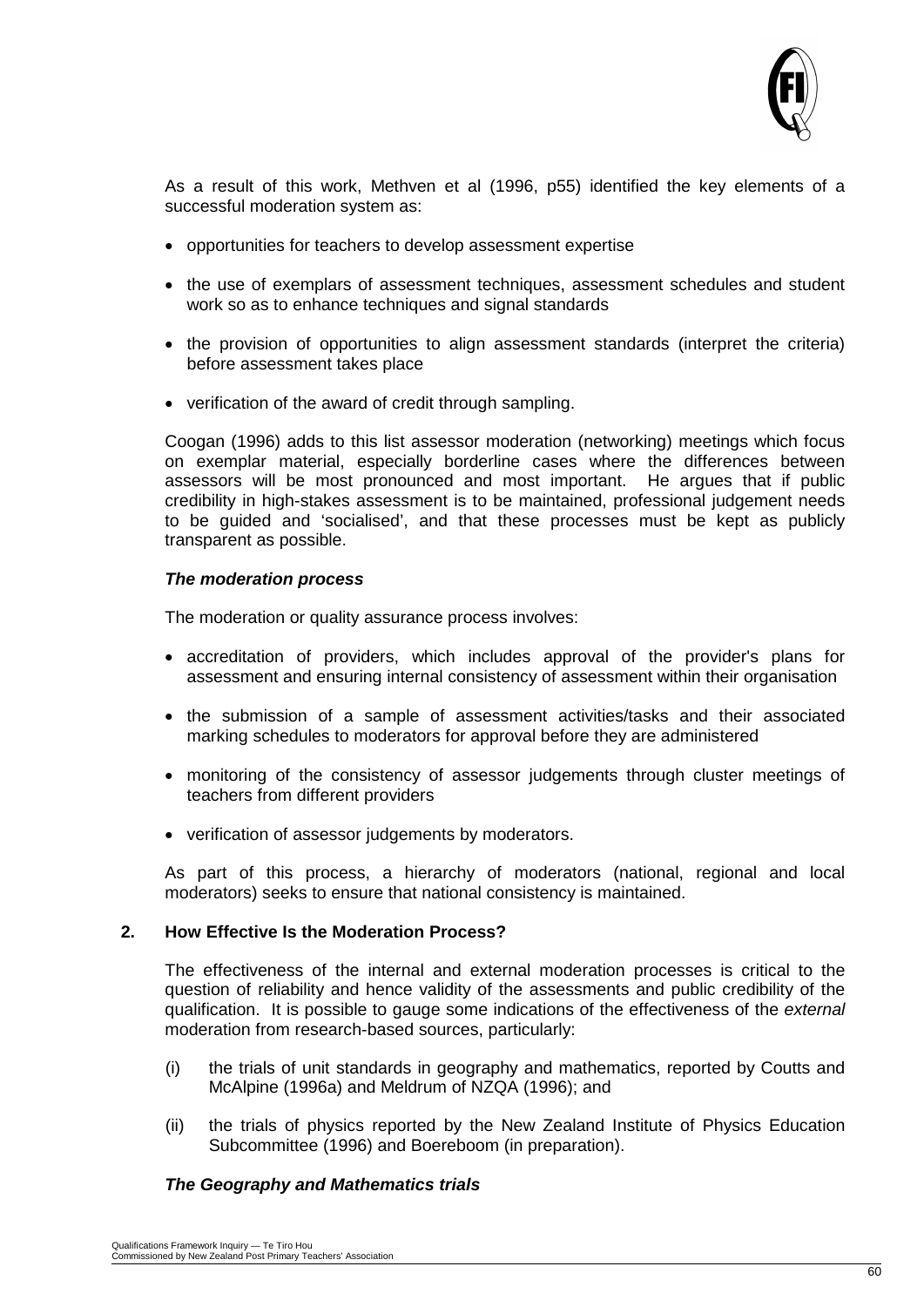

In 1995, NZQA commissioned Coutts and McAlpine to undertake an independent evaluation of the external moderation systems operating in the maths and geography trials. In their report, Coutts and McAlpine (1996) described the experiences of the trials as being more 'developmental processes' than trials. As such, these experiences cannot be attributed to moderation alone.

The two researchers found that a complex interaction of various factors influenced the experiences of teachers. These included familiarisation with the respective unit These included familiarisation with the respective unit standards, which were rewritten part way through the trial, and incomplete moderating components (teacher development and exemplars), particularly at the beginning of the trials. (According to Coutts and McAlpine, the greater number of problems reported at the beginning of rather than later in the Year suggests that these problems were due in part to setting up the trials. Nevertheless, it is possible to glean some indication of the effectiveness of the moderation system itself from the teachers' statements.)

The major conclusions about moderation that Coutts and McAlpine drew were that:

- The majority of teachers did not know or were unsure about the effectiveness of moderation between schools. Some moderators thought it had been "reasonably effective"; others expressed serious concerns. The authors stated that "there was apparently still a large gap between the quality of assessments between schools and in the quality of the judgements made" (p111).
- It was difficult to determine whether the moderation system was meeting stated aims of achieving valid and consistent assessment. Moreover, there was no clear evidence to support the assumption that an effective internal moderation system was operating within schools.
- Although effective communication with NZQA was seen as critical for effective moderation, it appeared to be lacking.
- The moderator had a greater role in providing support, advice and feedback during the trial than NZQA had anticipated. The future role of the moderator, which would necessarily be more restricted, may not be sufficient to ensure the level of support and advice required by teachers to ensure consistency.
- Moderation was critical to establishing the standard, defined by NZQA as "a band width concept which was developed over time" (p114).
- There was a tendency towards narrowness/lack of variety in the assessment tasks.
- Workloads for teachers had "massively increased" as had the types of resource implications for schools. These increases were also apparent in the 1996 trials of history and science.
- Teachers gained professionally from being involved in the trials.
- The quality of unmoderated assessment activities could not be assumed to be as high as those of moderated activities.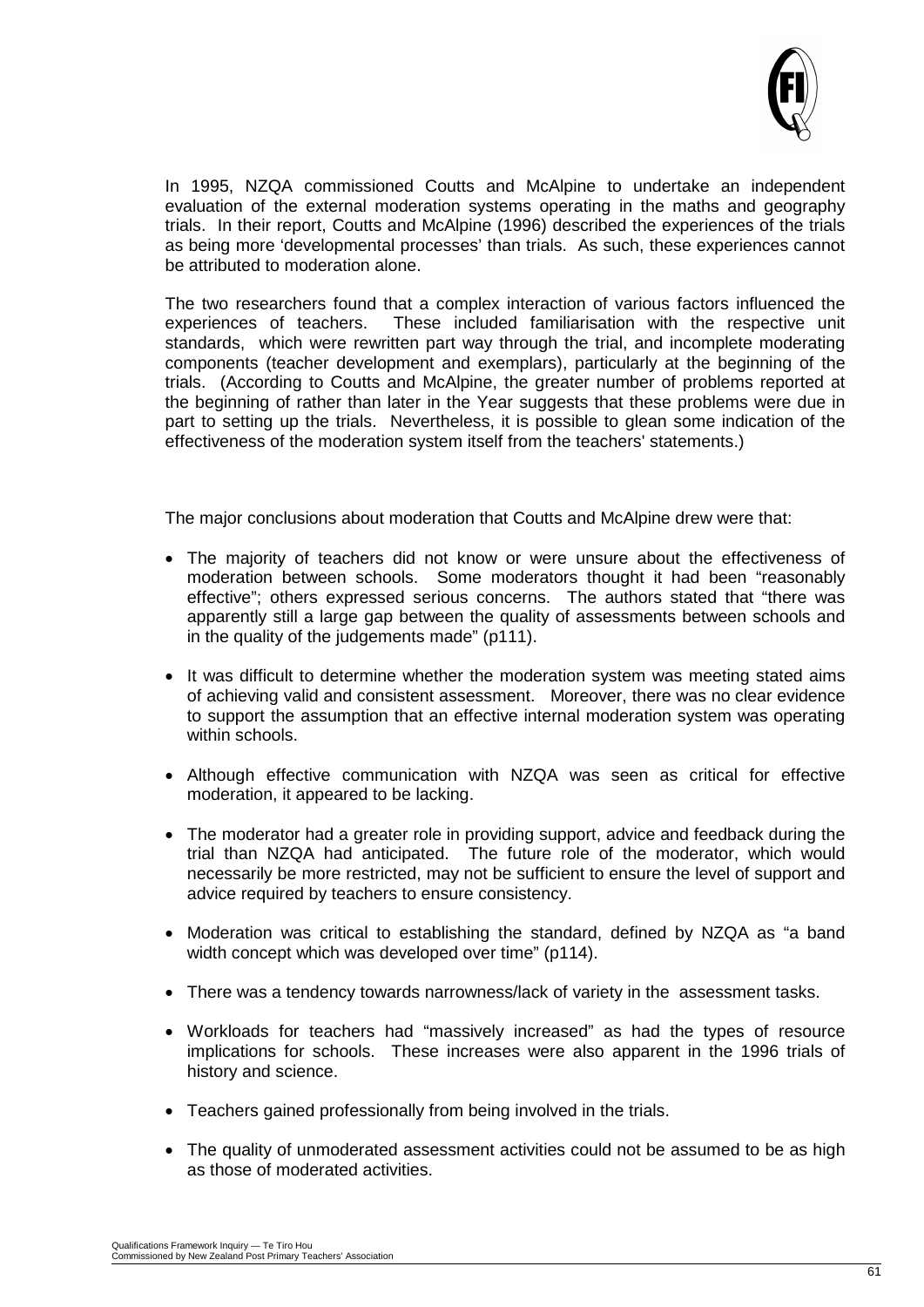

It is important to note here that Coutts and McAlpine did not give a clear answer to the question of whether the teachers and moderators considered moderation to be effective. As Meldrum (1995a) observes, if moderation is to be effective in terms of all teachers sharing in the moderation process, it needs to be professionally and personally more acceptable.

No statistical evidence is available from the trials to establish the level of consistency achieved through the moderation procedures. Rather, judgements about effectiveness were based on the professional opinion of moderators and teachers. Coutts and McAlpine's findings were not entirely consistent with those of the national moderators, the last of their conclusions as listed above being a particular case in point.

In general, the conclusions of the national moderator for geography (Pepper, 1995) and the national moderator for maths (McIntyre, 1995) were somewhat similar. They observed that (i) the quality of assessment activities submitted for moderation and the appropriate standard of assessment activity were somewhat variable initially but improved as the trials progressed; and (ii) teachers appeared to make consistent decisions about students' performance against the standards.

However, Pepper felt confident that the quality of unmoderated activities improved over the course of the trials and that "the level of consistency aimed for in moderation...[would] be achieved" (p5). Torrie (1994b), moderator for the chemistry trial, reached a similar conclusion. He found a noticeable improvement in the quality, originality and appropriateness of the tasks prepared during the second round of cluster meetings.

McIntyre (1995) reported that moderators for the mathematics trial were concerned about a lack of national consistency. She investigated this concern by having all moderators moderate two common activities and send in completed moderator comments. She reported only minor variations in moderators' practices and judgements, concluding that national consistency did exist in both methodology and standard.

#### *The Physics trials*

The two available reports on the physics unit standards trials are those prepared by the NZIP Education Subcommittee (1996) and Boereboom (in preparation).

Table 1 in this present report summarises the main findings of the NZIP study. The findings suggest that, like the mathematics and geography teachers, physics teachers were not confident regarding the consistency of unit standard judgements.

Boereboom's longitudinal research into the moderation of physics unit standards has the potential to answer the question of the effectiveness of a *number* of aspects of the moderation process. The unpublished results of the first year of his research (1997) provide some quantitative measure of effectiveness, in addition to qualitative measures.

Table 1 presents a summary of the opinions that Boereboom obtained from moderators and teachers regarding the effectiveness of moderation. As is evident from it, the trial respondents considered some components of the moderation process to be more effective than others. The teachers and moderators tended to be very positive that the channels of communication, the assessment guides, moderation meetings and training sessions would contribute significantly to achieving comparability between schools. They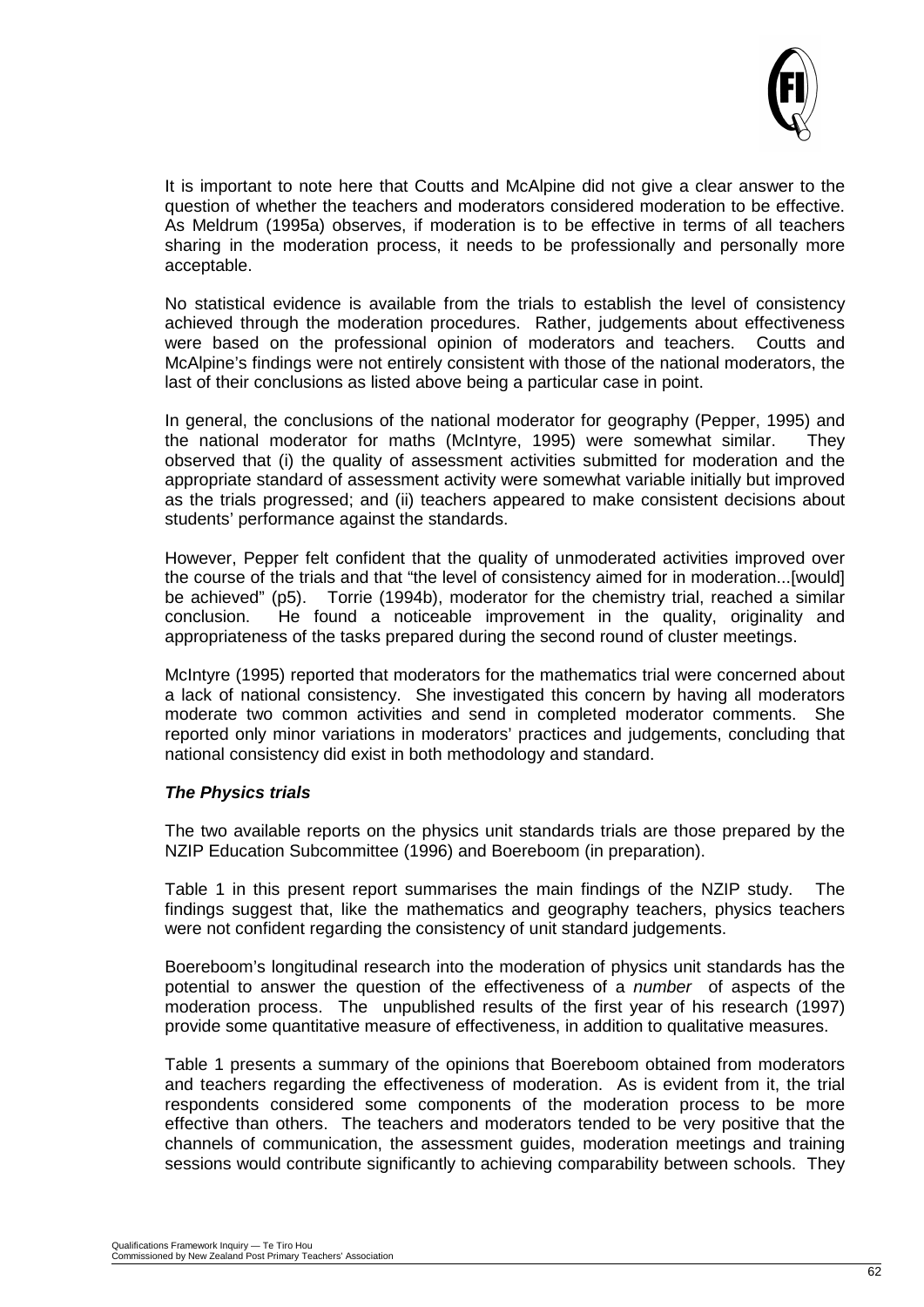

were less convinced regarding the effectiveness of the moderation of assessment activities and assessor judgements.

Boereboom also found that about 52 per cent of assessment activities submitted by teachers to moderators for approval were approved for immediate use, that is, without revision. An estimate of the level of consistency gained between moderators on the moderation of a common activity over a number of criteria was 70 per cent.

#### **3. What Does the Research Tell Us?**

The research conducted thus far suggests that some consistency between schools can be achieved through the range of moderation techniques available and that consistency may improve with more experience. However, as vet there is no real answer to the However, as yet there is no real answer to the question of the effectiveness of the moderation system.

Elley (1995) has argued that the level of consistency achievable through the present range of moderation procedures is insufficient and "will not ensure justice for our students" (p92). Citing research from trials with achievement-based assessment, he points out that even where there were five levels of achievement, the use of graded exemplars did not contribute to significantly higher levels of agreement between teachers' judgements.

Meldrum's (1995a) reference to a 'band width of tolerance' within which assessment (assessment activities and assessor judgements) must fall to be acceptable is also relevant here. This is because we need to ask ourselves how wide that band must be to ensure validity and credibility.

| Percentage of 'very positive' and 'positive' responses |                                                      |            |                 |
|--------------------------------------------------------|------------------------------------------------------|------------|-----------------|
| Comparability between schools is achieved by:          |                                                      | Moderators | <b>Teachers</b> |
| $\Omega$                                               | Moderation of assessment activities                  | 54         | 65              |
| $\Omega$                                               | Moderation of assessor judgements                    | 63         | 72              |
| $\Omega$                                               | Communication<br>with<br>regional/local<br>moderator | 85         | 82              |
| $\Omega$                                               | Communication with national moderator                | 84         |                 |
| O                                                      | Communication with the provider contact              | 84         |                 |
| O                                                      | Usefulness of the assessment guides                  |            | 82              |
| O                                                      | Usefulness of moderating meeting                     |            | 96              |
| O                                                      | Usefulness of 3-day training session                 |            | 96              |

#### **Table 1: Effectiveness of moderation for Physics unit standards: responses of moderators and teachers**

Adapted from Boereboom's unpublished draft of PhD thesis: Assessment and Moderation of the Physics Unit Standards on the National Qualifications Framework, Department of Education, Canterbury University.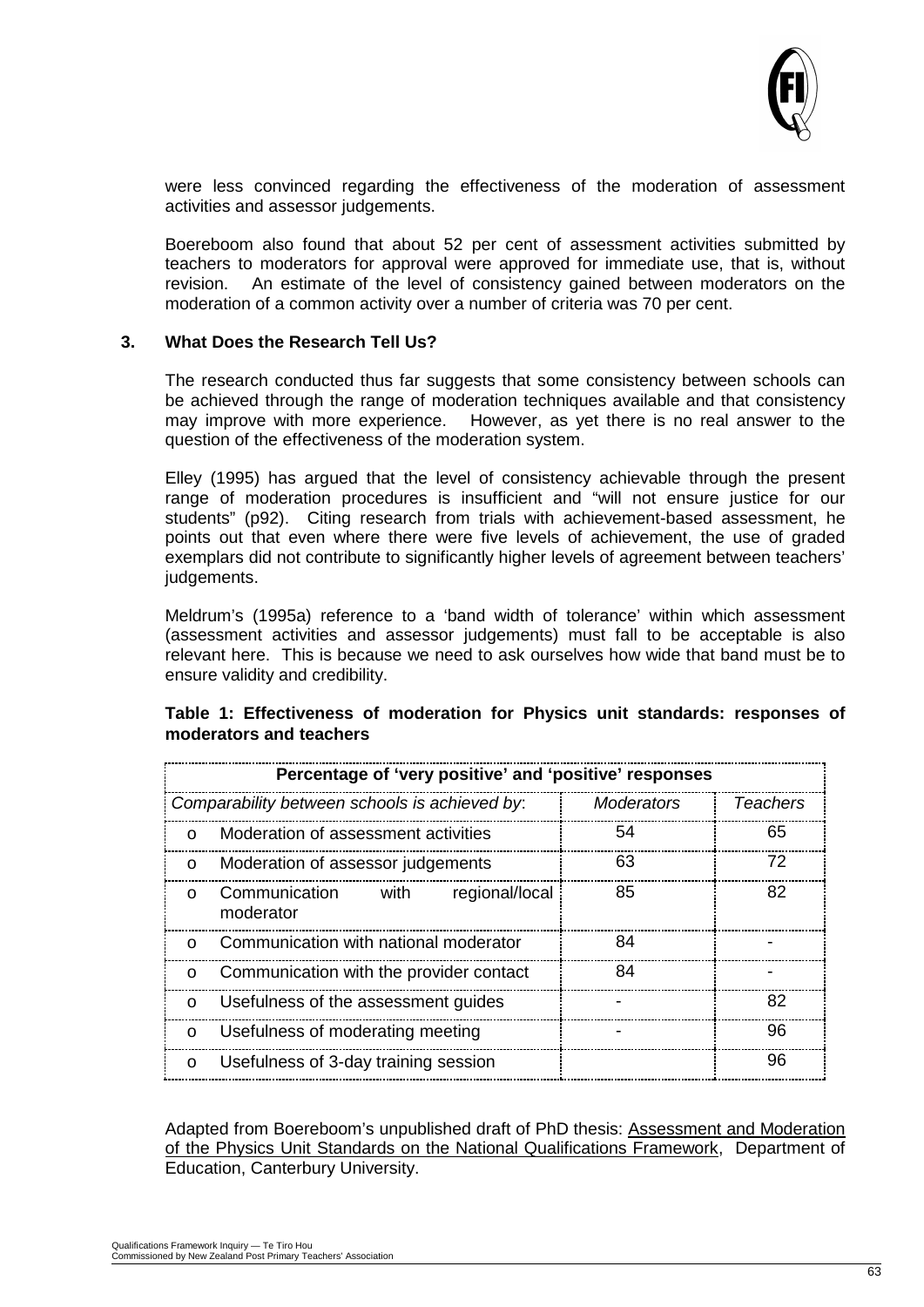

In this regard, the development of a set of appropriate performance indicators to monitor the levels of consistency achieved would, as Coutts and McAlpine (1996) and Meldrum (1995a) stress, seem to be essential, especially given the potential for 'agreed' standards to shift over time, as observed by Gilmore (1996). because the 'agreed' standards are determined by the collective judgements of teachers (and moderators) formed through the moderation processes over time, and because the personnel involved in assessment and moderation also change over time.

On the positive side, there is little doubt that teachers make substantial professional gains in assessment as a result of their involvement in the moderation processes, particularly when there is opportunity for face-to-face interaction with the moderator and other teachers at moderation meetings (Coutts and McAlpine, 1996; Meldrum, 1995a; Metcalfe, 1996; Squire, 1996).

However, there is also little doubt that the workload implications of the moderation process have the potential to undermine quality assurance. A number of teachers and commentators (see section 3 of this report) view the systems of moderation as quite unmanageable, even when demonstrated to be effective. Irwin (1994), for example, describes them as "virtually impossible", while for Hall, they do not meet the criteria that would allow them to be helpful and worthwhile, that is, simple, practical and relatively inexpensive. Taylor (1996), a strong supporter of the QF, confesses that "the moderation system is exhaustive and exhausting...If it keeps expanding, it will be totally unmanageable" ( p13).

In defence of these systems, Methven et al (1996) argue that, economically, the costs of relatively rigorous modes of moderation, estimated by NZQA to be under \$20 per learner per annum in most school subjects, will not exceed those for the existing system of qualifications.

However, the costs of moderation must be considered according to the equally defensible criteria of effectiveness and practicality, and of teacher time and energy: in short, manageability. As Coutts and McAlpine (1996) note, the serious tone of their respondents' comments suggest that the Authority cannot lightly dismiss the workload concern: "...one [teacher] thought the problem was so bad that they seriously considered giving up teaching and others made comments which indicated that there was a serious effect on the home life too" (p119). The next section of this report looks at this issue in more detail.

# **SECTION THREE**

#### **Manageability**

The issue of manageability is considered as the third major component of validity and revolves around the extent to which the QF system (as envisaged by NZQA) can be implemented within schools without undue workload, stress and professional burden.

As Gilmore (1996) states,

*there are many features of the framework which have the potential to enhance the validity of assessment... However, ...a close examination of the many different features and*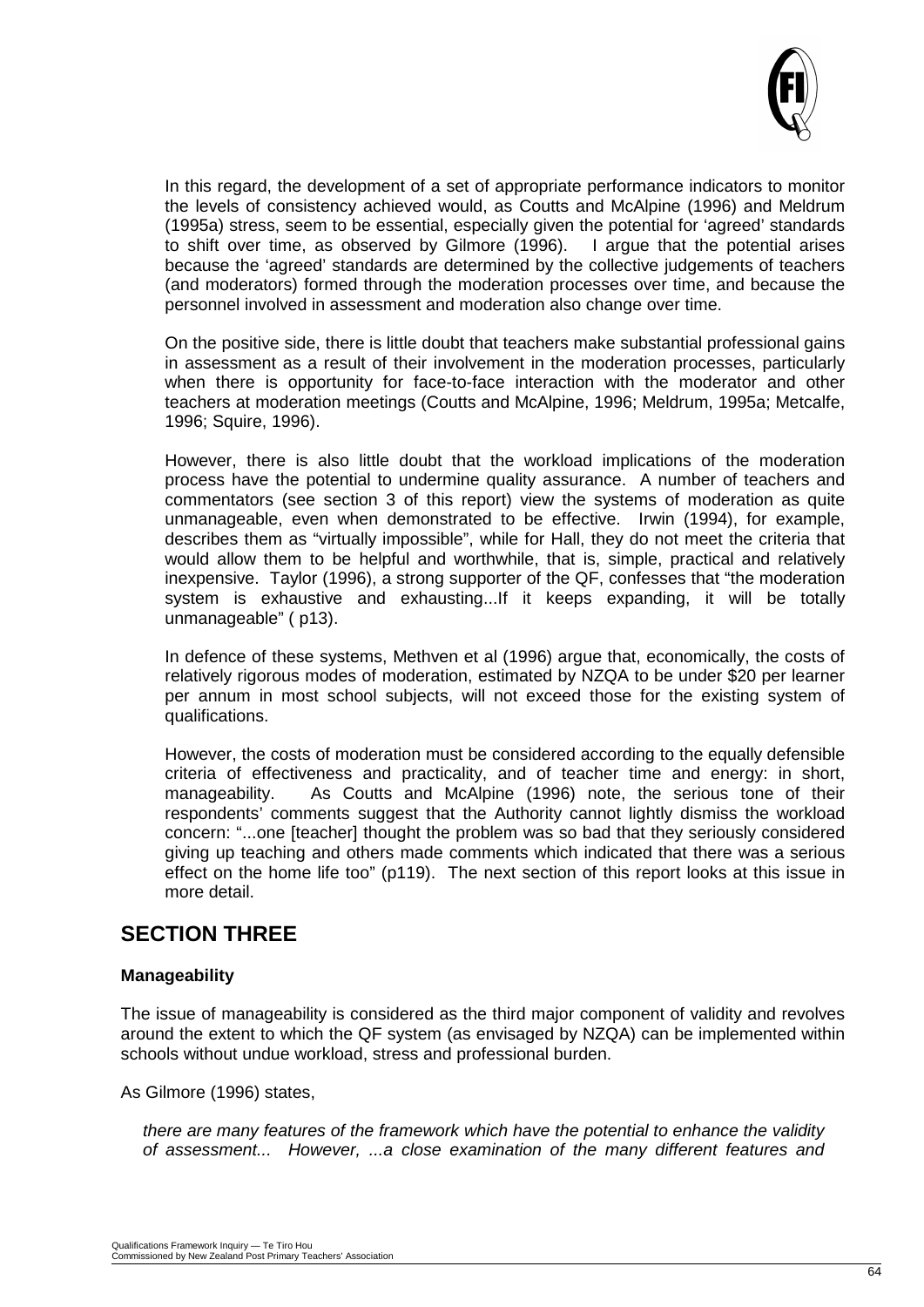

*requirements of the framework brings into serious doubt the degree to which it is collectively a manageable system of assessment.* (p9)

The dominant lesson learned from the experience with unit standards in England is the need to keep assessment as manageable and straightforward as possible (Coogan, 1996).

Some of the published comment regarding the manageability of the Framework is expressed in very strong terms. Haskell (1995), for example, sees it as a "gigantic, ambitious and unwieldy juggernaut", while Childs (1995) contends that is has "more moderation methods than there have been Bosnian peace plans" and that it demands a "blizzard of assessment". While these comments are emotive, they arise out of individual accounts of teachers' experiences with the QF.

A more objective means of looking at the issues is to examine them against the experiences of teachers trialing those unit standards that have been subject to systematic and independent investigation. The experiences of teachers in the geography and mathematics trials in 1995 are particularly useful in this regard, as they highlight issues which deal with implementation rather than philosophical concerns, namely, assessment workload, resourcing and professional development.

Keown (1996) considers the question of manageability when he asks, "Can the secondary teaching profession be persuaded that there are manageable means and systems to put the theory [of sufficiency of evidence] into practice?" (p106). He concludes that standards-based assessment for the Framework should have a "viable future" if the techniques to make efficient, quality sufficiency decisions can be mastered by teachers. If teachers cannot master these techniques, SBA will always be at risk of over-assessment or under-assessment—"unpalatable outcomes" for teachers and the public.

#### **1. Assessment Workload and Resourcing**

As mentioned earlier, Coutts and McAlpine (1996) refer to "massively increased" workloads and resources for teachers in their evaluation of the geography and mathematics trials in 1995. The same was said of the 1996 trials of history and science. According to Meldrum (1995a), the specific issues of workload arising out of the mathematics and geography trials relate to the requirements for:

- assessment, re-assessment and recording
- assessment against individual performance criteria
- dual assessment systems.

Meldrum observes that assessment against individual performance criteria in particular tended to be narrow and exclusive rather than holistic, resulting in a serious assessment workload for teachers and students. However, he also notes that changes to assessment against elements rather than performance criteria reduced these problems somewhat.

Metcalfe (1996) described workload as an "intractable problem" (p3) in the chemistry trial. The workload demands were due mainly to the paperwork required for administration and the need to make time available for students to resit the assessments.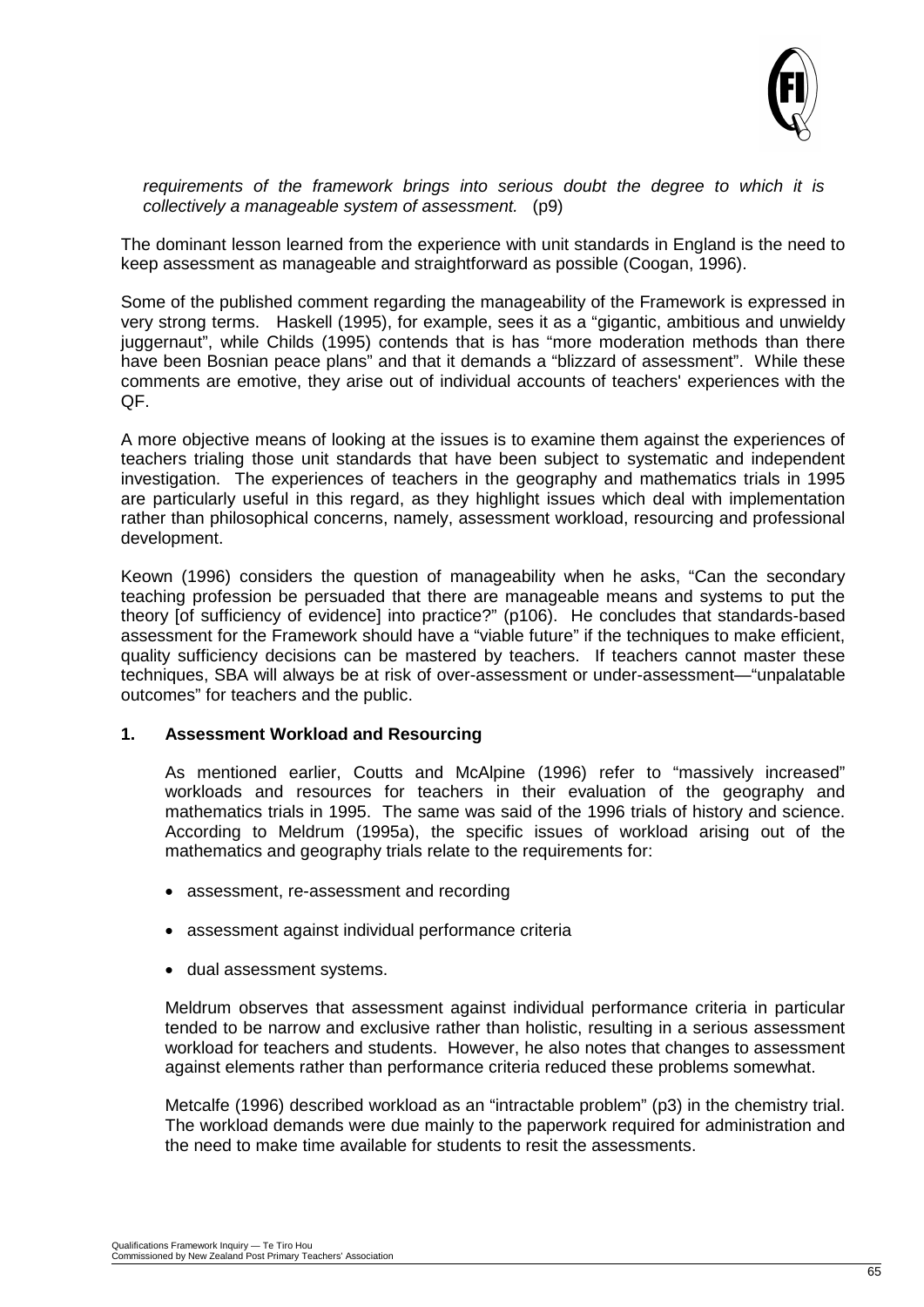

Boereboom (in preparation) found that the assessment and administration workload associated with physics unit standards in 1996 was, on average, twice that associated with the assessment and administration for Sixth Form Certificate (321 versus 156 minutes per week). In addition, moderators found that meeting the needs of their workload on top of their teaching workloads was of an average to difficult nature. Squire (1996) also describes the workload as "massive...as [teachers] grapple with the task design, then the marking, record-keeping and finally the re-assessment opportunities" (p1).

Meldrum (1995a) acknowledges that the workload, particularly initially, is considerable, but tends to become more manageable as the trials progress and teachers become more familiar and more confident with the unit standards and the requirements for assessment and moderation.

Assessment workload has been attributed in part to a tendency for teachers to carry out assessments in a fragmented way, said to be particularly noticeable in the mathematics trial, where assessment was against numerous performance criteria. When assessment was made against the more broadly defined elements of the unit standards, the assessment workload reduced somewhat.

However, the question as to whether the workload under 'normal' conditions is reasonable cannot be answered from the literature. It is dependent on continuing experience with unit standards so that the actual workload associated with it can be determined. While it is clear that the current workload with unit standards will not be sustainable in future years (Keown, 1996; NZIP Education Subcommittee, 1996), the long-term situation may not be as severe as that experienced in the trial phase.

Coutts and McAlpine (1996) also argue that, without long-term adequate resourcing, it will not be possible to maintain the high level of quality assurance necessary to maintain the credibility of and public confidence in the Framework.

#### **2. Professional Development**

There has been widespread acknowledgement that teachers have made substantial gains professionally through their involvement in trialing unit standards (Meldrum, 1995a; Metcalfe, 1996; Squire, 1996).

Metcalfe (1996) describes this involvement as "an excellent professional development exercise for teachers—teachers who took part were unanimous in appreciating the assistance given and the opportunity to meet and discuss task preparation and assessment" (p3).

Meldrum (1995a) reports that the standards-based assessment approach has allowed teachers to learn more about the nature of their subject. He claims that tasks now go directly to the heart of the matter and so provide greater clarity for teaching: "as they [the teachers] get better at assessment they get better at teaching" (p18).

However, these gains have not come without the previously mentioned costs of heavy workloads and stress (Coutts and McAlpine, 1996).

Participants at the Otago-Southland Principals' Conference claimed that time, training, advice and consultation all had a cost value which needed to be met, and identified a key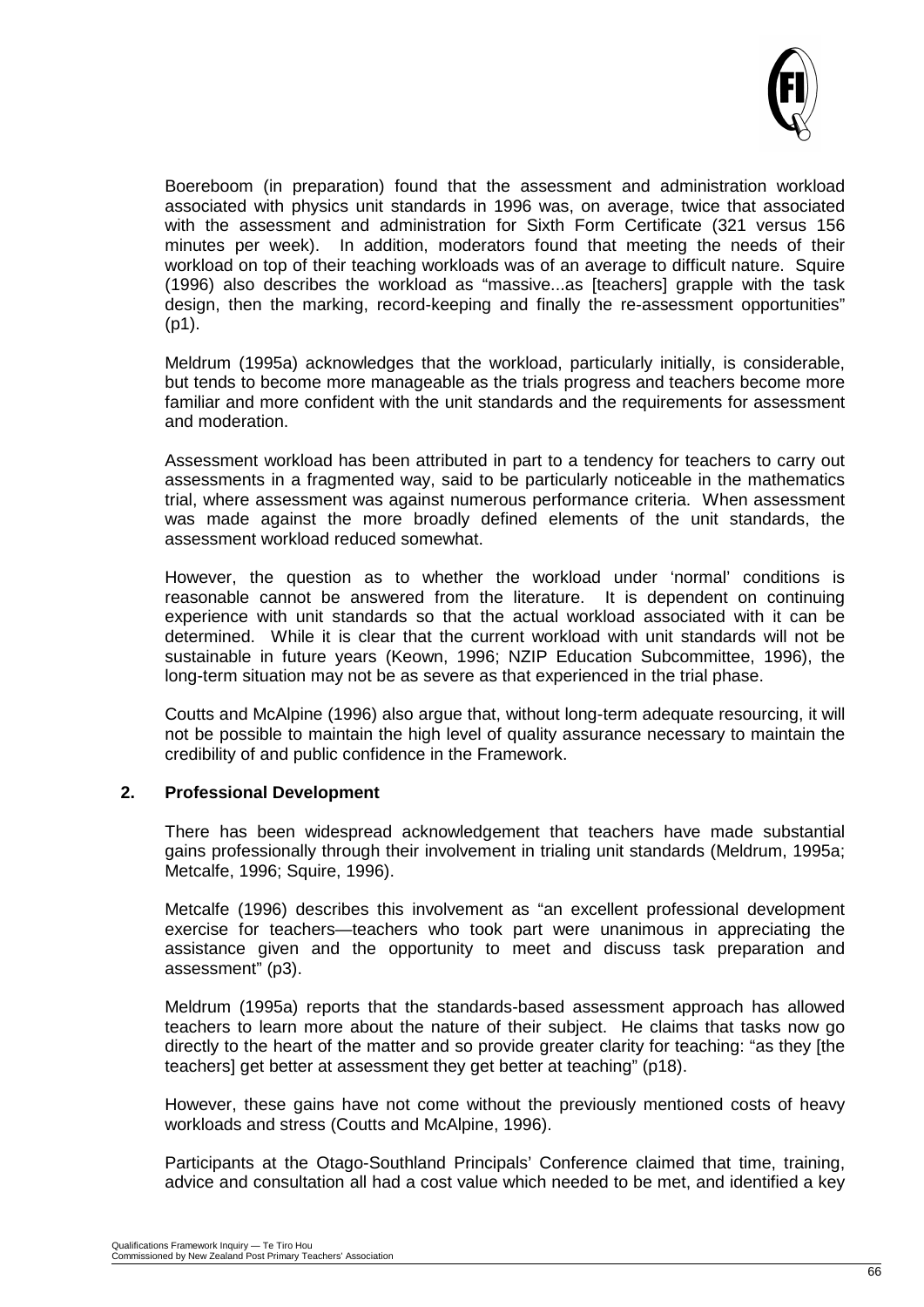

resource for teachers to be the development of a large number of assessment activities based on the new curriculum from which they can choose each Year (Inching Towards Consensus, *Learn*, 1996, p17).

#### **3. What Is The Role of Research?**

Many writers have commented on the need for an ongoing programme of research to establish the validity of the standards-based assessment model for the QF and to verify the effectiveness of quality assurance procedures (for example, Coogan, 1996; Croft, 1993; Gilmore, 1996; Hearn, 1996; Keown, 1996; Peddie, 1993a). However, only a small number of systematic and independent pieces of research has been conducted to date. These have been reported in this review (for example, Boereboom, in preparation; Coutts and McAlpine, 1996; Keown, 1996; NZIP Education Subcommittee, 1996).

The level of teachers' experience with unit standards has been identified as a factor which may influence the findings of such research and the views held by teachers of the Framework (David Nicholson, personal communication, 1997). He argues that important differences in relative success and positive attitudes towards the QF are presently disguised in any teacher surveys which do not take teachers' experience with unit standards into account. Why some teachers/schools should find trialing unit standards 'challenging' yet still stimulating, successful and a positive experience, and other teachers/schools find it unmanageable, unsuccessful and a negative experience, is a central question to be researched and understood. However, a clear understanding of teachers' views can only be achieved by distinguishing the views of teachers who have trialed unit standards from those who have not yet experienced unit standards.

# **SECTION 4**

#### **Conclusions**

The literature review suggests a number of conclusions in relation to the issues of validity surrounding assessment for the Qualifications Framework. Generally, the conclusions highlight a need for research to explore and monitor the implications of the QF for learners and teachers. In addition, a number of trials with unit standards are currently in progress, and the results are not yet known. While the conclusions may be somewhat negative with respect to standardsbased assessment, the review has not attempted to consider current alternative assessment procedures for qualifications which may, in fact, fare no better under a similar scrutiny of validity.

The conclusions as suggested by the review are as follows:

#### **1. The Range of Issues Outstanding**

1.1 There are a number of philosophical as well as implementation issues which need continued debate if the Qualifications Framework is to have validity and be acceptable to the majority of teachers and other educators.

#### **2. Standards-Based Assessment**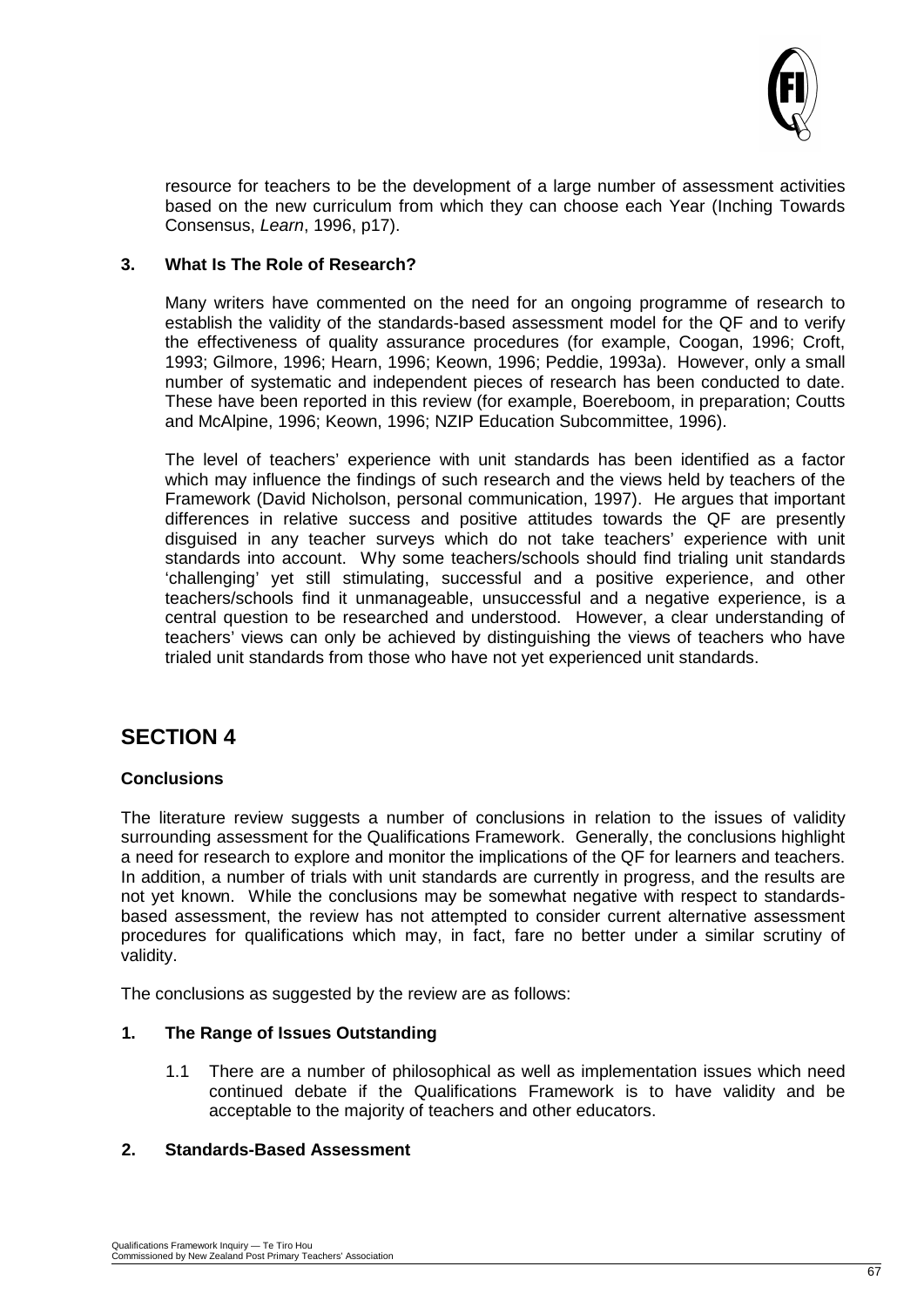

- 2.1 A single model of standards-based assessment for all areas of learning may be inappropriate (see 2.4 below).
- 2.2 The appropriateness of standards-based assessment for skills-based courses and for lower order skills seems to be well established.
- 2.3 Concern about the appropriateness of standards-based assessment for knowledgebased courses and higher order thinking skills is widespread and serious enough for this form of assessment to be investigated further. The current trial with unit standards in English, as well as in other subject areas, will help to inform this issue. However, the investigations need to be systematic, independent and carried out over a wide range of subject areas.
- 2.4 Assessment against graded criteria may be an alternative to the 'competent' 'not yet competent' nature of standards-based assessment for knowledge-based subjects and higher order thinking that have concerned commentators.
- 2.5 Breaking up the curriculum into unit standards has the potential for fragmenting the curriculum into related but discrete competencies, but may not provide for assessment of the interrelationship between competencies.
- 2.6 The issues in using more informal (naturally occurring) assessment opportunities need to be explored and debated, and solutions shared, so as to allow for the facilitation of efficient, quality sufficiency decision-making.

#### **3. Recognition of Merit and Excellence**

- 3.1 A distinction is needed between 'merit' and 'excellence': the former being applicable to the recognition of outstanding performance in individual unit standards; the latter applicable to recognition of outstanding performance on the qualification overall.
- 3.2 There is strong support for recognition of merit and excellence within the QF. (Peddie, 1993a, outlines the types of criteria to consider when making judgements about how to achieve this recognition.)
- 3.3 The ways in which recognition of merit and/or excellence is found to be motivating to students needs to be established empirically.
- 3.4 The addition of merit or excellence will place further demands on moderation systems.

#### **4. Dual Qualifications**

- 4.1 Practices within the secondary school system should reflect the purposes for which assessment information is required, namely educative and selective purposes.
- 4.2 Assessment against unit standards for the National Certificate provides motivation and appropriate goals for Year 13 students for whom the University Bursary examination is inappropriate.
- 4.3 A system of dual qualifications or dual pathways appears to be supported in the literature.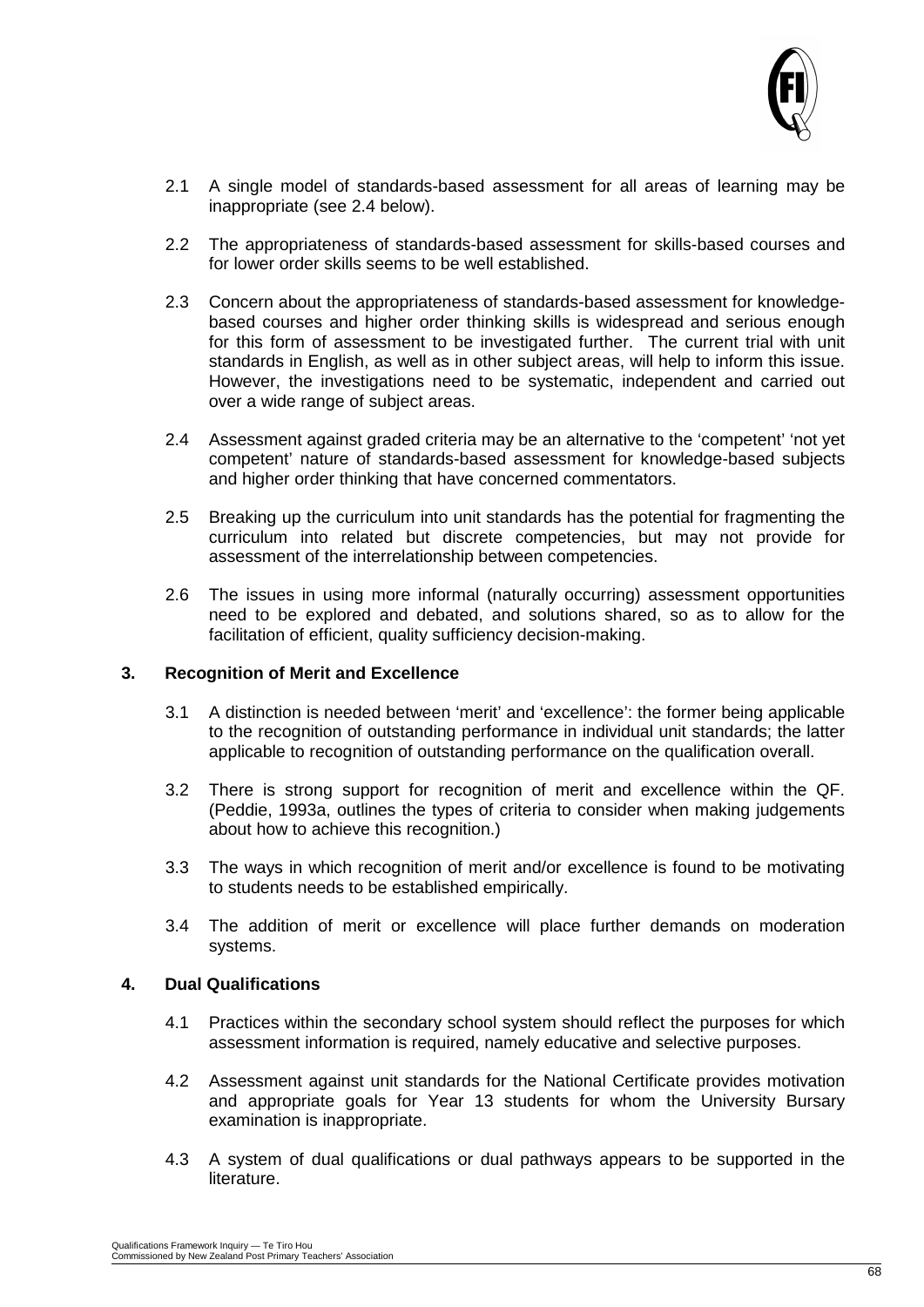

4.4 Some clarification of the articulation of and the relationship between the qualifications on the Framework is required.

#### **5. Fairness to Students**

5.1 The literature suggests that students do not see some of the assessment practices of the QF as fair. Reasons for this need to be explored.

#### **6. Appropriateness for Mäori**

- 6.1 The potential of standards-based assessment within the QF to be valid for Mäori seems apparent, but has not yet been determined in reality.
- 6.2 Close monitoring of the implementation of Mäori-specific unit standards and the experiences of Mäori with the QF is required.

#### **7. Appropriateness for Other Cultural Groups**

7.1 The literature relating to the cultural appropriateness of the QF focuses on its implications for Mäori. Validity of the QF for other groups (for example, Pacific Islands students and Asian students) also needs to be established.

#### **8. Moderation**

- 8.1 Effective levels of moderation are critical and fundamental for validity of the QF and for public confidence in the qualifications that derive from it.
- 8.1 The literature suggests that the level of consistency that can be achieved through the moderation plans is variable, largely unknown and almost certainly not substantial enough to satisfy the requirement for rigour in the national comparability of standards.
- 8.3 While there are arguments that the level of consistency (that is, reliability) that can be achieved through moderation plans will improve with experience, there needs to be some consideration of:
	- (i) the *absolute* level of consistency which is necessary for validity and public confidence (the appropriate 'band width of tolerance'); and
	- (ii) performance indicators that will *demonstrate* the actual level of consistency achieved.
- 8.4 A performance indicator is potentially available in nationally prescribed tasks (NPTs). The potential for NPTs for establishing the level of consistency among teacher judgements on a national basis should be explored.
- 8.5 The cost of moderation needs to take into account effectiveness, practicality, teacher time and energy, and economic costs.

#### **9. Manageability**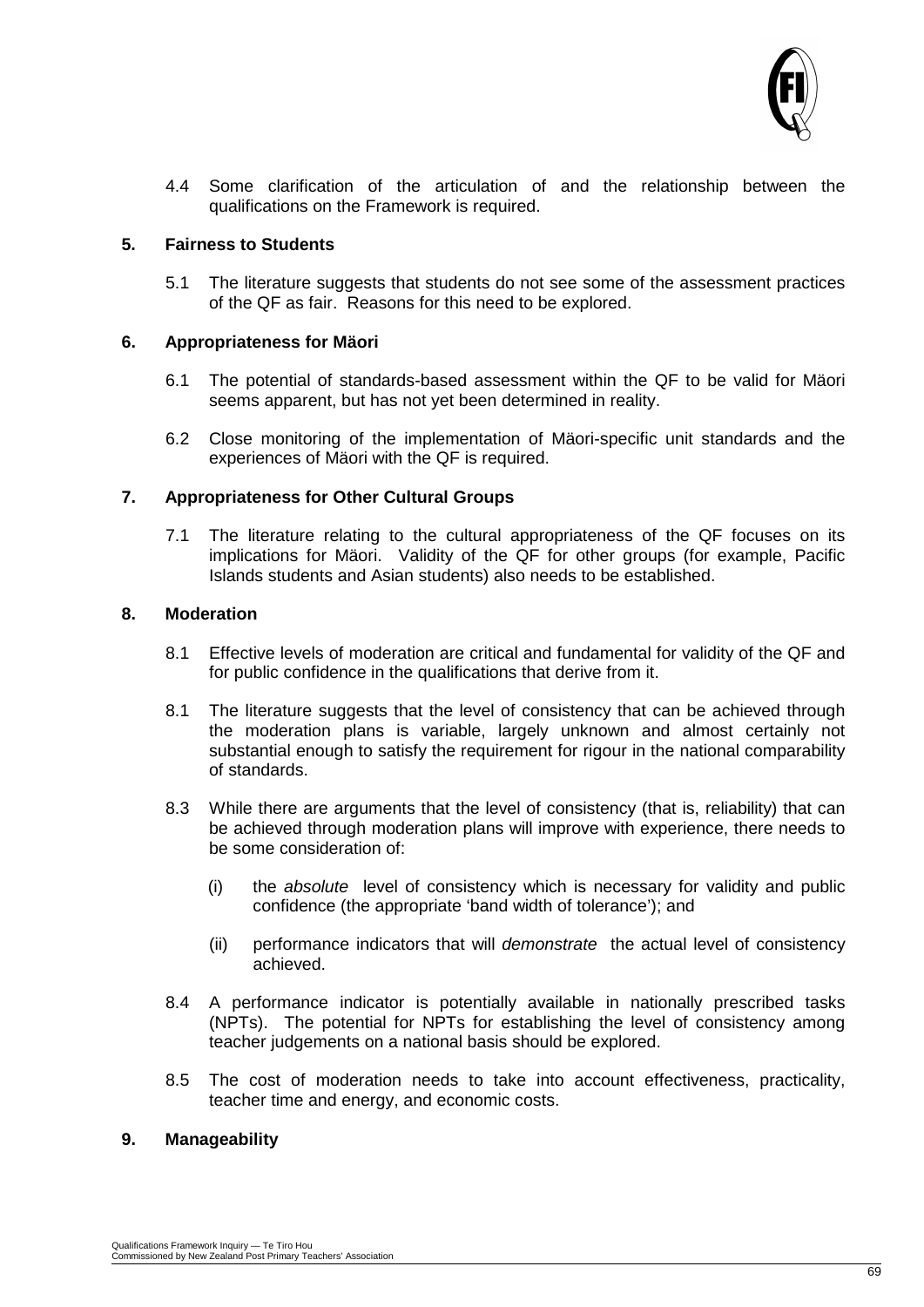

- 9.1 The workload and resource implications of the Framework have a clear and strong bearing on its manageability or practicality. The concerns are considerable. The present workload is proving severely stressful for many teachers, as shown during trials of unit standards.
- 9.2 The longer term and on-going workload associated with the QF needs to be separated out from other factors, such as setting up trials and familiarising practitioners with the unit standards and moderation systems. It should be possible to obtain a clearer picture of the workload as experience with the trials progress.

#### **10. Teachers' Professional Development**

- 10.1 The professional development of teachers in assessment has been considerable through their involvement in unit standard trials. This development has occurred despite the workload and administrative burdens imposed by dual assessment during the trials.
- 10.2 Teachers and schools can experience vastly different levels of success in implementing unit standards. Depending on their relative success, this may lead in turn to either strong support for the Framework or strong opposition to it. Careful investigations of the factors which contribute to teachers and schools experiencing success are required so that explanations can be found to assist with implementation in other schools and subjects.

#### **11. Further Research**

- 11.1 Many commentators in the literature highlight the need for research to establish the validity and reliability of the assessment procedures and their impact on the teaching and learning activities in the classroom. (Indeed, Hearn, 1996, sees this need as an integral part of the moderation system itself.)
- 11.2 Systematic and independent research needs to be encouraged and supported to inform the questions of validity, reliability and manageability of the assessment practices of the QF. This includes philosophical as well as implementation issues (some of which have been highlighted in this review).

#### **Inquiry Comment**

*Dr Gilmore's literature review was very useful in the Inquiry's deliberations. Taken together with the findings of consultations with PPTA members, it offered very useful insights into the challenges facing the Qualifications Framework and the factors which would need to be addressed when proposing solutions to those challenges. It is important to note, as Dr Gilmore has emphasised, that research on the Framework is in its infancy. Only a small proportion of the references related to systematic research—instead, most were based on informal observations or professional debate. Readers should also note that existing awards such as School Certificate, Sixth Form Certificate and the University Bursaries Examinations were not evaluated in this literature review. If they had been, major concerns about their validity and effects on teachers and learners would have been reported.*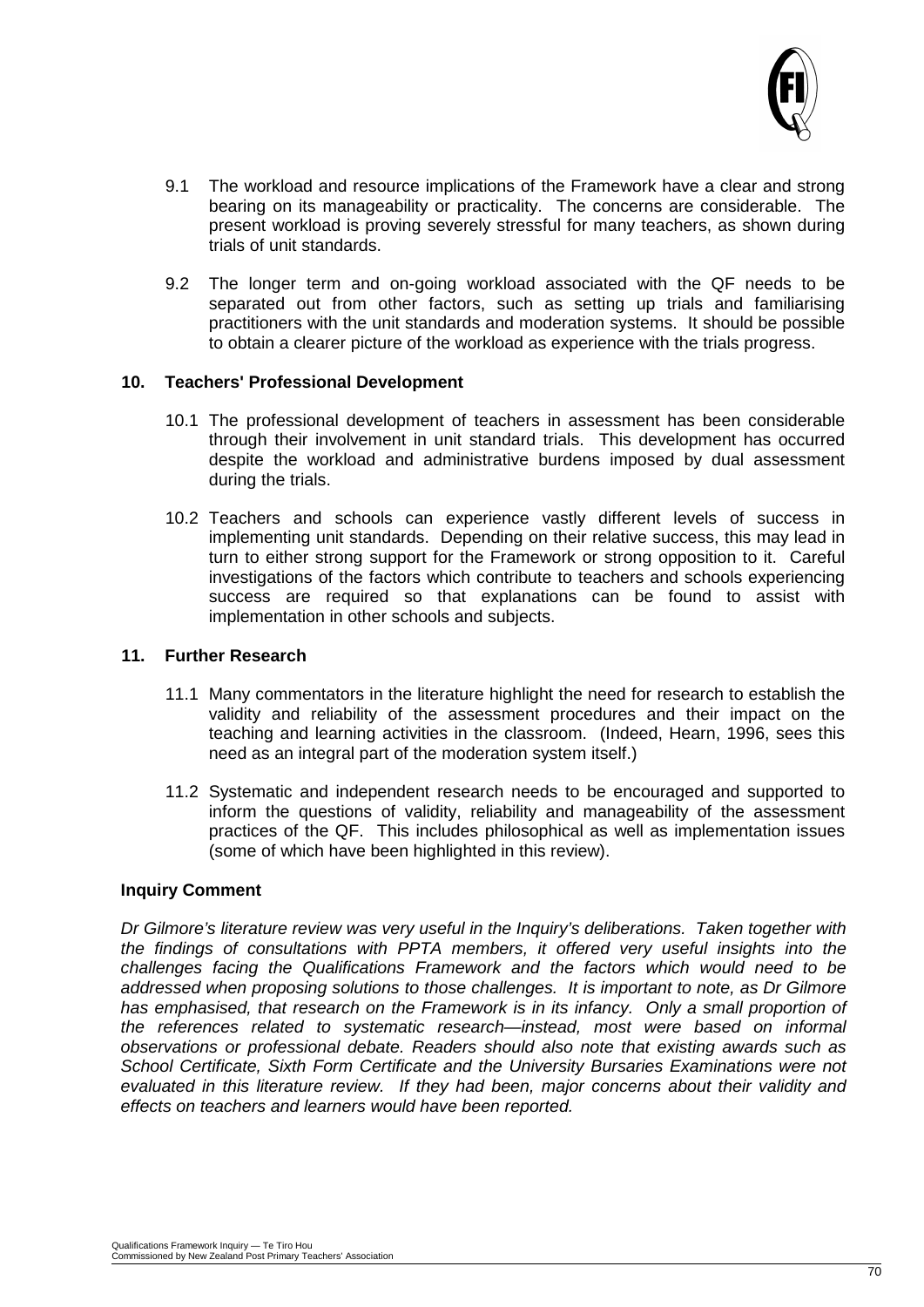

# **MEMBERSHIP CONSULTATION**

In undertaking the inquiry into the National Qualifications Framework, the Inquiry panel decided to begin with a survey of teacher views about the Framework. This recognised that the inclusion of teachers in the development and implementation of a new system of assessment is vital to its successful introduction into classrooms. The Inquiry needed to determine how teachers viewed the Qualifications Framework and its future.

A survey of the views of PPTA members about the Qualifications Framework was conducted in March 1997. The questionnaire was constructed by the Inquiry panel from the material gained from several focus groups convened during December. These groups comprised teachers from several focus groups convened during December. with a varying range of experiences of the Framework and with a varying range of perspectives about the Framework. The groups were drawn from teachers in the Auckland, Wellington-Hutt Valley, Christchurch and Dunedin areas.

Out of a total of 363 schools, including area schools and kura, responses were received from 202. 104 branch responses were received from 101 schools, 184 group responses from 62 schools and 484 individual responses from 136 schools. A further 50 responses were received from groups or individuals without their school being identified. The total number of branch, group and individual responses received was 832.

This summary of survey responses incorporates the responses of branches, groups and individuals. The term 'group' refers to a group of teachers responding, for example, as a subject department. Where branch or group responses were reported as though they were unanimous or consensus positions, they were recorded as though the number of individuals participating in the response had responded individually. Where branch or group responses recorded divided opinions, the divided mentions were tallied under the different options voted for.

Teacher responses to the questions asked in the survey are summarised under each of the questions. (Responses to Questions 6 and 7 from the survey, concerning Mäori education and the Qualifications Framework are presented in Chapter 5).

# **QUESTION 1**

**Identify any features of the Framework which you accept as desirable.**

The features of the Framework identified as most desirable were:

• *impact on learners* (2089 mentions).

In declining order of frequency, respondents highlighted these aspects:

- allows credit for practical and non-conventional subjects
- allows credit for work done during the year
- less able students get a second chance
- learners able to achieve at their own rate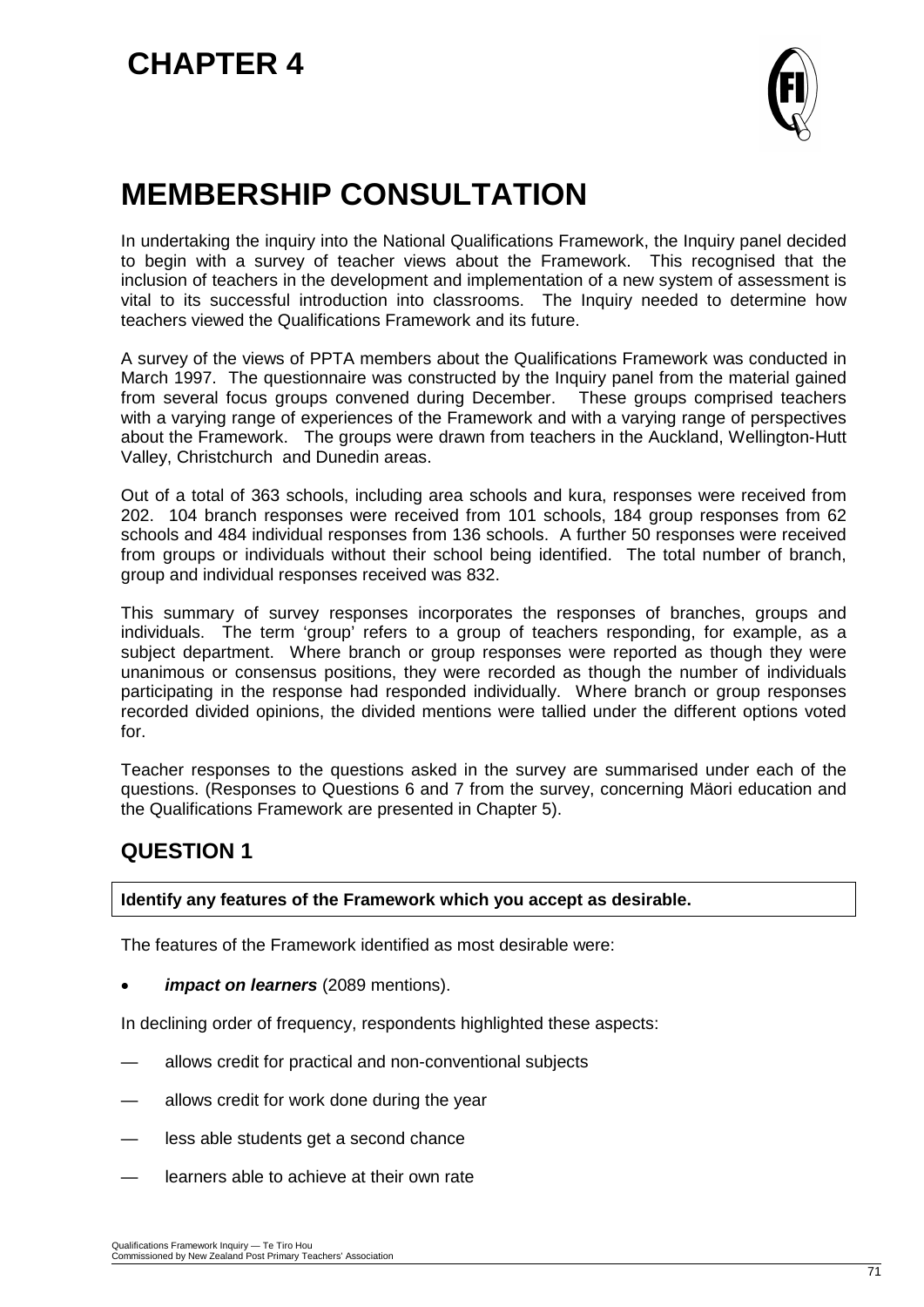

- instant feedback provided by standards-based assessment contributes to greater motivation for students.
- *impact on systems* (1270 mentions).

In declining order of frequency, these aspects were identified:

- the standardisation of qualifications into a nationally recognised format
- the transferability of qualifications between learning institutions
- a fairer system of assessment which addressed problems associated with the current system such as exams and grade allocation, Sixth Form Certificate and norm-referencing
- the availability of an unambiguous record of achievement.
- *impact on teaching practice* (1074 mentions)

In declining order of frequency, these aspects were highlighted:

- clarifies objectives for learning
- greater professional development benefits arising from training and the improvement to assessment design
- closer link is created between curriculum and assessment providing more effective and reliable feedback to teachers and focuses teaching
- allows teachers greater flexibility to cater to the learning needs of students.

# **QUESTION 2**

**Identify any design features (structure, underlying assumptions and educational/social impact) of the Qualifications Framework which you find unacceptable.**

Design features found unacceptable included:

• *time and workload problems (*1398 mentions)

These responses really belonged under Question 4.

- *fragmentation of teaching and learning* (1330 mentions)
- *no recognition for excellence* (1330 mentions)
- *inefficient or inadequate moderation structures and processes* (1221 mentions)

More were concerned about difficulties in achieving adequate moderation than were concerned about the workload or loss of professional autonomy.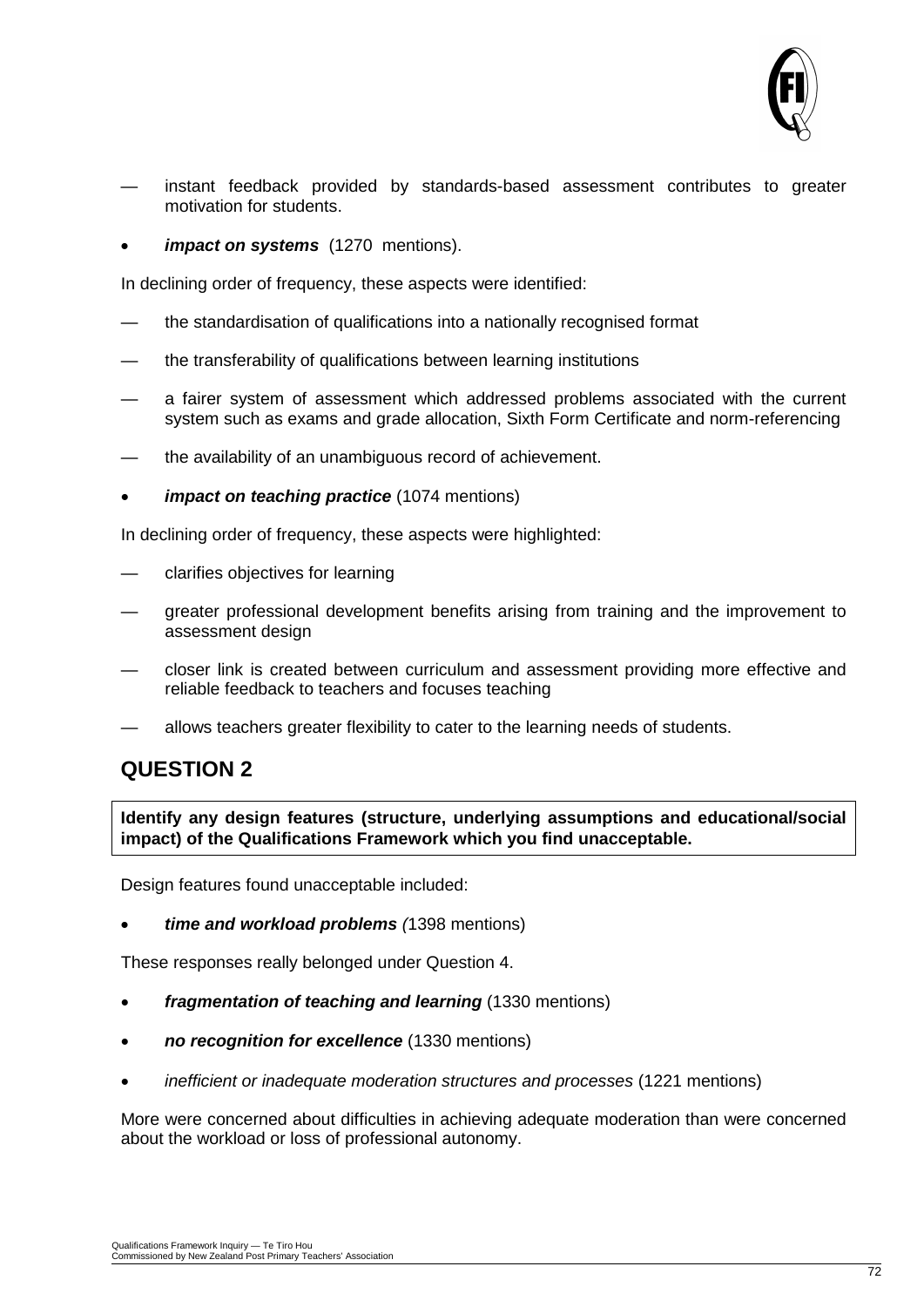

- *Very difficult for weaker students to gain credit leading to a lack of motivation* (818 mentions)
- *Forcing diverse courses into a single assessment model* (741 mentions)

Other unacceptable features mentioned included the 'dumbing down' of the curriculum; poor communication and consultation; inequity of credit allocation across subjects; lack of teacher support and training; the non-involvement of tertiary institutions; inadequate resourcing; inaccessible language for teachers, students and parents making it difficult to make sense of the Framework; and the credibility of the unit standards assessment system over time.

#### **QUESTION 3**

**Identify any modifications to the Framework design which would make it more acceptable.**

Modifications to the Framework which received most frequent mention included:

- *providing a range of grades to recognise achievement* (882 mentions)
- *increase the time frame for trialling the Framework and for full implementation* (842 mentions)
- *provide an item bank of assessment tasks and exemplars* (615 mentions)
- *provide improved guidance, support, training and resources* (580 mentions)
- *improve moderation procedures* (483 mentions)
- *use framework for 'vocational' subjects only* (328 mentions)

Other improvements suggested were to resize the units; greater publicity about the Framework; and the retention of external exams within the Framework.

• *No acceptable modification possible* (388).

#### **QUESTION 4**

**Identify problems of manageability, workload and support associated with the Qualifications Framework**

Respondents identified workload and attendant issues such as lack of training and support and inadequate provision of resources as key problems.

Problems identified included:

• *general workload* (2297 mentions)

This included workload for participants in moderation (962 mentions)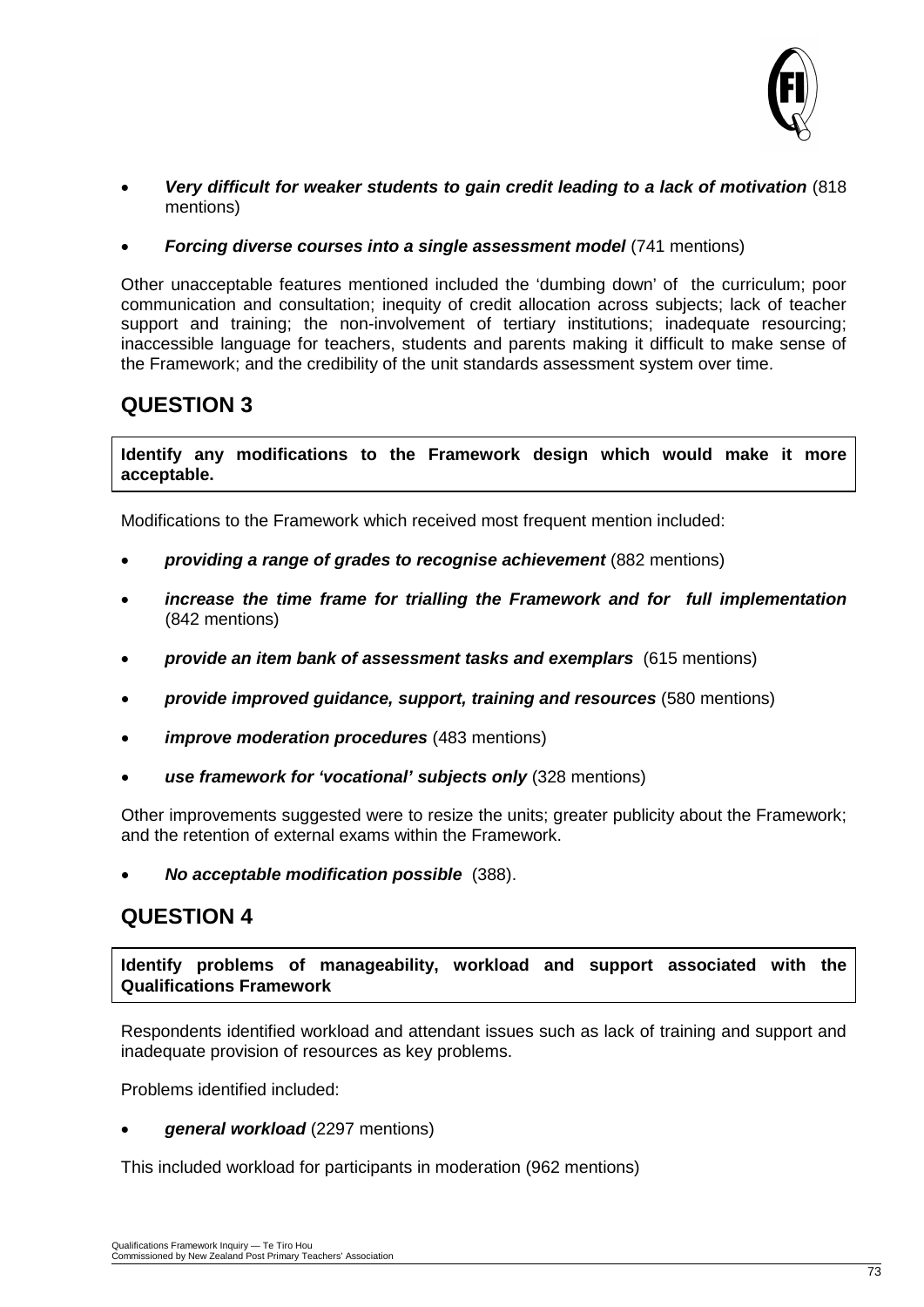

- *lack of training and support* (1439 mentions)
- *lack of money, time and other resources* (1278 mentions)
- *inadequate time for trialling before implementation* (745 mentions)
- *pressures associated with re-assessment requirements/demands* (662 mentions)
- *reinventing the wheel at each school* (606 mentions).

Other problems identified included poor communication between NZQA and teachers and the inadequacy of publicity explaining the Framework.

Concern was expressed over moderation systems. This concern related to the reliability of moderation systems; the time taken to carry out moderation; and the difficulty of establishing reliable moderation within schools and between schools.

Re-assessment issues were identified including having students within a class working at different levels; using new material or the same material for re-assessment, the practical issues of where re-assessment; should occur and when; the costs; and the number of times a student should be allowed to re-sit.

Other problems identified included the jargon used by NZQA; the inadequate planning for trialling and implementation; the domination of assessment over learning; the possibility that students will be turned off and become uninterested; the conflict between unit standards assessment and external examination approaches; continuing changes to criteria making it difficult for teachers to keep up; and the 'shelf life' of unit standards.

#### **QUESTION 5**

#### **Identify modifications to address manageability, workload and support problems**

Additional injections of time and staffing into schools coupled with extra funding to assist schools with workload difficulties was the most frequently identified modification (1908 mentions).

Other modifications included:

- *improved professional assistance including more professional development and the provision of item banks of exemplars (1490 mentions)*
- *modifications to the Framework including narrowing the number of performance criteria; including examinations within the Framework and limiting the application of unit standards assessment to vocational subjects (424 mentions).*

Respondents also identified the need for improved media coverage to heighten public awareness of the issues, the need for NZQA to be more receptive and responsive to criticism; the need for a new national body to administer the system and the need for greater cooperation between providers (schools).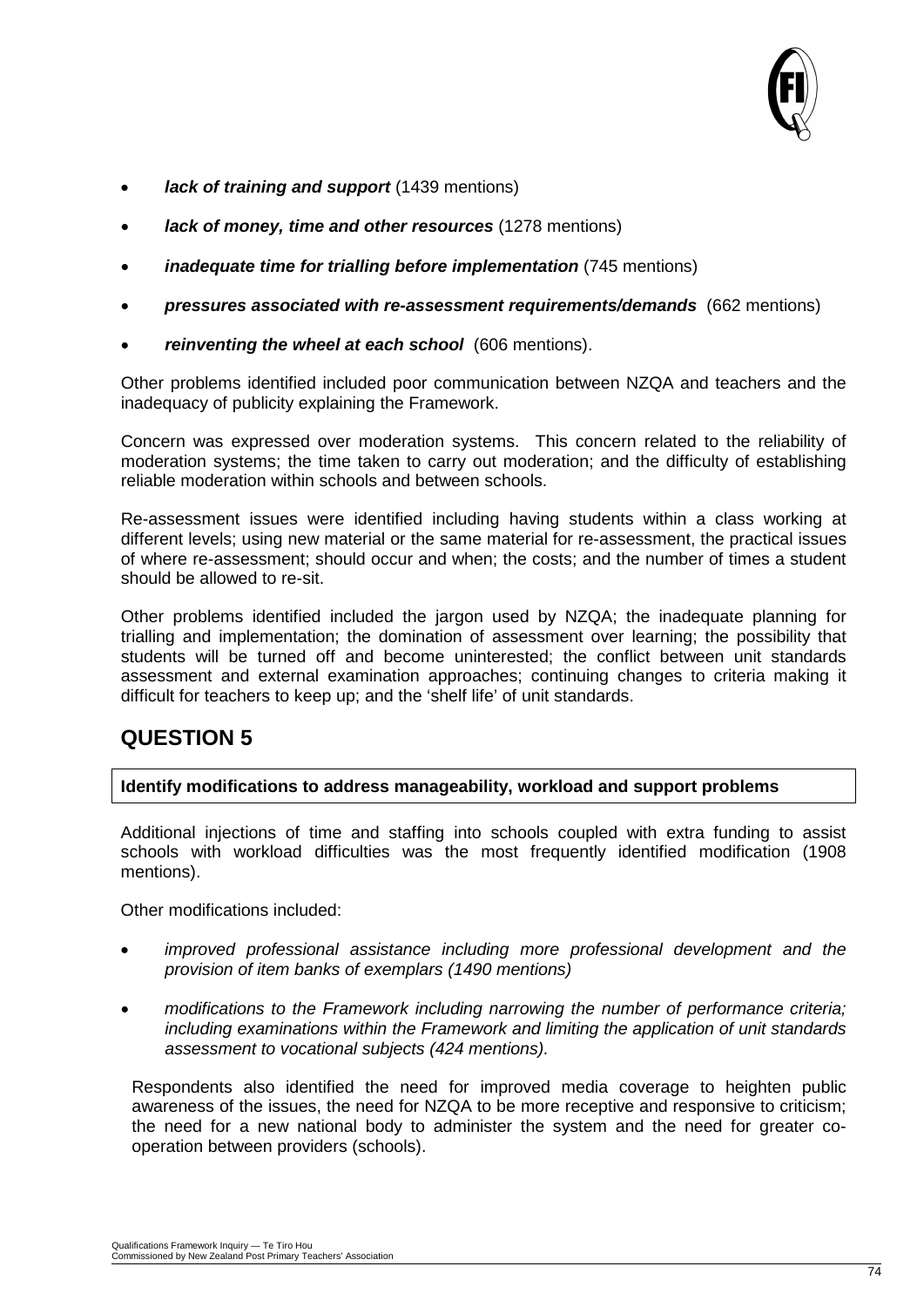

A number of respondents suggested there was a need to commit to the system and implement completely (including the tertiary sector) before using it while others pointed to the need to change school structures such as the school day.

A number of respondents wanted to slow down implementation of the Framework (202 mentions) while others wanted to scrap the Framework (251 mentions).

Questions 6 and 7 addressed advantages and risks associated with the Qualifications Framework for Mäori Education. The responses are in Chapter 5.

#### **QUESTION 8**

**At present, achievement in unit standards is judged on a 'credit' or 'no credit' basis. Some people have expressed concern that this does not encourage and reward excellence, others that it leads to standards which are too demanding for hard-working students**

**a) Do you think that the 'no credit/ credit' model is suitable for all unit standards?**

**Yes** 170 **No** 2396

**b) For those who chose 'no' for (a), do you think that the 'no credit/credit' model is suitable for some unit standards?**

**Yes** 1735 **No** 448

**c) If you answered 'no' for a) and 'yes' for b), please give an example of a topic/subject for which the 'no credit/credit' is suitable**

Most respondents nominated an example of an area for which the 'no credit/credit' model would be acceptable.

Examples given tended to focus on what were defined as subjects which were 'skilled-based', for example metalwork, technology, electronics, chemistry, physical education, accounting, horticulture, maths, computer studies. Other examples given were of topics which had a heavy emphasis on 'practical skills'; for example:

- changing a tyre
- making a cake
- crutching a sheep
- welding
- hairdressing.
- **d) For those unit standards for which you believe the 'no credit/credit' model is unsuitable, do you favour one of the following models?**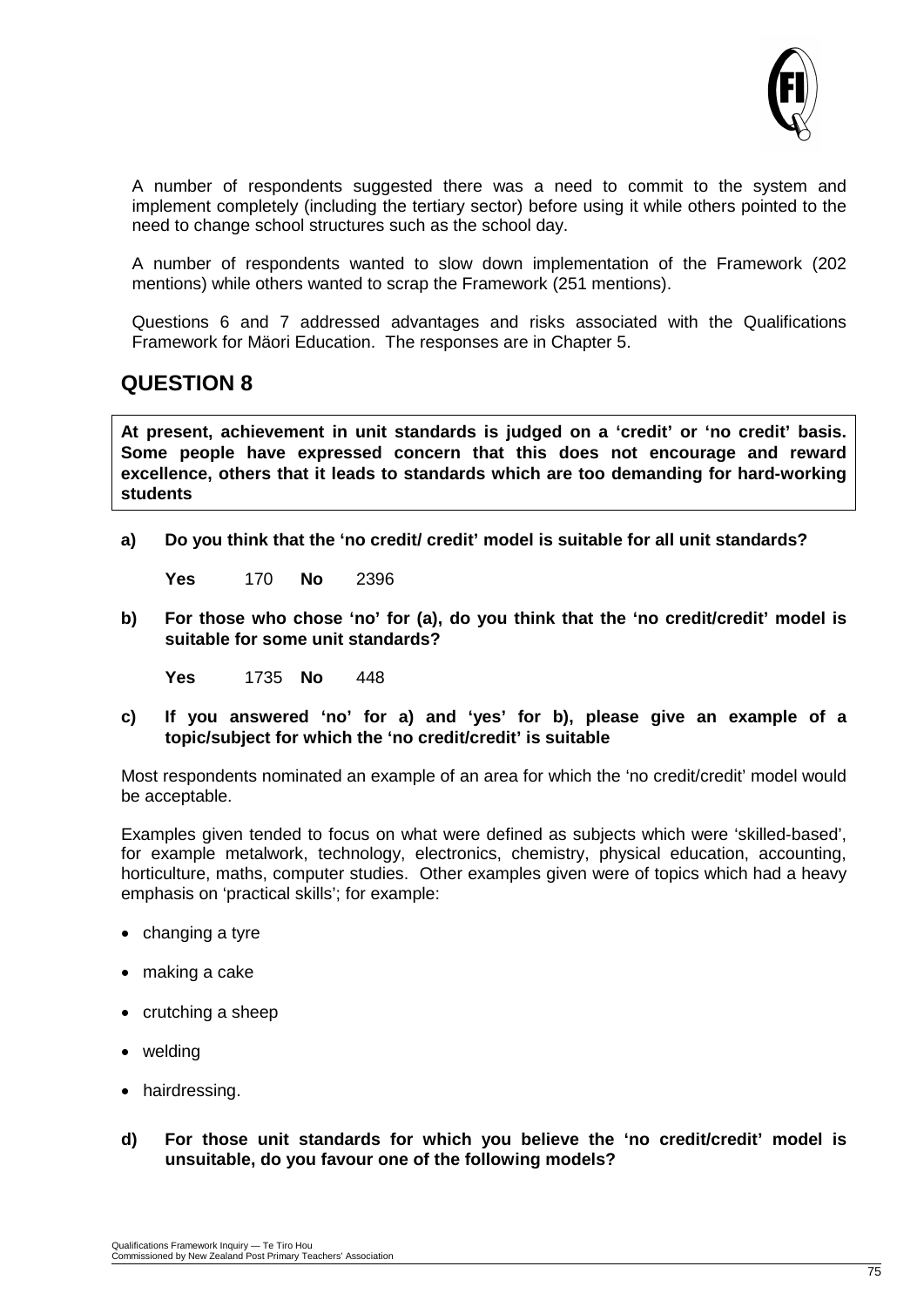

i. no credit/credit/credit with merit (3 point credit scale)

**Yes** 664 **No** 736

[439 of these also chose 'no' to option (ii)]

ii. no credit/credit/credit with merit/credit with excellence (4 point credit scale).

**Yes** 1075 **No** 656

[439 of these also chose 'no' to option (i)]

People who reached d) did so because they felt something more than 'no credit/credit' was required. Of those responding 1075 wanted two grades beyond credit (e.g. merit, excellence), 664 wanted one 'grade' beyond credit and 439 rejected both of these options (presumably wanting more than two grades beyond credit or some other way of recording results).

#### **QUESTION 9**

**There has been some considerable debate about the place of examinations within, alongside or instead of the Qualifications Framework. What is your preference for qualifications or national examinations at each of the following levels?**

#### a) **Year 10/ Form 4**

**No external examinations — 2417**

**Examinations (100% external) —156**

Teachers are clearly very strongly opposed to external examinations being introduced into Year 10.

b) **Year 11/Form 5**

#### **Framework only — 497**

**Examinations only (100% external) — 227**

**Current School Certificate only (mixed internal/external) — 873**

**Framework and 100% external examinations — 233**

#### **Framework and current School Certificate — 443**

A total of 1173 respondents favour the Framework at Year 11 or the Framework in combination with some form of external examination. A total of 1316 respondents favoured the retention of the School Certificate examination only or in combination with the Framework. 1100 respondents made choices not involving the Framework. All respondents with the exception of the 227 opting for 100% exams only favoured some form of internal assessment.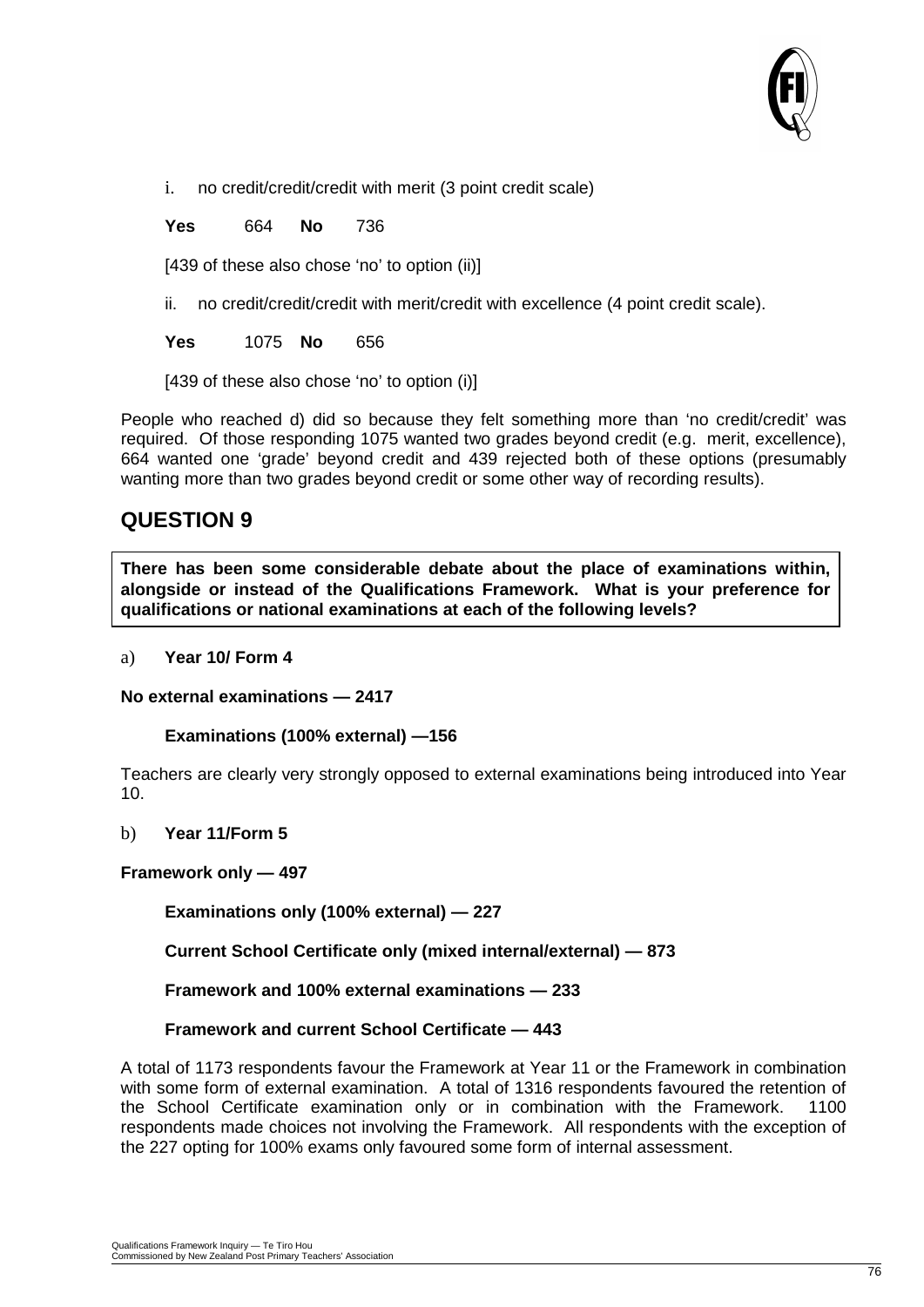

c) **Year 12/ Form 6**

#### **Framework only — 824**

**Examinations only (100% external) — 195**

**Current Sixth Form Certificate only — 600**

**Framework and 100% external examinations — 173**

#### **Framework and current Sixth Form Certificate — 419**

Choices made by respondents involving the Framework totalled 1416, while those involving Sixth Form Certificate totalled 1019. Choices not involving the Framework totalled 795. All respondents with the exception of the 195 opting for 100% exams only, favoured some form of internal assessment.

d) **Year 13/Form 7**

#### **Framework only — 163**

**Examinations only (100% external) — 288**

**Current Bursary only (mixed internal/external) — 799**

**Framework and 100% external examinations — 296**

#### **Framework and current Bursary — 838**

There is a clear preference amongst teachers for the current Bursary examination to be retained at Year 13 either as the sole award or in conjunction with the Framework (1637 respondents).

Teachers appear divided at Year 13 between those who wish to see the Framework in Year 13 only or in combination with examinations (either 100% external examination or the current Bursary examination) - 1297 respondents - and those who prefer examinations only (either 100% external examination or the Bursary examination) - 1087 respondents.

There is a relative lack of support for the external examinations only option.

A number of issues or trends emerged from comments made in response to this question. These included:

- the need for one assessment system, either the Framework or the current system, not both. Resources available can only sustain one assessment system
- a combined system of the Framework and the current Years 11 and 13 level exams will only work if both the Framework and current examinations are modified, particularly Sixth Form Certificate, and is dependent on universal acceptance of the Framework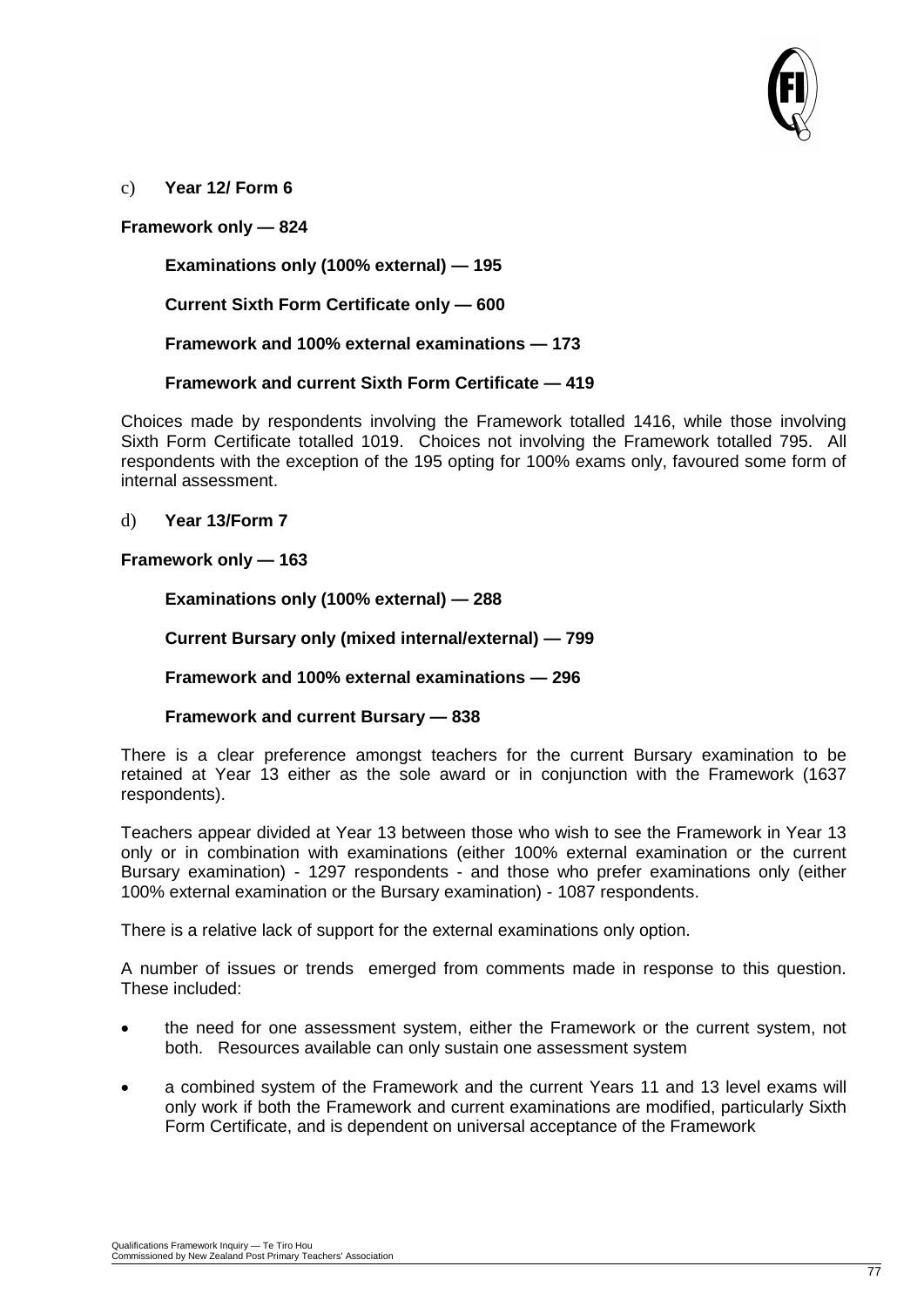

- more research, trialling, and resources are needed before the Framework can be assessed as a viable alternative to the existing system
- the current Sixth Form Certificate needs improvement
- some support for the idea that the Framework/standards-based assessment is good for 'vocational, non-academic'/Bursary subjects while external exams are suitable for academic subjects. It is not clear from responses whether this should be in addition to existing qualifications or as an alternative. The idea that a single qualification should be available gained either through a combination of Framework and standards-based assessment, or through the current exam system, with the choice to be determined by a) the nature of the subject and b) the preference of the student
- the fear of development of a two-tier system. The new system must be comparable in value to the old system, otherwise employers will look for familiar credentials
- a number of respondents chose to abstain from responding to this question on the grounds that the questionnaire did not allow a broad enough range of options and did not clarify the nature of given options.

#### **QUESTION 10**

**Should the costs of assessment and moderation for qualifications earned by secondary school students be:**

- a) **publicly funded 1554**
- b) **funded by individual students and their families 103**
- c) **a combination of a) and b) 1059**

There was a general feeling that because the school system is largely state-funded and compulsory the costs of assessment and moderation should also be funded by the state.

In response to option c) concern was expressed that a limit should be imposed on the amount individuals pay. Respondents feared that a two-tier system would develop based on the ability of the individual student to pay. There was a view that the combined payment should consist largely of public funding with a limited contribution paid by individuals. Respondents also raised the issue of how the amount payable by the individual student would be determined.

Many respondents left this question blank. Some explained that they found the question unanswerable because there were too many variables needing clarification before opinions could be formed, for example, who receives accumulated funds, the amount payable and the equity of services provided.

#### **Concluding Remarks**

Membership consultation provided the Inquiry with valuable insights into the views of teachers about the Qualifications Framework. Survey findings influenced the thinking of the Inquiry about possible scenarios for the overall structure of assessment in the senior secondary school.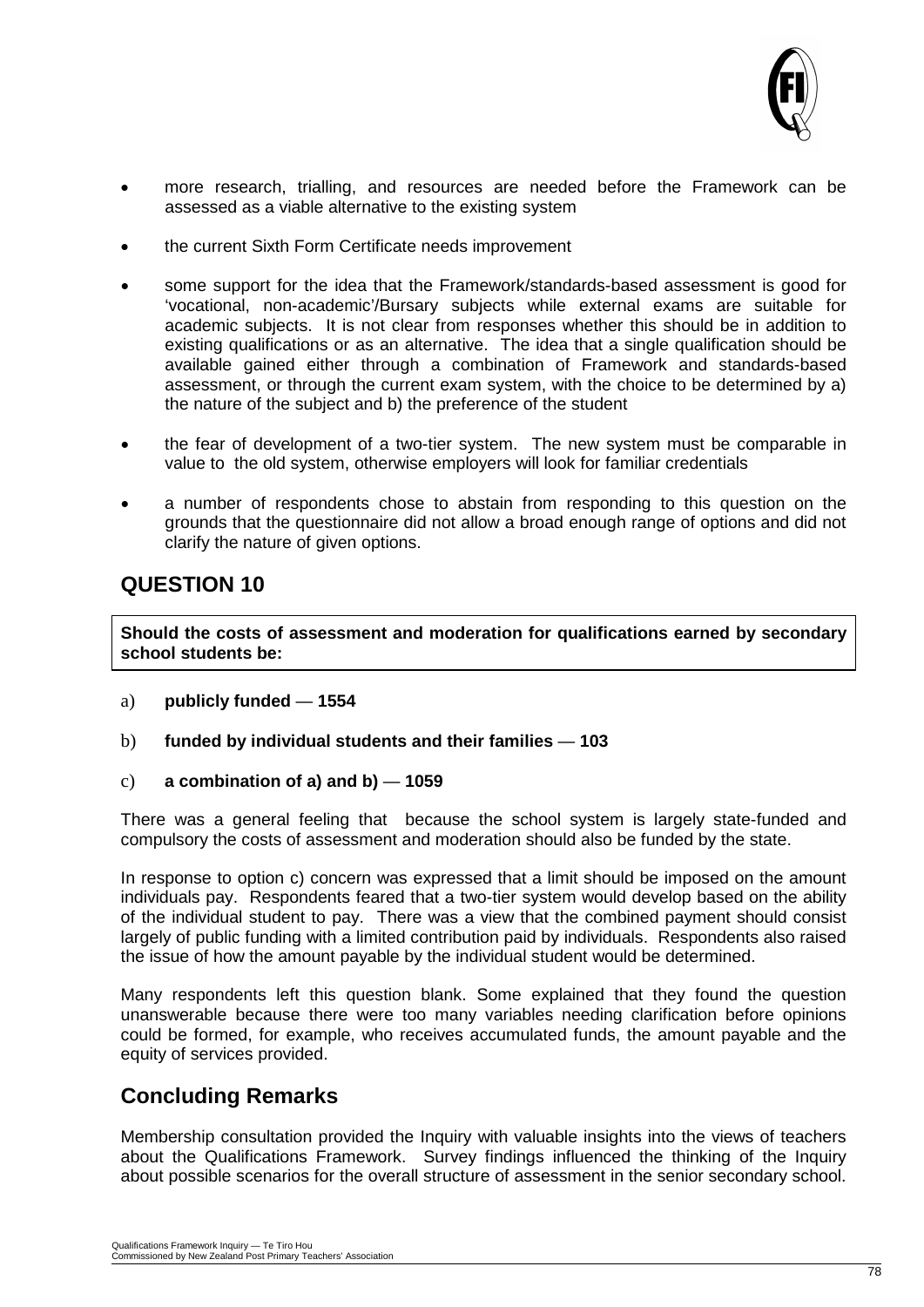

Some scenarios were obviously not viable in terms of teachers views. Others were clearly viable and worthy of support.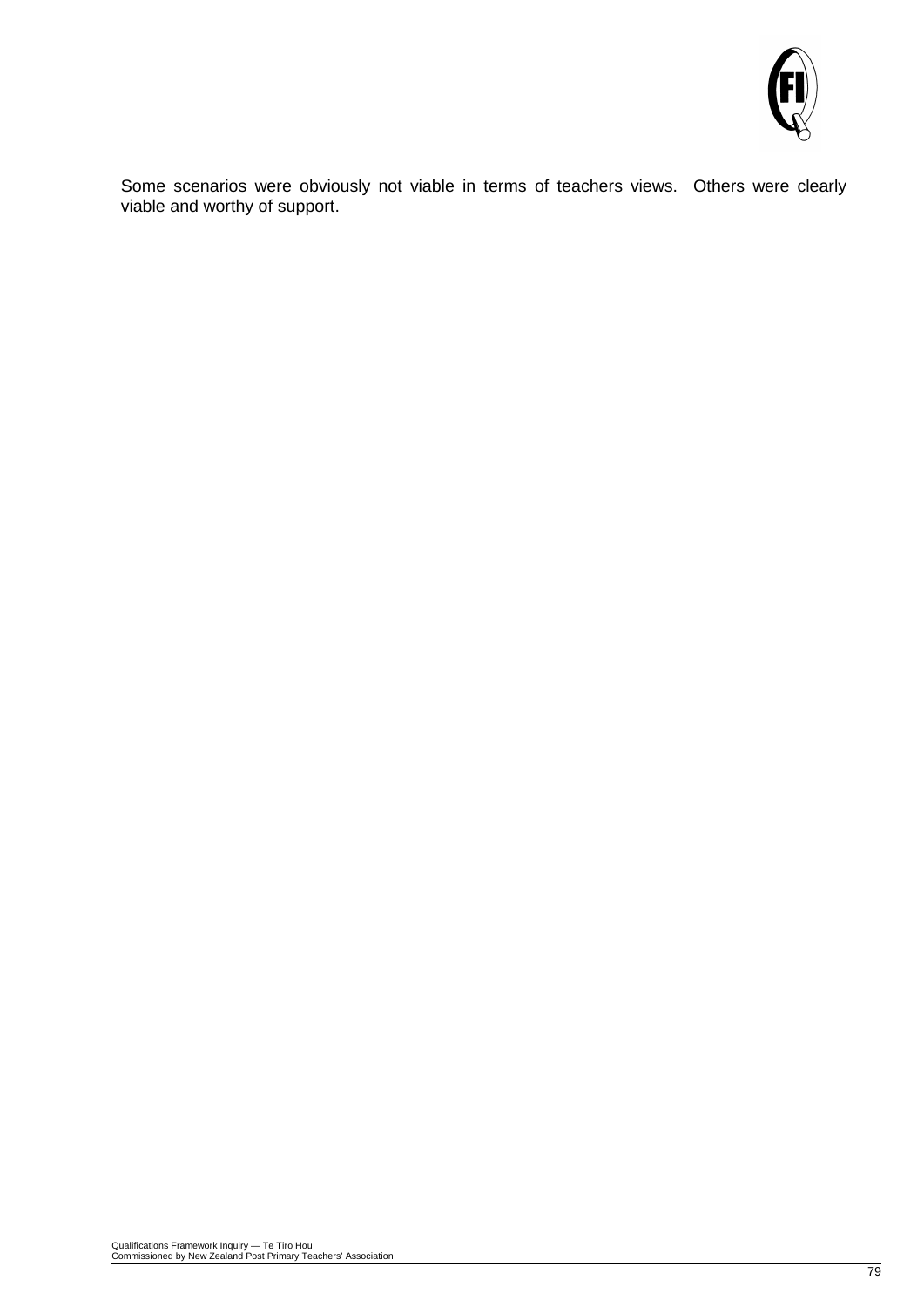

## **THE ADVANTAGES AND DISADVANTAGES OF THE QUALIFICATIONS FRAMEWORK FOR MÄORI**

This chapter explores the implications of the Qualifications Framework for Mäori in education as articulated by the PPTA membership who took part in this Inquiry. The approach developed to enable teachers to have their say has included the following steps. First two focus groups with Mäori teachers and educators were convened late in 1996 to provide overviews of the issues in the debates over the Qualifications Framework. The first was held in Te Araroa with a group of Mäori teachers based in area schools, located in small, rural Mäori communities. The second was held in Wellington and included a larger group of Mäori teachers and policy analysts who were from diverse communities and schools throughout the country.

#### **Focus Group One**

This focus group interview was held at Te Araroa Te Waha O Rerekohu Area School on Thursday, December 5th, 1996. Mäori teachers from Tolaga Bay Area School, Te Waha o Rerekohu Area School and te Whanau a Apanui Area School were present.

*Nga mihi ki a koutou katoa mo te korero pounamu o tena hui.*

*Ahakoa he iti, te roopu he pounamu, he marama, he whanui te korero.*

The interview was framed with a very general opening question: "what do you see as the issues?" The teachers were encouraged to speak as freely as they wanted to, from the range of positions they occupied in relation to the issues. Here, cognisance was being taken of the multiple roles that Mäori teachers simultaneously occupy and bring to the teaching profession they are employed by. Roles not fully recognised in terms of remuneration but which, at the very least, in terms of this research, were given 'voice'. Accordingly, the teachers were encouraged to speak as teachers, as well as members of whanau, hapu and iwi or any other Mäori organisation they were part of such as marae committee, Mäori Women's Welfare League etc.

The issues can be grouped into a number of categories. Some categories are supportive of the Framework: the philosophical direction of the Framework; the opportunities possible for innovation and growth; and some aspects of the area of moderation. Other categories emerged which were critical of the Framework. Here the impact on staff and issues of implementation were the two main areas highlighted. A third set address a series of issues which explore dimensions of the debate which have specific relevance to Mäori: the educational needs of whanau members in the community beyond the school gates; issues related to gender; and the role and mana of the iwi in the new qualifications scenarios. Finally, a fourth category emerged which was an expression of general concern about the rate and pace of change still being felt in New Zealand schools in relation to what has been continual reform over an extended period of time.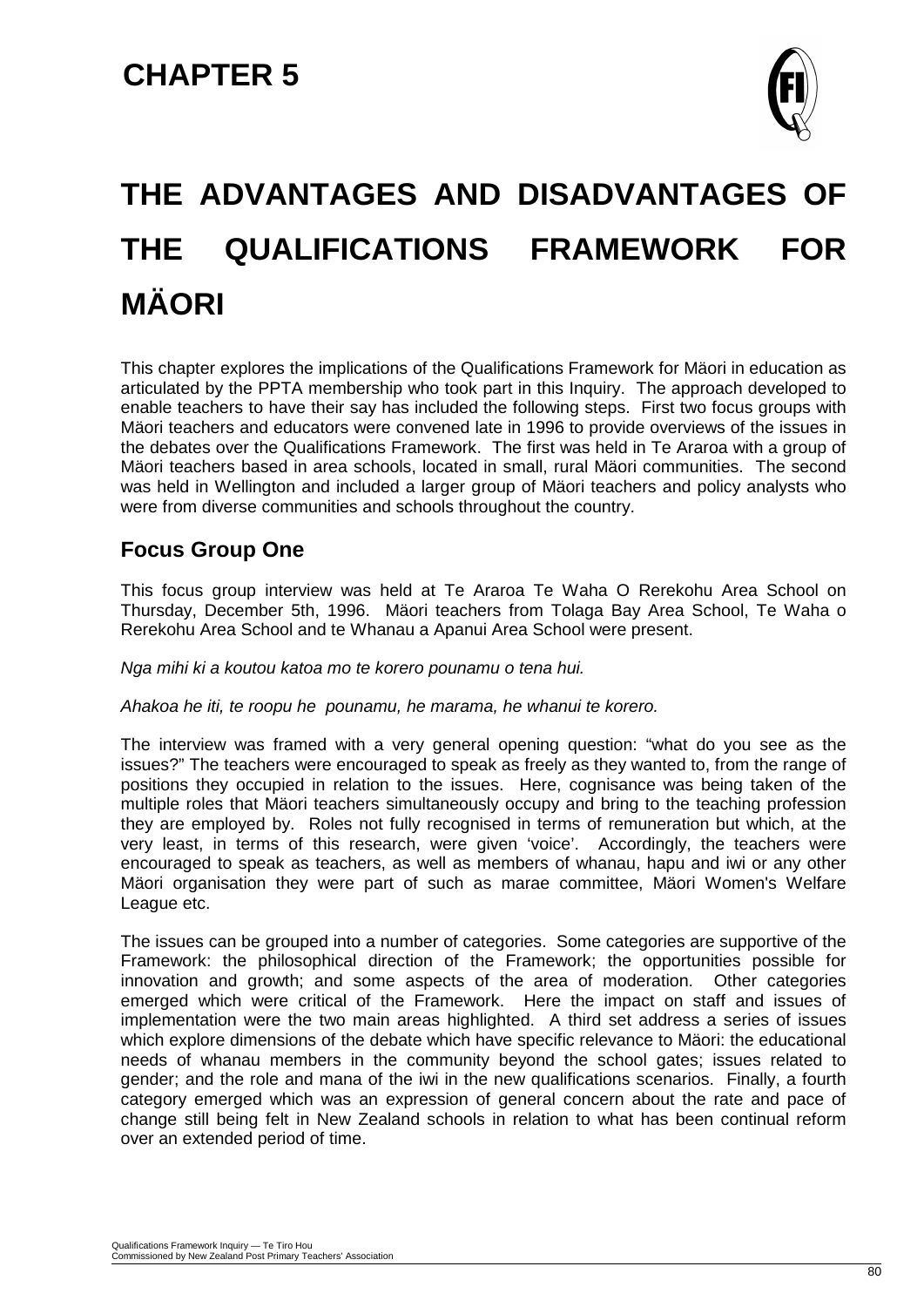

#### *The Philosophical Direction of the Framework*

Given the educational scenarios which frame Mäori education, the teachers identified that they were comfortable with the **philosophical direction** of the Framework because it seemed designed to ensure better educational outcomes for Mäori students. The key characteristics they identified are outlined here. First, it is student-oriented and the sense of it being userfriendly was closely associated with this. Secondly, whilst still unsure about how the recognition of prior learning would actually be implemented, this feature of the Framework was identified as being beneficial to Mäori learners. Thirdly, the transparency of the organisation of learning from unit standards and performance indicators to the range of programmes available were all identified as features which broke down the mystique often associated with post-compulsory learning environments, and experienced as a disempowering feature of them, such that learners are empowered by knowing what is happening around them. Fourthly, the programmes are designed to start where the student is at and to work at their pace. If that actually happens, it has been identified as a positive feature. Finally, the Framework provides a means to recognise the experiential learning that is a significant feature of Mäori pedagogy. The ability for unit standards to be based in oral traditions, as well as their written counterpart, to cover the broadest range of knowledges available in the community, from what are termed vocational to academic, bodes well for Maori children. As well as enabling them to gain credit for particular forms of knowledge, it also creates innovatory possibilities for Mäori pedagogy.

#### *The Opportunities Possible for Innovation and Growth*

Exciting possibilities for innovation and growth were identified as being associated with the Framework. The teachers were keen for Mäori communities and educators to be able to explore these. They acknowledged that this was not without some difficulties, but still felt that the positive opportunities should be identified and outlined.

**Unit standards** were seen to provide a **market opportunity** for those in a position to take advantage of it. However, some schools and areas were better placed to respond to this than others. For example, not all schools stopped development work when the moratorium on the Framework was on. Those schools are now in an advantaged position vis-a-vis developments in this area. Further, the minimal inclusion of te reo me ona tikanga into the curriculum of mainstream New Zealand schools over the years has the effect of requiring major development work in these areas to be completed before a broad range of unit standards become available. Added to this are the issues surrounding the shortage of Mäori educators able to engage in such developmental work. One of the consequences of this is that some knowledges are positioned more advantageously than others.

**Unit standards** provided an opportunity for programmes to be tailored to areas of students' choice. There was a sense in which this enabled an **individualised programme** to be developed. This was a positive feature as it tapped student interest and made good motivation a high probability. It also had the potential to be an area of concern. The practicalities of making it work seemed like a nightmare. For example, if students took early examinations, like early Bursary in te reo Mäori, then what?

The potential for the **development of study skills** courses was seen as a positive opportunity. The new transparency of the system was encouraged and linked to a need to have equally transparent programmes which would teach the research, writing and study skills necessary to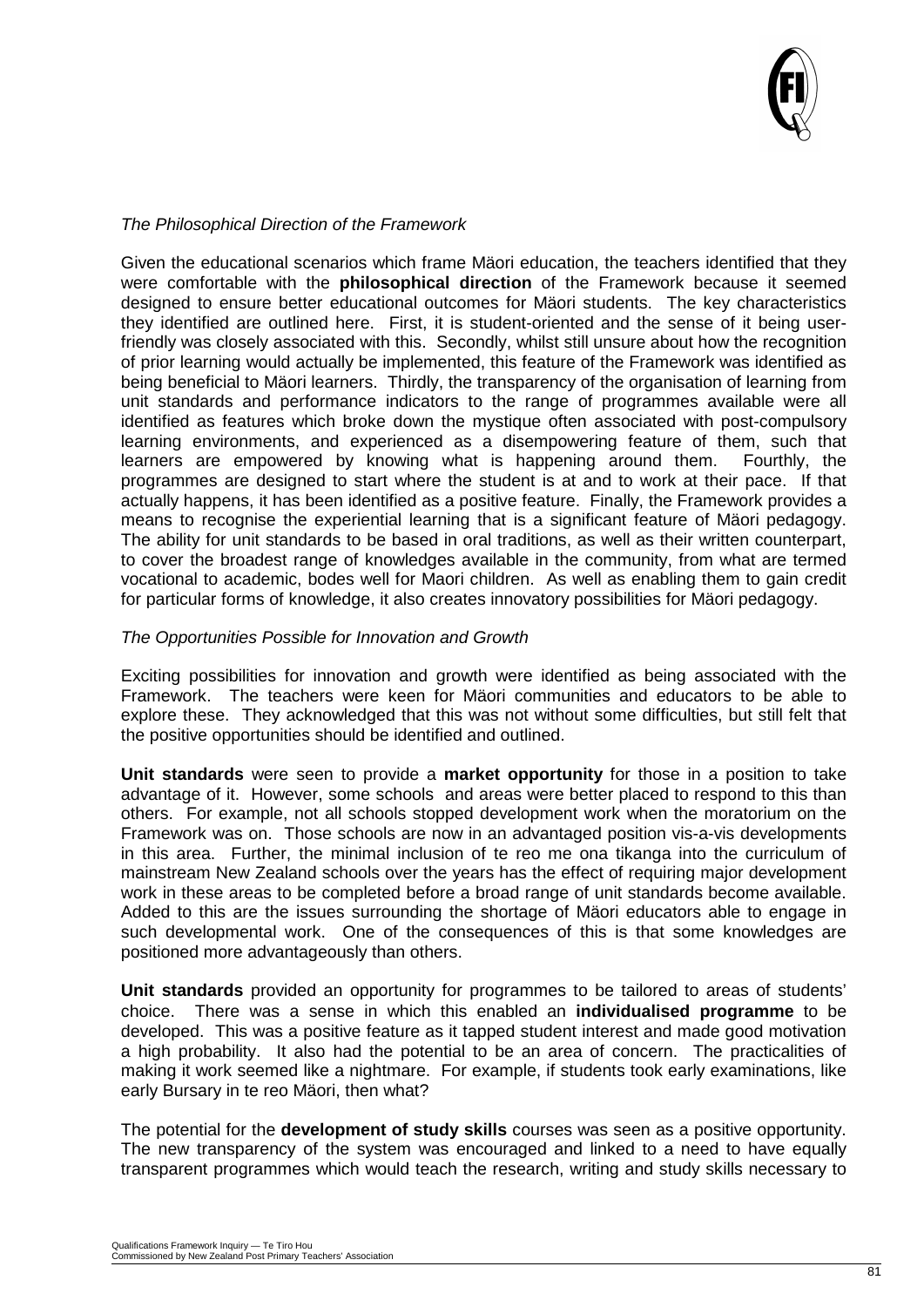

achieve high quality outcomes in such a system. Courses on assignment writing, staff training in these areas, and the time to upskill in these areas so that teachers would know how to help their students, were all possibilities which were positively viewed.

Teachers identified **a public relations** role related to the Framework in terms of educating the parents and the wider community about the issues. At one level this was a good thing in that it enabled schools and their communities to explore an educational relationship wider than classroom based programmes; at another, it was a concern that where the parents are completely overwhelmed, and in survival mode, this was not likely to be perceived so positively. Rather the likely response was the teacher was expected to know and to get on with things.

Finally, opportunities for **curriculum development** in a number of areas were identified. The preparation, progression and development of curriculum from kura kaupapa Mäori to Bursary was not considered coherent at the moment. The Framework was identified as a means of rationalising this and providing for planned, coherent curriculum planning and development. Scaling, for example, remains a current issue. The community endorsement of fluency is seen as a solution to this and one which also contributes to the benefits that could accrue from developments in this area. A further concern to be addressed in the context of curriculum planning and development is the issue of the social development needs of children encouraged to take early exams. At issue seems to be the desire for language fluency as compared with the developmental concerns of being able to enjoy childhood unencumbered by such academic pressures.

#### *Positive Aspects of Moderation*

The teachers identified clear benefits that could accrue from the possibility for staff development associated with **moderation**. Possibilities generated included trained, on site moderators as well as a permanent or district moderator.

#### *The Impact on Staff*

One of the main areas of concern was the impact of these developments on staff. Faced with decreasing representation in the teaching workforce workload issues were critical. A general issues for all Mäori staff, it was considered that this would be exacerbated for part-time, short term staff on contract. Staff development was tabled as an urgent priority to upskill Mäori teachers so that they could take advantage of the professional opportunities on offer. Such **professional development** would have budget implications, would require adequate planning for release time and would raise issues about the **venue**s chosen for such training. "Would the trainers come to remote areas?", for example, was a question asked, soon followed by, "or will the Framework become another area of educational development where rural schools are not afforded the opportunities created for their urban counterparts?"

#### *Issues of Implementation*

A range of implementation issues was raised and considered. In no priority order these included: the time needed for the implementation; the practicalities associated with it; and, the need for good leadership at the school, so that staff were fully informed about what was going on and were able to have input into the process. Issues of implementation were identified as having major implications for workload and resource issues in schools. The issue of competition was also raised as providers jostled in an effort to 'grab funding'. This was identified as a particular issue for Mäori teachers who are accountable to a range of groups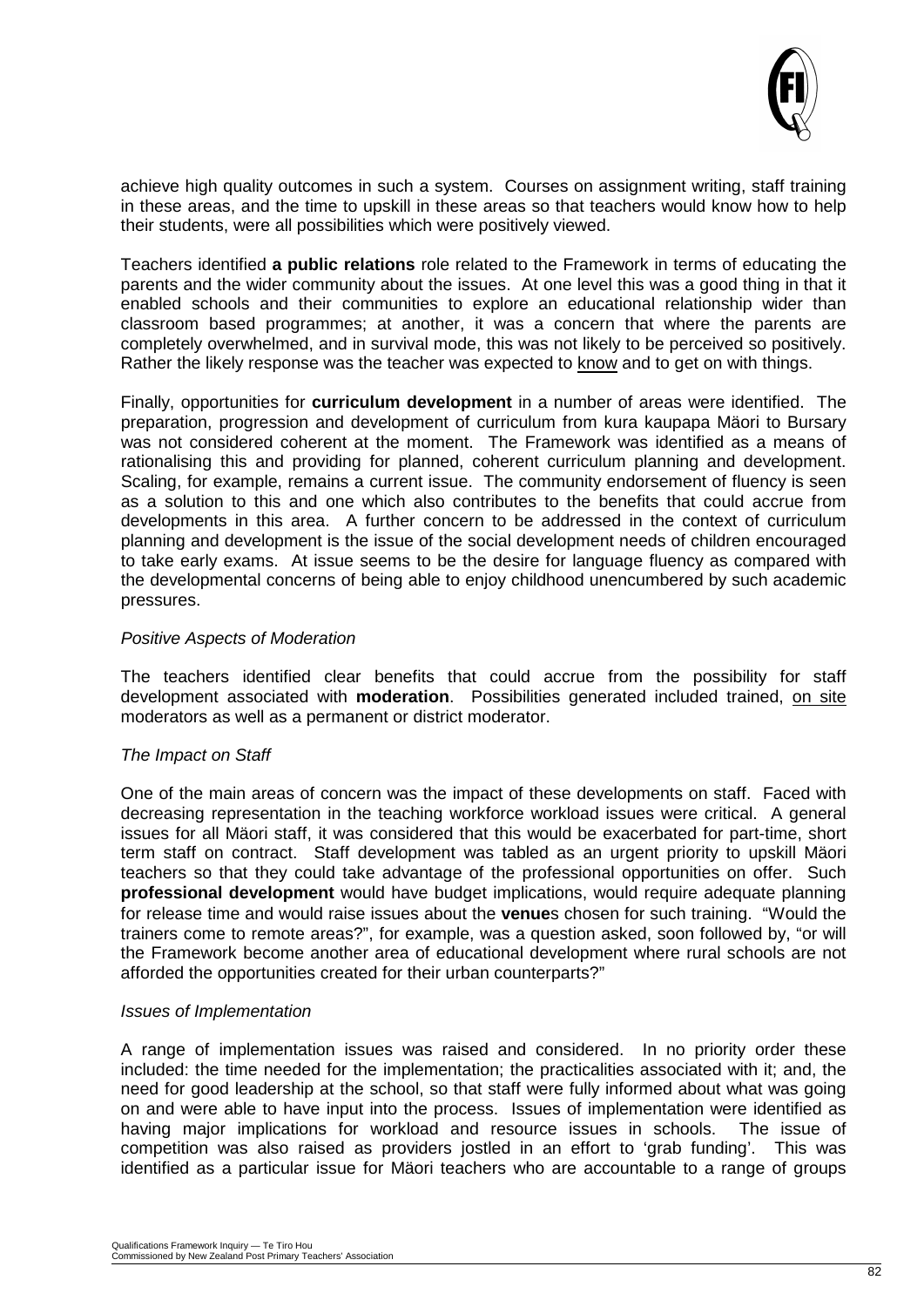

besides the school, including their whanau, hapu and iwi, whom they may be 'bidding' against. Some sensitivity will be required around the issue of who is accredited in the community as providers. Schools have an edge here over other Mäori groups without the background and experience that schools can call on. A level playing field does not exist, in this regard, and Mäori teachers are positioned precariously to be amongst the group at the forefront of detecting the level changes!

#### *Problematic Aspects of Moderation*

The concerns raised about moderation included: the establishment and maintenance of standards; issues of confidentiality; and, accountability. Without appropriate resources for training and time for thorough application, the teachers were concerned that moderation could be short changed. Such an integral part of the whole system, this was an area where careful planning, training and adequate resourcing were seen as non-negotiables.

Confidentiality was identified as an issue based on experiences people had already had in the new environment. An example will illustrate this. An anecdote was shared about a moderator, selected by NZQA, who, in addition to moderation, had made judgements about teaching quality and made these known to others, including secondary advisers. The teachers felt that this was a breach of confidentiality and that it demonstrated that the moderator had not stayed within the boundaries prescribed in the moderator's job description. They highlighted that moderation processes should remain confidential, that moderators should be required to stick to the specific job description they were employed to fulfil. Following on from this the teachers saw recruitment of moderators as a major issue and identified that knowledge of te reo Mäori me ona tikanga was not enough for this job. Professional training, experience and behaviours were also requisite qualifications.

Finally, accountability in the moderation scenarios was highlighted. The teachers identified that Mäori teachers usually live in close proximity to their schools and that once moderation was complete they couldn't 'hide' from the outcome of the results. This was contrasted with the experiences of moderators from other sectors, for example, the polytechnics, who could run in, drop bombs, as it were, and disappear.

#### *The Educational Needs of Whanau*

Ever aware of the fact that they were wearing many hats simultaneously during this interview the teachers spoke about the educational needs of the community beyond the school walls. They argued that the needs of the children's parents, in terms of whanau-hapu-iwi development, should also be taken into account by the school. After all, research has established over a long period of time that Mäori communities have systematically been disadvantaged by schooling and that there is an obligation on schools, if only at a moral level, to be doing all that they can to play a role in redressing this situation. The development of adult and community education programmes, through the school, in association with other developments in this area, is a major possibility for exciting educational development and innovation. The provisions for the recognition and accreditation of prior learning, for example, is well suited to the diverse knowledges that parents will bring to these programmes. Once so accredited they will be able to staircase into other areas and programmes so accessing lifelong learning, modelling very positive attitudes to learning and education for their whanau, as well as enhancing new post-training employment opportunities for themselves. Such second chance learning opportunities have the chance of taking away some of the pain associated with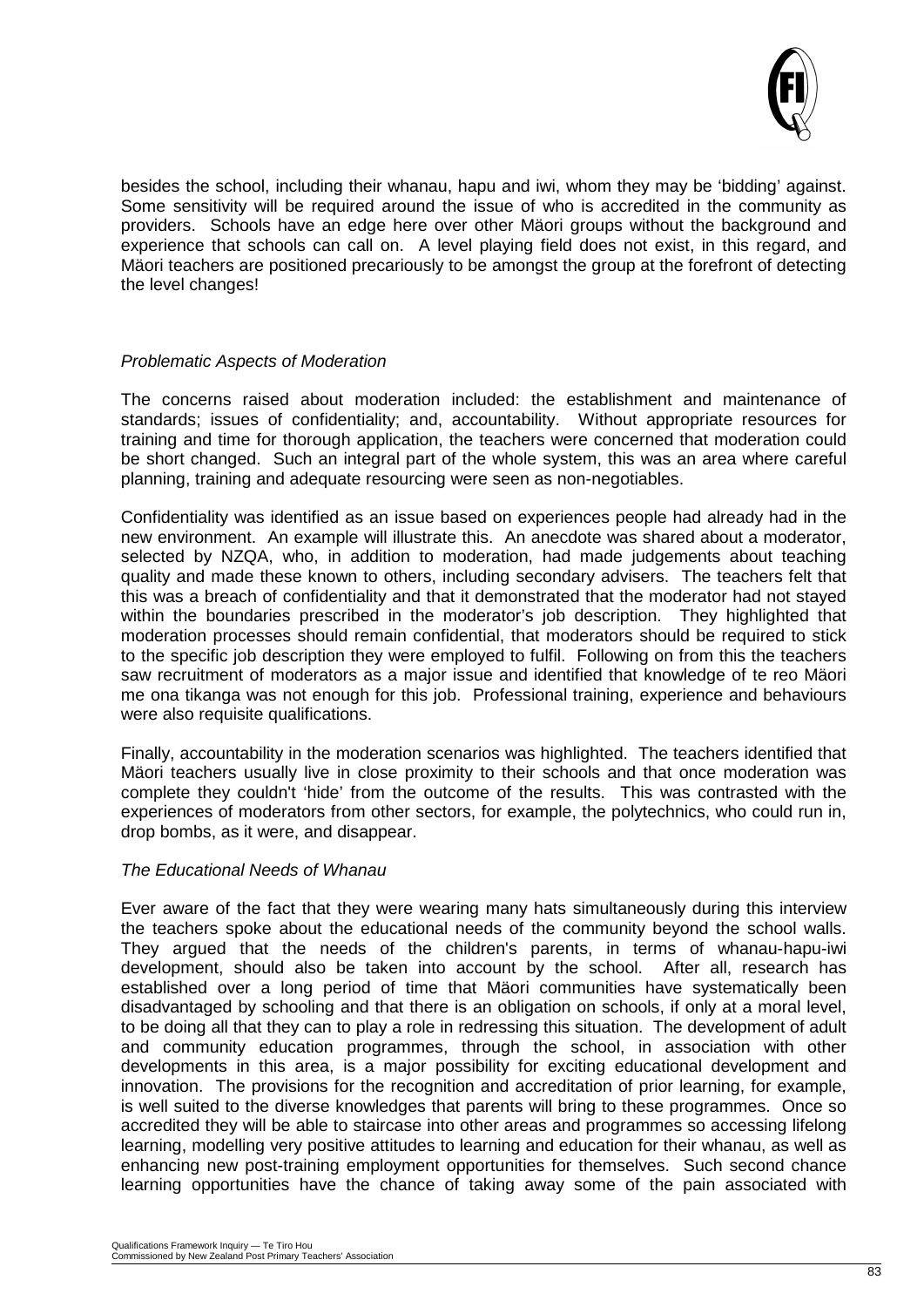

academic learning. The range of vocational skills in many communities is so diverse that the creation of a 'Handy person Diploma', a general Mr/Mrs/Ms 'Fix It' credential, was discussed with some purpose.

#### *The Role and Mana of the Iwi*

Considering the political implications of these developments from the view of the iwi, the question was asked "what power do iwi have to choose or not choose the Qualifications Framework?" Given the international developments in the area of indigenous education, and the specific moves towards an international indigenous Qualifications Framework, the teachers were concerned about what iwi might be bound by. The teachers explored what real freedom they had to make choices. They asked do they go for the Framework as individual teachers, or as an iwi do they make a different choice that is iwi specific, perhaps not even in line with PPTA policy? The Mäori teachers' 'choice' in this context may well be a source of tension and conflict.

#### *Gender Issues*

The group reflected on the contributions Mäori women were making in education and commented that they were working twice as hard as anyone else to prove themselves. They saw this both as an iwi / Mäori issue as well as a Tauiwi issue, particularly when appointments in education were made by Tauiwi. Concern was expressed that Mäori women had to lead by superb example, but that Maori men had rights accrued to them from their speaking roles in marae contexts. The new environment, and opportunities afforded by developments surrounding the Qualifications Framework, were identified as areas in which gender issues would need to be closely monitored so that opportunities could be equally enjoyed by Mäori men and Mäori women.

#### *Reform and Change*

Finally, the teachers addressed the continuing reform and change that the education system has been subjected to for so long now. They identified that changes in recent times had been traumatic, not just dramatic, with lots of extra stress. They felt that one of the consequences of this was that despite having to work twice as hard, Mäori teachers were being judged. This was identified as having the effect of unsettling the whatumanawa - literally the source of one's emotions - leading to stress, emotional disturbances and anxiety. That was identified as a recipe for disaster: put bluntly one teacher commented "that kills you!".

Competing demands were discussed in this environment of continuous change. Examples cited were dual assessment systems and workload issues where schools sought to find equitable workloads across subjects as well as across different staff groups. As well as attending to such developments teachers have the curriculum to deliver and this is also in the process of change. A messy, murky, transitional period was associated with the Qualifications Framework. It was characterised as taking place at rapid rates of change as well as having a major impact on teachers workload.

#### **Focus Group Two**

The second focus group interview was held in Wellington and included members of Te Huarahi, and policy analysts from the Ministry of Education, who were from diverse communities and schools throughout the country. The korero from this session was focussed at a different level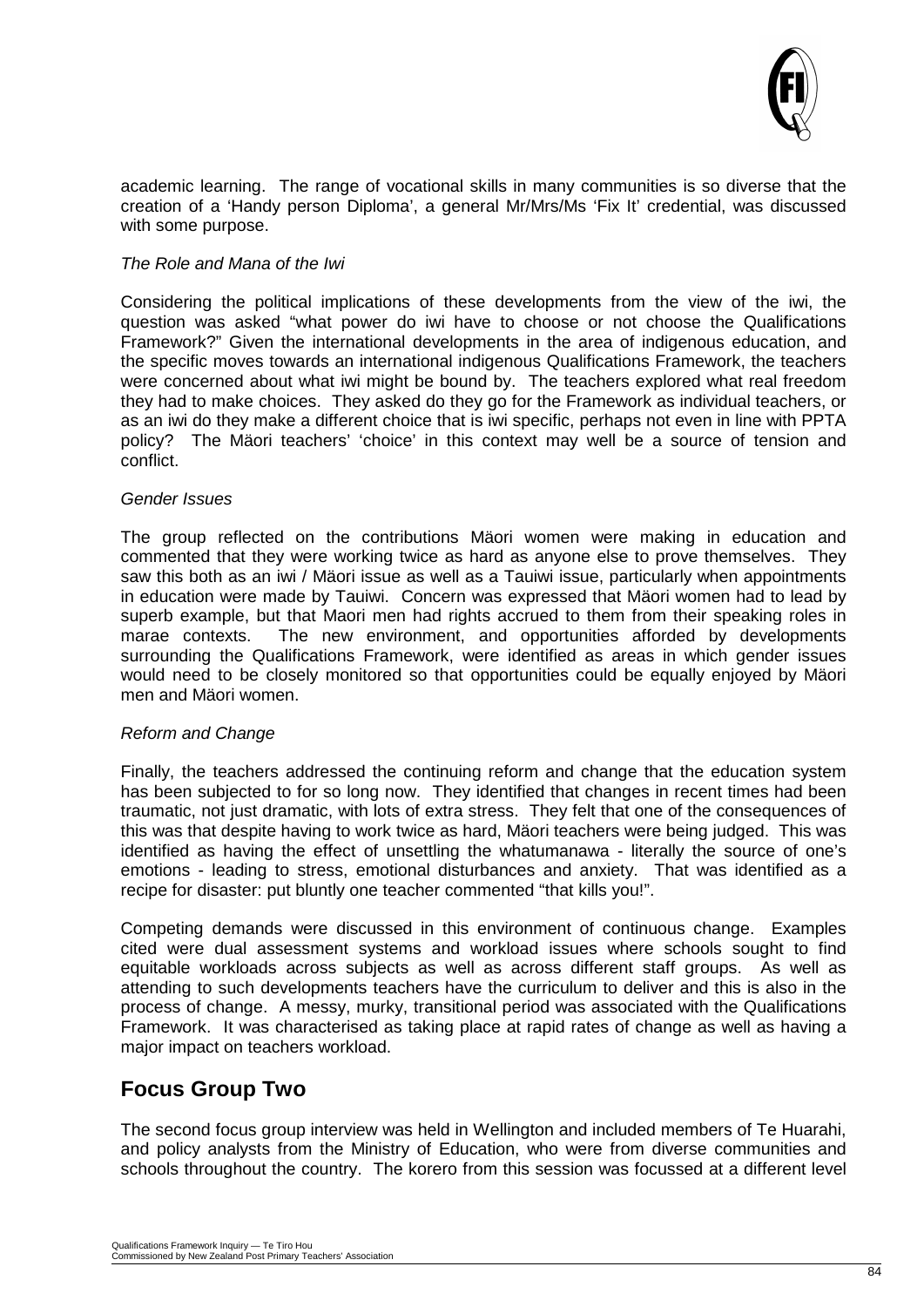

to that of the first interview. This discussion focussed on the macro level, big picture, systemswide issues and analyses, and provided an important complement to the first focus group interview. The national context within which the Qualifications Framework Inquiry could be considered was explored in detail in this session.

A number of issues were identified as being significant and needing urgent consideration. By far the most immediate of these was the **recruitment and retention** of **Mäori teachers**. Discussion included considerations of models of pre-service teacher training and inservice professional development for Mäori teachers. At issue in the highlighting of this area were the current levels of representation of Mäori teachers in the secondary teaching workforce and the long-term retention of the Mäori teachers in this sector. Falling from some 6%, reported in the Ministry of Education Workforce Census, to around 3% at last count, the scenarios facing Mäori teachers are at the very least not 'best case' professional work situations. Burn-out, professional loneliness, disillusionment, and inequitable work environments are common-place for Mäori teachers. A major focus of the discussion was the development of positive strategies to address the issues of the recruitment and retention of Mäori teachers.

In such an environment of openly acknowledged, and readily accepted systemic inequalities for Mäori teachers, any new national development is likely to be ill-fated from the start. Trying to maintain and consolidate the position of Mäori in the education system are major priorities. Innovation and development, of the kind the Qualifications Framework invokes, call for energy which is already well and truly spoken for. What energy there is for innovatory thinking and developments is focused at the level of achieving Mäori community aspirations for Mäori in education, which Mäori teachers have demonstrated, in a range of different contexts, that they have dedicated energy and vision for. Here aspirations in terms of te reo Mäori me ona tikanga have taken highest priority. This, at a time when Mäori Education continues to be positioned by the state as one of the almost intractable areas of education in which widespread systemic solutions remain beyond the grasp of most. Of concern here is the degree to which the specific aspirations of Mäori people and the aspirations of the state, as articulated in educational policy, coalesce. To put it bluntly, Mäori teachers are currently caught between a rock and a hard place, and even the space they occupy in this precarious scenario is at risk. The Qualifications Framework is one example of many current developments which fits this description of being central to the State's agenda for change but peripheral to Mäori perceptions of urgent priorities in education.

Added to this area of major concern were issues of funding, resources, opportunity to develop unit standards, policy, workload and the role of information technology. The teachers were concerned about the **cost** of unit standards and what the long term scenarios would be in this area. Whilst funds might be available now, would this be a sustainable cost, long term, in areas where schools were already facing funding crises?. The notion of a 'free education system' takes another step backwards with the 'user-pays' approach to the purchasing of unit standards.

**Workload** was a major area of contention. With so few Mäori teachers in the system it was clear that the loads they carried would be herculean, quite out of proportion with other teachers. Added to the professional responsibilities, they also routinely carry a whole range of other responsibilities from community liaison to pastoral care for Mäori children generally to curriculum adviser in tikanga Mäori across the entire school programme.

The lack of **resources** available to provide support for Mäori learners continues to be a pressing educational issue, particularly as this applies to immersion education programmes.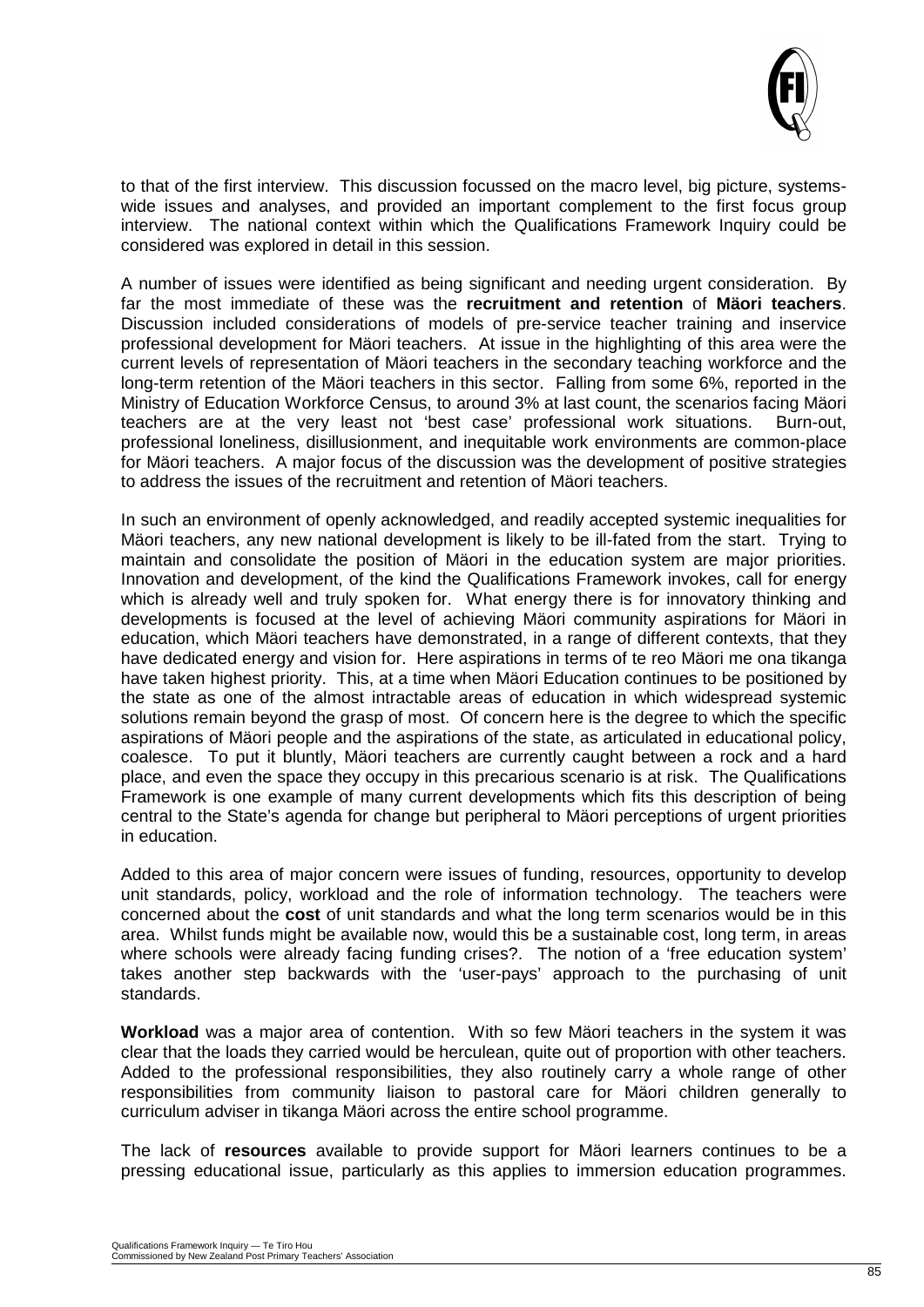

This has implications for workload as teachers are often required to develop the resources their students need before units of work can be initiated.

Connected to workloads again is the degree to which Mäori teachers are able to take part in the **development of new units**. With so many other demands on their time this seems like a luxury which they cannot afford, yet it may also be an opportunity for professional development which they would benefit from. At issue here is the availability of a broad set of units relevant to kaupapa Mäori programmes.

**Information technology** was identified as a means by which quality could be enhanced in school-based programmes. For example, in schools facing difficulties staffing a broad curriculum offering a full range of the sampling of unit standards, IT was identified as providing a means to link online with other schools with the necessary staffing in place. A second example of the application of IT is that it has the potential to provide a critical resource base for the Mäori teacher on his or her own in a school or department, often the case, so that a full programme can be offered without burning out the sole Mäori teacher.

Finally, the area of **policy development** was identified as a major conduit through which the range of issues facing Mäori teachers could be addressed such that they enabled the aspirations of the State and the Mäori communities that teachers represent to integrate more fully so that Mäori teachers are not caught between the two.

Two general questions relating to Mäori in education were developed for inclusion in the questionnaire distributed to the PPTA membership (Questions 6 and7). The Inquiry team wanted a broad, inclusive response from the secondary teaching workforce as a whole, articulating views from the diverse range of schools that comprise the secondary sector. Given that Mäori teachers comprise such a small percentage of this teaching workforce it was important that the numerous teachers who are not Mäori, but who have both the opportunity and the responsibility to deliver education to Mäori, also had the chance to have their say. The questions were:

#### **QUESTION 6**

#### **Identify advantages associated with the Qualifications Framework for Mäori education**

The bulk of respondents either did not answer this question (919) or replied that they did not feel qualified to comment (443 mentions). 279 mentions were associated with responses such as "advantages and risks no different for Maori students than for any others."

Of those who did respond, the majority (726 mentions) the recognition of additional skills as an advantage while 227 mentions identified multiple pathways as an advantage.

Other advantages identified included the view that pass rates would be higher leading to higher achievement rates for Mäori. The re-testing option was given as an example of how improved pass rates would be achieved. Other respondents identified the more immediate feedback provided by standards-based assessment and the clarification of goals and expectations provided by standards based assessment as positive for Mäori.

A number of respondents suggested that moderation procedures used in the Framework provided for fairer assessments and improved comparability between schools.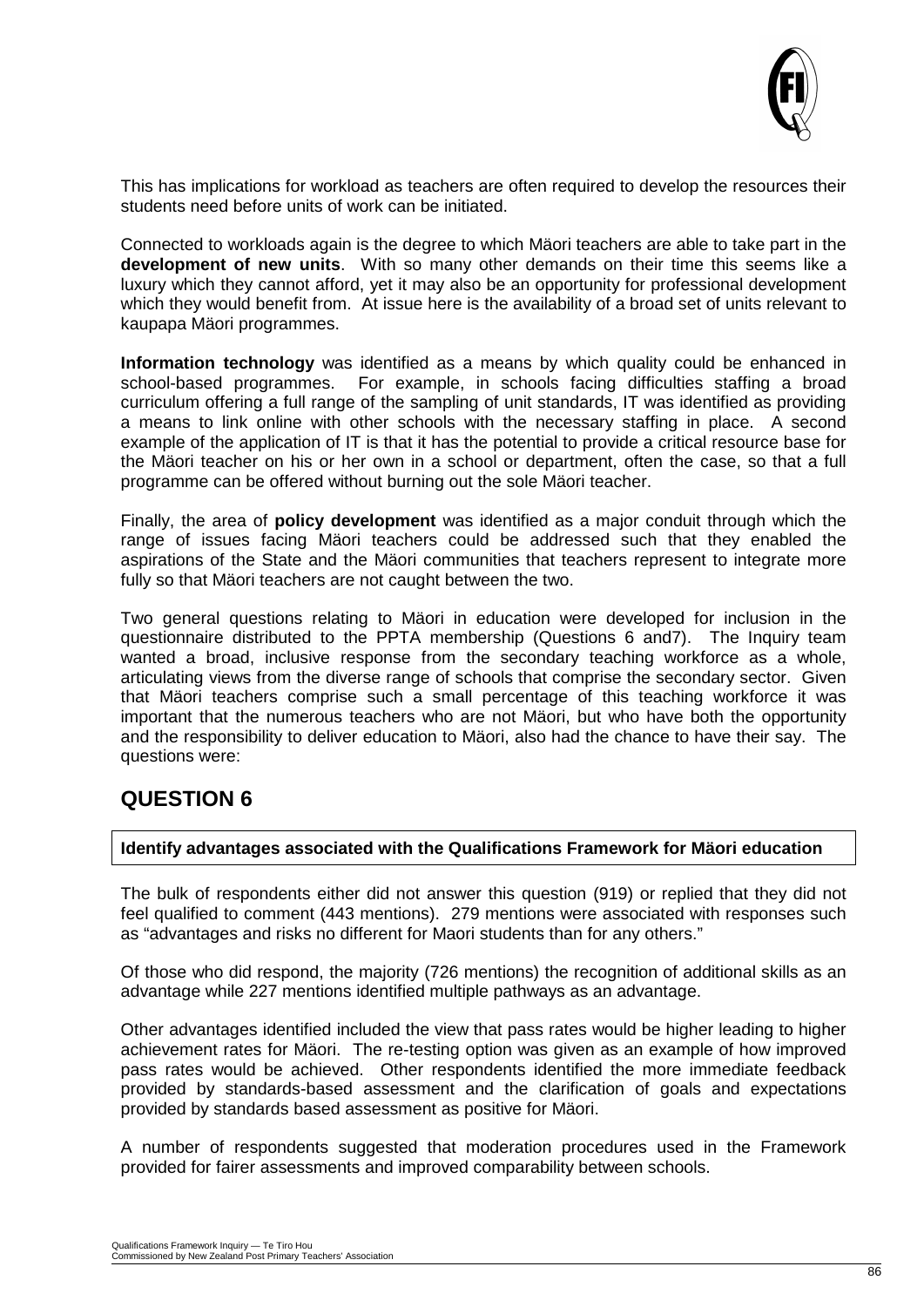

#### **QUESTION 7**

#### **Identify risks associated with the Qualifications Framework for Mäori Education**

As with the previous question many respondents did not reply to this question (919) or indicated that they felt unqualified to comment (443 mentions).

Of those who did respond the largest number (434 mentions) suggested that the Framework provided the potential for separatism in education while 305 identified the danger of high credit requirements leading to Mäori students ending their courses with no credit earned and consequently experiencing failure rather than success. The feeling was often expressed that the Framework offered an improved range of qualifications for Mäori but that these may be of little use in the long term if the Qualifications Framework is associated with low status qualifications in the future.

Other respondents suggested that the unit standards structure was not suited to Mäori learning styles, that the ease of gaining credits would unfairly raise expectations of success and lower standards, and that the unit standards approach discouraged students from striving for excellence.

Language problems arising from the use of jargon, increased demands on Mäori educators especially those working in one-teacher departments and concerns about moderation, for example the consistency of course structures between schools were also identified as risks.

A number of respondents suggested there were no risks for Mäori (139 mentions).

#### **Discussion**

The sections above provide overviews of the global response given to these questions, particularly those that provide the dominant patterns in the thinking of the PPTA membership in relation to the advantages and disadvantages of the Qualifications Framework for Mäori Education. However, it is readily apparent that a significant proportion of the responses that were received indicated that people didn't feel qualified to comment at all in these areas, a worrying indication given the high proportion of Mäori children in mainstream secondary education. The following section is added, therefore, with the aim of fulfilling an educative function. It will provide a composite outline of some of the advantages and disadvantages that were submitted in branch responses. Whilst not being indicative, in a broad theme or trend sense, of the membership thinking, it may well be instructive enough to generate some thinking where previously there has been little or none in the responses from many branches. If that outcome is achieved, it will have served its purpose and that is to educate. The composite picture indicates that the PPTA membership en masse 'knows' enough about the possible advantages and disadvantages to begin the process of educating itself in this area. Accordingly, the comments of the teachers are presented as written in the branch submission.

To those branches that made submissions to Questions 6 and 7, your honest, open articulations have provided useful grounds for further discussion and education. Tenei te mihi ki a koutou katoa mo enei whakaaro. In the face of so many non-responses these responses give a deeper sense of meaning to this Inquiry, one designed to enable PPTA 'to take another look'.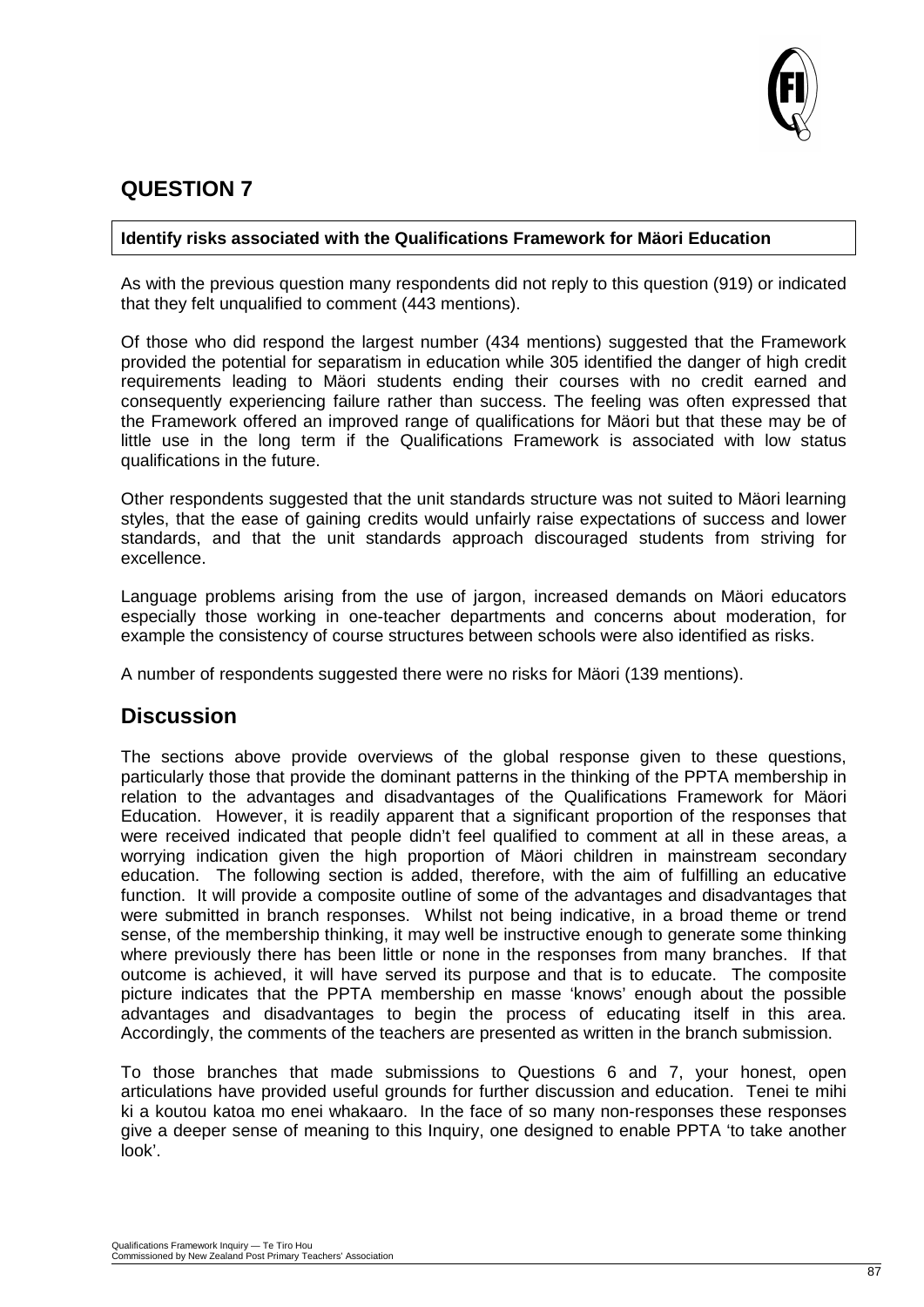

Under advantages the broad categories to emerge were, career development, educational success, unit standards, school community relations, tino rangatiratanga, kaupapa Mäori developments, assessment, student programmes and learning styles of Mäori students.

Under disadvantages, the broad categories to emerge were, workload, tino rangatiratanga, educational success, funding, implementation, learning styles and staffing.

#### **Advantages**

#### *Educational Success*

- all students, but Mäori students in particular, can pursue two or three subjects where they have a realistic chance of success and the remainder of their course can comprise meaningful units of learning from the Framework. This then becomes a custom designed individual education programme for each student.
- recognition of prior learning
- less able students can achieve in small bites
- achievement recognised in areas other than writing and speaking eg listening, practical skills
- harnessed relevance and diversity
- schools must study Mäori literature and values to gain credit in some subjects eg English
- provides greater incentive to succeed because it provides more immediate responses
- culturally specific knowledge and skills may be recognised
- retesting may be advantageous with a supportive whanau group
- encourage participation by Mäori students who are intimidated by external academic 'exams'
- more opportunities to gain credits for less academic students
- able to work at own level
- work at own pace
- good for accessing practical subjects
- generic units manageable and attainable for many Mäori students
- the current system a culture clash but the feeling of the group is that this clash remains, especially if external exams are to be retained as well as unit standards. There seems some potential for improvement in Mäori Education if proper resources are provided to allow schools to develop a range of meaningful courses and assessment activities (a big IF).
- Mäori students often leave during the year, this way they will take something with them
- capacity to enhance Mäori education because of the wider range of subjects being given credit
- recognition of short term success
- could improve the chances of some leaving with qualifications that they would otherwise not have gained
- raising the profile of Mäori education amongst the current generations must be positive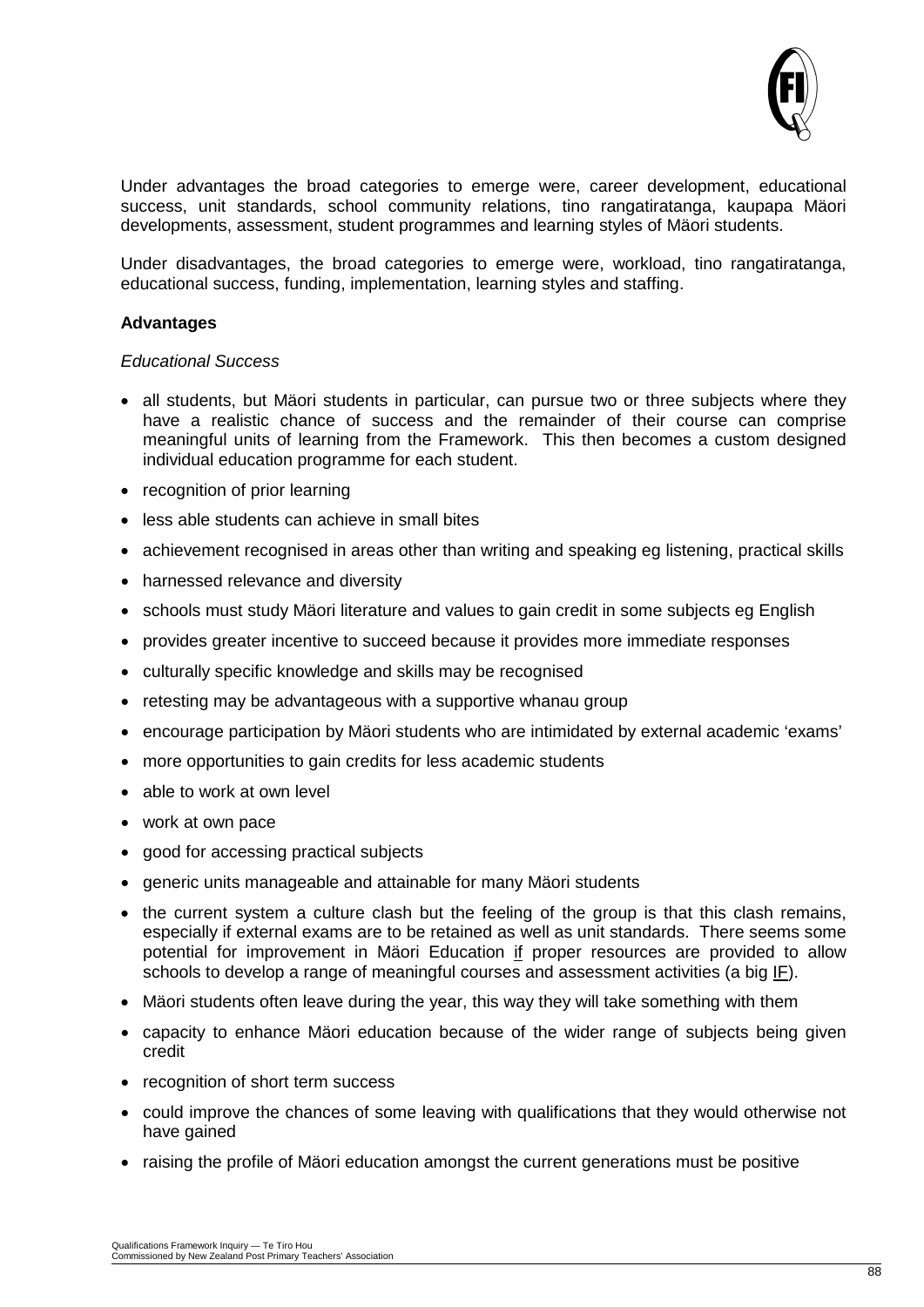

- may get more success at upper levels and credit if they leave during the year
- exams not set by NZQA
- achievement based
- smaller learning blocks
- less academic
- workload streamlined
- Mäori 'tall poppy syndrome' can dislike better than everyone else so pass/fail could be suitable
- enthusiasm for Mäori students with retesting a greater chance of success
- record of what achieved
- short-term academic goals
- provides a system for acknowledging traditional skills and previous knowledge
- advantage for non-academic kids
- advantage of students knowing that they have learned

#### *School Community Relations*

- opportunity for marae-based modules
- school can work with marae for culturally appropriate topics for all students
- well suited to iwi and community
- diverse range of providers able to teach Mäori not just schools and tertiary
- choice of providers may suit Mäori students better
- whanau/iwi involvement, support of courses
- allows for dual system if provider is available.

#### *Assessment*

- the model of assessment which is flexible suits some Mäori students
- moderates assessment so Mäori teachers are working towards the same objectives
- assessment items could be selected so as not to disadvantage minority groups
- moderation causes the Qualification Framework to be evenly assessed. It will be fairer from school to school
- different learning styles can be successfully assessed, no 'exam pressure'
- opportunity to excel given skills-based assessment
- consistency in assessment procedures
- continuous assessment may help Mäori given their outlook may be 'different'
- variety of assessment methods can be used.

#### *Unit Standards*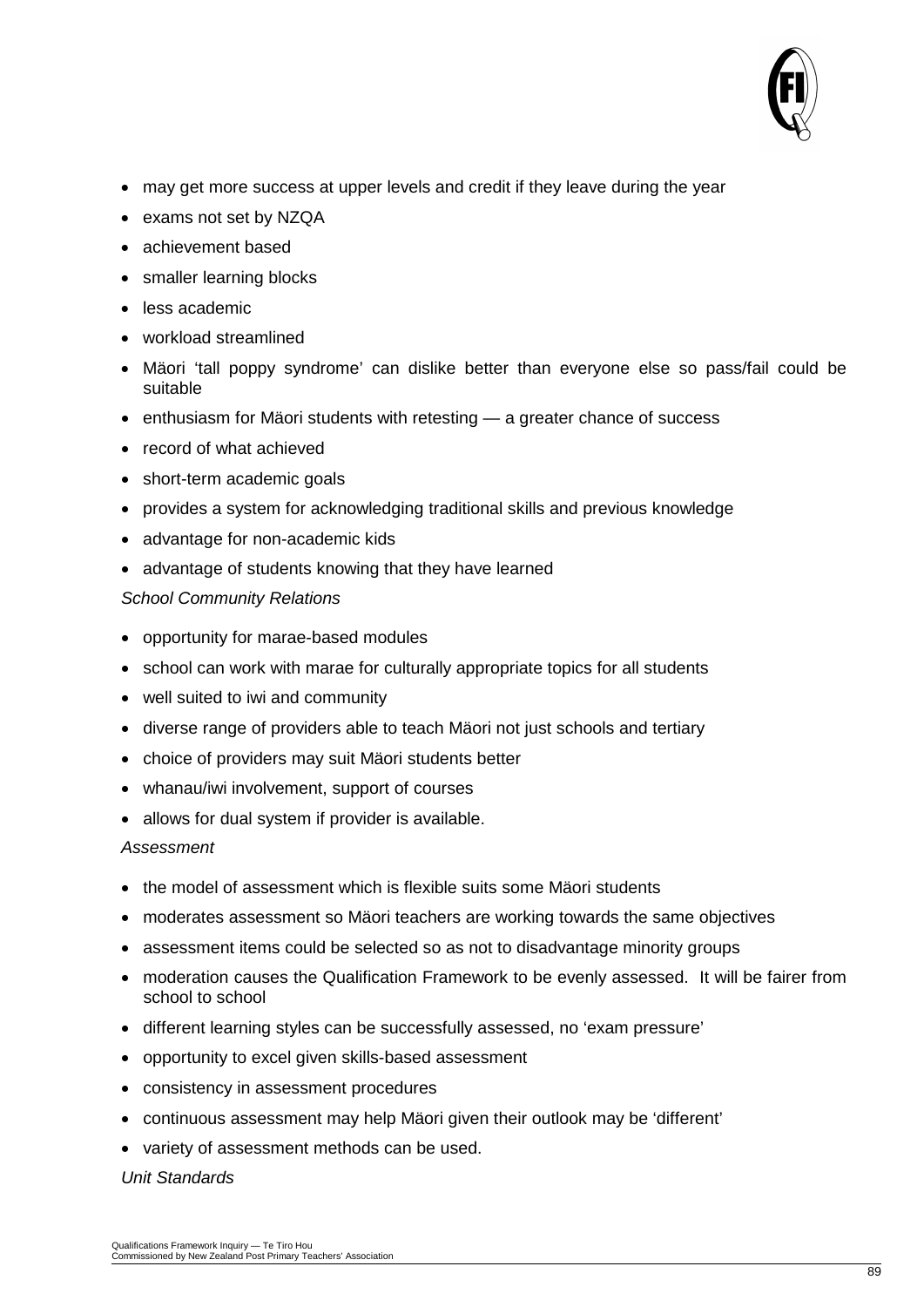

- unit standards (core generic) in particular offer the opportunity for students learning to be based on or around their experiences of life
- unit standards specifically geared to the interests of Mäori students can be written
- smaller bits of unit standards may increase the numbers doing some Mäori
- nationally recognised Mäori units
- specific unit standards in office systems which are bilingual and allow for bicultural skills
- all unit standards can be in te reo Mäori
- need unit standards for parts of the curriculum, like traditional Mäori crafts from the new curriculum
- pass rates on unit standards will be higher
- unit standards can be given to students element by element, rather than full task. It is more manageable for students
- units can be designed for local situation

#### *Kaupapa Mäori Developments*

- plenty of different subjects related to tikanga Mäori
- Mäori culture aspects can be used for example
- should gel with the teaching of te reo
- will allow Mäori to use their oral skills in many subjects.

#### *Tino Rangatiratanga*

- self control: moderation, assessments, unit design
- it has been designed as inclusive of Treaty principles and recognises Tino Rangatiratanga
- elevation of the importance of Mäori as a major cultural force in Aotearoa New Zealand
- the examination system does not reflect the culture their system might
- may give more control to Mäori in terms of Mäori education
- opportunity for Mäori to define own standards

#### *Learning Styles of Mäori Students*

- oral and production areas give more opportunity to gain credits than under present system
- can gain credit orally if limited in written skills
- Mäori students might appreciate a shorter time-frame for completion of a unit of work
- opportunity to work in groups may be more beneficial for these students than working individually
- allows teacher to use direct teaching strategies which may suit Mäori students more
- more practical content/group learning.

#### *Student Programmes*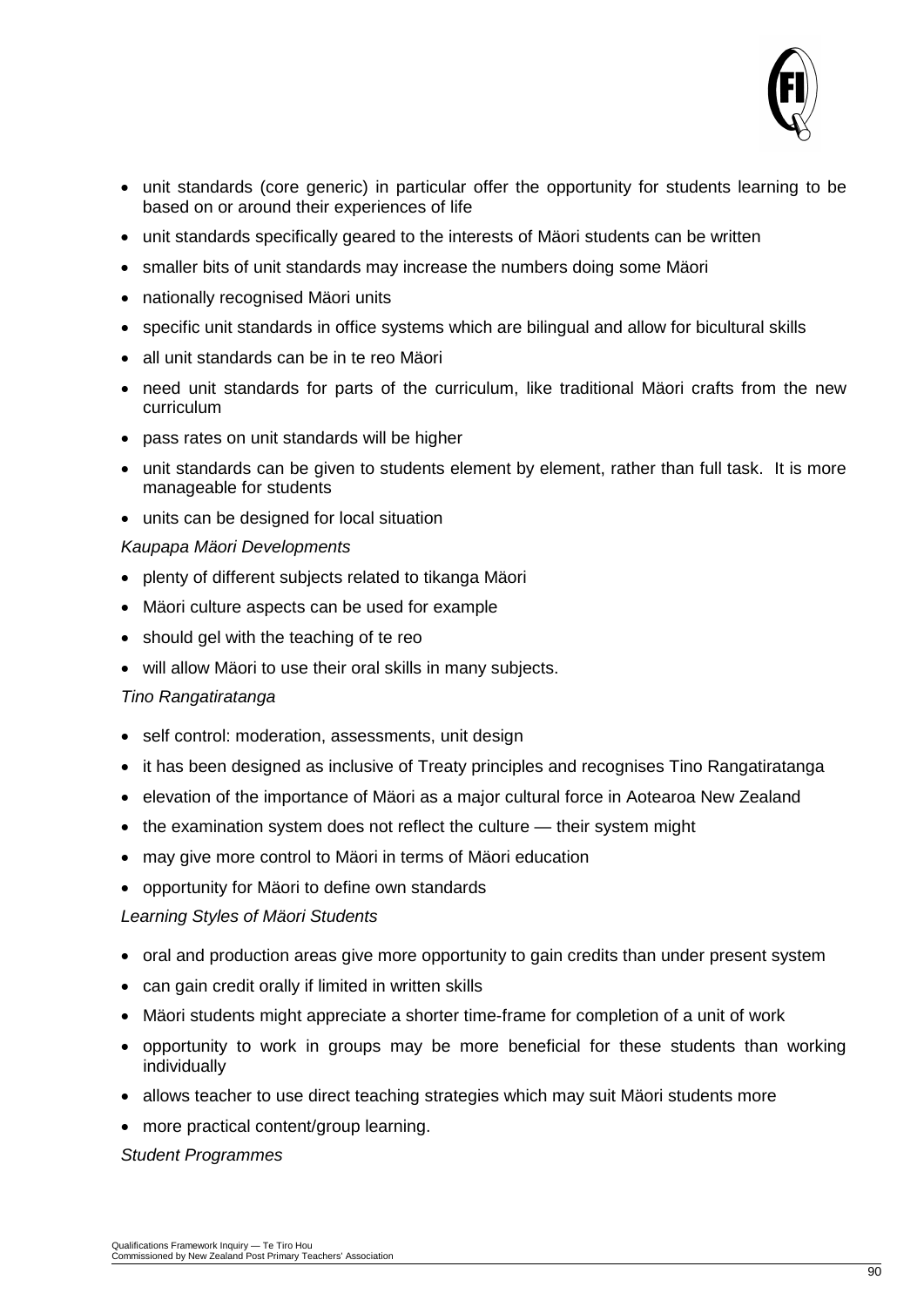

- more short-term blocks of work which would be more accessible to more students
- more suitable courses can be put together
- mobility of credits
- possibility of multi-level work.

#### *Career Development*

- practically-based, career-related education can be built into courses which suit the learning styles and interests of many Mäori students
- very helpful in vocational areas
- not specific of Mäori: non-academic students can gain a qualification
- positive means to recognise and enhance qualifications
- vocational units open many new doors and pathways into the world of work
- gain qualifications not necessarily gained before but need good advice on correct units to give a qualification that counts.

#### **Disadvantages**

#### *Workload*

- the transition period as secondary schools modify their programmes and courses to include more Framework units represents a huge workload for teachers. Given the potential attractiveness and relevancy of unit standards (particularly in the non-conventional subjects) teachers will have to be thoroughly trained, appropriately resourced and allocated enough planning time to ensure that unit standards are not delivered in a sterile 'dry balls' way. This could actually put Mäori students off rather than motivate them
- meeting Qualification Framework demands
- learning new methods of delivery
- extra workload to implement new initiative
- implementation before staff adequately trained and prepared
- needs of special groups can be overlooked due to workload pressure
- teacher workload demands unrealistic
- difficulties of isolation for one person Mäori language departments or in isolated regions how to balance tasks and moderation?
- the wordiness and paperwork associated with unit standards is seen as alienating for Mäori
- excessive workload of the presently stressed and overworked Mäori teachers.

#### *Implementation*

• the rigid timetable in some secondary schools doesn't allow enough flexibility for success orientated Framework delivery in the non-conventional subjects. This impacts (in my experience) negatively on Mäori students in particular. This may only be an organisational problem, however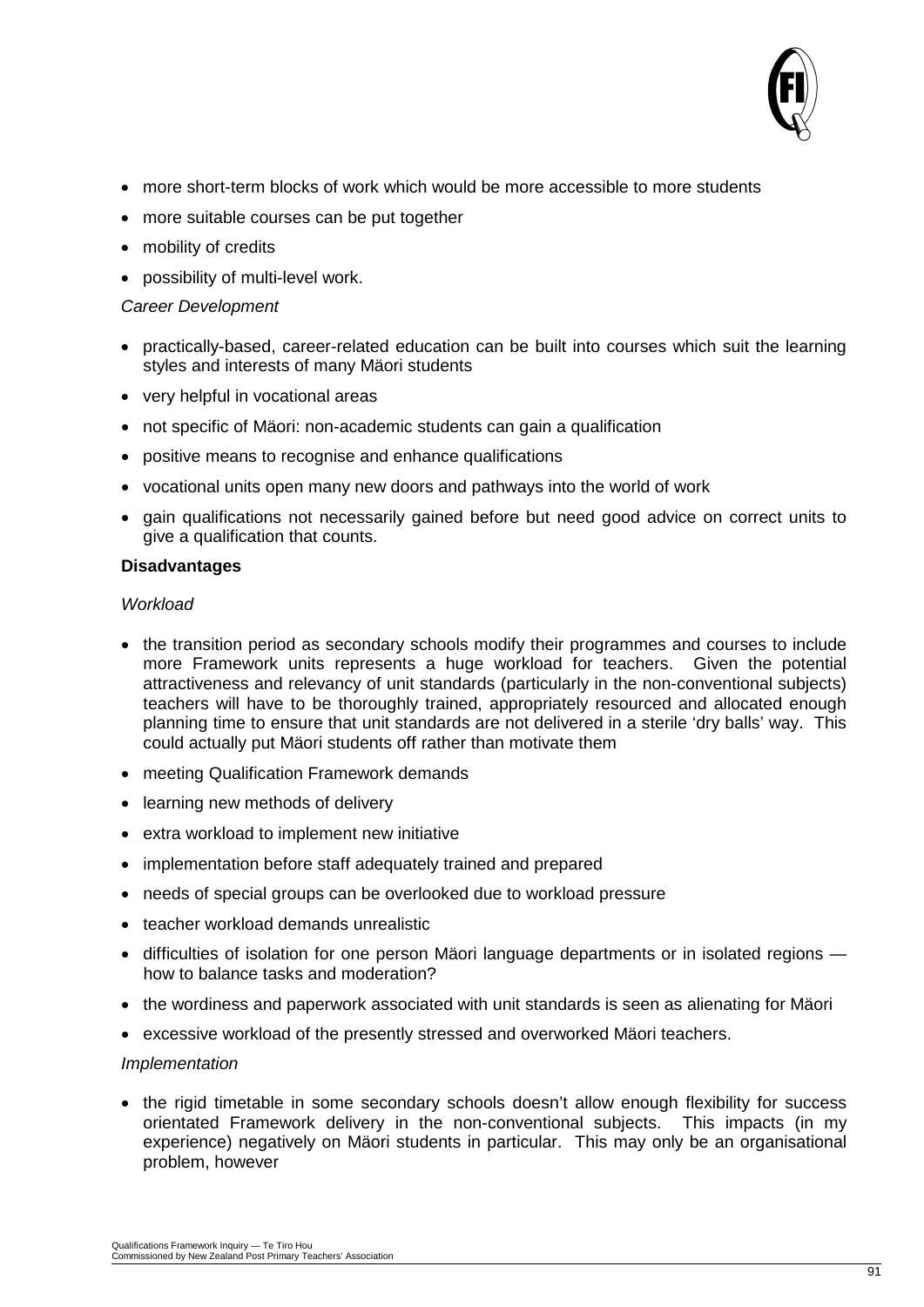

- too much jargon
- continual re-assessment can be demoralising
- lack long/mid-term goals
- it may not be flexible enough to meet topical issues that arise from time to time
- the moderation process is time-consuming, disjointed, with different providers at different places and working on different units
- the changes in moving to the framework do not seem to address the current disadvantages acknowledged for Mäori students
- suffer and pass/fail
- assessment may not suit their learning style
- Mäori education uses a holistic approach. Unit standards cuts assessment up too much negative for students
- differences in resourcing may disadvantage Pakeha
- under-developed resources.

#### *Tino Rangatiratanga*

- non-Mäori education should be holistic not in unit delivery
- imposition of basically European structure on culture which has its own methodology
- may not allow for different cultural perspectives
- risking intellectual and cultural property rights ie possible loss of iwi information through unit standards, copyright of Mäori resources by other iwi
- splintered into unit delivery not consistent with Mäori thought patterns or educational outcomes
- backlash at a time when many Treaty obligations are already resulting in suspicion that Mäori are getting more than their share
- needs to be sensitive to Mäori students cultural background
- worse than the present system
- authentication statements are Pakeha Mäori curriculum statements emphasise the cooperative nature of learning. Unit standards are too controlled by ITOs who do not respect Mäori traditions
- instead of seamlessness and opportunity being provided for Mäori students what they cover will be according to the majority and what teachers can teach and cope with. So much for Lockwood's apparent philosophy of a seamless education system. Te reo Mäori again being relegated to second class because it is worth less points than eg English.

#### *Educational Success*

- lead to mediocrity
- general issue: precise nit picking wording and exact answers required is likely to mean few students would gain unit standards. Since Mäori are not achieving well this exact nit picking approach would disadvantage them particularly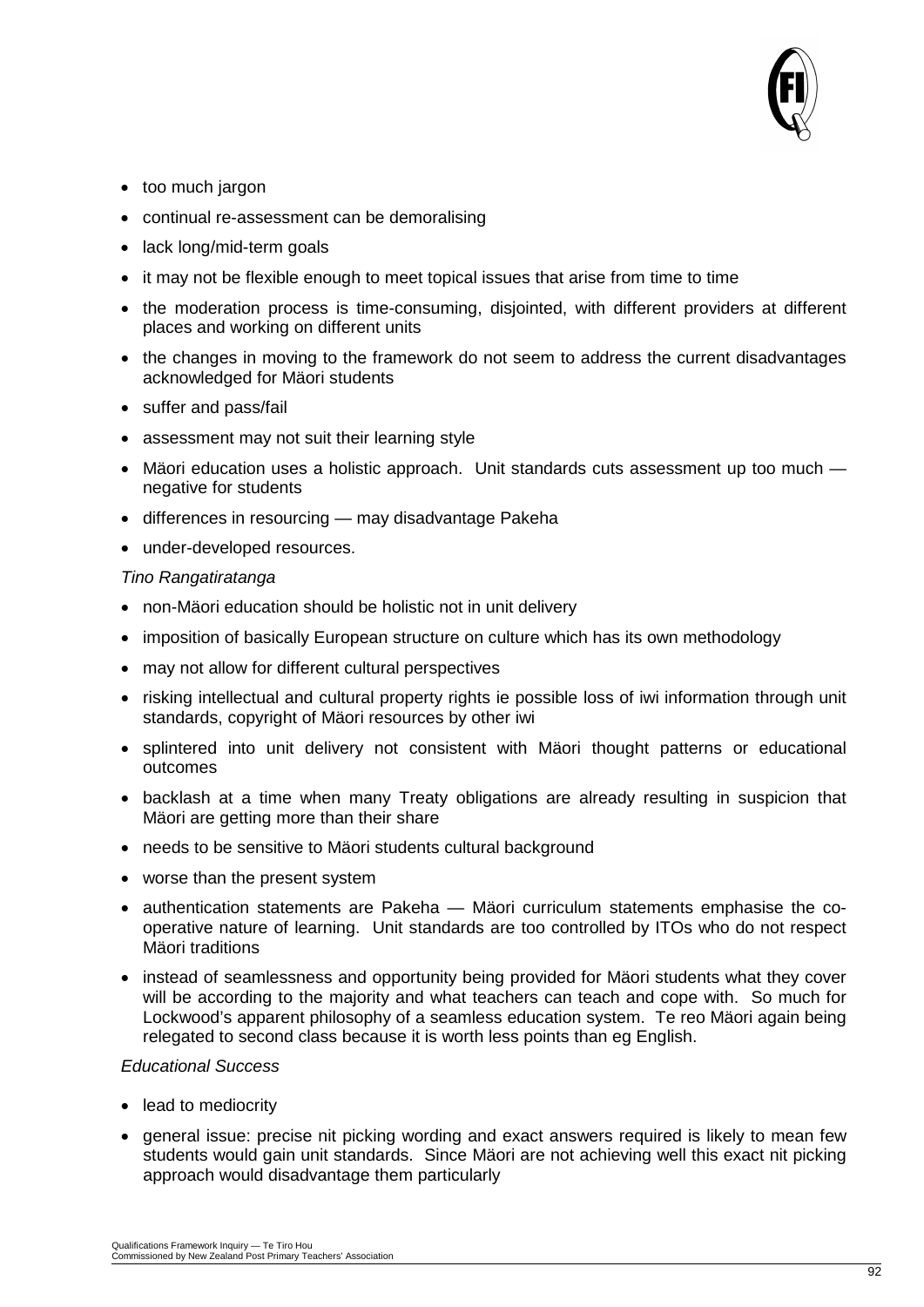

- raising expectations of students excessively due to ease of getting credits in some areas
- seen as 'dumbing down' to 'give' Mäori qualifications
- concern many will leave school with few/no qualifications due to cost
- many Mäori providers are untrained/unqualified. A potential minefield, fragmented teaching profession
- we may have too many soft units
- they won't achieve anything because they will get discouraged
- further loss of self-esteem
- dropping standards for both Mäori and Pakeha
- these unit standards may not be worth much in society and self esteem could be further damaged when students find they cannot do the jobs that they want
- Mäori language standards have yet to be finished and trialled. They may not be a success
- difficult because level of units more advanced than average Mäori students
- side tracked into vocational courses as opposed to academic
- more failures
- the changes to the Framework do not seem to address current disadvantages acknowledged for Mäori students
- high achievers prevented from 'shining' or being given recognition
- we will not solve the problem of Mäori under-achievement by lowering the standards
- pass/fail ie no qualification possibility rather than the current partial success
- if qualifications are in Mäori, for Mäori, will they be recognised equally
- may have standards in Mäori but not in the language of power
- profile of school will become important in a new system and this may count against the achievement of Mäori students — that is, if the profile of a particular school is not high student achievement within that school will not have public status like that accorded to success in national exams
- discourages student from striving for excellence
- doesn't recognise the competition that will be faced in the workplace
- stereotyping of certain schools as less worthy
- no allowance for excellence
- there needs to be a selection of units that appeal to them to work towards, will they see the long vision ie earning the credits?
- has 15 years at the lower age limit what about kohanga kura kaupapa students
- getting students to hook on to the Framework
- risk that students may take easy option to have low expectations
- what happens if they never reach the standards?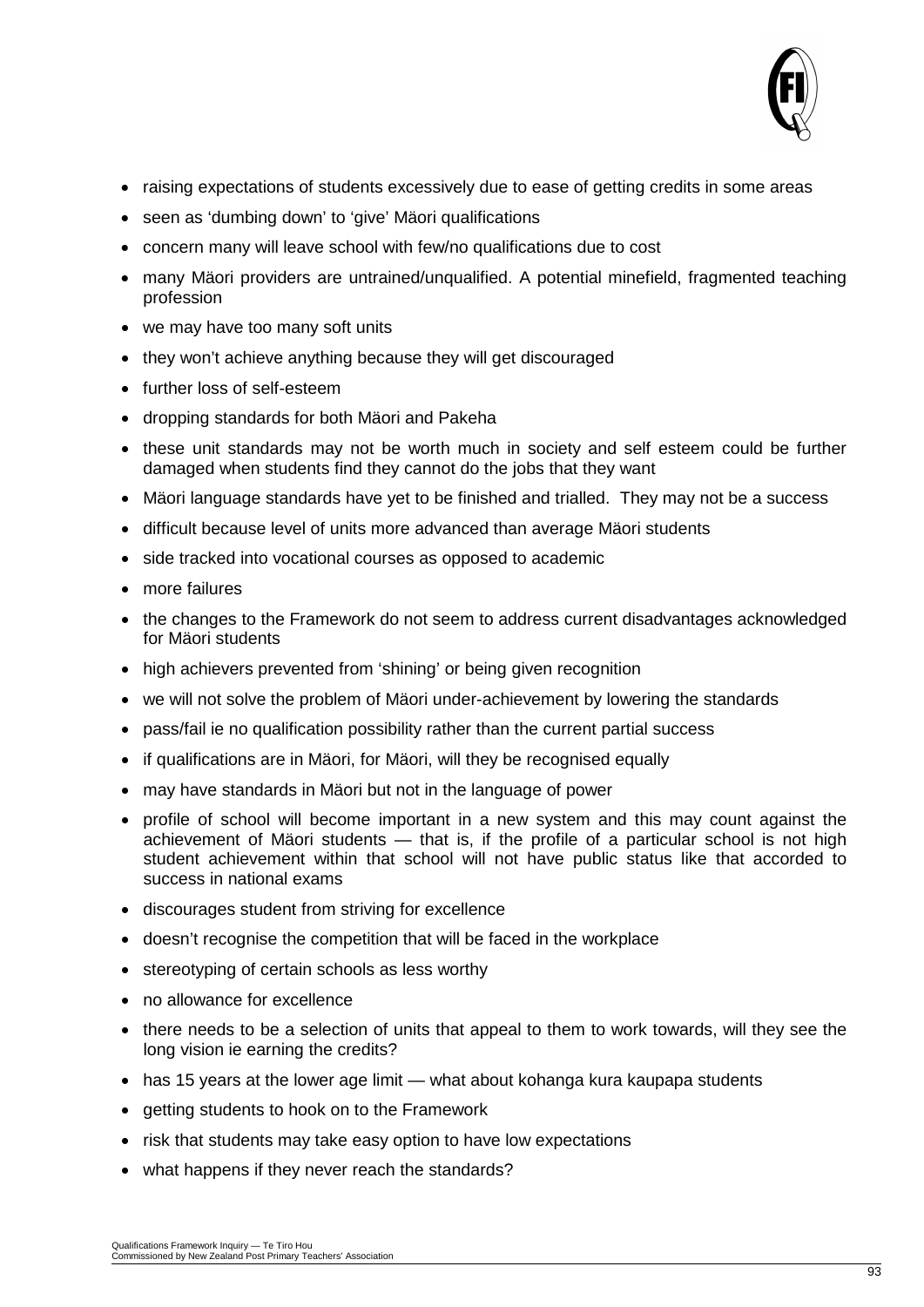

- danger of two-tier system: academic, valued; non academic, under valued
- huge, too many risks to record
- the retention of SC and Bursary could well see the emergence of a two-tier qualifications stigma with unit standards avoided by some schools, embraced by others and a lesser worth stigma attached to them for Mäori
- technology orientated
- retesting risk of erratic attendees
- attraction of outside agencies positing 'softer' options
- Polynesian students and parents in general prefer national exams as they feel on neutral ground. There is fear of internal assessment, unit standards as they might be considered a soft option eg Mäori students related to teachers, moderators of Mäori units
- pointless unit standards written for course, pointless courses designed around unit standards
- parents even more reluctant to come into schools, therefore even more unfamiliar with the system
- could end up 'dumbing down' their expectations of the system
- pupils acquiring a smorgasbord of certificated courses with little relevance to their career paths.

#### *Funding*

- economical cost
- costs to hooking on and credits becomes prohibitive to all students from a low income background
- costs to parents, costs can be disqualify them from the start
- students hooking on to the framework for \$15 then not being able to pay the \$100 for year's credit
- it will cost students and family more, this will disadvantage lower socio-economic groups.

#### *Learning Styles*

- the individually-paced building block approach to assessment may not aid learners who like to progress as a group
- group work not assessed individuals have to prove that they have gained the performance criteria
- style of learning conflicts with Mäori culture
- collective consciousness works against the unit standard pass/fail approach
- lacking personnel to implement Mäori content into courses
- insufficient teachers at secondary school levels
- no teachers with qualifications to teach te reo across the curriculum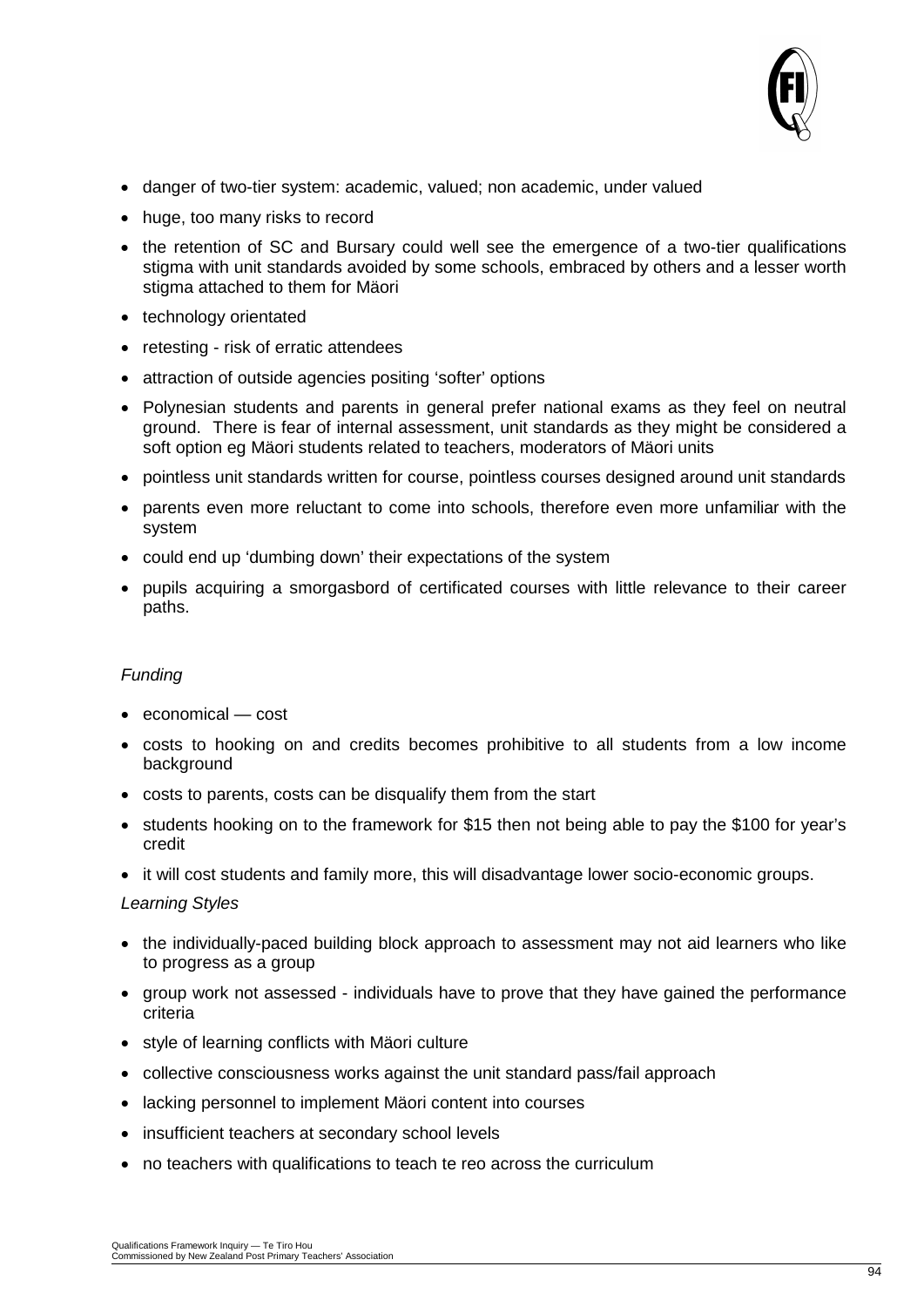

• not enough Mäori teachers, given time for training, some inadequately trained, lack of staffing.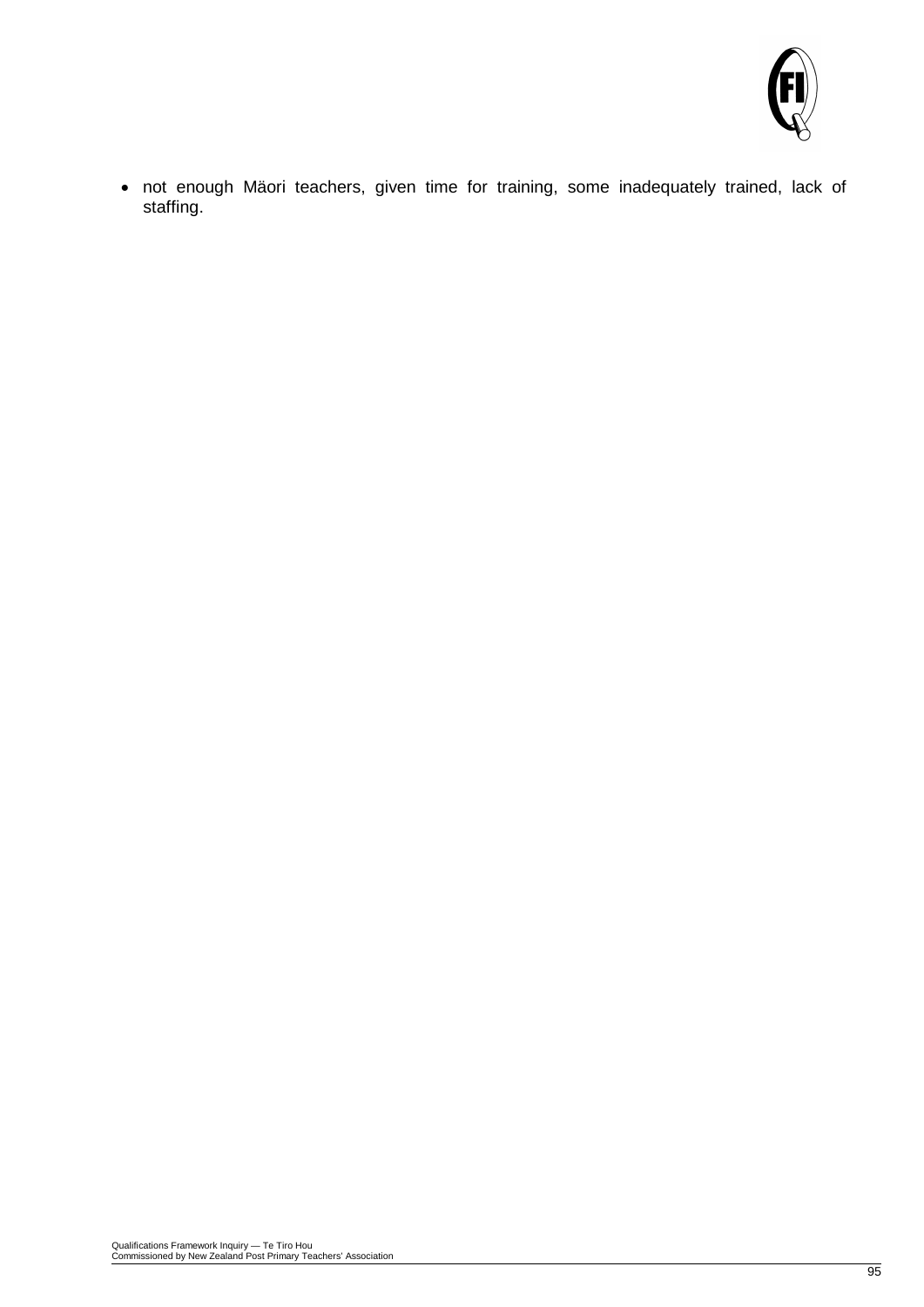

# **PART THREE**

## **EVALUATION OF THE QUALIFICATIONS FRAMEWORK**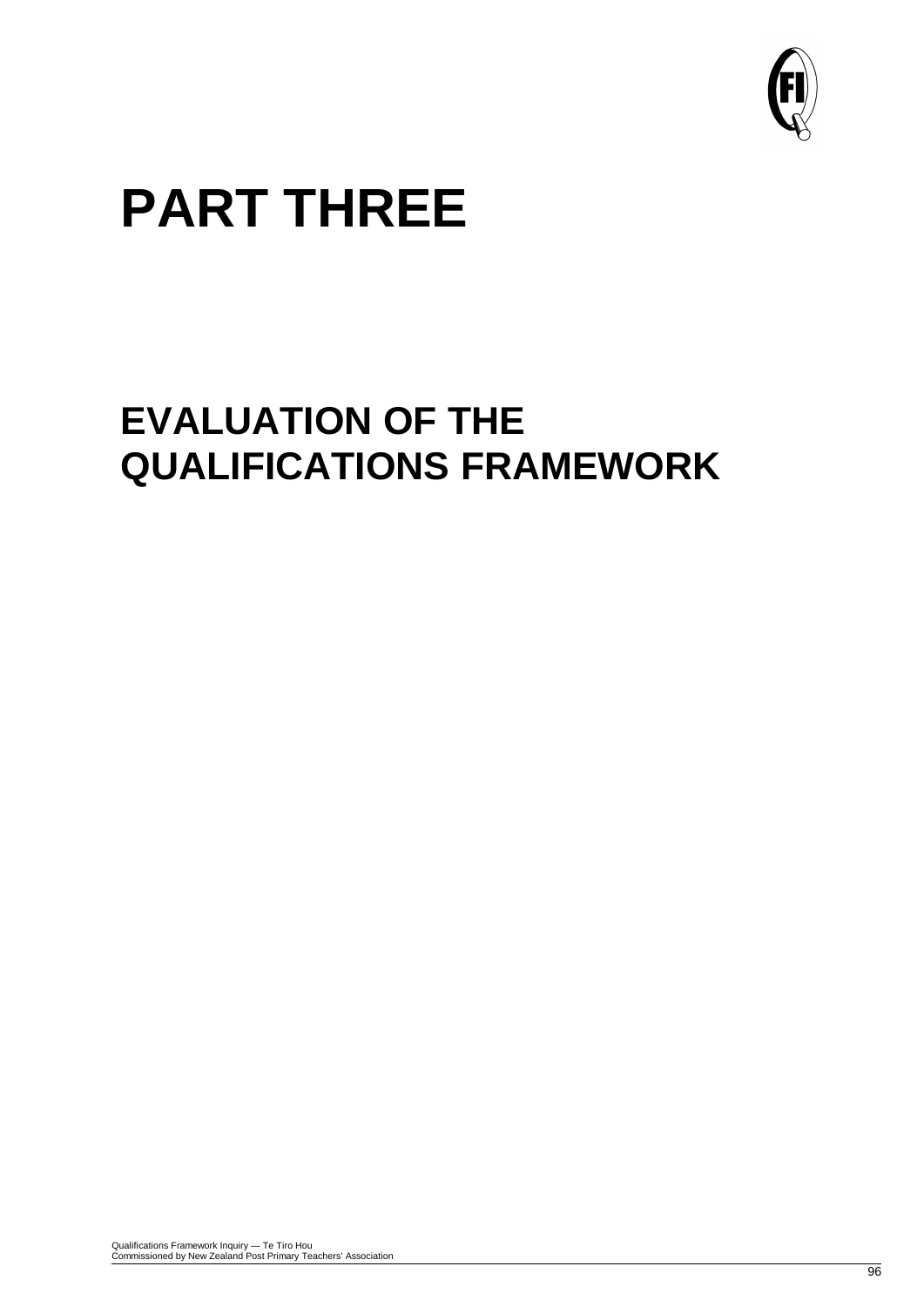

### **CRITERIA FOR EVALUATING QUALIFICATIONS SYSTEMS**

One of the terms of reference for the Inquiry was *to analyse whether the New Zealand Qualifications Framework is educationally valid.* At their first meeting, members of the Inquiry started to examine what is meant by the educational validity of a qualifications system. They identified and discussed approximately thirty desirable features of an effective qualifications system. In subsequent meetings, this list of desirable features was distilled first to fourteen features and finally to eight features. These eight features are presented here, with supporting discussion to enrich their meaning and clarify their significance. The Inquiry team regard them as universal criteria which can be used to evaluate any existing or proposed qualifications system.

The eight criteria are used in the remainder of this report to help identify the strengths and weaknesses of particular options for the development or re-development of New Zealand's qualifications system.

The criteria are derived from international research on the validity of educational assessments, and from the research and comment about particular qualification systems reported in Chapter 2 and 3. A useful starting point was Threats to the Valid use of Assessments T.J. Crooks et al (1996).

An educationally valid qualifications system is:

- Fair
- Inclusive
- Cumulative
- Clear
- Motivating
- Coherent
- Constructive
- Manageable
- **1. FAIR**

#### *Credits and qualifications accurately describe learner achievement, and are trusted.*

If this statement is to be true, several related requirements must be met.

First, the assessment tasks which are used and the conditions under which they are administered should give all learners a fair chance of demonstrating their achievement. Learners should be given appropriate opportunities to prepare for each assessment task, the tasks should be communicated as clearly as possible to all participants (with particular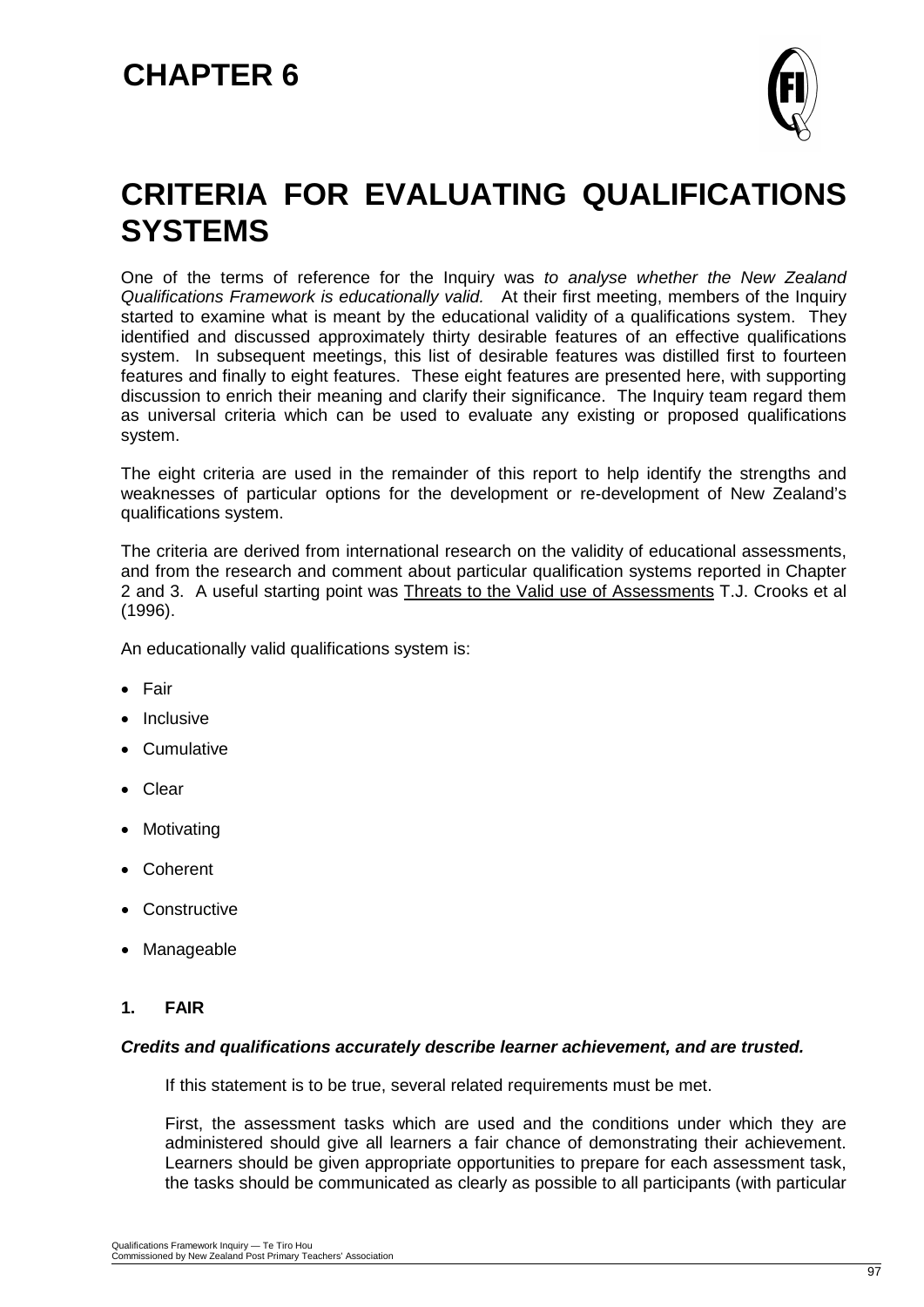

care for those facing language, cultural or disability barriers), and care should be taken to avoid slanting the assessment to favour particular individuals or groups.

Second, the standards used in marking and judging student achievement should be sufficiently consistent to ensure that all learners who have achieved similar levels of performance are awarded similar results. Perfect consistency is unobtainable; what is needed is a level of consistency high enough that students are not seriously advantaged or disadvantaged by the inconsistencies which remain.

- Third, the descriptions of student achievement that are associated with particular qualifications, credits, grades or marks communicate clearly the standards achieved to people interpreting those descriptions and grades.
- If these three requirements are well met, then learners, teachers, parents, employers and the community should have good reason to trust the qualifications system. Trust is, however, a fickle and fragile thing, influenced by personal opinions and political lobbying, in addition to rational thought. Poor procedures may survive because they are widely trusted, and good procedures may founder because they are not. In essence, then, establishing trust becomes a fourth requirement; it cannot be seen as following automatically from satisfying the other three requirements.

#### **2. INCLUSIVE**

*The range of credits and qualifications available meets the needs and aspirations of learners and of all sections of the community.*

Diversity is an inescapable feature of our world, our society, our communities and our economy. Education should offer opportunities which allow learners to prepare for many different economic roles, for many different recreational pursuits and for varied collective and personal contributions to the well-being of our cultures, our country and our world. Furthermore, learners differ very substantially in their abilities and disabilities, as well as in their attitudes and interests. For all these reasons, a good qualifications system should make generous provision for diversity.

Credible pathways are needed to worthwhile qualifications for as many learners as possible. During the 1950s and 1960s, when regular employment was readily available for almost all New Zealanders, this need was not so apparent. Now however, education must play a larger role in preparing learners to meet the requirements of a more demanding and unpredictable international economy, and also for a more diverse range of interests and lifestyles.

In 1965, only 27 percent of Third Form students who entered New Zealand secondary schools three years earlier had reached the Sixth Form, and only eight percent of those who entered four years earlier had reached the seventh form. By 1995, however, retention to the upper levels of secondary school had increased dramatically. Over 80 percent of students were completing a Sixth Form year and over 50 percent were completing a Seventh Form year. This growth has meant that schools have been unable to ignore the inappropriateness of mainstream qualifications (such as Bursary) in the senior secondary school for a substantial proportion of their senior students. Most schools have offered alternative courses, but many of these have not led to credit towards related qualifications, which students may later seek in polytechnics, private training establishments or industry. An acceptable qualifications system will allow senior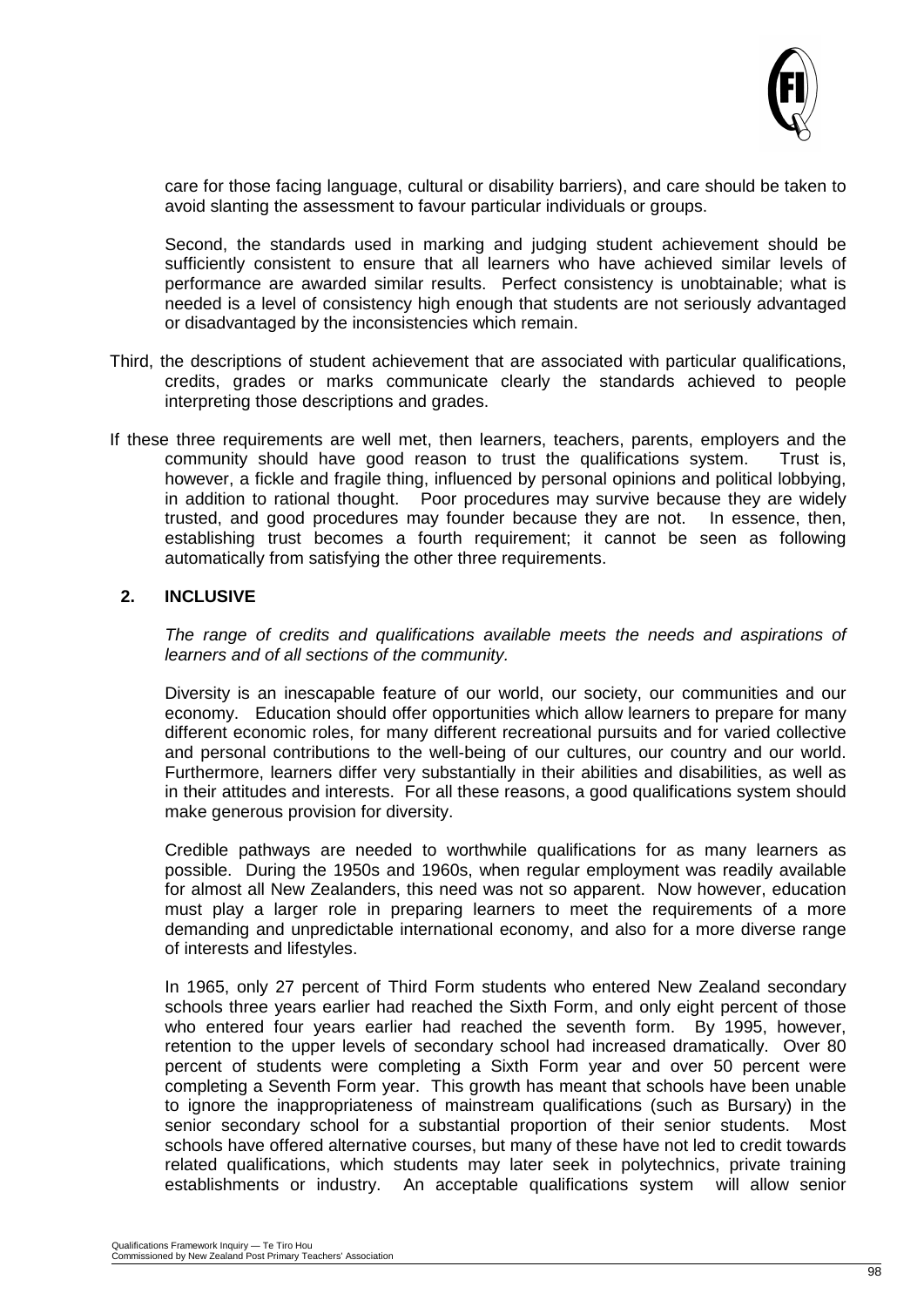

secondary school students who are not pursuing a Bursary programme (or equivalent) to earn worthwhile credits towards their training, employment and recreational goals.

There is also a need to accommodate more diverse goals associated with culture and ethnicity. Our society can be enriched through strong and varied contributions from different groups. Statistics on the school achievement of learners from different backgrounds suggest that more varied pathways need to be available to provide equitable opportunities to all.

#### **3. CUMULATIVE**

Learning achieved and demonstrated in one context is accepted and credited in other *contexts where it is relevant.*

There is a natural inclination for learning institutions to value credits and qualifications earned through their own programmes, but to be reluctant to recognise and credit learning achieved elsewhere. A more competitive environment among institutions, together with funding arrangements based on student enrolments, tends to strengthen<br>this inclination. It is in the interests of students and society, however, that the It is in the interests of students and society, however, that the inefficiencies and frustrations which are associated with this parochial approach are minimised. A good qualifications system will allow full credit for relevant achievement, regardless of where it was demonstrated and documented.

An extension of this point is to make appropriate provision for learning which has been achieved but which has not yet been assessed and documented. Learners should be able to have such learning assessed and credited without needing to participate in an extensive learning programme covering the already learned skill and knowledge. Some form of recognition for prior learning should be available, either through assessment alone or through a considerably abbreviated learning programme within which the required assessment is embedded.

#### **4. CLEAR**

*Learners and teachers can readily obtain clear and helpful information and guidance about the content, criteria and expected standards for particular credits or qualifications.*

Pursuit of a goal will generally be more efficient if the requirements associated with the goal are clear to the participants than if they are unspecified or vague. If teachers are to plan good programmes which will help their students earn credits or qualifications, they need clear information about the knowledge, skills and standards expected. Likewise, learners should better meet programme or teacher expectations if those expectations are made explicit and clear to them.

Caution is required, however, to avoid diluting or narrowing the goals in a misguided attempt to be more precise about what is required. In many educational programmes, some of the most important goals defy tight specification of outcomes. Those goals must be retained, despite the constraints they place on the precision of criteria and standards. In most such cases, the content and attributes to be assessed can be described quite well, but precise descriptions of the standards to be applied is more difficult or impossible.

#### **5. MOTIVATING**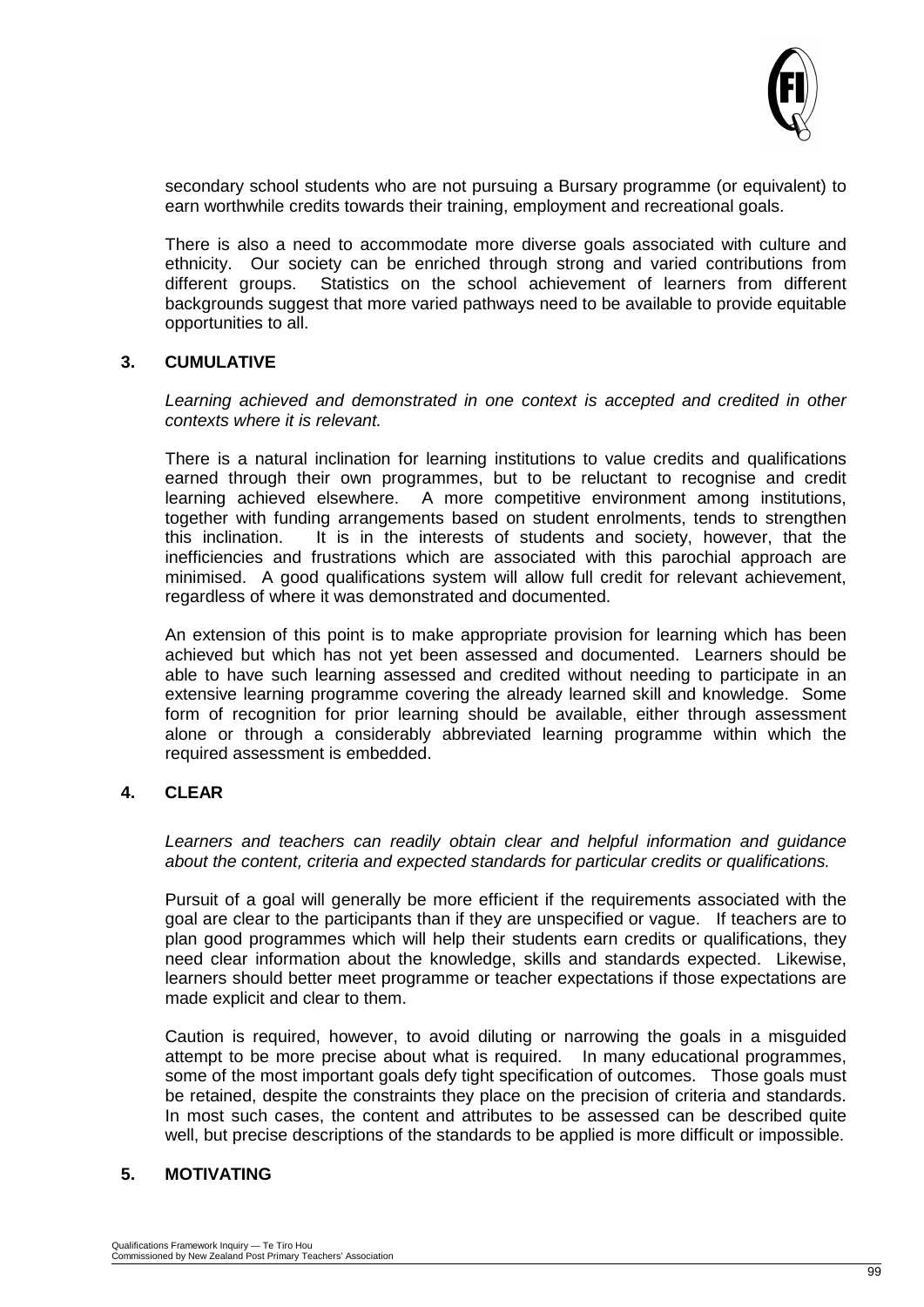

Learners and teachers find the qualifications and assessment system empowering and *motivating.*

Success in human activities is closely linked to motivation. Learners who are committed to learning, and especially those whose commitment arises from a strong interest in the material they are learning, generally achieve much more than others who are less motivated to learn. Likewise, teachers who feel empowered and motivated usually provide more stimulating and effective educational programmes and better role models than those lacking these attributes. A qualifications system needs to meet several requirements if it is to be motivating and empowering for learners and teachers. Discussed below are four criteria which relate particularly to learners, then two more related to teachers.

A first requirement has already been discussed above, under Criterion 2. Learners are much more likely to put continued effort into their learning if they can see pathways ahead which make sense to them and seem worth following. They value a variety of options, not only between programmes and courses, but also within courses.

A second requirement is that learners can achieve sufficient success from their efforts to justify continued effort. Learners should be challenged by the targets they are aiming for, so that they need to concentrate well and work hard to achieve those targets, but they also need to have some confidence that the targets are attainable. If learners come to believe that all or some of the targets are beyond their capabilities, those targets are no longer useful and the learners stop trying to achieve them.

A third requirement is that excellence in any area is encouraged and celebrated. High achievement tends to be contagious, in two ways. Individuals who achieve excellence in one area are more likely to gain the confidence to pursue excellence in other areas, while other individuals are likely to catch the excellence (bug).

A fourth requirement relates to the nature and quality of the learning. Knowledge of basic factual material is clearly important, but few learners find learning and regurgitating factual material very stimulating. Learning which involves the understanding of principles and the development of skills is more motivating and more enduring. Good evidence is available to suggest that factual learning is enhanced rather than threatened if it is embedded within a context emphasising deep, meaningful learning.

If the four requirements listed above are met, the positive attitudes of learners will help make teachers' work satisfying. Nevertheless, a qualifications system must meet additional requirements if it is to be empowering and motivating for teachers. Teachers are crucial to the success of any education system. Their energy, creativity and professionalism should be nurtured and treasured. In designing a qualifications system, therefore, considerable emphasis should be given to ensuring that these attributes are supported rather than undermined by that system.

For teachers, an additional requirement is that the qualifications system offers them scope to exercise substantial professional choice. Assessment should not dominate, but support the curriculum. Teachers need to feel that they have some freedom to select topics and learning experience without being placed in a straitjacket by the assessment requirements for the qualification. This allows them room to teach material they care about and to exercise their creativity as teachers. Some constraints on teacher autonomy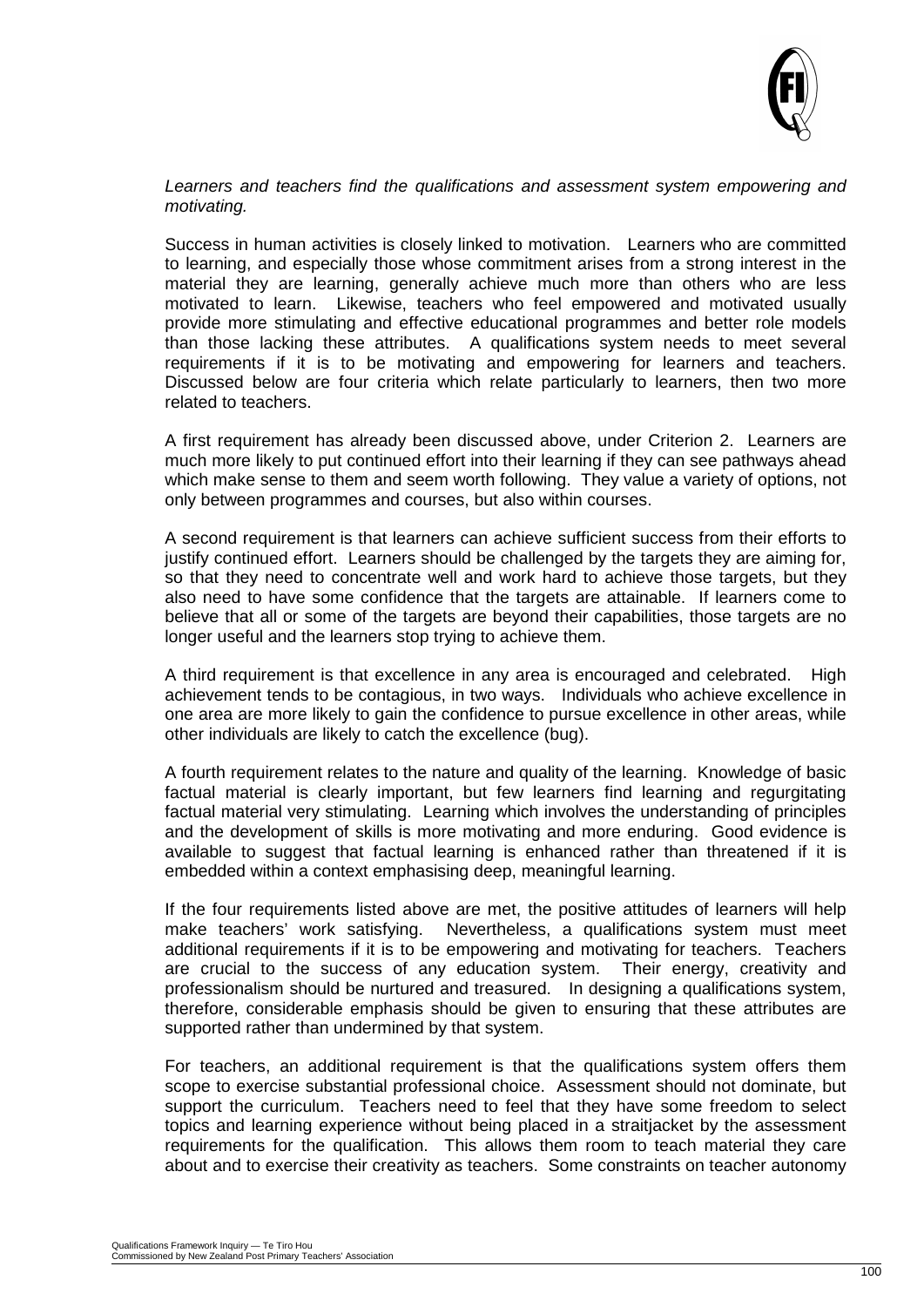

are needed if nationally recognised qualifications are to be awarded, but these constraints should still allow local choice.

A second additional requirement for teachers is that their involvement in the qualifications system should support and promote their professional development. They need to feel that they have an important professional role to play, and that their interaction with education agencies and other teachers involved in the qualifications is helpful in enhancing their teaching and assessment skills.

#### **6. COHERENT**

#### *Assessment arrangements promote coherence and integration of learning and teaching.*

A good qualifications system involves assessment models and strategies which do not result in fragmentation of learning. Knowledge and skills are most useful when their linkages are understood, and they are not seen to exist in their own little 'boxes'. Teachers and students need every encouragement to see and understand 'the big picture', and not to see learning as a series of narrow tasks to be ticked off on a checklist.

There is a danger that easily measurable outcomes will predominate in assessments, at the expense of outcomes that are more difficult to assess. Assessing the latter usually requires substantial professional judgement from the assessors, with considerable scope for differences of emphasis and expectation. Insistence on right and precise moderation of assessments by different teachers or schools would encourage removal of tasks which emphasise professional judgement. Tasks which encourage integration of learning are likely to be particularly harshly affected, because marking them usually requires high levels of professional judgement. Such narrowing and fragmentation of the curriculum should be strongly resisted.

#### **7. CONSTRUCTIVE**

*Learners and teachers receive clear and helpful feedback on progress, and have more than one opportunity to attain the required standards.*

A central purpose of a good qualifications system is that it should promote learning. Mistakes play an important role for learners, because they help to identify areas where further educational growth or greater care is needed.

For learners to be able to make good educational use of their successes and mistakes, they need feedback on their work which indicates those strengths and weaknesses, and also suggests ways of overcoming the weaknesses. The feedback needs to be clear, prompt and constructive.

Good feedback is of little use, however, if the learners are not given further chances to demonstrate their achievement. A good qualifications system will allow learners more than one opportunity to demonstrate their attainment of the required standards, and will not penalise students for earlier deficiencies which have been overcome. As an analogy, think about toddlers learning to speak. They require repeated opportunities to practice words, and benefit considerably if their successive approximations to accuracy are greeted with encouragement and patience.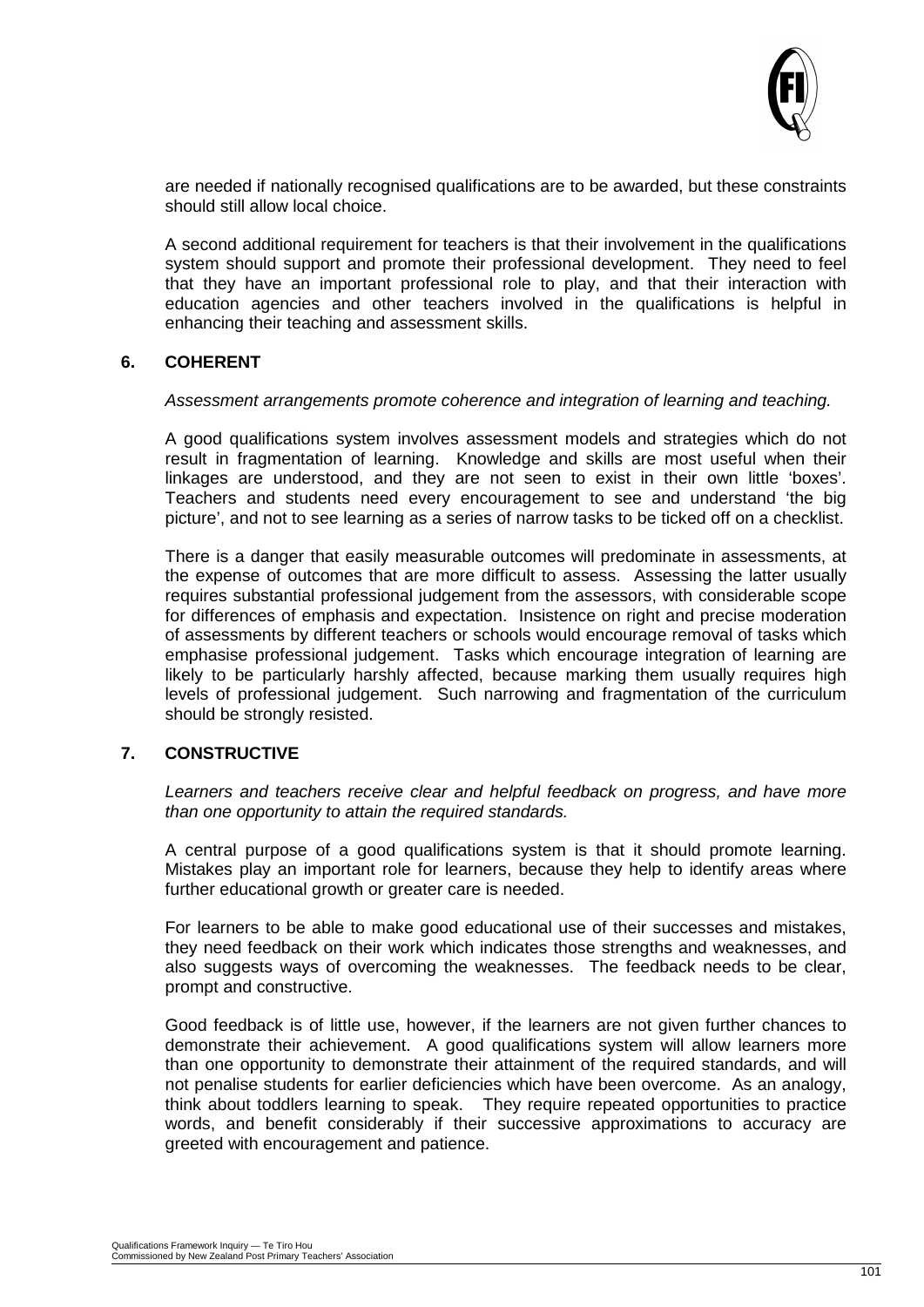

Where assessment components are organised and marked by people other than class teachers, there is also a need for good feedback to the teachers, so they can get a useful picture of the strengths and weaknesses of the students' work and adjust their teaching accordingly.

#### **8. MANAGEABLE**

*Assessment arrangements involve acceptable levels of workload and stress for learners and teachers, and justifiable expenditure for the community.*

This criterion requires little comment. Undue workload or stress will undermine teaching and learning, preventing proper concentration on current learning activities and discouraging commitment to continued pursuit of excellence. An appropriate balance needs to be found between the thoroughness of an assessment process, its educational value, and its costs to participants and the wider community.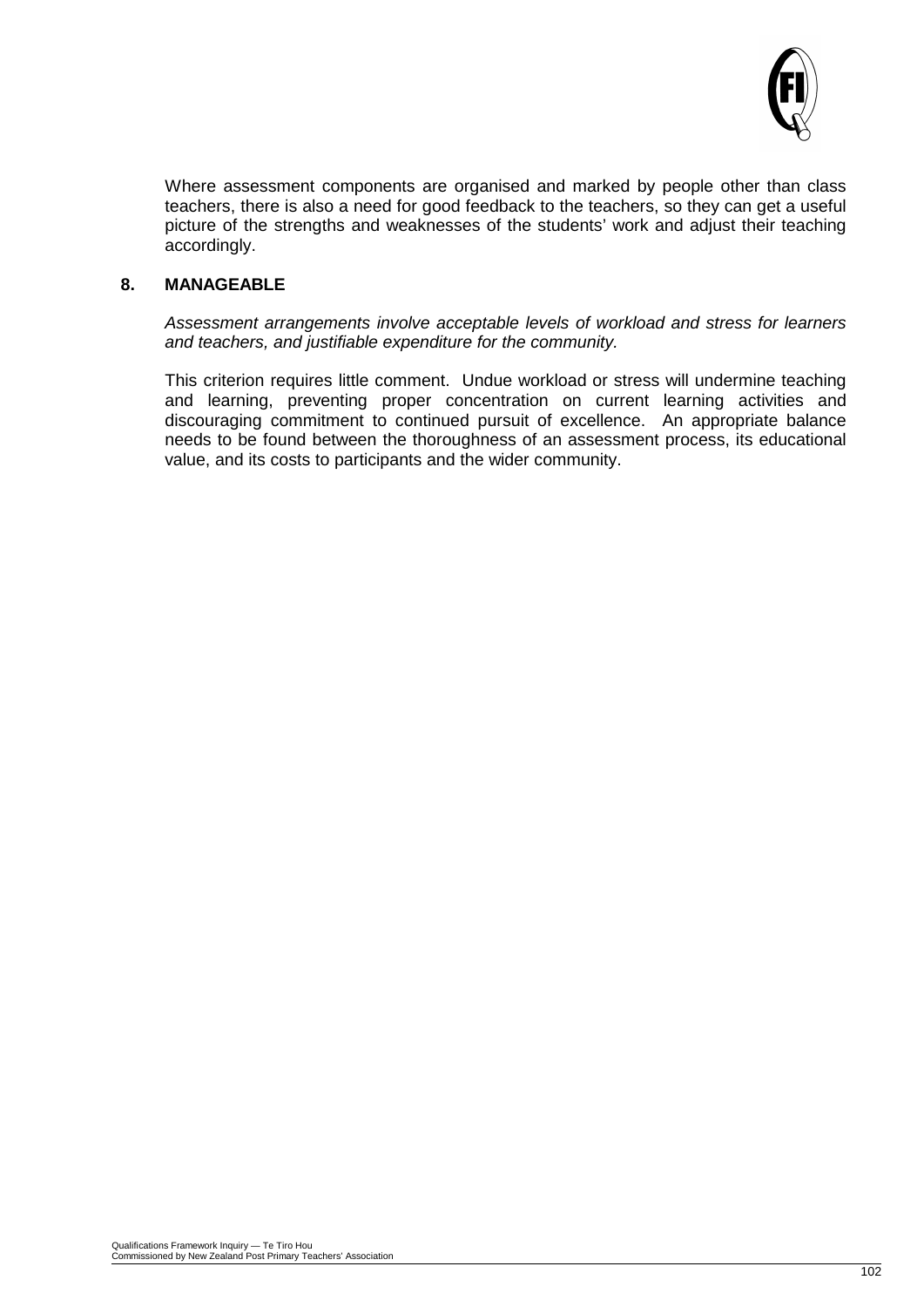

### **REVIEWING THE FRAMEWORK: SOME IMPORTANT ISSUES**

A number of important issues about the Qualifications Framework have been identified through our consultation with PPTA members, scrutiny of local research and comment, and investigations of international research and thinking on qualifications systems. This chapter describes these issues and gives reasons for the Inquiry's viewpoints on each.

#### **1. Standards-Based Assessment**

We have a strong tradition in New Zealand of normative assessment: assessment in which the meaning of the marks or grades awarded is derived from the comparative performance of different students attempting the examination, test, or assignment.

For many years primary school reports used a 1 to 5 grading scale for each subject, in which '1' was supposed to be awarded to the top 5 percent of children in the country, '2' to the next 20 percent, '3' to the middle 50 percent, '4' to the next 20 percent, and '5' to the bottom 5 percent. Similarly, for many years School Certificate marks were scaled so that pre-determined proportions of students gained each grade. Sixth Form Certificate still follows that pattern, and Bursary marks are scaled so that pre-determined proportions of candidates obtain A Bursaries and B Bursaries. All of these approaches report achievement based on the comparative performance of different students.

Examples of approaches to assessment which compare student achievement to predetermined standards of performance have also been present for a long time. For instance, the graded examinations for music and speech offered by Trinity College London and other similar bodies have clear descriptions of the requirements for each grade, with steadily increasing expectations as grade level increases. These examinations have no pre-determined quota of passes, and could be described as standards-based.

Over the past 30 years there has been steadily greater emphasis internationally on standards-based assessment in schools. It has been seen as fairer to students, because their success or failure is based entirely on their own performance, rather than on how they have done relative to others. It has also promoted clearer specification about what students need to be able to do, since such specification is needed in judging students' performance. Supporters have argued that the clearer specification helps students learn better because they are able to focus more accurately on what is required for success.

In New Zealand, standards-based assessment has gained ground steadily. The promotion of 'achievement-based assessment' models from the mid 1980s was a key influence, and by the time the New Zealand Qualifications Authority was established in 1990 there was strong acceptance that a standards-based approach was desirable for the Qualifications Framework. Routine scaling of School Certificate examinations was abandoned in 1992. Nevertheless, responsible critics such as Warwick Elley have argued that a standards-based approach is difficult to implement in some curriculum areas, and may impose more costs than is justified by the associated benefits.

While well aware that standards-based assessment is not a panacea, and cannot be applied with great precision in some cases, **the Inquiry has accepted that standards-**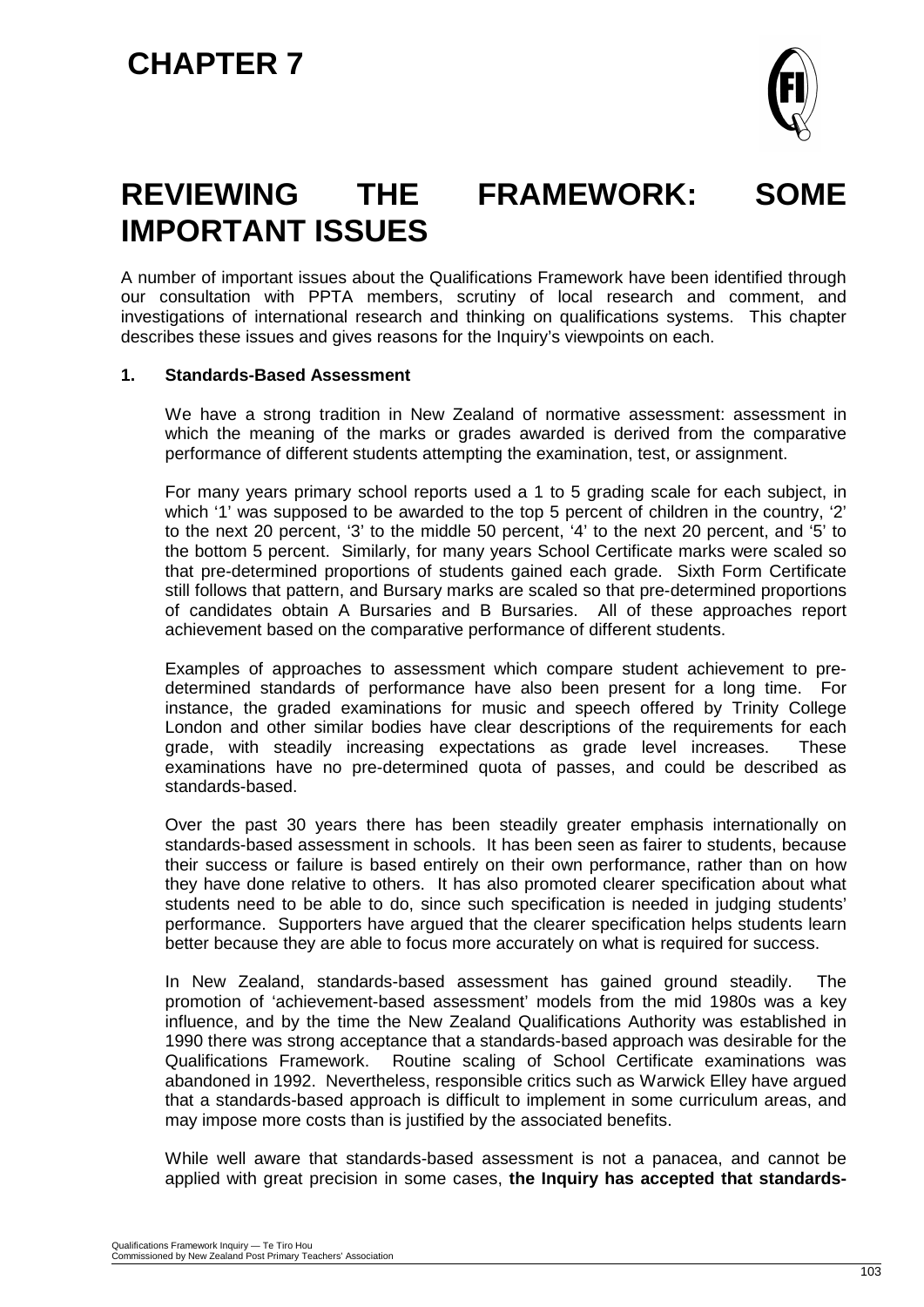

**based assessment is more desirable on educational grounds than norm-based assessment**. The Inquiry, therefore believes that New Zealand's qualifications system should place prime emphasis on assessment against standards: standards which are defined as clearly as possible. We accept, however, that norm-based assessment may be well suited for special situations in which the prime purpose of the assessment is to identify the most capable applicants in competition for a fixed number of places.

#### **2. Defining Standards**

Several countries have attempted to establish standards-based qualifications systems in which the standards were to be defined purely through written statements which describe different levels of student performance. There is now convincing evidence that this approach will be suitable for only a few curriculum areas. Attempts to capture standards in descriptive statements tend to lead to steadily greater specification of requirements, with more detailed assessment criteria and range statements placing narrower limits on learning activities and assessment tasks. This approach can lead to loss of validity, because important but less easily assessed knowledge and skills are dropped from the standards in favour of knowledge and skills that can be more precisely specified and measured. The approach can also undermine curriculum flexibility to such an extent that teachers and learners feel disenfranchised and alienated.

If written criteria are not sufficient, what else is needed? An important next step is to provide examples of student work meeting or not meeting each standard. Several examples will generally be better than one, demonstrating more adequately the range of work which meets the standard. A commentary accompanying the examples can provide further help, drawing attention to particular features in the work which need to be taken into account and to inevitable trade-offs among strengths and weaknesses in each students' work. Sadler (1987) has provided good illustrations of the value of examples in clarifying standards.

A further important contribution in establishing standards is the provision of professional development for teachers who will be designing and marking assessments to judge whether or not student work meets the standards. A combination of expert input, practice, and discussion with colleagues can lead to much greater consistency of interpretation of standards than would be achieved without such activities.

All of the above elements will be needed whether assessment tasks are to be designed and administered nationally or locally. Even with a national examination such as School Certificate, considerable care will be needed if closely similar standards are to be applied year after year.

The final element to be considered in achieving acceptable standards-based assessment applies particularly where individual teachers are setting and marking assessment tasks and judging student achievement against national standards. Some form of moderation will often be required, going beyond the elements already identified. Possible approaches could range from statistical moderation based on use of a national common task (as in some internally assessed School Certificate subjects), to task and marking review meetings among small clusters of teachers. Many of the moderation approaches are likely to result in professional development benefits for teaching as well as assessment.

#### **3. Grading Models**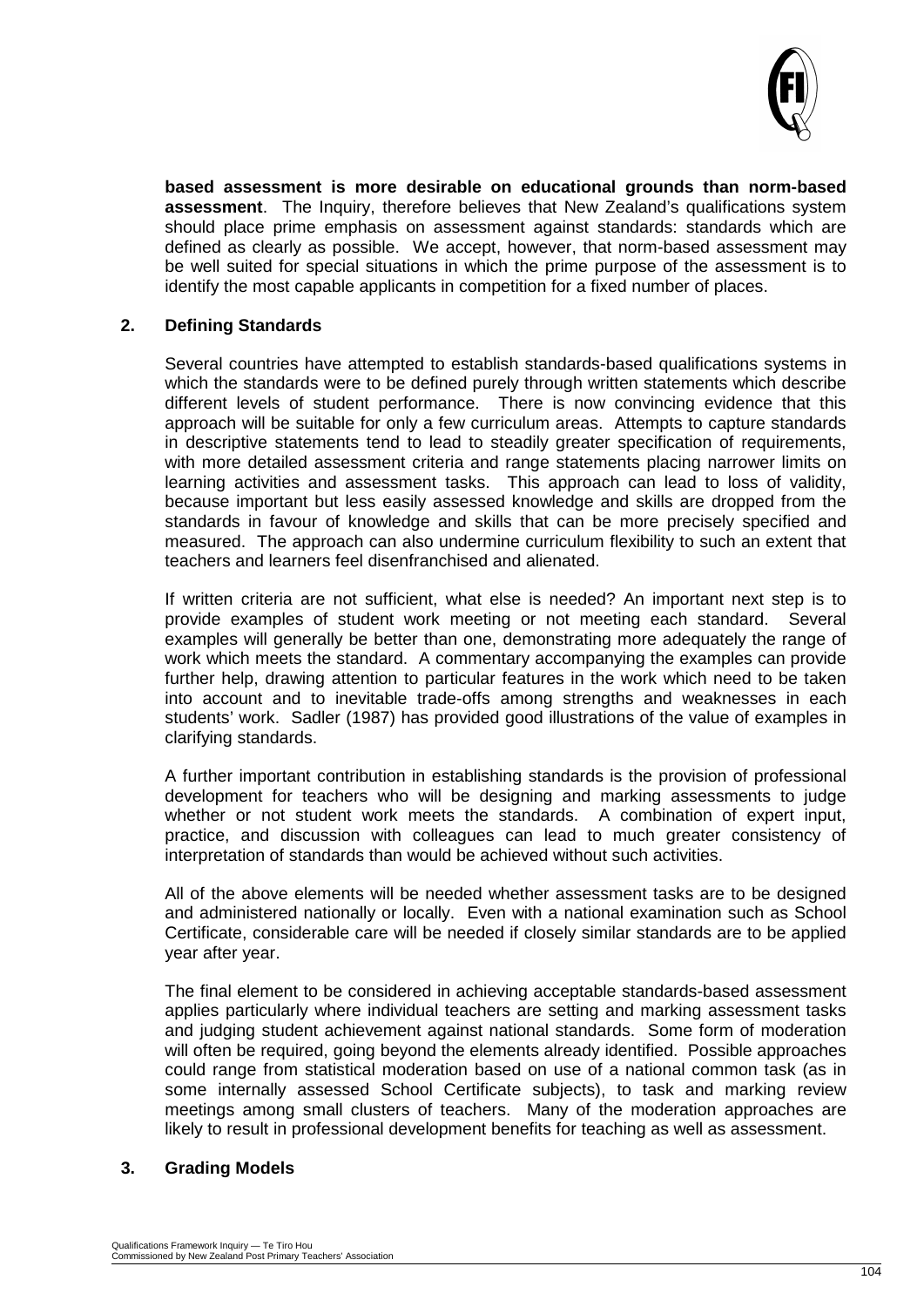

One of the most controversial features of the current version of the Qualifications Framework is the restricted range of options available to assessors when recording and reporting student achievement. For each unit standard, the assessor has the choice of awarding credit or not awarding credit. The system provides no way of recording The system provides no way of recording achievement which substantially exceeds the requirements for credit. Critics see this omission as reducing recognition for excellence, and therefore undermining the pursuit of excellence. That view was prominent in our consultation with PPTA members.

The Inquiry has identified a "Catch 22" situation associated with the current grading model. Unless standards for credit are set very high, there will be good reason to agree with the view that excellence is not being encouraged. If, however, the standards are set very high, there is a serious risk that occasional errors or misunderstandings of task requirements will prevent students from attaining the standards even after repeated attempts. Many PPTA members raised this issue in their responses to our survey, stating that experiences to date with unit standard trials have suggested that the unit standards might become impenetrable barriers for some of the less capable students (whom it had been hoped the Framework would help). Some argued that students are better off with a non-passing mark of 45 in School Certificate than with zero credit on the corresponding unit standards.

The Inquiry reached the conclusion that many unit standards would be better suited to a model offering a range of passing grades than to the binary pass/fail model. We favour making available up to two levels beyond pass and suggest that those levels be labelled 'pass with merit' and 'pass with excellence'. Thus a unit standard could be awarded as a pass, a pass with merit, or a pass with excellence. The use of these additional steps should be limited, however, to unit standards for which they are agreed to be appropriate. For instance, a unit standard on food hygiene requirements might appropriately have a very high standard for awarding a pass, leaving little or no scope for further distinction. On the other hand, some of the same students might also be attempting a unit standard on food presentation, in which performance well beyond pass level could be recognised and rewarded.

Descriptions and exemplars of performance would be needed for the higher grades, as well as for the pass/fail decision. Teachers have become familiar with such requirements, however, though their use of achievement-based assessment approaches, so the additional decision making should be manageable.

#### **4. Appropriateness of Unit Standards for Different Subjects**

Many critics of the Framework have suggested that its standards-based model is appropriate for some subjects but not for others. Typically, 'vocational' subjects such as typing have been judged to suit a standards-based approach, while other subjects such as Sixth Form history have been deemed more suitable for norm-referenced assessment models. The choice of a pass/fail grading model for the Framework has strengthened the case critics can make, with arguments for a range of passing grades in some subjects seen as further damaging the case for the Framework. In the preceding section, we have argued that the sole use of a pass/fail grading model is a serious impediment to appropriate assessment in many courses.

Assuming that a range of passing grades was available, the Inquiry believes that assessment based on unit standards could be applied profitably to all subjects. The first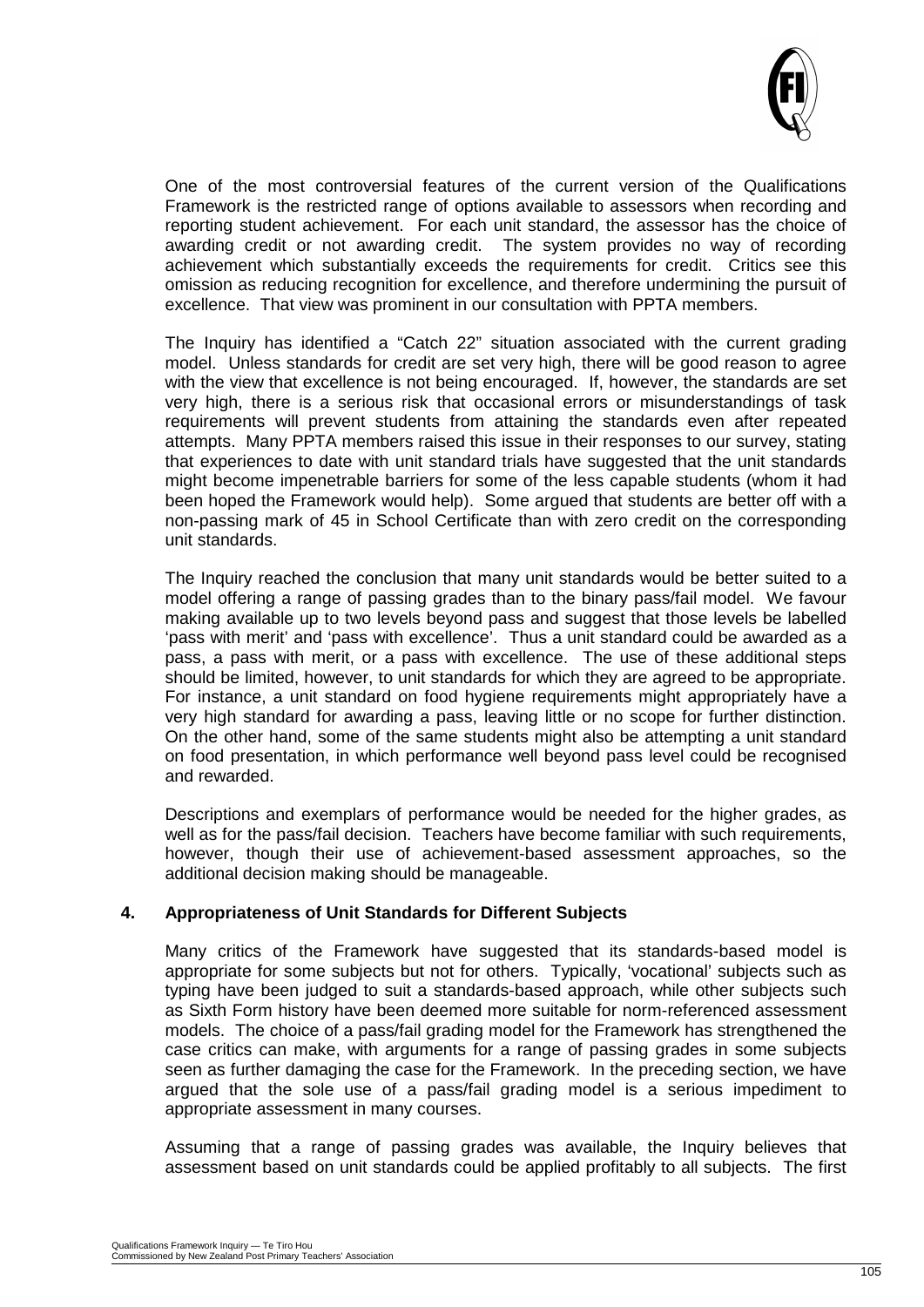

section of this chapter presented the case for awarding credits or qualifications through standards-based assessment. With two grade levels available to distinguish excellent or meritorious performances from adequate but undistinguished performances, unit standards could be adapted to the requirements of different subjects, different skills, and different providers.

In making this judgement, the Inquiry is taking into account the availability of a range of delivery and moderation models for unit standard assessment. We are not ruling out the possibility that some unit standards may be assessed, partially or fully, through national examinations or nationally prescribed tasks administered locally. Rather, we are concluding that a standards-based approach with three passing grades could be applied profitably to all subjects in the senior secondary school.

#### **5. The Size and Structure of Unit Standards**

One of the main concerns which has been raised about unit standards is the danger that assessing achievement using unit standards will fragment the curriculum, and make it difficult for teachers and learners to pursue learning in a holistic and integrated way. This concern is not restricted to people who have had little experience with assessment using unit standards; very strong concern has been expressed also by teachers who have been extensively involved in year-long trials with unit standards.

Some of this concern has arisen because teachers and others have interpreted unit standards as designed for a modular approach to learning, with assessment to be administered during and at the end of each teaching/learning module. This is not an expectation held by Qualifications Authority personnel. Assessment for several unit standards could be administered together, later in the course, to allow and encourage learning approaches which emphasise integration of the various aspects involved in the different unit standards.

There is a risk that the desire for precision in standards-based assessment will encourage subdivision of the curriculum for a subject into quite small unit standards. The smaller the unit standard, the more precisely the requirements involved can be specified. Nevertheless, this approach has two important dangers. The first is fragmentation of learning. The second is the added workload involved for learners, teachers and moderators when greater numbers of unit standards have to be assessed during a course.

For most secondary school subjects, such a reductionist approach seems highly undesirable. Through the adoption of achievement-based assessment models, many secondary school teachers have become familiar and comfortable with assessing and reporting on several different aspects of a subject — typically five to seven aspects. The Inquiry suggests that the number of unit standards in a year-long subject should be restricted to about this number. This would suggest that the average 'size' of unit standards should be at least four credits. Unit standards of this size offer sufficient scope to allow students to demonstrate some breadth of knowledge and skills, yet are not so broad that they combine very diverse knowledge and skills into a single aggregate grade.

Inquiry members were given access to lists of unit standards currently available in subjects offered by secondary schools. We found that different approaches had been used to subdivide subjects into unit standards. At one extreme were subjects which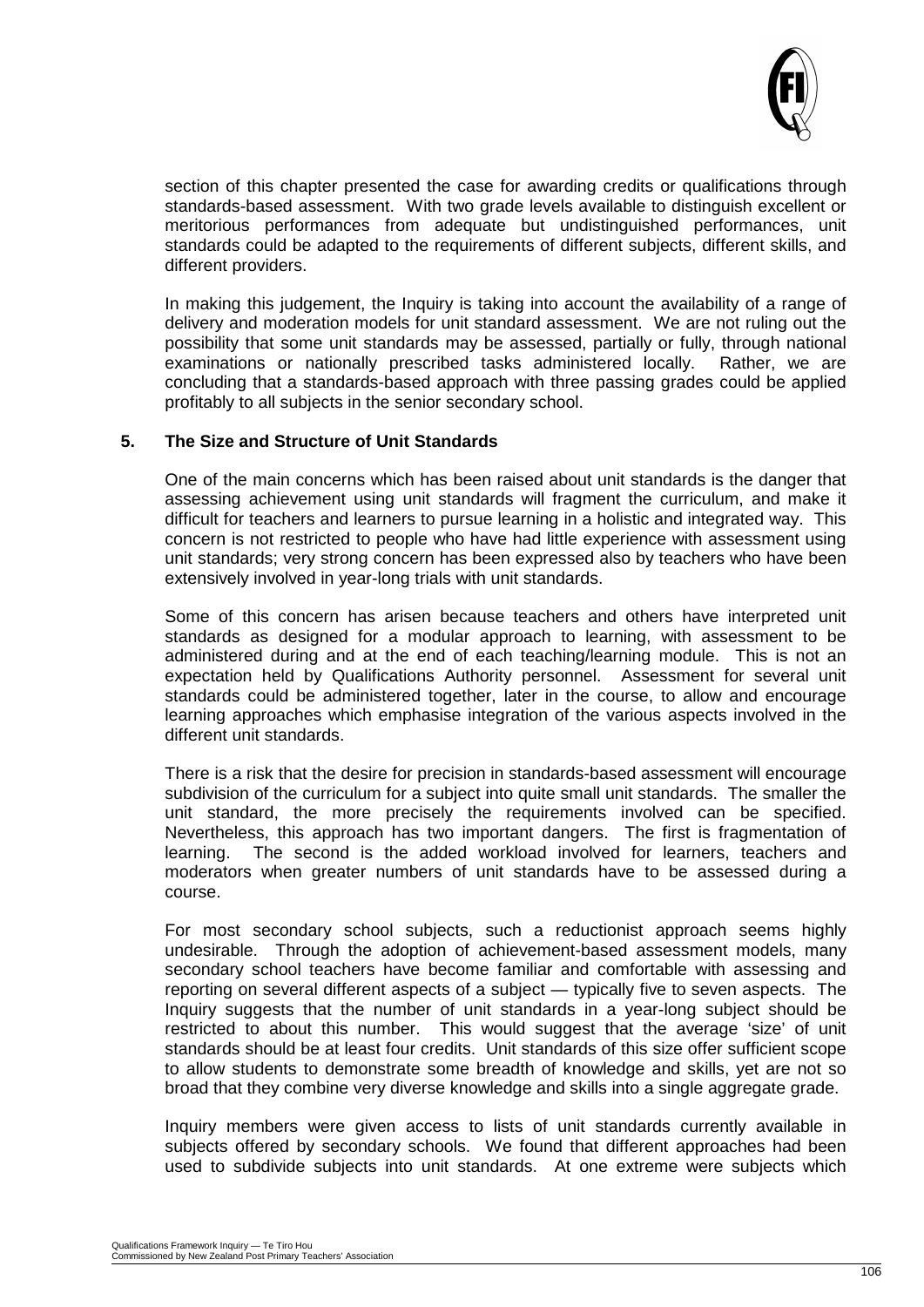

based most unit standards on very specific topics or tasks, allowing teachers and students little choice within the unit standard. At the other extreme were subjects which based most unit standards on broad skills, potentially allowing a very wide choice of learning experiences. For instance, 'generic computing' at level 2 appeared closer to the first extreme, with unit standard titles such as:

- Produce and use computer spreadsheets using base functions
- Integrate data from wordprocessor, spreadsheet and database files
- Exchange messages using electronic mail
- Produce simple schematic diagrams using a computer application.

History was towards the other extreme, with unit standard titles such as:

- Define and plan a historical investigation under supervision
- Communicate historical information in an essay and another mode
- Explain the influence of an historical force
- Explain industrialisation and political change in an historical setting.

The Inquiry believes that different approaches will be useful for different subjects, and for different aspects within subjects. For instance, a topic-based model may be useful for major parts of the curriculum in science subjects, but a skills-based approach which spans topics may be more appropriate for unit standards relating to investigation skills and practical skills.

#### **6. Crediting Assessment which is not Standards-based onto the Framework**

Some proposals for changes to the Framework have included suggestions that existing external examinations (such as School Certificate or University Bursaries examinations) should be able to be credited onto the Framework. In many cases this would mean that performance on norm-referenced assessments would be credited to a standards-based Framework.

One specific proposal which has received consideration at NZQA Board level involves a sliding scale of credits for performance in Bursaries examinations. In the proposal, higher Bursaries examination marks would lead to a larger number of credits on the Framework, but even quite low Bursaries examination marks would give some credits.

It is important to note that the Bursaries examinations are conducted using a normreferenced approach. The percentage of students sitting five or more subject who will receive A Bursaries is predetermined before any students sit an examination paper. Indeed, if every Bursaries candidate in a particular year decided to abandon study for most of the year leading up to the examinations, the percentage of candidates receiving A Bursaries would be unchanged. Over the past ten years the percentage of entering third formers who remain in school to sit the Bursaries examinations has more than doubled, but the proportion of candidates receiving A Bursaries has been kept constant. It is more than likely, therefore, that the real minimum standard for an A Bursary has declined over that ten year period.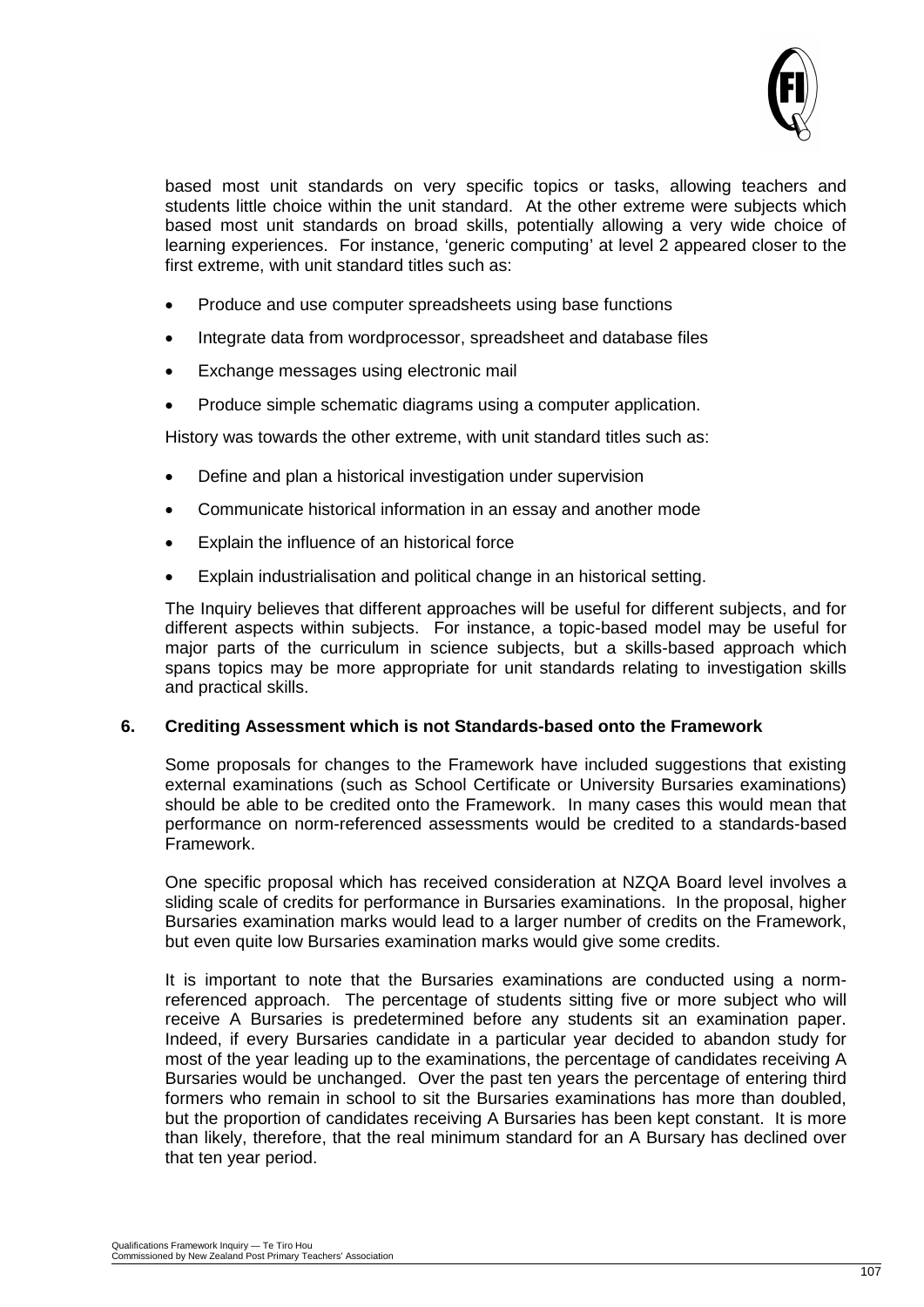

The position taken by Inquiry members is that Framework credits should be awarded only for performances which meet suitable standards-based criteria.

Performance in University Bursaries examinations could qualify, but only if standards for credit in the exams were defined using a standards-based approach. This would require the development of descriptions and examples of student work which defined the minimum performance level for credit (pass). These descriptions and examples would be used each year to establish the minimum mark in the examination which justified Framework credit. This new approach would bring the Bursaries examinations more closely into line with School Certificate examinations, which moved towards a standardsbased model when scaling was abandoned in 1992.

The Inquiry is also convinced that the use of a sliding scale of Framework credit for different levels of performance in an examination would be highly inappropriate. The Framework is a standards-based model, and credits awarded should reflect the achievement of standards which can be defined independently of the performance of other students. In our proposals, students who perform particularly well would receive the same number of credits as students who barely exceeded the minimum standard for credit, but would receive their credits 'with merit' or 'with excellence'.

There are more radical possibilities for crediting tests and examinations onto the Framework. Many students sit tests such as 'Australian Maths', 'Australian Science', and 'Australian English'. These are norm-referenced tests and not closely linked to the current New Zealand curriculum. It would be difficult to justify awarding credit on the Framework for performance on these tests, and certainly inappropriate unless a standardbased system was used for deciding who should receive Framework credit.

A stronger case could be made for awarding Framework credits based on performance in the music practical and theory examinations run by organisations such as Trinity College London and the Associated Boards of the Royal Schools of Music. These examinations use a standards-based model, and could probably be linked satisfactorily to the Framework. They overlap substantially with the new music curricula in the senior secondary school, and therefore awarding credit for these externally-run examinations would almost certainly reduce enrolments in school music courses.

#### **7. Equity**

The criteria of fairness and inclusiveness are important in achieving an equitable qualifications system, that is, one which "meets the needs and aspirations of all learners and all sections of the community."

This is consistent with the requirements of the New Zealand Curriculum Framework for the school curriculum to "recognise, respect and respond to the educational needs, experiences, interest and values of all students; both male and female students, students of all ethnic groups, students with different abilities and disabilities; and students of different social and religious backgrounds" and to recognise and address inequalities. It must "recognise and value the unique position of Mäori in New Zealand society", and "encourage students to understand and respect the different cultures which make up New Zealand society."

The question to be answered in relation to secondary school qualifications is whether a particular scenario would enable these goals to be met.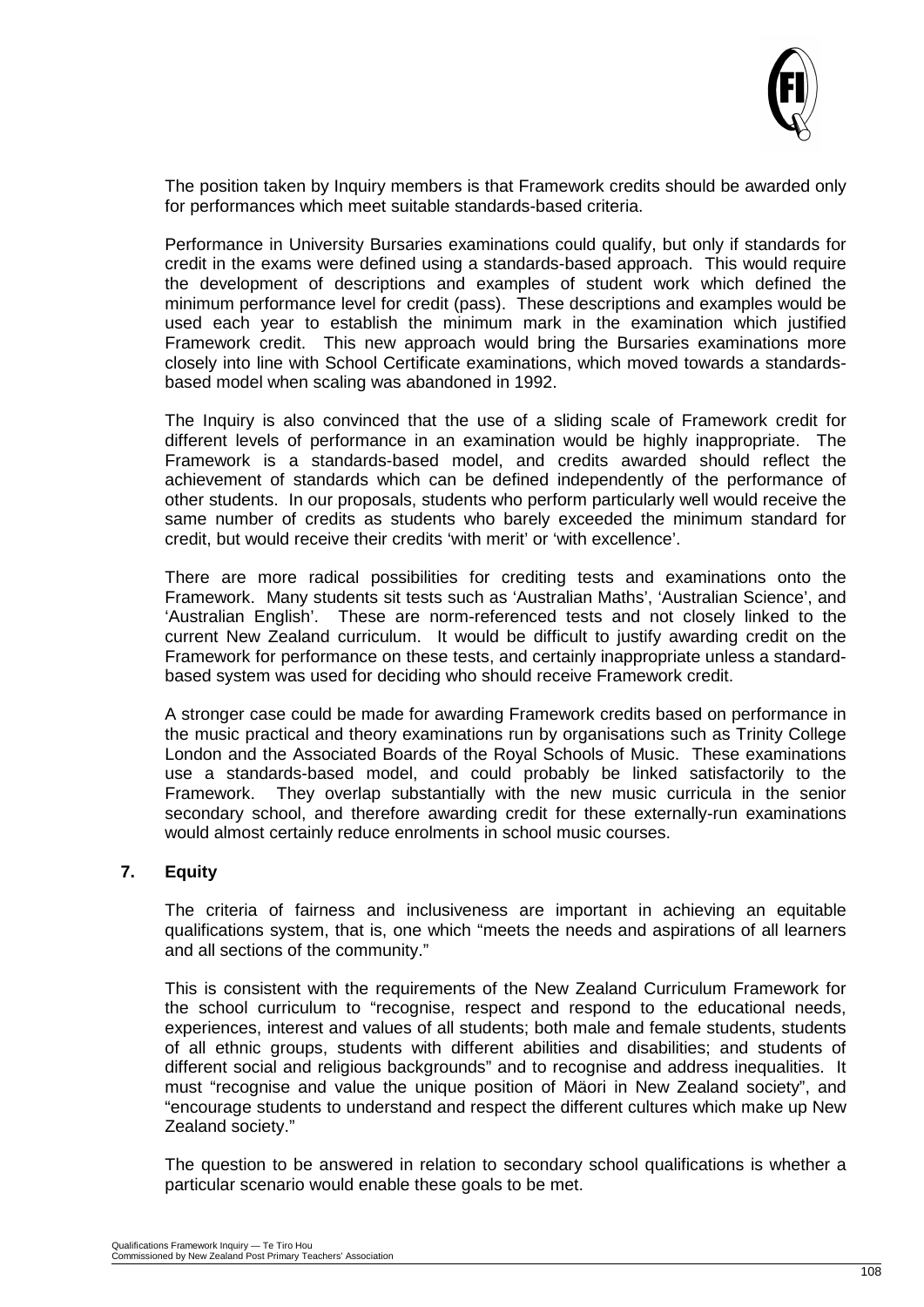

Equity issues in assessment are complex: a test is not necessarily unfair because students achieve different results, but where the language or administration of the assessment make the task less meaningful to one group than another, this can undermine their chance of displaying what they are capable of. No system can hope to eliminate completely the hidden bias underlying the unstated assumptions of teachers, curriculum and test developers and text book writers. However, its impact is likely to be lessened in an open system, where "an explicit account of the constructs being assessed and of the criteria for assessment will at least make the perspective and values of the test developer open to teachers and pupils." (Gipps, 1994, p151) This suggests that the aim of developing 'transparent' assessment information within the unit standard style of assessment is a desirable one in terms of equity, although in practice it is not entirely achievable.

One way of deciding whether a qualifications regime is equitable is to identify whether it uses a range of different types of assessment evidence, from formal pen-and-paper testing to oral and visual activities, some under strict time constraints, others spread over longer time periods and so on. If all assessment is by a single model, whether it be the traditional one-shot written examination or some other form such as an oral exam, then some students will be disadvantaged: a variety of assessment models is more equitable. Hence a qualifications system based exclusively on external examinations would not be fair or inclusive.

One response to the debate around the Qualifications Framework has been to suggest the possibility of a range of 'tracks' or 'pathways', where schools and students make choices about which qualification to offer or enter. For example, it has been suggested that unit standards could be available alongside a separate set of external examinations. This has been described as a 'dual framework', which would allow schools and students to choose either an exam-based or a unit-standard-based route to credit on the framework. In some cases the exams in question are the current Bursary and School Certificate exams. A more recent addition has been the suggestion of opening up the Framework to multiple, competing qualifications such as the New Zealand Education and Scholarship Trust examination or Australian Mathematics, Science and English.

On first impression such proposals may appear to meet the requirements for equity by offering students the possibility of choosing the pathway most likely to suit their individual learning styles and meet their individual needs. However, this assumption warrants closer examination.

Proposals for two or more unrelated qualifications at a single level of the school system are likely to be inequitable for a number of reasons.

The first is related to choice. Will the choice of qualification be made by individual students or by a school? Either option poses problems for equity.

For practical reasons the school is more likely to make the choice when it decides which qualifications it will offer. Every school has students with a diverse range of needs, abilities and learning styles. If one qualification is offered when others are available, some students will be denied access to a qualification which may have been a better option for them. This will be particularly the case if a school chooses an exam only option, since this tends to rely on one-hit assessment rather than offering a variety of assessment modes.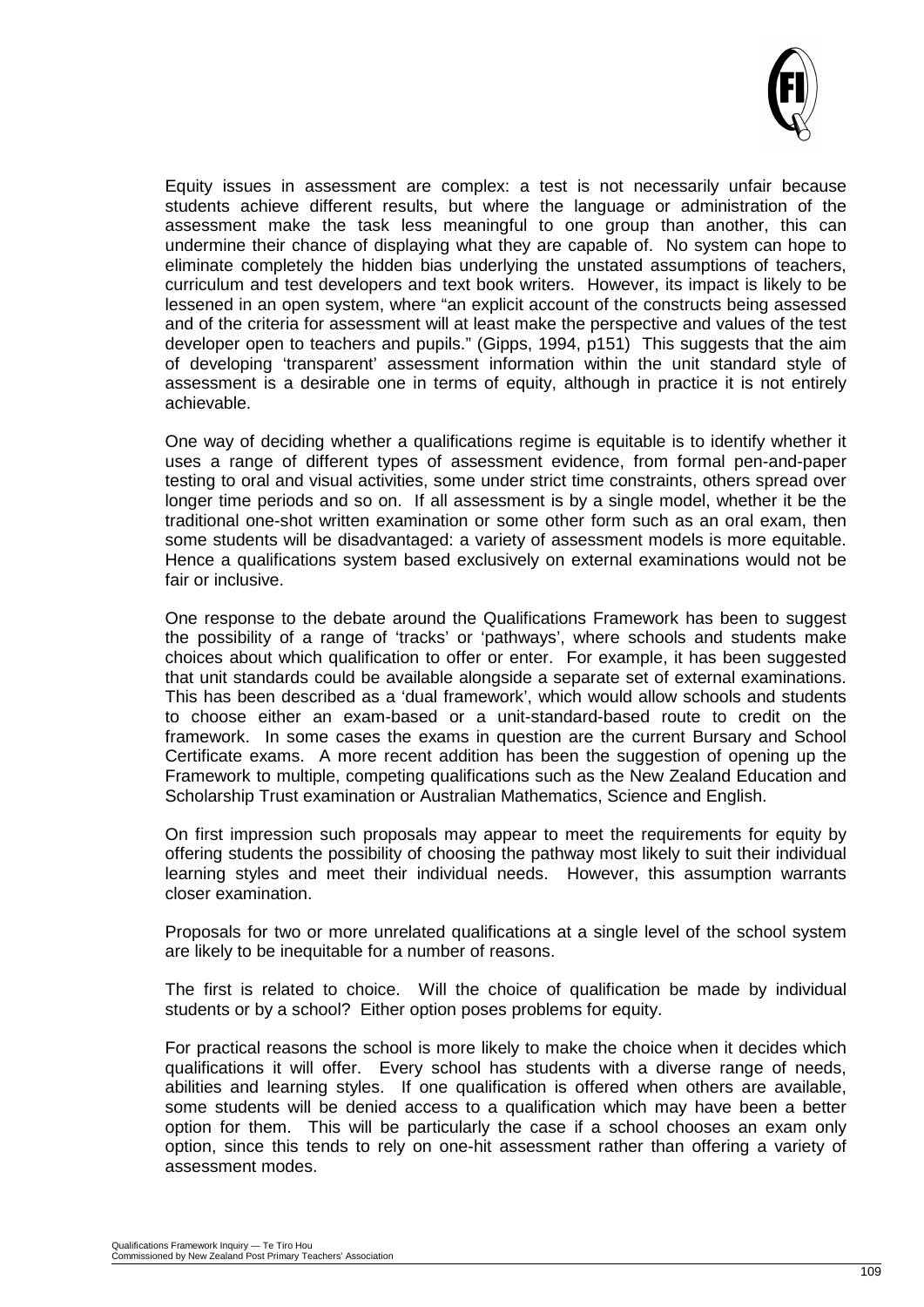

If, on the other hand, the school decides to make a number of different qualifications available, a different set of problems arises. The evidence from the United Kingdom is not encouraging about the capacity of a multi-track system to achieve equality of opportunity or outcomes, because it is extremely difficult to achieve parity of esteem for all qualifications. Students from advantaged backgrounds are more likely to have the information to understand which qualification has the higher currency in the world beyond school. Even where the alternative qualification offers considerable advantages in the nature of the curriculum and the approach to assessment, it will not be valued as highly as a more traditional, exams-based approach. Hence students who might benefit from the alternative qualification choose the more highly esteemed award, perhaps with failure or loss of motivation and interest in education as a result. If, on the other hand, they do choose the alternative, they risk losing future educational or occupational opportunities because their credential is not respected.

New Zealand already has experience of running two awards at one level, during the period where both University Entrance and Sixth Form Certificate were offered in Form Six. One of the major reasons for the ground-swell of opposition that led to the abolition of the UE examination was the recognition of the problems outlined above. Massive increases in retention rates changed the nature of the senior school. University Entrance was unsuitable for an increasing number of sixth formers, yet it was not possible for teachers or students to take Sixth Form Certificate seriously while the curriculum was dominated by the requirements of the external examination. Students felt obliged to enter the UE exam; for many the result was failure and an end to their education. If new proposals for the Framework result in several different qualifications being offered at one level it is likely that some will have higher status than others, with similar results.

Concern about the development of an inequitable two-tier system was evident in the membership consultation. Many teachers considered that it would not be desirable to end up with two separate awards at one level, and that any alternatives had to be part of a coherent model.

There are also issues of manageability associated with a dual or multiple qualifications model. These have a bearing on equity in that larger or more wealthy schools are more likely to have the resources to staff separate classes for the different qualifications. The reality for most schools, however, would be that they would either be forced to choose one qualification and deny students the possibility of the alternative, or to attempt to run two or more qualifications, generally within the same class. This would place a greater burden on teachers and the school in planning a programme to cover the different qualifications and in running two philosophically and practically different assessment regimes at the same level. Under these circumstances, the distinctive features and perceived advantages of either system might disappear. Teachers have already had some experience in operating a dual system during the trials of unit standards; while most accept the necessity of a transitional period, it is clear from the consultation that the additional workload and philosophic confusion of two separate qualifications at one level is unsustainable in the long-term.

#### **8. Implementation of Issues for Mäori**

There are particular issues of workload, training and ongoing support for Mäori teachers who represent a very small fraction of the total secondary work force.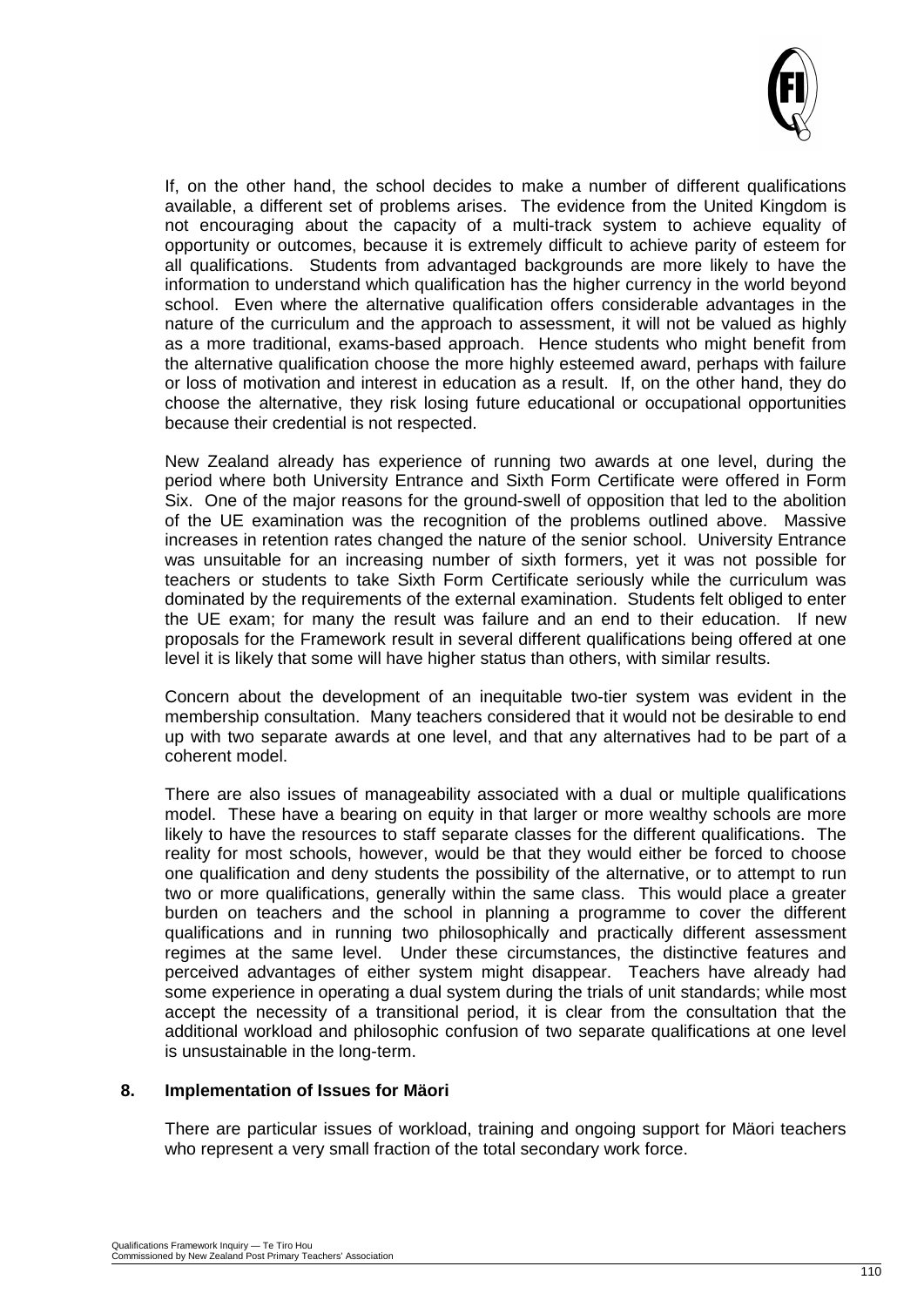

These issues relate to the expectations schools have of Mäori teachers and of the roles they should play in schools. Attention will need to be paid to how more Mäori can be recruited into teaching and how they can be retained in teaching

It is clear from teacher responses to the Inquiry Questionnaire that a very large majority of teachers had no understanding of the needs of Mäori children. There is a need to address the issue of how the teacher work force may be trained to take a more bicultural perspective to education. To achieve this, what is required is:

- greater professional development opportunities for teachers
- the provision of resource materials
- the provision of ongoing advice and guidance.

In recent years the education sector has been subject to a major programme of structural change. Significant features of the change include the new focus of education policy and the identification of the Treaty of Waitangi as one of the critical structural features of this new policy environment. That said, it is far from certain what this means in practice. The inclusion of the Treaty of Waitangi in educational discourses makes transparent the need for the further development of education in this country to be approached from a model which has at its core the validation of dual heritages, derived from both Mäori and western traditions. The development of the Qualifications Framework, for example, is one such change which will need to operationalise this notion. At present there is an urgent need for the articulation of the implications of the Qualifications Framework for Mäori education in the secondary sector.

#### **9. The Involvement of Teachers in Decision-making**

Successful implementation of any educational change requires the understanding and support of those who have to make it work. Without this, they will inevitably subvert it, either knowingly or simply through lack of understanding or commitment.

Prior to the establishment of NZQA, it was accepted that the representatives of secondary school teachers should be present in key forums where decisions and policy recommendations were made about secondary school curriculum, assessment and qualifications. Given that PPTA is a voluntary organisation representing some 95 percent of secondary school teachers, it was acknowledged as the appropriate vehicle to convey their views on professional as well as industrial matters. PPTA had three representatives on the former School Certificate Examination Board, two on the Universities Entrance Board, and three, including a principal, on the Secondary Schools Board of Studies, which succeeded the other authorities. PPTA had (and still has) its own Curriculum Advisory Committee and the facility to set up *ad hoc* committees on relevant professional issues. It was accepted that PPTA would consult members in every secondary school about important issues related to curriculum and assessment and that this consultation would be fed into the decision-making process. PPTA representatives were generally respected in those forums because their views were grounded in current classroom experience and developed on the basis of wide consultation.

PPTA did not always get its own way, and inevitably compromises were made, but in general teachers were supportive of curriculum and assessment changes because they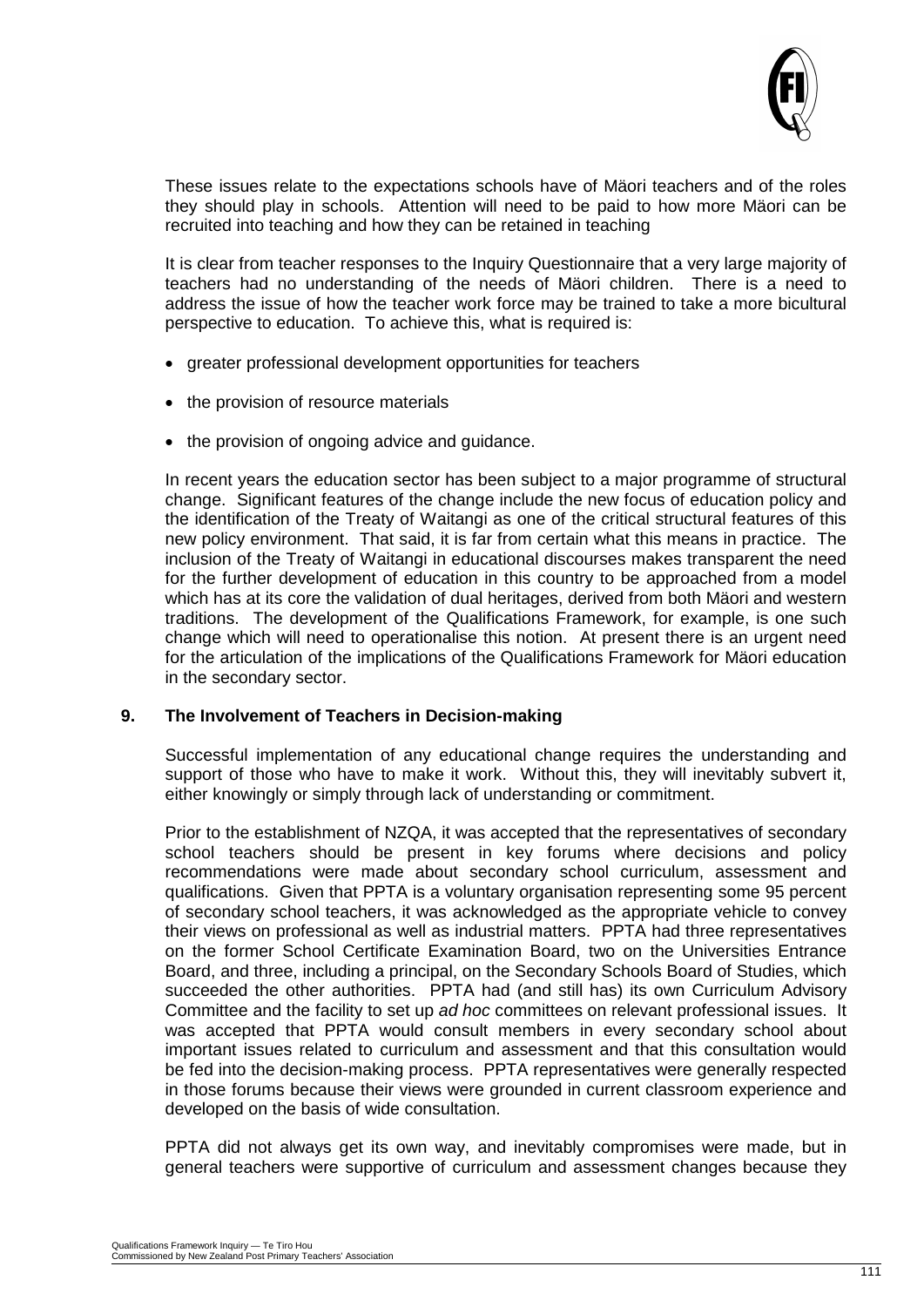

had had the opportunity to have a significant input into the decisions. It is perhaps no coincidence that teacher hostility and unease about assessment change has come about since PPTA was excluded from representation at the highest level of the new Qualifications Authority — presumably to avoid what was seen as the 'capture' of the system by the providers.

Clearly, the establishment of NZQA required new structures, since it was now to cover the full range of qualifications in New Zealand, rather than secondary schools alone. However, from its inception, there was no facility for PPTA, or in fact any representatives of secondary teachers, to be present at Board level of NZQA.

The consequences of this took some time to emerge. Since the initial design of the Framework was consistent with established and well-supported PPTA policy, PPTA remained supportive in the early years of the Framework's development. Furthermore, teachers' attention was focused elsewhere in coming to terms with the administrative and industrial restructuring of Tomorrow's Schools.

The absence of teacher representatives at the highest level meant that when the decision was taken in 1992 to abandon achievement-based assessment and move to a single standard (credit/no credit) model, there was no consultation with secondary teachers. To be fair, this decision was taken at a time when teachers had imposed a moratorium on both the Curriculum and Qualifications Frameworks for separate, industrial reasons. However, it meant that a fundamental change had occurred in the design of the Qualifications Framework without the involvement or even the knowledge of the people who would have to make it work in schools.

Teacher input is important not only at the highest level of decision-making on qualifications. At development level it is indispensable.

It is true that NZQA has involved many individual teachers at the level of developing and trialling unit standards and moderation processes for general education subjects. Despite the inevitable problems that come with any innovation, teachers in many of these subjects (for instance, geography and English) do see a congruence between the unit standards and the national curriculum statements. Further refinement is needed to ensure that they truly reflect the intentions of the curriculum and that the standard is set at a level that is neither unreasonably demanding nor unacceptably low. Where teachers have had a major role in the development there appears to be a greater sense that something worthwhile can be achieved in the long run.

However, teachers appear to have had far less involvement in the development process of subjects under the control of an Industry Training Organisation (ITO). It needs to be recognised that if an ITO-run subject is to be taken in a substantial number of schools, it is essential that teachers are part of the development process.

It is essential, too, for teachers to have confidence in the moderation process, which must be both trusted and trustworthy. This is more likely to occur where they have been involved in its development.

#### **10. Workload and Stress**

No qualifications system can succeed if the assessment arrangements involve unacceptable levels of workload and stress for learners and teachers. It is abundantly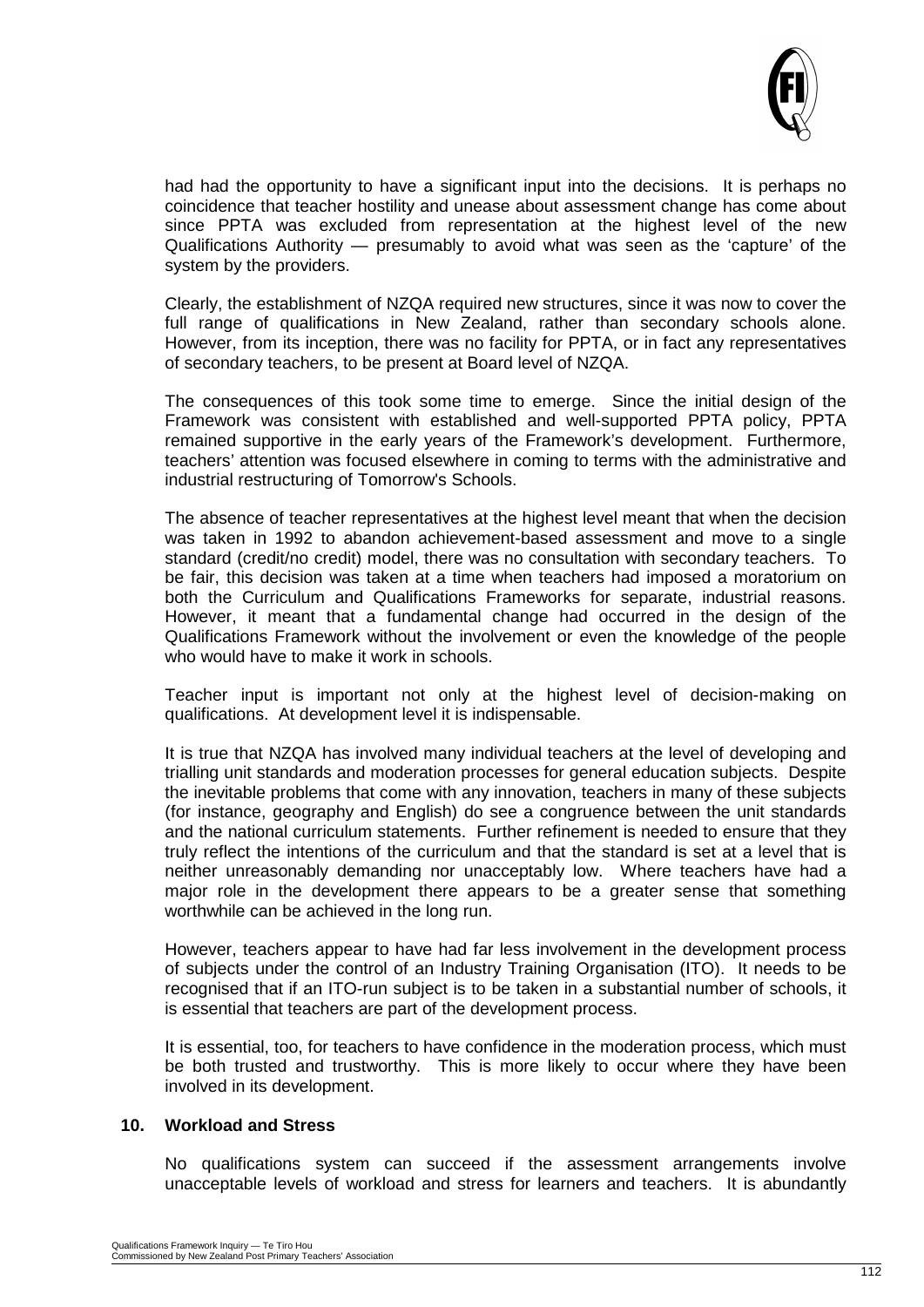

clear from the membership consultation that there is a high level of concern amongst teachers about this issue in relation to the Framework-style of assessment (2297 mentions).

It is more difficult, however, to quantify the increase in workload or to propose solutions, for a number of reasons. Firstly, many of the responses expressed a high level of anxiety but gave no specific detail to indicate which features of the Framework were the major factors in increasing workload. The likely reason for this is the fact that many of the respondents have no direct experience of Framework-style assessment. Nevertheless, there were also enough responses from those involved in unit standards trials or informal trialling to suggest a number of aspects of the Framework which influence teacher and student workload. It is necessary to distinguish between those which are transitional and those which would be inherent features of the new system.

A further complicating factor is the general increase in teacher workload for a host of other reasons including the requirements of other agencies such as the Education Review Office, the introduction of more formal appraisal systems and the introduction of the New Zealand Curriculum Framework. The latter is often inter-related with the Qualifications Framework, for instance in mathematics and science subjects, where teachers in the unit standards trials were grappling with curriculum innovation as well as a new method of assessment. Many of the other factors are not attributable to the Qualifications Framework but have an inevitable bearing on teachers' overall responses on workload issues. The Inquiry noted that PPTA is attempting to deal with these matters in other forums, so the focus of this report is to attempt to identify and propose solutions on workload matters related to the Qualifications Framework.

Finally, there is the unquantifiable factor of the stress associated with implementing a change which many teachers feel has been increasingly imposed from above without adequate consultation with the people who will have to make it work. The loss of control, and the feeling that legitimate questions about educational validity and manageability have not been addressed, have certainly affected teachers' motivation and desire to find solutions - hence this Inquiry.

More specific issues identified by in the survey were:

- inadequate time for trialing before implementation (745 mentions)
- pressures associated with re-assessment demands (662 mentions )
- reinventing the wheel in each school ( 606 mentions) and
- poor communication and publicity (472 mentions)

A further source of information on this issue was NZQA's 'Report on the 1996 School Trials Surveys', which covered 337 respondents in trials of biology, physics, history, science and chemistry. Four major factors which could affect workload were ranked as follows:

- Re-assessment ( most significant )
- Assessment for dual qualifications
- Record-keeping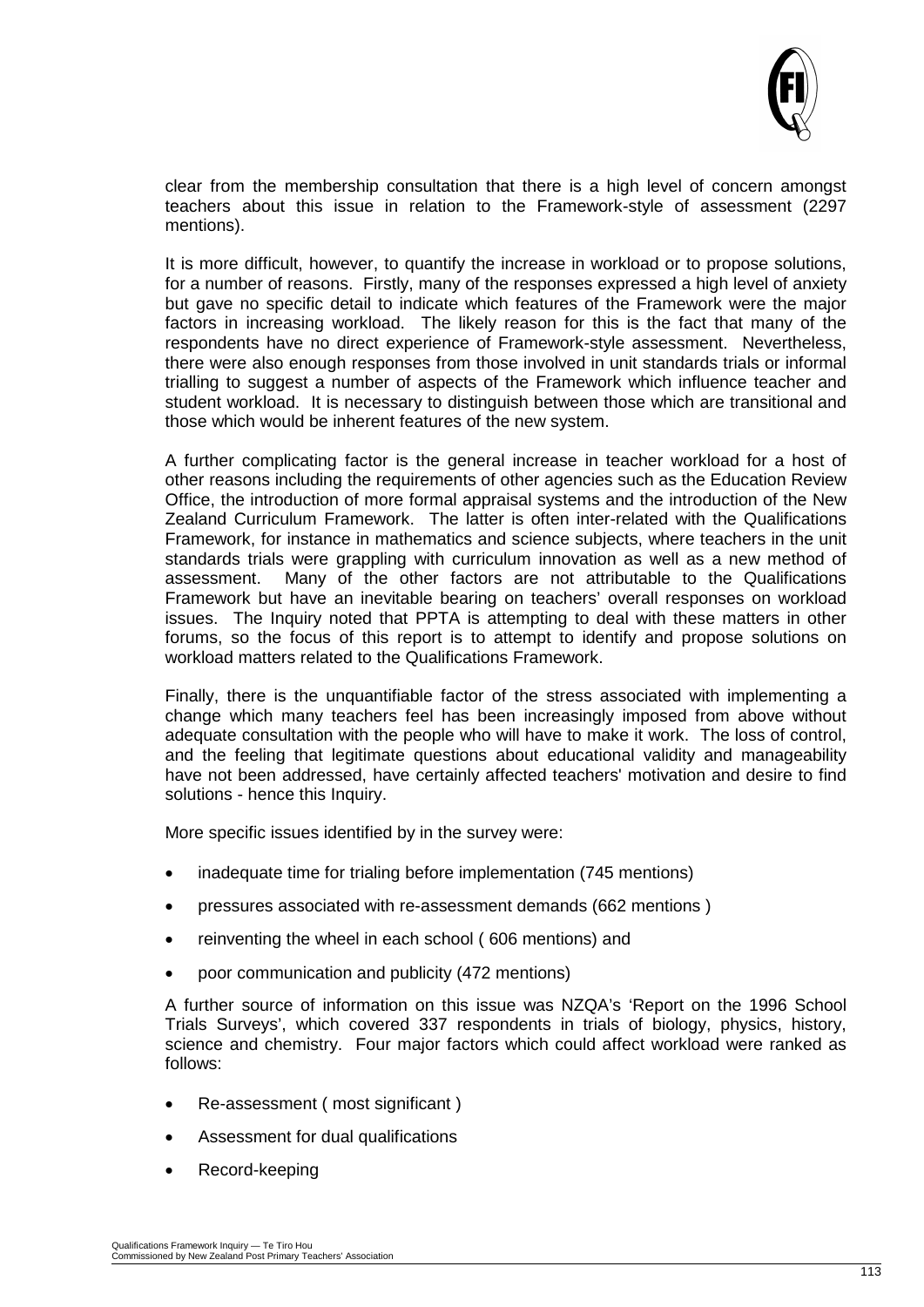

Moderation ( least significant )

Writing assessment tasks and the actual process of assessing student work were also identified by the respondents as imposing significant workload demands. Gilmore (see Chapter 3) concluded that the current workload associated with the trials would not be sustainable on a long-term basis, but that "the long-term situation may not be as severe as that experienced in the trial phase".

Our conclusion is that *operating the Framework style assessment model as it currently exists and at all three levels (Years 11, 12 and 13 ) will probably produce an unmanageable workload in the transitional period and at least in the medium term.*

#### **11. Funding**

There are two issues of funding in the Qualification Framework which contribute to the difficulties faced by teachers and learners. The first is the added cost of running two parallel assessment structures in the final three years of secondary education. The second is the extent to which fees for qualifications earned in secondary school should be paid by the recipients of the qualifications (or their parents).

There are currently two parallel assessment structures operating in the senior years of secondary school. Assessment for the new National Certificates (through accumulation of unit standards) is occurring in parallel with School Certificate examinations, Sixth Form Certificate assessments, and University Bursaries examinations. All require learners to pay fees, and all create assessment workloads for learners and assessment and administrative workloads for teachers.

The fees requirement in 1996 for students who were engaged in unit standards plus either School Certificate or University Bursaries examinations were messy, reflecting the complexity of the systems. All students were expected to pay the standard fees for the national examinations, unless Financial Assistance was claimed and granted. Additional fees associated with assessment for unit standards were charged in some circumstances, as outlined below:

- learners who were only assessed against trial unit standards did not pay the hook-on fee (\$25) in 1996. Payment was deferred until the learners were assessed against unit standards in subsequent years. Unit standard results reported as part of the trials scheme did not attract credit fees (\$1.00 per credit)
- learners who received unit standard results for any other subjects apart from trials subjects were required to pay both the hook-on fee and any credit fees for these subjects
- where students were receiving Financial Assistance for the existing examinations, credit fees were waived for learners who had Financial Assistance granted for current qualifications in 1996. The waiving of this fee only applied to unit standards assessed within the school. These learners were required to pay the hook-on fee of \$25 unless they were only being assessed against trial unit standards

A special system of fees also applied in 1996 for students taking part in assessments for unit standards and one or more Sixth Form Certificate subjects. SFC learners were required to pay an all-inclusive fee of \$25. All SFC learners who were assessed against any unit standards in 1996 were required to pay the fee. This fee also applied to 1996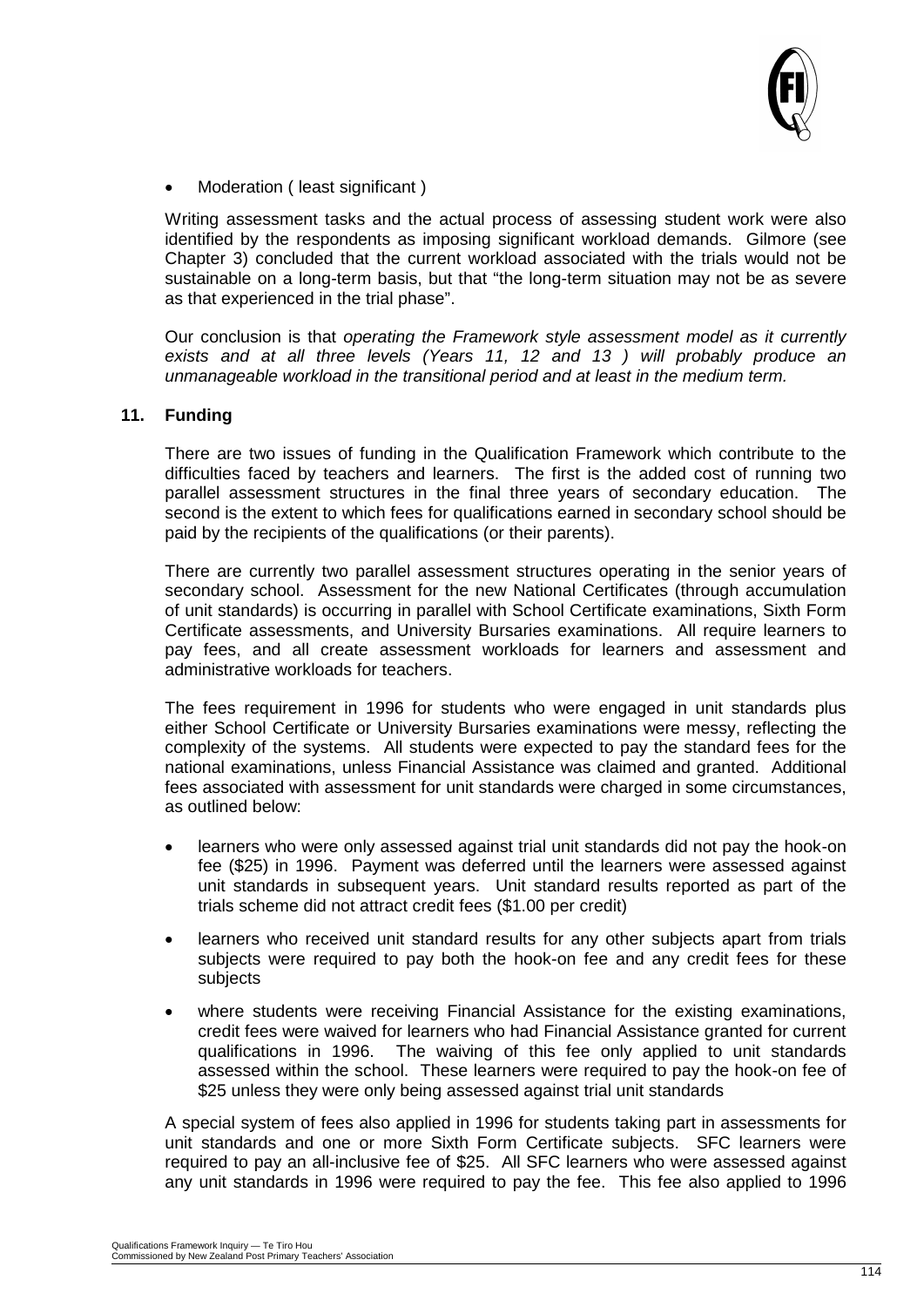

trials unit standards. Those learners who had paid the fee did not have to pay any credit fees for unit standards assessed within the school in 1996. Any unit standard assessed by a provider outside the school incurred the \$1 per credit fee.

These arrangements have changed in 1997. In addition to fees for the national examinations and Sixth Form Certificate, there are fixed charges for students assessed for unit standards. For students who have not hooked on previously the fee is \$30 which includes the one time payment of their hook-on fee and all unit standards reported in 1997. Students who have hooked-on previously will only pay \$15, irrespective of the number of credits they have reported during 1997.

The Qualifications Authority has advised that these low fees for unit standards are not sustainable for more than one further year. In essence, the Authority is running two systems of assessment on the income of one. The likely casualties, if this is not, resolved, will again be teachers and learners.

One of the clear ways to reduce the costs to students of the NQF would be to transfer the current Government subsidy of \$5.1m for School Certificate, making it available for Framework related assessment.

The other funding issue which needs to discussed is the extent to which the assessment and administrative costs for qualifications earned by learners who are still at secondary school should be paid for through Vote Education. Currently, learners or their parents pay all costs except for the Government subsidy of \$5.1 million for School Certificate.

The consultation with PPTA members showed very little support for total reliance on fees paid by individual students (103 responses), and strong support for total reliance on Government funding (1554 responses). A middle course was favoured by 1059 respondents.

With the proposed rise in the school leaving age to 17 years from next year, a substantial proportion of learners' secondary school qualifications will be earned while they are compulsorily attending secondary school. The Government is withdrawing income support currently available for 16- and 17-year olds who are not at school and not employed, arguing that these young people should be attending school. There seems to be a sound argument that Government should therefore start paying a higher proportion of the costs of running assessments for qualifications in the senior secondary school.

#### **12. The Need for a Long-term Change Strategy**

Implementation of substantial changes in education places extra demands on schools, teachers and learners. In recent years, secondary school learners and teachers have been facing new curricula in most subject areas, as well as major changes in assessment practices arising from implementation of the Qualifications Framework. For these changes to be handled well by teachers and learners requires a strategy of systematic and resourced management of change, which to date has been lacking.

In particular, the extra expenses and workload associated with the period of transition from old systems to new systems need to be recognised and special additional resources provided during this period. In the senior secondary school, there will be dual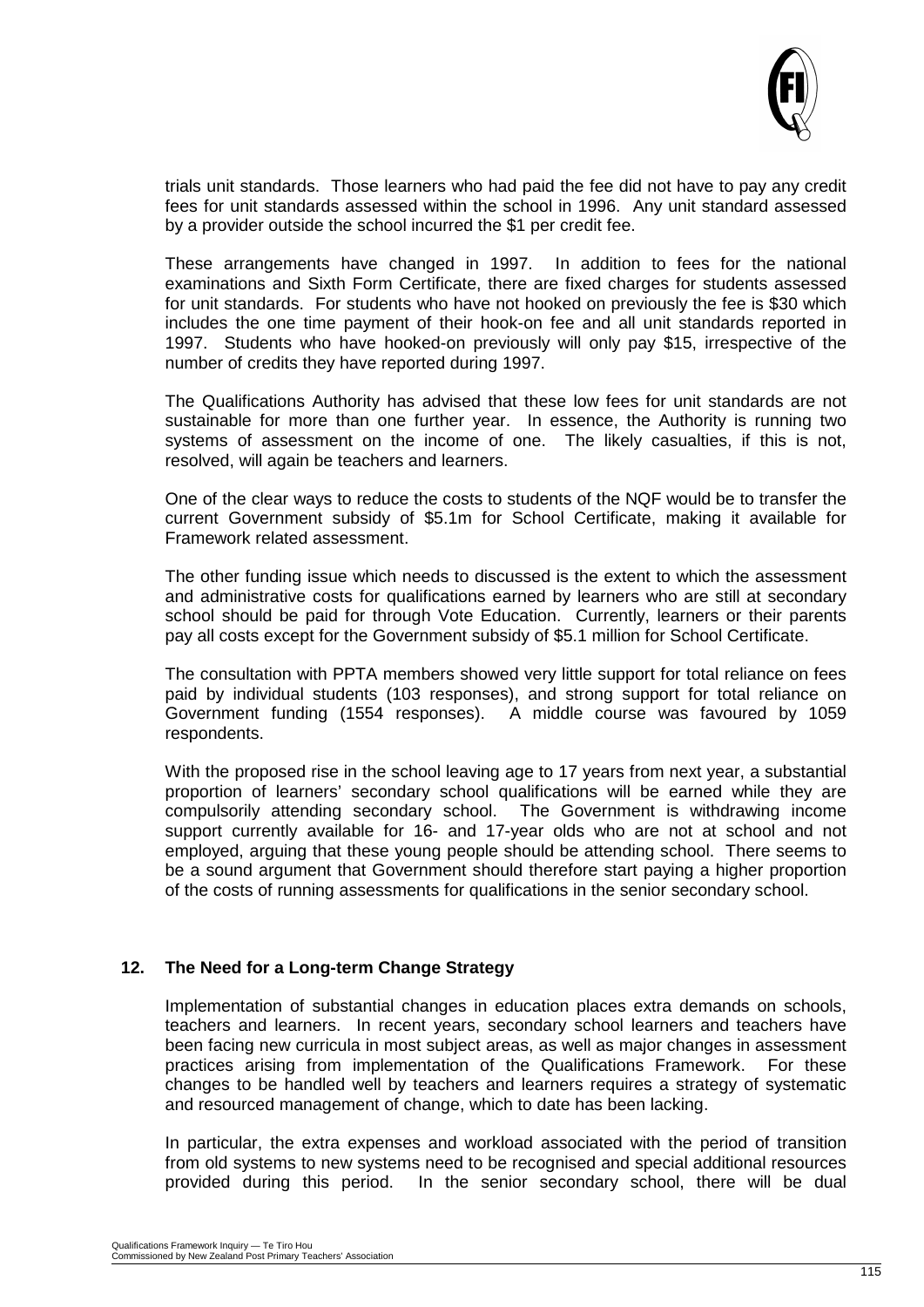

assessment systems operating for some time to come. Unless additional support is made available during this period, it is unrealistic to expect secondary schools to be able to devote the time and energy to get new systems up and running properly. The inevitable result will be that the transitional period will drag on, because trust in the new systems is a prerequisite to retiring older systems. This result is the 'worst of both worlds'—added costs and added workload without the satisfaction of operating the systems properly.

A properly planned and funded transition would allow measured and thorough establishment of the new systems over the course of three or four years, while the existing systems are maintained properly until either they could be retired gracefully, or their continuing value had been established.

In the period of transition the Inquiry believes it is imperative that Government recognise that change of this nature requires both physical and financial support. The set-up costs need to be clearly identified in order that they not be confused with the ongoing operational costs, which may be considerably less.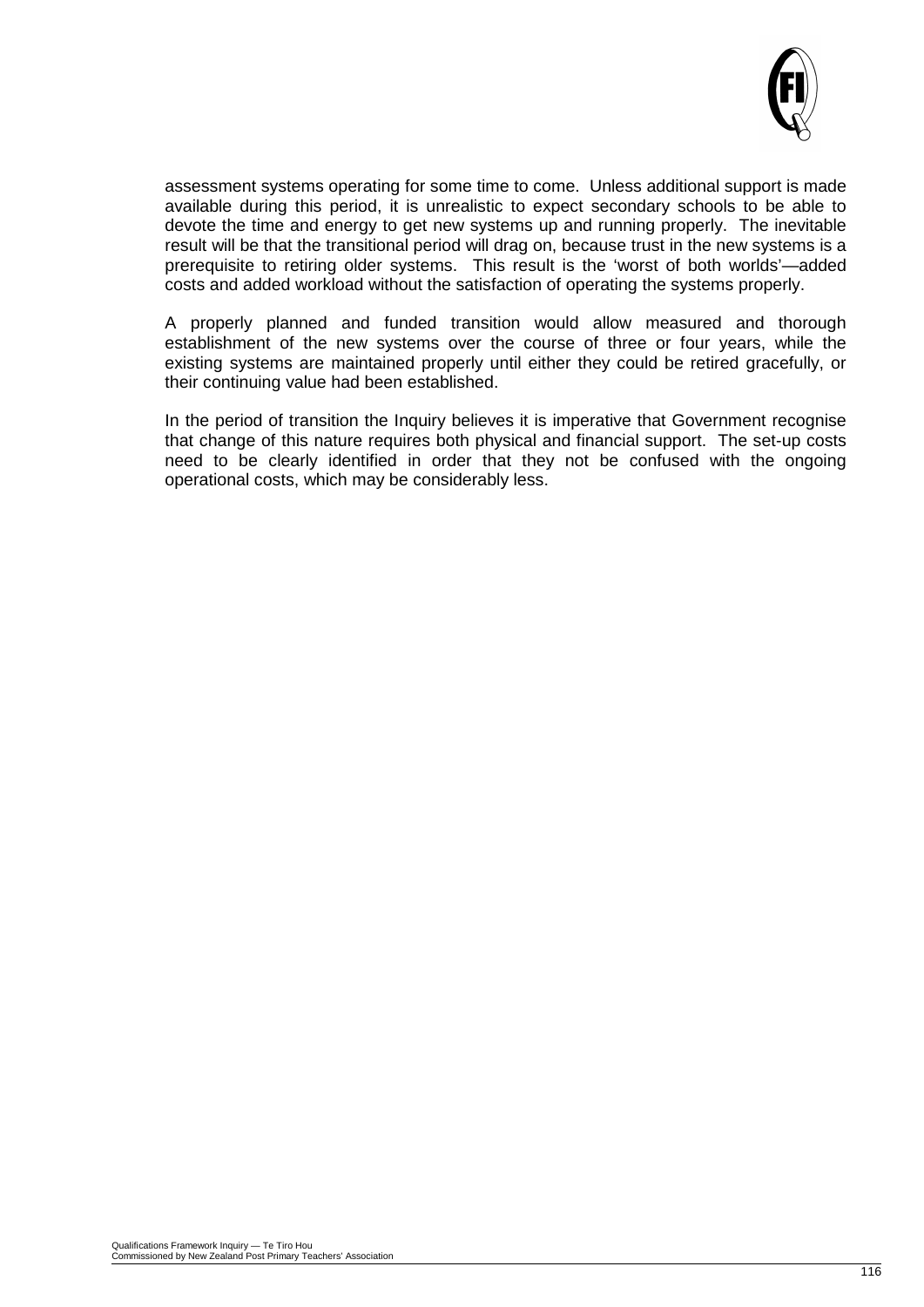

# **REDESIGNING UNIT STANDARDS**

Taking into account the criteria presented in Chapter 6 and the issues discussed in Chapter 7, the Inquiry decided that, if Framework assessment was to be both effective and manageable, some significant changes were needed in the design and use of unit standards. Because most of these changes have been discussed at some length earlier in this report, the educational arguments for them are summarised quite concisely here.

Additional attention will be devoted to consideration of the workload implications of the proposed changes. Workload is a vital issue to teachers, and the Framework will only be able to be implemented, if its assessment and administrative procedures are manageable.

#### **1. Provision for merit and excellence to be recorded in unit standard assessments**

The case for including one or two merit steps, for performances that substantially exceed the requirements for awarding credit, was extensively covered in Chapter 7. Most of the supporting arguments relate to motivational issues, which link to section 5 of Chapter 6. The Inquiry believes the addition of merit steps is essential if unit standards are to be widely accepted as a model for assessment in the senior secondary school, and to contribute effectively to enhancing student learning.

#### **2. Avoiding large numbers of small unit standards**

In Chapter 7, we presented a case for restricting the number of unit standards typically assessed in a year-long general education course. We suggested a maximum of about 6 unit standards, and a corresponding average size of at least 4 credits per unit standard. These suggestions were intended to reduce fragmentation of the curriculum, while providing a rich enough picture of student achievement to allow awarding of merit and excellence grades in most unit standards. With fewer unit standards to cover, teachers are likely to offer students more than one opportunity to demonstrate their skills and knowledge for each unit standard. Students are also less likely to fail a unit standard because of one mistake or an 'off-day'.

The demands for task design, assessment and re-assessment, recording and moderation are clearly greater for a large number of small unit standards than for the reverse. It is of course possible for teachers to group several smaller unit standards into a single assessment task, but assessment and recording requirements will still be complex because it is necessary to record achievement separately for each unit standard. Including fewer and larger unit standards in a course should have clear benefits for teacher and student workload.

#### **3. Less detailed requirements for content coverage**

One significant source of additional workload, both assessment and re-assessment, is the inclusion in unit standards of very specific assessment coverage requirements. These requirements are spelled out in the form of range statements for each aspect to be assessed. If these range statements require detailed and specific coverage of particular contexts, teachers may need to design several different tasks to ensure that all components of the aspect have been covered. This could happen even if they are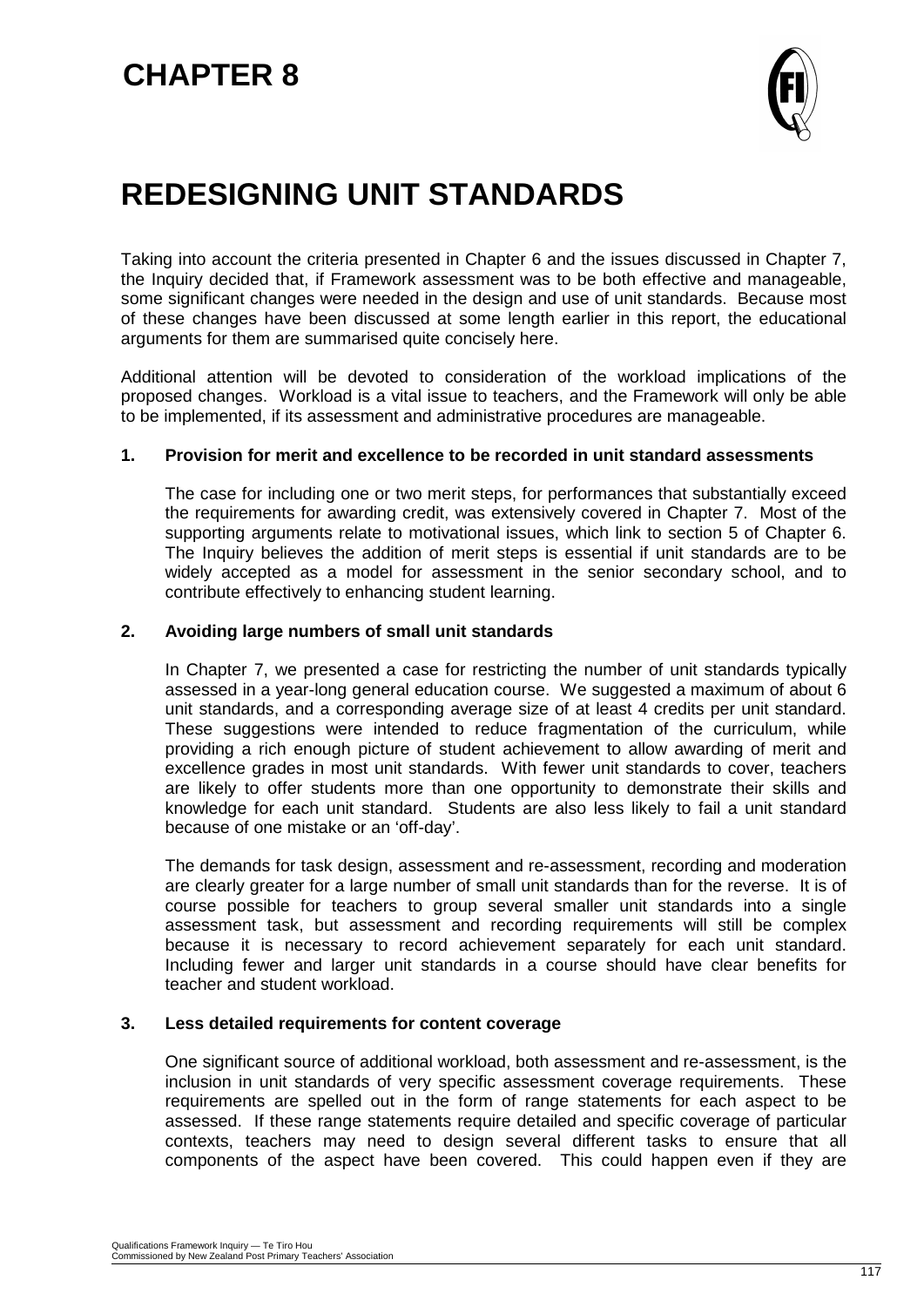

confident that adequate knowledge and skill in the aspect being assessed has been demonstrated in the first task, and should transfer to other similar contexts.

It has also been recognised that first editions of unit standards often spelt out unnecessarily low level elements and performance criteria which could have been subsumed into other, more holistic statements. This too, created unnecessary workload as well as leading to criticisms of a 'dumbed down' curriculum. The removal of redundant elements and performance criteria is another change needed in order to address the problem of excessive workload.

The Qualifications Authority has already begun to address these issues. As unit standards are rewritten, range statements are being modified to remove unnecessary items or to move them to special notes to be used as guidance rather than as absolute requirements. The number of performance criteria per aspect is also being restricted to more manageable levels.

These changes will allow teachers greater flexibility to choose learning experiences and assessment tasks for their students, and to exercise greater professional judgement in determining if students have provided enough evidence that they meet requirements for standards. The more holistic criteria will slightly complicate moderation of the assessments, but in the Inquiry's judgement the gains substantially exceed the losses.

#### **4. Changed expectations about re-assessment**

Re-assessment is a distinctive feature of the Framework. In Chapter 6 we argued that students should be given more than one chance to demonstrate their attainment of required standards. This might occur through the use of more than one assessment activity in each unit standard, but it also could occur through opportunities to be reassessed after falling below the standard on the first attempt.

Re-assessment has created major workload stresses for teachers because schools have not traditionally been organised to allow this to occur. If it is seen as desirable to give students more than one opportunity to achieve the standard, then school timetables and planning by subject departments need to take this into account. This means planning time for re-assessment within the programme, rather than attempting to deal with it outside class time. At present this may clash with the need to cover the prescription for an external examination. This suggests the need for a co-ordinated qualifications system with a single model operating at each level.

Some lessons have been learned from the trials — these need to be disseminated to avoid the situation where each school and teacher reinvents the wheel.

Fewer, larger unit standards are part of the answer. A realistic policy on the number of re-assessment opportunities (for instance, one per task) is also essential. It may also be useful to provide a standard collection of re-assessment tasks, while still leaving teachers free to develop the initial tasks which are subject to moderation. With experience, teachers are likely to develop other strategies, such as the use of tasks from previous years, either as re-assessment tasks or as formative assessment tasks so that fewer students require re-assessment.

Another part of the solution involves setting the standard for credit at a level which is a realistic challenge for most students. This inevitably requires some rewriting of standards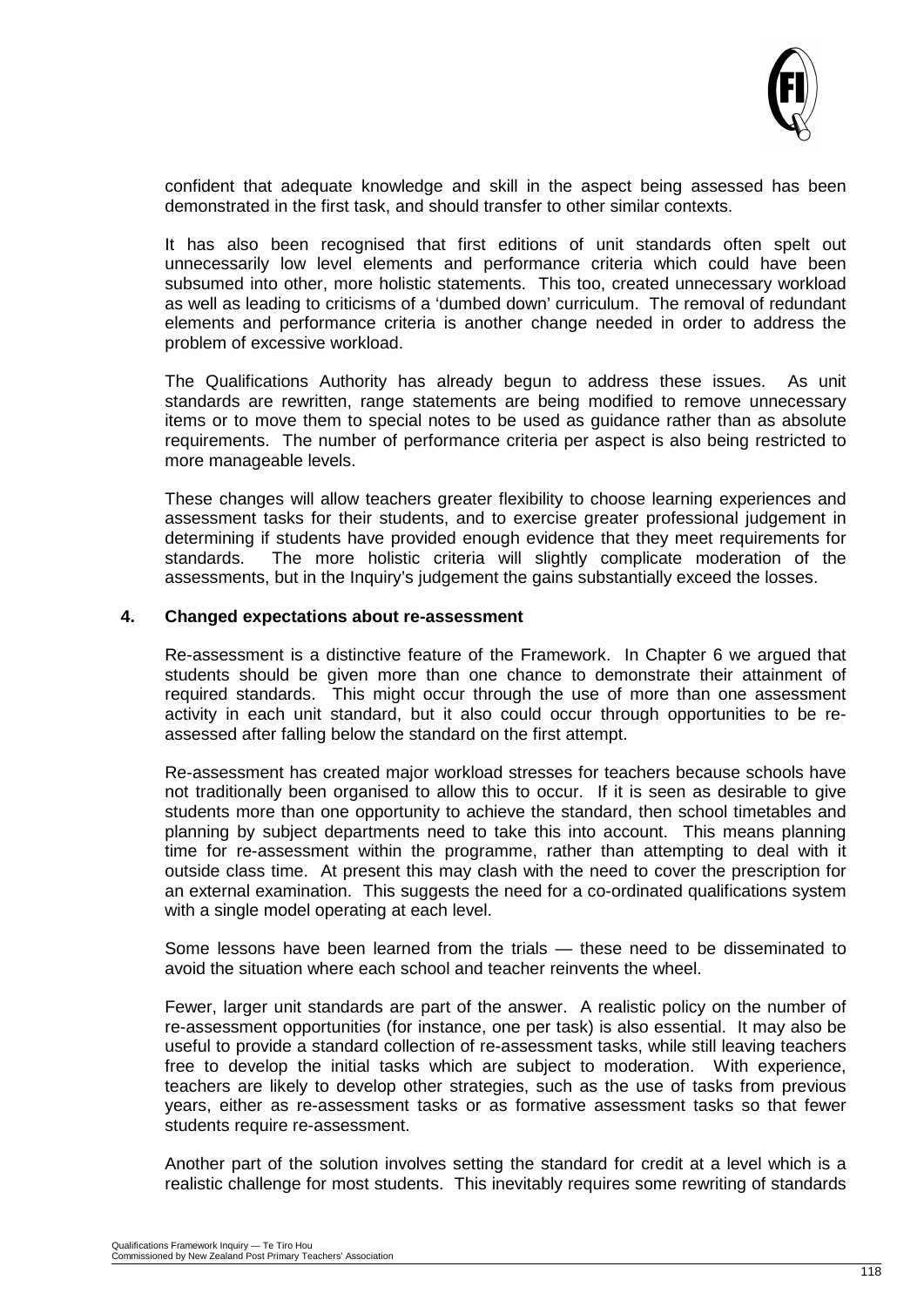

and adjustment of practice in all subjects. Once a suitable level has been set, fewer students are likely to need re-assessment. This is also related to the issue of providing a challenge for excellent performance by adding one or two steps above the credit level. When a workable merit and excellence system is developed, the level for credit need not be set so high, reducing the number of re-assessments likely to be needed.

#### **5. Restricted use of multi-level assessment within a class**

A further consequence of the development of 'merit steps' would be the removal of the largely unrealistic expectation that teachers could provide challenges for able students by offering unit standards at two different levels within the same class. This approach was NZQA's response to widespread criticisms that the can/can't (pass/fail) method of assessment did not recognise excellence or motivate students to achieve higher levels of performance.

The multi-level approach may be possible for some subjects, particularly where the focus is on skills and the higher level unit standard is simply a more sophisticated version of the lower level (as, for example, with transactional writing in English). However, it is almost impossible where the emphasis at the higher level is on entirely different content which requires a significant amount of input from the teacher (as, for example, in most mathematics or science unit standards). Even where it is theoretically possible, the workload for most teachers would be unsustainable. To develop two entirely different sets of assessment and re-assessment tasks and schedules, and to manage the preparation and teaching of two different sets of content within the same class is an unreasonable demand, particularly given the size of many New Zealand senior secondary school classes.

Merit and excellence steps acknowledging superior performance within the same programme of work are potentially a more realistic alternative, provided that the required assessment model is developed and, if necessary, modified in consultation with teachers to ensure that it is manageable.

#### **6. Improved approaches to moderation**

Interestingly, neither the QFI membership consultation nor the NZQA survey of 1996 trial schools revealed moderation requirements as the major factor in teacher workload. Comments in the QFI consultation tended to focus more on the difficulty in achieving adequate moderation than on workload issues. In the NZQA survey moderation was the lowest ranked of the four factors suggested as possible sources of additional workload.

Nevertheless, it is clear that the requirement to prepare a sample of assessment tasks and schedules at least a month before they are given to students does place teachers in charge of subjects under additional pressure. If the task is returned promptly by the moderator, there is a pay-off in that the work is ready well ahead of when it is needed in the classroom, with the likelihood of better quality tasks, greater efficiency in doing the assessment, and a reduction of stress at the other end of the process.

However, it must be acknowledged that the system breaks down, with additional stress to teachers, when moderators fail to meet the deadlines for returning work, particularly if they require changes to the assessment task. A number of comments focused on the workload of teachers who are moderators and suggested that the 'secondment' of a smaller number of teachers as full-time adviser-cum-moderators might be a more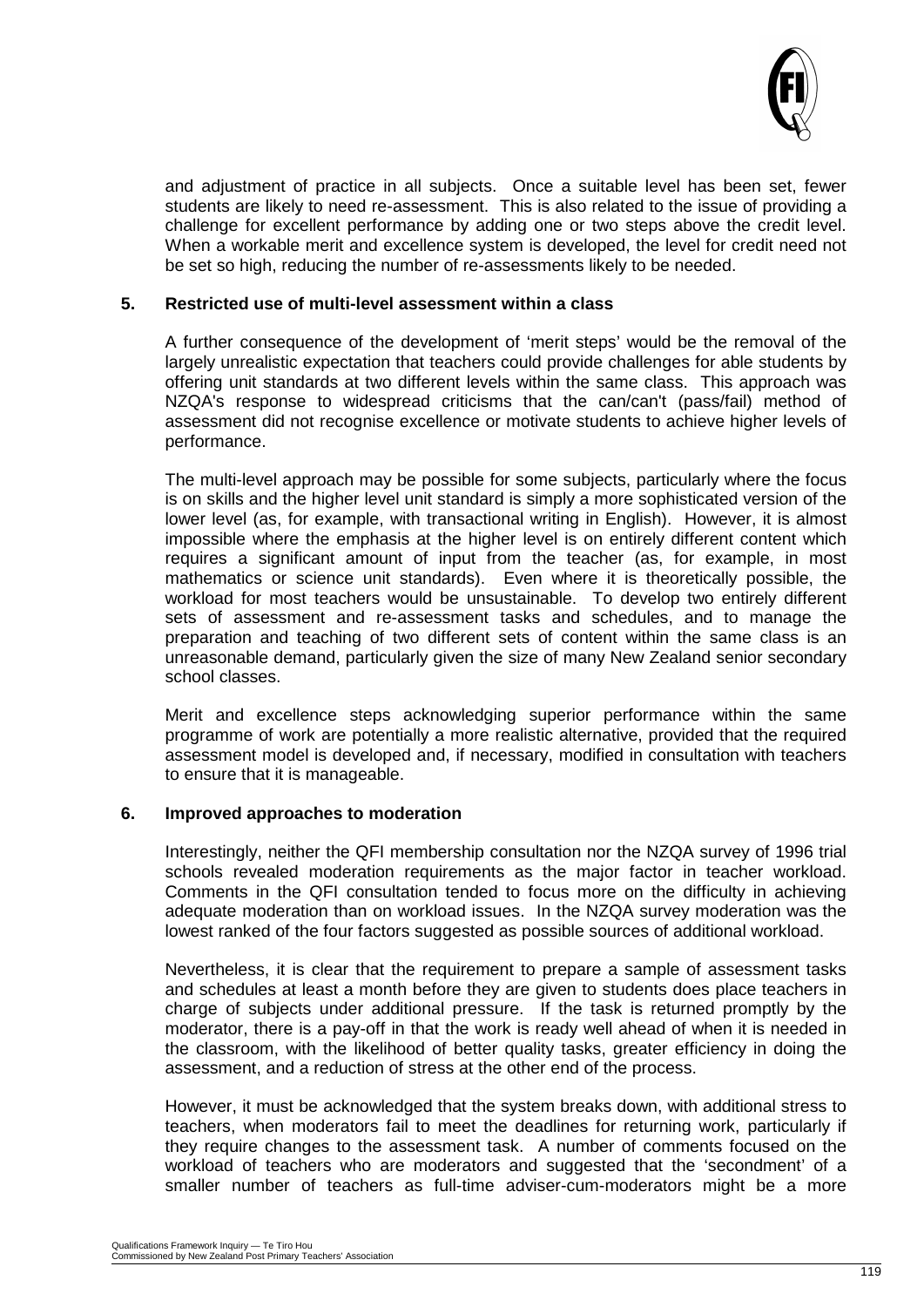

workable solution. In theory this model could be developed to kill several birds with one stone — to reduce stress on teachers by ensuring the prompt return of moderated items, to enhance consistency by reducing the number of moderators, and to provide advice.

A further possibility that might be explored is a greater role for Nationally Prescribed Tasks, which have the advantage that teachers do not have to design the task or assessment schedule. A related approach, without the compulsion, would be to provide a 'bank' of tasks and assessment schedules which had been pre-moderated, so that teachers could choose tasks to suit their teaching programme from within the bank. It is even possible that in some subjects a standards-based reference test model might be a feasible option, with the potential to reduce teacher workload and provide consistency, providing it was a valid way of assessing the knowledge, skill or understanding in question.

In all discussions of the demands of moderation, the potential benefits also deserve attention. Most forms of moderation involve communication between or among teachers who are teaching the same subject in different environments. The professional development offered by this arrangement has frequently been remarked on by participants in moderation. These ways of achieving greater consistency of standards lead to very fruitful interchanges which enhance teaching and learning, as well as assessment.

#### **7. Avoiding dual assessment**

Assessment for two qualifications within a single year has been a source of confusion and stress for students. It clearly has also been a source of additional workload for teachers trialling or implementing unit standards, with different and sometimes conflicting requirements for coverage, assessment, record-keeping and moderation. To avoid these stresses, it is necessary to ensure either that a single qualification is offered at each year level, or that any alternatives (for instance to cater for the desire for both a Bursary award and alternative programmes in Year 13) are co-ordinated and linked.

#### **8. A more realistic time-frame for implementation**

It is abundantly clear that not all schools or subjects would be ready for the disappearance of Sixth Form Certificate at the beginning of 1998. To proceed with this time-frame would result in an unsustainable workload for many and in the process discredit even those aspects of the Framework which are actually or potentially desirable.

On the other hand, the present state of limbo and uncertainty is undermining many teachers' and schools' motivation to prepare themselves for change. Unless this alters they will still find themselves unready even at a future implementation date. The same problems of unsustainable workload will occur and the innovation will fail.

For this to change, teachers need to believe that the system will be worthwhile and manageable for themselves and their students. The criteria outlined in Chapter 6 are designed to provide a basis for making this judgement, and the changes to unit standards proposed in the present chapter bring them more into line with these criteria.

It is also essential that the time-frame for any changes be clearly published to give schools and teachers certainty in their planning. The time allowed for preparation must also be realistic.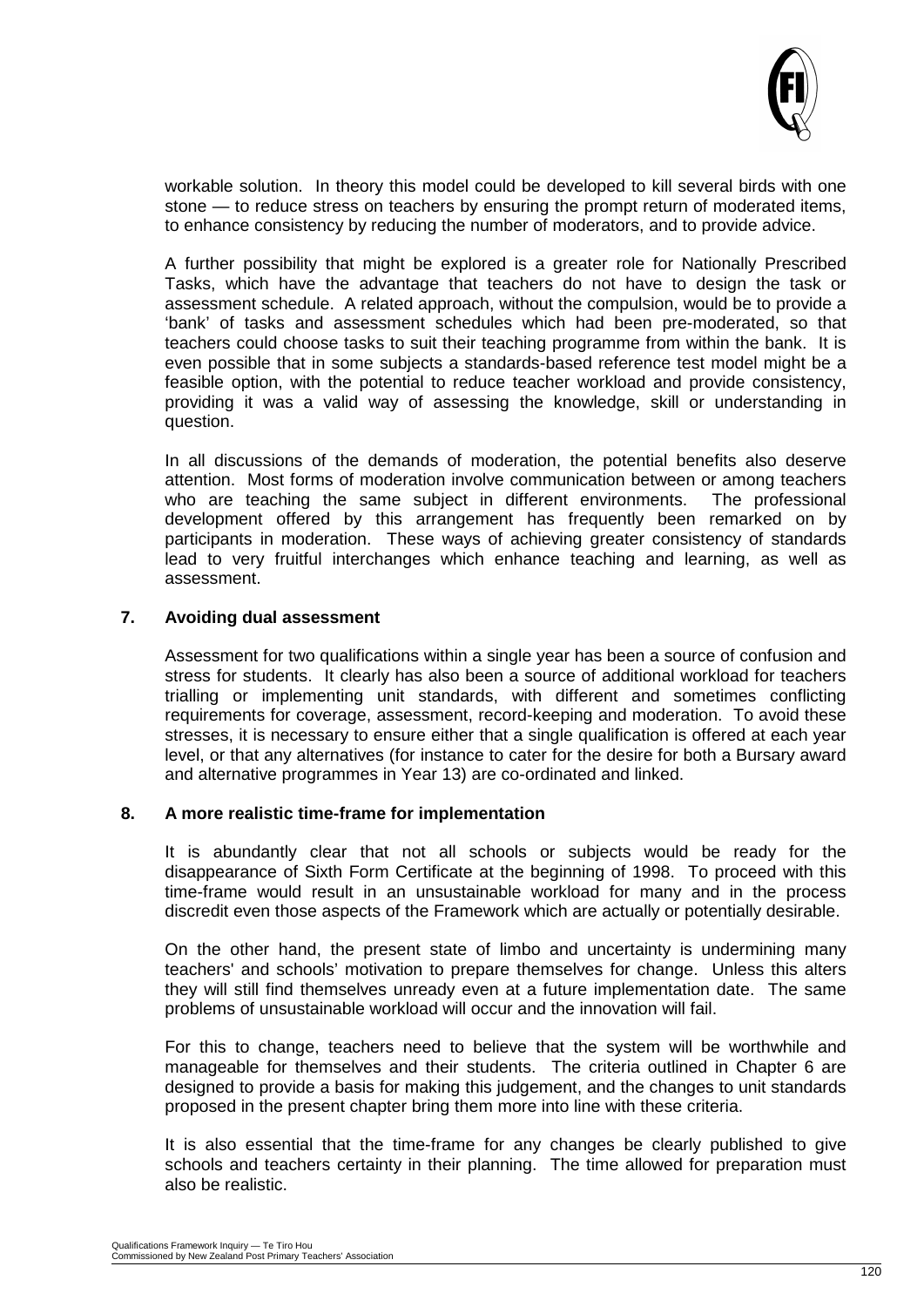

#### **9. Support and resources for effective implementation**

The consultation made it clear that members see themselves reinventing the wheel in many aspects of the Framework — a further addition to workload pressures. While many teachers prefer to write their own assessment material, it is essential that they have access to exemplars of assessment and re-assessment tasks and schedules as well as samples of assessed and moderated student work and templates for record-keeping and reporting. This is particularly important for one-teacher departments, and for teachers in small and isolated schools where all the burden for assessment in a particular subject falls on a single person.

The provision of Assessment Guides for all but the first two trial subjects is a positive step, but it is vital that these are made available to all schools and updated with material that has been rewritten in the light of the trials. It was inevitable that the first editions contained untested 'bright ideas' which in some cases proved unworkable in practice. It is also essential that the experience of the trials be made accessible to all schools rather than leaving those not in the trials to stumble along and repeat earlier mistakes.

Adequate and ongoing professional development is also essential for all teachers who will be implementing the changes. Eighty-eight percent of respondents to the NZQA survey of 1996 trial schools indicated that involvement in the trials had provided useful professional development. The factor cited most often was having the chance to meet other teachers and exchange ideas. Similar opportunities for all teachers involved in the changes would be likely to provide teachers with both official and word-of-mouth strategies to reduce stress and workload.

It is particularly important that the extra costs and workload during the period of transition to a new system of assessments be adequately provided for. Failure to make appropriate provision will drastically slow down the transition and cause much greater stress for teachers and learners. The end result could be partial implementation extending over many years—perhaps the worst possible outcome.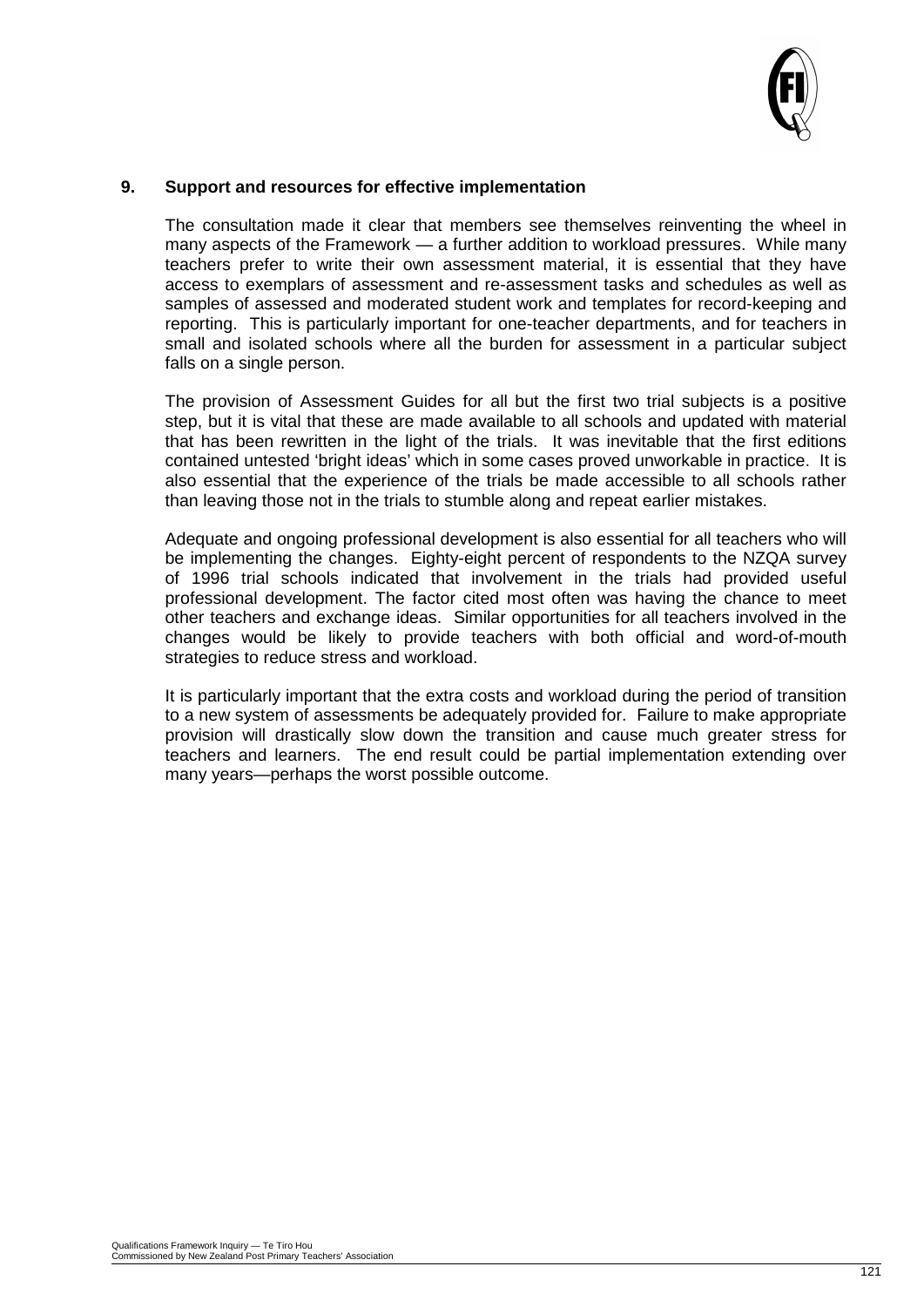

# **FUTURE SCENARIOS FOR SECONDARY SCHOOL QUALIFICATIONS IN NEW ZEALAND**

In this chapter, the Inquiry draws together threads from all previous chapters and evaluates possible scenarios for the overall structure of assessment in the senior secondary school. The criteria presented in Chapter 6 are used to reject some scenarios and support others.

Throughout this chapter where 'unit standards' or 'the Framework' are referred to, what is meant are unit standards which have been re-developed in line with the Inquiry's recommendations in Chapter 8.

**The Inquiry has no desire to see unit standards or the Framework used extensively in the senior secondary school unless these modifications are made.**

School Years rather than form levels are used: Year 11 rather than Form 5, Year 12 rather than Form 6, and Year 13 rather than Form 7.

#### *Scenario 1:* — **Retire the existing School Certificate, Sixth Form Certificate, and University Bursaries assessments, and fully implement the Framework in Years 11, 12 and 13.**

The Inquiry rejects this scenario for at least four reasons.

First, it is apparent from the PPTA membership consultation and from soundings of public and political opinion that this scenario could not be implemented. In terms of our criteria, the scenario cannot pass muster under the first or second criteria: it would not be trusted and it would not meet the needs and aspirations of all.

Second, we are convinced that retention of the University Bursaries examinations in some form very similar to their current form is essential for the foreseeable future.

Third, a very high proportion of students now complete four years at secondary school. We see no need for most students to devote effort to earning credits towards qualifications in Year 11. Rather, we contend that Year 11 should be regarded as a further year of core education, albeit with some freedom to narrow subject choices a little more than in earlier years.

Fourth, we see distinct advantages for student and teacher stress and workload if assessment towards qualifications is delayed until Year 12 for most students. In our consultation with PPTA members, a number of comments from teachers were sceptical about the manageability of framework style assessment across three entire years of secondary school, for instance:

- "The system is not sustainable at levels 1, 2 and 3. The workload and complexity would be impossible."
- "I seriously wonder about the workload with unit standards when we are running them at levels 1, 2 and 3."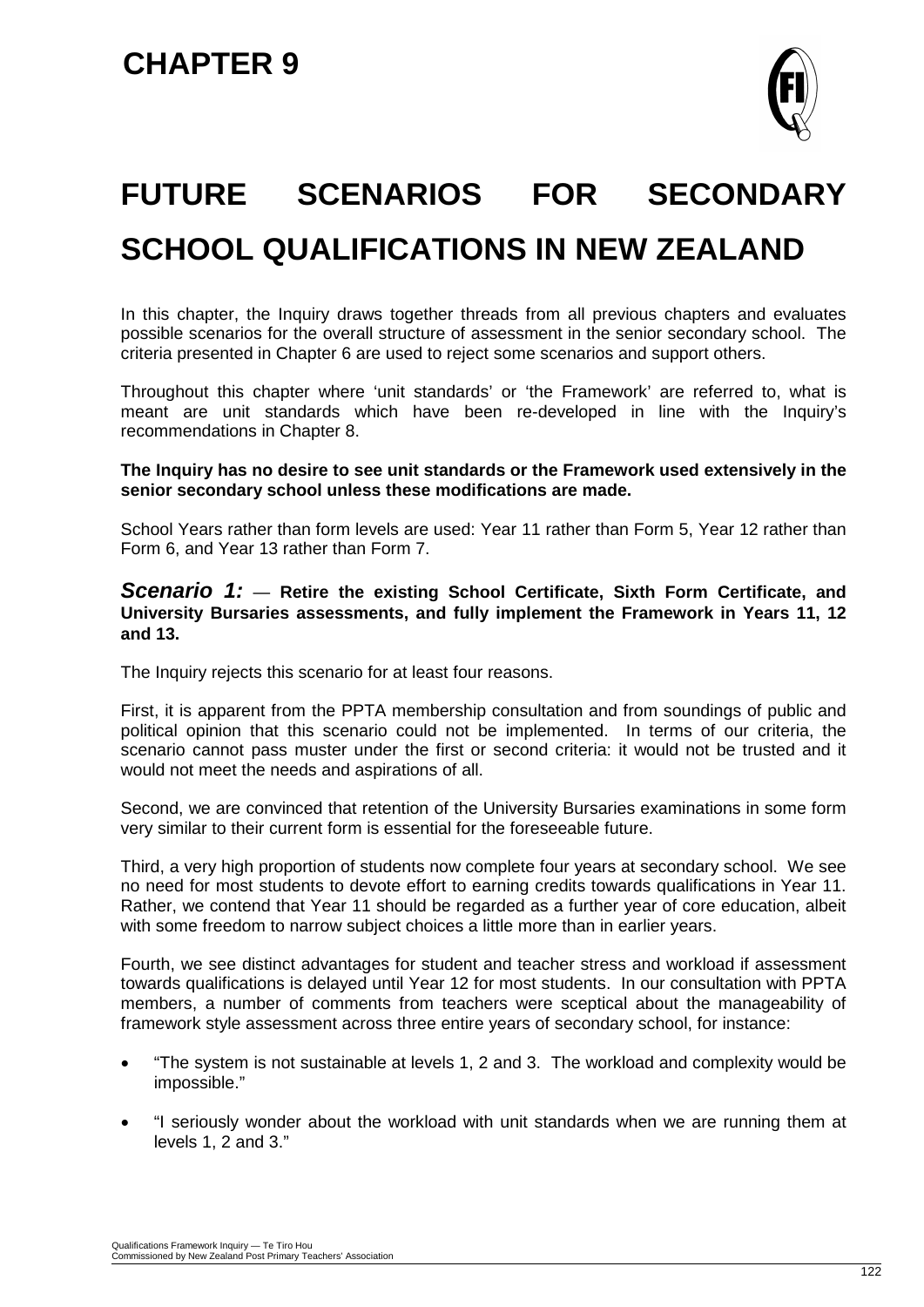

Students of average and above capabilities could be expected to earn level two unit standards in Year 12, and could then be credited (without formal assessment) with the level 1 unit standards which underpin the level 2 standards they have passed. For instance, a student passing level 2 trigonometry could be credited also with level 1 trigonometry. This would reduce the assessment load per unit standard awarded.

Students who were less capable might be expected in Year 12 to attempt level 1 unit standards, or a mix of level 1 and level 2 unit standards. Most of these students should be much more successful in obtaining credits in Year 12 than they would have been in Year 11.

#### *Scenario 2***:** — **Written external national examinations at two or three of Years 11, 12 and 13. No Framework assessment and abandoning of internal assessment components of School Certificate and University Bursaries assessments. Retirement of Sixth Form Certificate.**

The Inquiry rejects this scenario for at least three reasons.

First, it is apparent from the PPTA membership consultation that this scenario could not be implemented. In terms of our criteria, the scenario cannot pass muster under the first or second criteria: it would not be fair or trusted and it would not provide sufficient choice to meet the needs and aspirations of all.

It would be unfair in that it would distort the content of many subjects which currently use internal assessment components to assess important skills which cannot be assessed on written examinations. What would be even more unfair is that it would remove any opportunity for students to earn national recognition for their efforts in subjects which are not assessed at all through written national examinations (such as practical art and physical education).

Second, it would not meet our seventh criterion: it would be a one-shot assessment with very limited possibilities for feedback on progress.

Third, for many students and teachers it would not meet our fifth criterion: it would not be motivationally sound.

#### *Scenario 3***:** — **Abandon the Framework. Continue with School Certificate, Sixth Form Certificate and University Bursaries assessments, as currently operated.**

The Inquiry rejects this scenario, for the very reasons the Qualifications Authority and the Framework were established. A point had been reached where the high retention of students to the upper secondary school meant that alternative courses and qualifications were needed for a substantial proportion of Year 11, 12 and 13 students. There were worthwhile areas of learning for these students, but no way of crediting that learning towards qualifications available through tertiary institutions and private providers. This model fails seriously under criteria 2, 3 and 5: it does not provide for the needs and aspirations of all learners, it does not allow the cumulating of achievement across institutions, and it fails to meet the motivational needs of all learners.

*Scenario 4***:** — **Implement the Framework at Years 12 and 13. Offer written external examinations at Years 11 and 13 to promote excellence, but do not credit achievement on them towards Framework qualifications. Retire the School Certificate, Sixth Form Certificate and University Bursaries assessments**.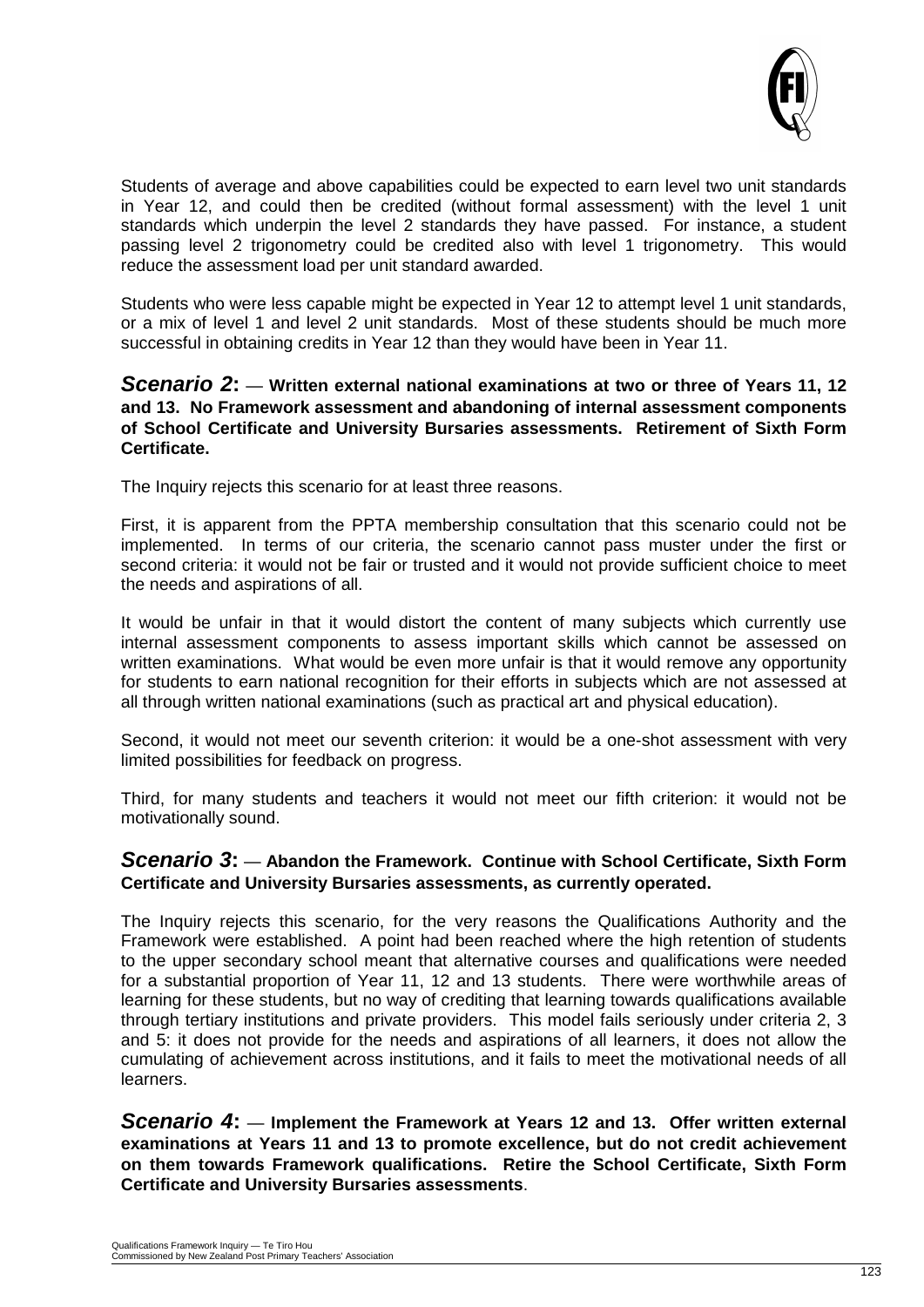

The Inquiry does not favour this scenario. We believe that it represents too sharp a change from current practice, with the abolition of the University Bursaries examinations in particular likely to cause difficulties. It is unlikely to be trusted (criterion 1 in Chapter 6) or seen to be inclusive (criterion 2). There is substantial support from PPTA members for the Framework to play a prominent part is assessment at Year 12, but there is also strong support for the retention of University Bursaries assessments at Year 13.

The Inquiry does see merit in encouraging the most capable students to test their skills and understanding in external competitions, such as the New Zealand Education and Scholarship Trust examinations, or the National Bank Mathematics tests, or the Westpac Chamber Music contest. We would be less happy to see written tests or examinations aimed at most or all pupils in a given year, because such tests would be restricted to only some curriculum areas, would be inappropriate for many of the students, and yet could have a major impact on the focus of school programmes.

#### *Scenario 5***:** — **Implement the Framework at Years 12 and 13. Offer written external examinations bearing Framework credit at Years 12 and 13. Retire the current School Certificate, Sixth Form Certificate and University Bursaries Assessments**.

The Inquiry does not favour this scenario. It sees no need for external examinations at Year 12. Responses to the consultation with PPTA members revealed only 368 'votes' in support of external examinations in Year 12, alone or in combination with Framework assessments. In contrast, 1843 votes favoured options which involved only internal assessment.

*Scenario 6***:** — **Implement the Framework at Years 12 and 13. Retire Sixth Form Certificate as soon as the Framework is ready for full operation at Year 12. Retain the University Bursaries assessments with adaptations which allow them to be credited onto the Framework. Continue to offer School Certificate assessments, but not for credit on the Framework**.

*Scenario 7***:** — **Implement the Framework at Years 12 and 13. Retire Sixth Form Certificate as soon as the Framework is ready for full operation at Year 12. Retain the University Bursaries assessments with adaptations which allow them to be credited onto the Framework. Retire School Certificate.**

The Inquiry regards these last two scenarios as the only viable scenarios it has considered. The only difference between them is the retention or retirement of School Certificate. The Inquiry would prefer Scenario 7, because it believes that School Certificate no longer serves a particularly useful purpose now that almost all students will be remaining at school for at least one year and often two years after they sit School Certificate. Retiring School Certificate would free \$5.1 million of Government support and even larger sums in student fees which could then be used to enhance implementation of assessments for qualifications in Years 12 and 13. Nevertheless, the Inquiry recognises that School Certificate is perceived by a significant number of politicians, teachers and members of the community as serving a purpose, and therefore its retention in the meantime may be insisted upon.

We now present a detailed account of how our preferred option (Scenario 7) would operate, followed by a description of the steps and support required to properly implement it. Some of the supporting arguments have been presented earlier in this chapter or in previous chapters, and will not be repeated in detail here.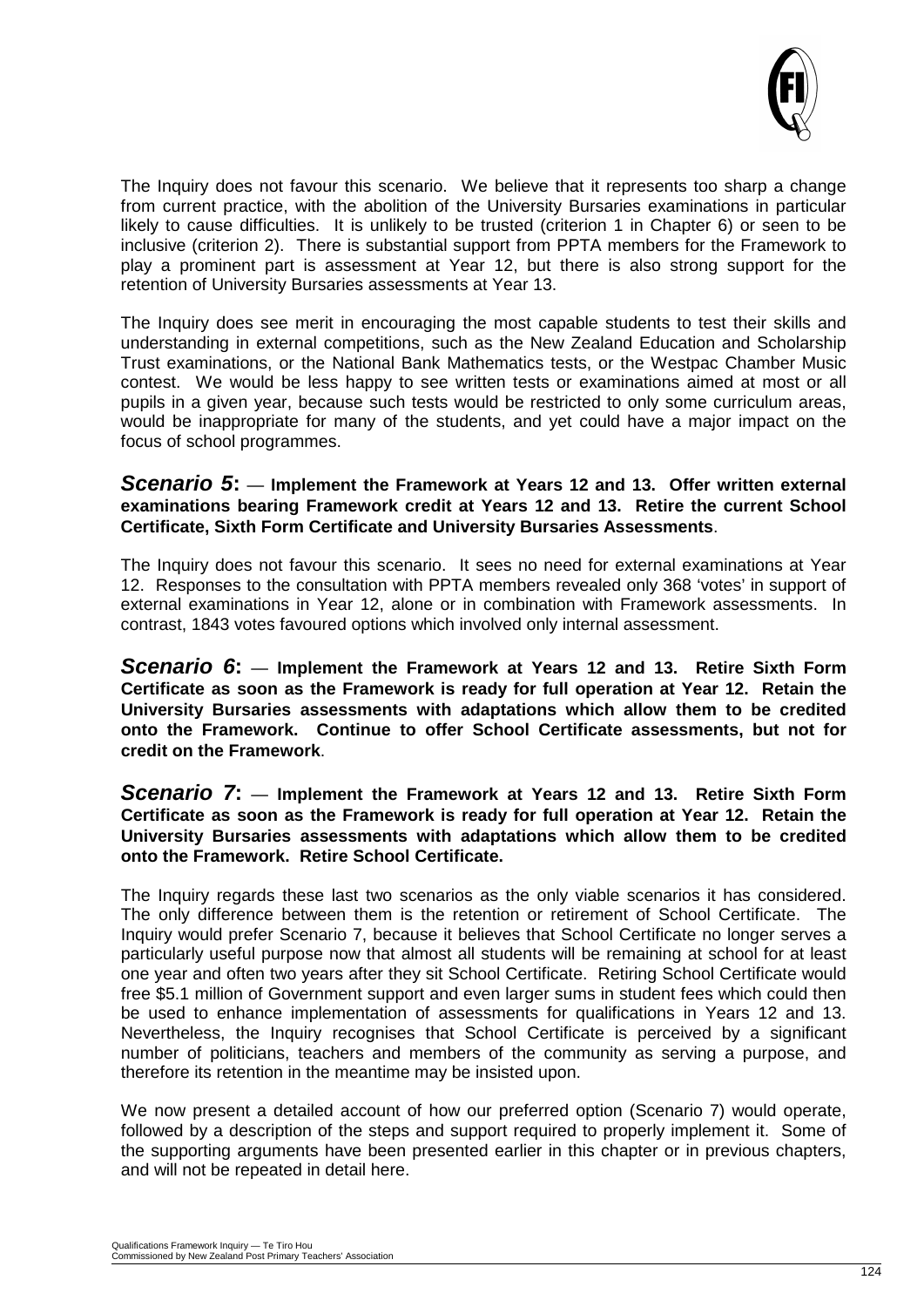

### **SCENARIO SEVEN — OPERATIONAL DETAILS**

#### **YEAR 11**

The Inquiry decided that there is no need for most secondary school students to be earning credits towards qualifications in year 11. With expectations of what students need to learn constantly growing, there would be considerable advantages in allowing an extra year of core education before qualifications became a focus. The school leaving age has already risen by one year during the 1990s, and may increase by a further year, so there is ample scope to defer until Year 12 a focus on earning qualifications. Current plans would see the Framework widely used at Year 11; our proposal, however, will allow teachers to focus their efforts at Years 12 and 13, causing less stress and allowing more effective implementation at two levels than would have been possible at three levels. This aspect of our proposal was justified more fully at the beginning of this chapter, in the discussion of Scenario 1.

The retirement of School Certificate would permit continuation of a broader core curriculum in Year 11, with reduced specialisation. In the less desirable event that School Certificate continues, the Inquiry concluded that it should be seen as an option for a smaller proportion of Year 11 students, should not be credited onto the Framework, and should not be subsidised by the Government. It would serve a similar role to other challenges made available through schools, such as the National Bank Mathematics test and the Australian Science, English and Mathematics tests.

#### **YEAR 12**

In Year 12, students will be able to exercise considerably greater choice of learning areas than in Year 11, and will make a substantial start on earning credits towards qualifications on the Framework.

Students of average and better capability will pass a substantial number of level 2 unit standards in Year 12. Some will pass unit standards at higher levels. They can also be credited, through recognition of prior learning (RPL) provisions, with level 1 standards which are subsumed beneath the level 2 standards they pass. This approach will significantly reduce the assessment workload in relation to the number of credits awarded. It will also be appropriate for some of these students to be formally assessed for some level 1 unit standards, where these reflect their current level of development in a subject or aspect of a subject.

For students who are a little slower in their educational development, Year 12 will be a good year to work on level 1 credits. Most of these students would probably have experienced little success if they had attempted level 1 credits in Year 11, and might have lost confidence in their ability to earn credits. Delaying assessment for level 1 credits until Year 12 is advantageous for most of these students.

The removal of Sixth Form Certificate will be welcomed by many teachers, once the revised Framework is properly implemented. Of the three existing secondary school awards, it has the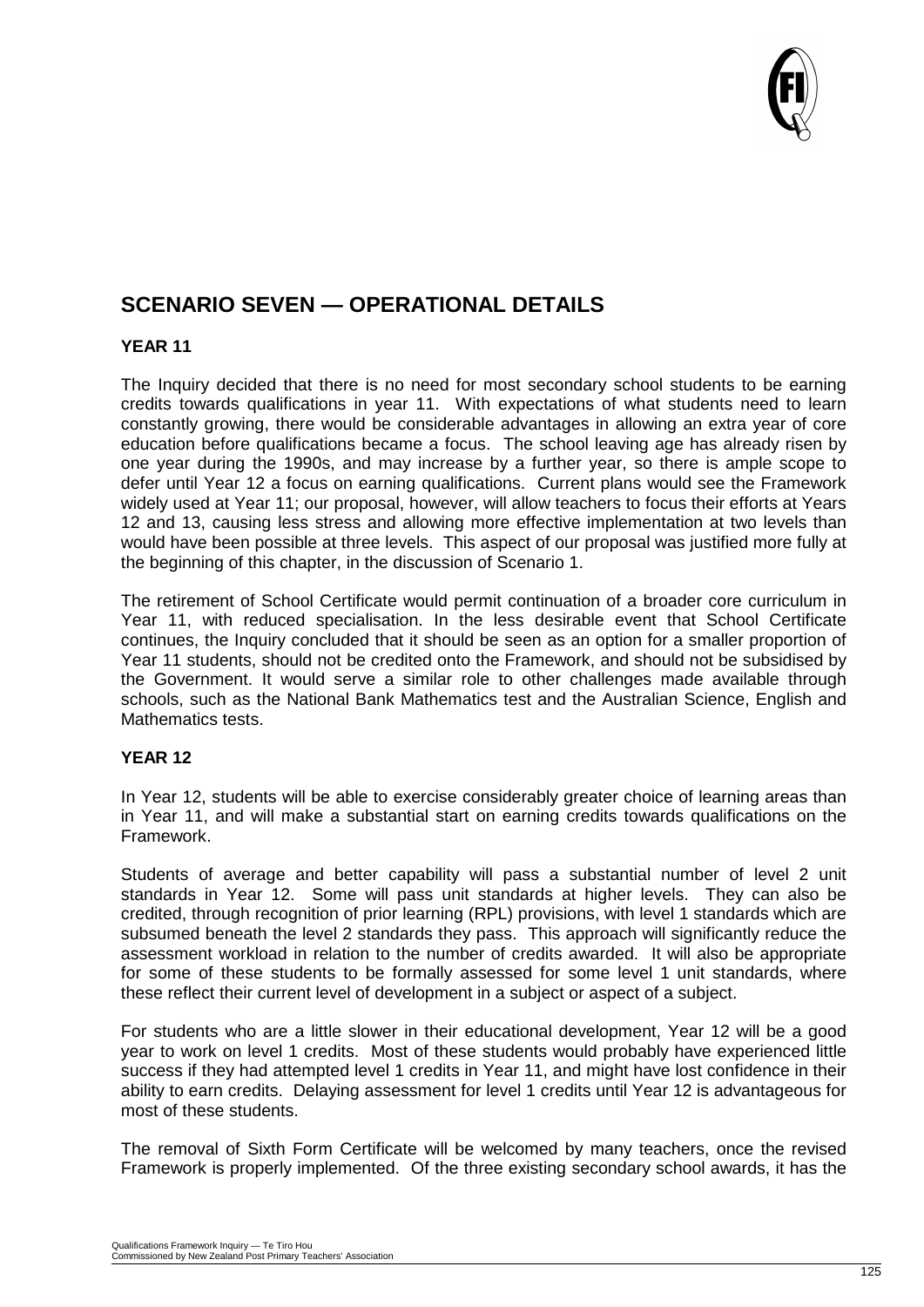

lowest support. Teachers dislike the complex and unsatisfactory procedures for moderation based on School Certificate marks students were awarded the previous vear. These based on School Certificate marks students were awarded the previous year. arrangements do not reward excellent teaching or particularly committed learning in a subject. They also do not suit specialist subjects such as music and art, which may enrol students with particular expertise not reflected in their average mark across several School Certificate subjects.

The retirement of Sixth Form Certificate will also remove the extra workload for teachers and students now associated with the operation of dual assessment systems in Year 12.

#### **YEAR 13**

Central to our proposals for Year 13 is the conversion of the University Bursaries assessments to a standards-based model, so that they can be credited onto the Framework. This will require very little change in examination prescriptions or procedures, but it will require annual moderation of standards in each subject when deciding the scaling of marks or the minimum marks for awarding credit (pass), credit with merit, and credit with excellence. The existing arrangements for inter-subject moderation through a statistical scaling process will need to be dropped, and replaced by careful specification of standards to ensure reasonable parity of demands among the different subjects.

Unless such changes are made, the Inquiry does not believe there is any satisfactory way for performance on Bursary to be credited onto the Framework. Bursary at present uses normreferenced procedures which cannot be directly linked with a standards-based system. An intermediate step of defining and applying standards is needed. Bursary results could still be reported to students on a norm-referenced, percentage mark basis if this was desired, but credit onto the Framework would require comparisons between students' performances and the required standards.

The externally examined component of each Bursary subject would be expressed as a few unit standards. Schools could offer those unit standards through the national external examinations only, or through internal assessment of individual unit standards. Students who were dissatisfied with their internally assessed results could have the option of sitting the external examination, in the hope of improving their results. In effect, this situation would be a little like the situation when University Entrance was available through both internal assessment (accrediting) and external examination. Some schools did not offer accrediting, while students who were not successful through the accrediting route had the option of sitting the external examination. The external examination also acted as a check on the consistency of standards for accrediting in different schools.

Internally assessed components of a Bursary subject would also be expressed as one or more unit standards, and would be assessed and awarded in each school, with whatever moderation was agreed to be required.

Standards for credit, credit with merit, and credit with excellence will need to be established for each Bursary examination, with corresponding standards used for each of the constituent unit standards. We suggest that the pass (credit) level be set at a level approximately equivalent to a mark of 50 percent in the current awards, with 'merit' awarded for the equivalent of an A pass (66 percent and above), and 'excellence' for the equivalent of scholarship level performance in the current awards.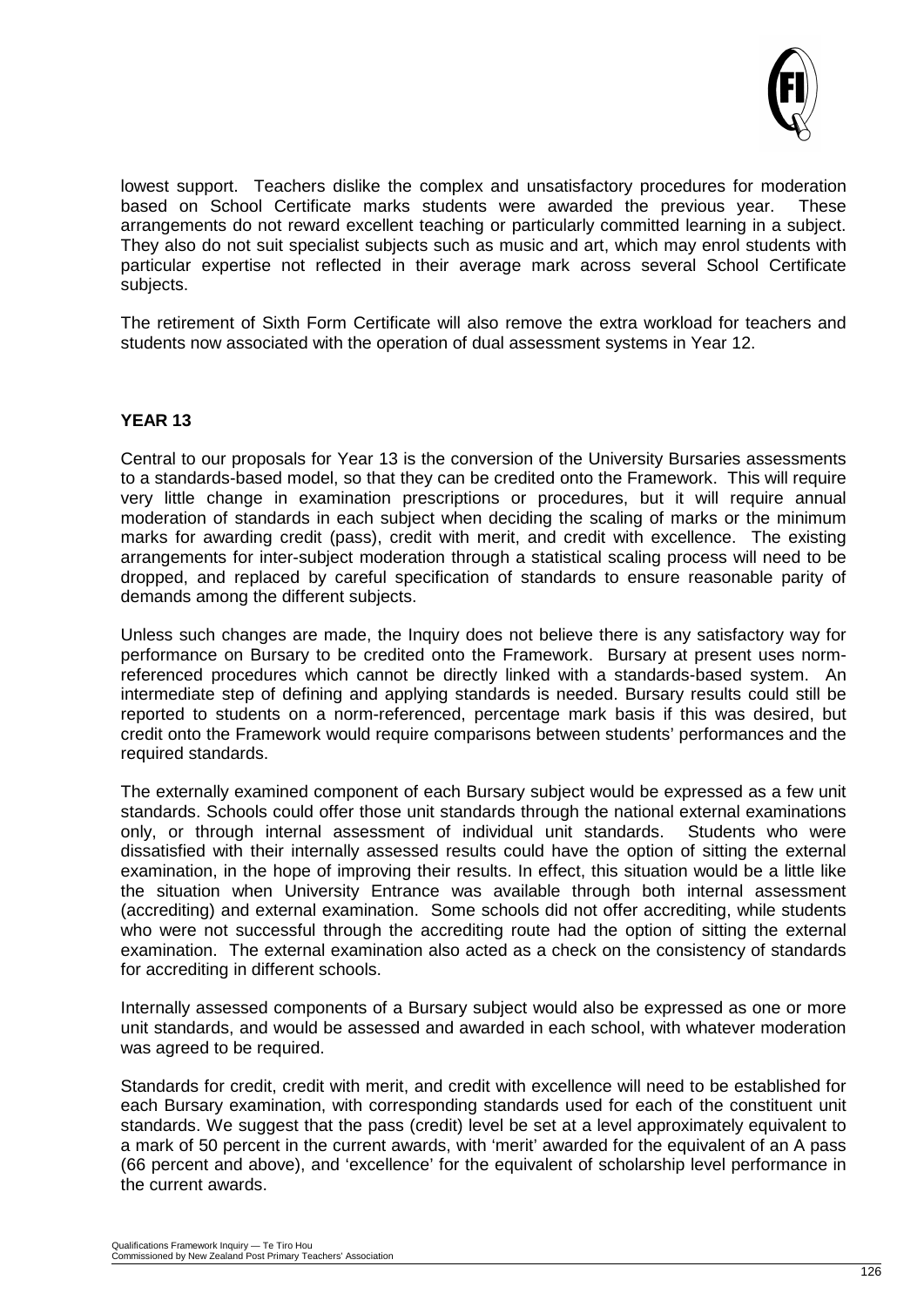

Students who met the required standards in the external examination would be credited with all of the examination's constituent unit standards, at the level achieved overall (pass, merit, or excellence). Students who took the internal assessment route would be credited with each unit standard separately, at the level achieved in each. A comparison of the two routes indicates a 'swings and roundabouts' situation. Some students could be credited with all units through their overall examination performance, even though they did not meet the standards in one or more constituent unit standards. They could achieve this by substantially exceeding the requirements in other unit standards. On the other hand, some students could miss all unit standards because their overall performance in the external examination did not meet the pass requirements, but yet have produced work in constituent unit standards which would have earned credit if assessed separately.

Students' achievements would be recorded on the Framework as unit standards credited (in some cases with merit or excellence). The Framework record would make no distinction between unit standards gained through external examinations and the same unit standards gained through internal assessment. A similar situation applies at present in School Certificate, where few users of School Certificate results distinguish between results obtained via the externally examined or internally assessed pathways which are available in mathematics, English and science.

With the externally examined component of each Bursary subject also available as several unit standards, students who were not suited or motivated to tackle a whole Bursary subject could work on a subset of the unit standards which suited their talents or interests. This would make additional pathways available to students, and reduce the gulf between being a 'Bursary student' and a 'non-Bursary student'.

With these changes, several strands or pathways will be available to students. Many students with good academic credentials and who are aiming for full-time tertiary education are likely to take the equivalent of a current Bursary course in several subjects. Other Year 13 students could be attempting diverse combinations of credits drawn from:

- full Bursary subjects (in exam or unit standard form)
- selected level 3 unit standards drawn from Bursary subjects
- level 3 unit standards not included in Bursary subjects
- level 2 unit standards
- level 1 unit standards.

Some of the most capable Year 13 students, as at present, are likely to do some of their school work at level 4, or to combine tertiary study with level 3 study at school.

### **IMPLEMENTATION REQUIREMENTS**

#### **Timetable**

A specific timetable for implementation is proposed. It allows the next 30 months for redevelopment and trialling of unit standards for the senior secondary school, and for the associated teacher development. Some of these unit standards would be available through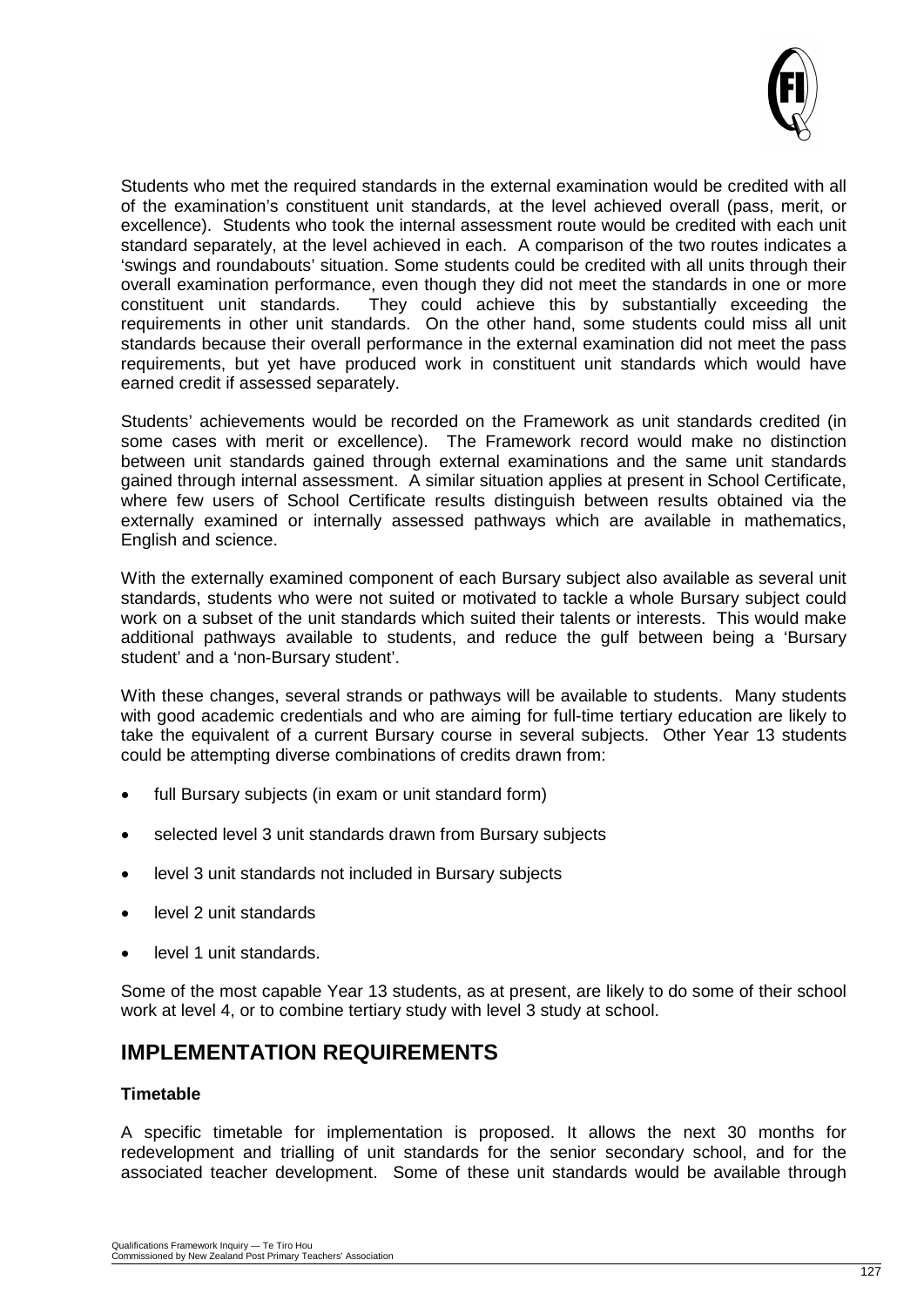

national examinations or through moderated internal assessment, with others only available through moderated internal assessment. Full implementation of the revised framework at Year 12 level would occur in the year 2000, with Sixth Form Certificate retired to start the new millennium. School Certificate would not be needed after this for its role in moderating Sixth Form Certificate, although the Inquiry recommends retiring it in 2003 by which time the new system should be bedded in. The revised approach to Bursary and the Framework at Year 13 would begin in 2110.

#### **Provision of Resources**

Improved professional support in the form of enhanced assessment guides, item banks and exemplars of performances meeting or not meeting the required standards is needed. These resources would assist with reducing the work pressure which teachers are facing, particularly in the early stages of implementing the new standards-based approach. Such assistance would also reduce teachers' concerns about having to 'reinvent the wheel'. While there is a need to reward those who invest their time and skill in developing exemplar materials, there is something to be said for returning to the culture that existed amongst schools and teachers until the early 1990s, which accepted that teachers would readily exchange ideas and resources to assist each other.

Workload is inextricably linked to staffing and time to undertake the various tasks required of teachers. Teacher responses to the Inquiry questionnaire frequently identified the need for more time to undertake training, to complete assessment and re-assessment requirements, and to handle increased administrative requirements which are a feature of quality management systems developed by schools.

There is a clear need for more time for the classroom teacher to undertake the extra tasks required of them. These tasks include being familiar with assessment policies and procedures which are relevant to their subject areas, designing assessment plans, carrying out assessments, and participating in moderation procedures.

The experience of schools and teachers since 1990 is that the number and range of tasks asked of teachers has increased, as has their complexity. Record-keeping requirements, in particular, have increased very substantially. Increased administrative support, in the form of teacher aide and clerical support, would ease workload difficulties and release teachers to concentrate on their prime task – teaching.

Long-term, adequate resourcing is necessary to ensure that a high level of quality assurance is maintained. This is needed to ensure the credibility of and ongoing teacher and public confidence in the Framework. Just as important is proper provision, at a higher level, to support the transition from the current system to the new one. Costs are highest during the transitional period, because that is when the majority of teacher development must take place, when tasks will take teachers longer because the tasks are unfamiliar, when new systems must be established, and when there is a temporary double load because the old assessments are still taking place alongside the new ones.

To assist schools with the substantial initial costs, then (at a lower level) with ongoing costs, operations funding should be increased so schools can provide sufficient time release for teachers, employ and train additional clerical staff, and cover added costs for the development and duplication of assessment materials.

#### **Professional Development**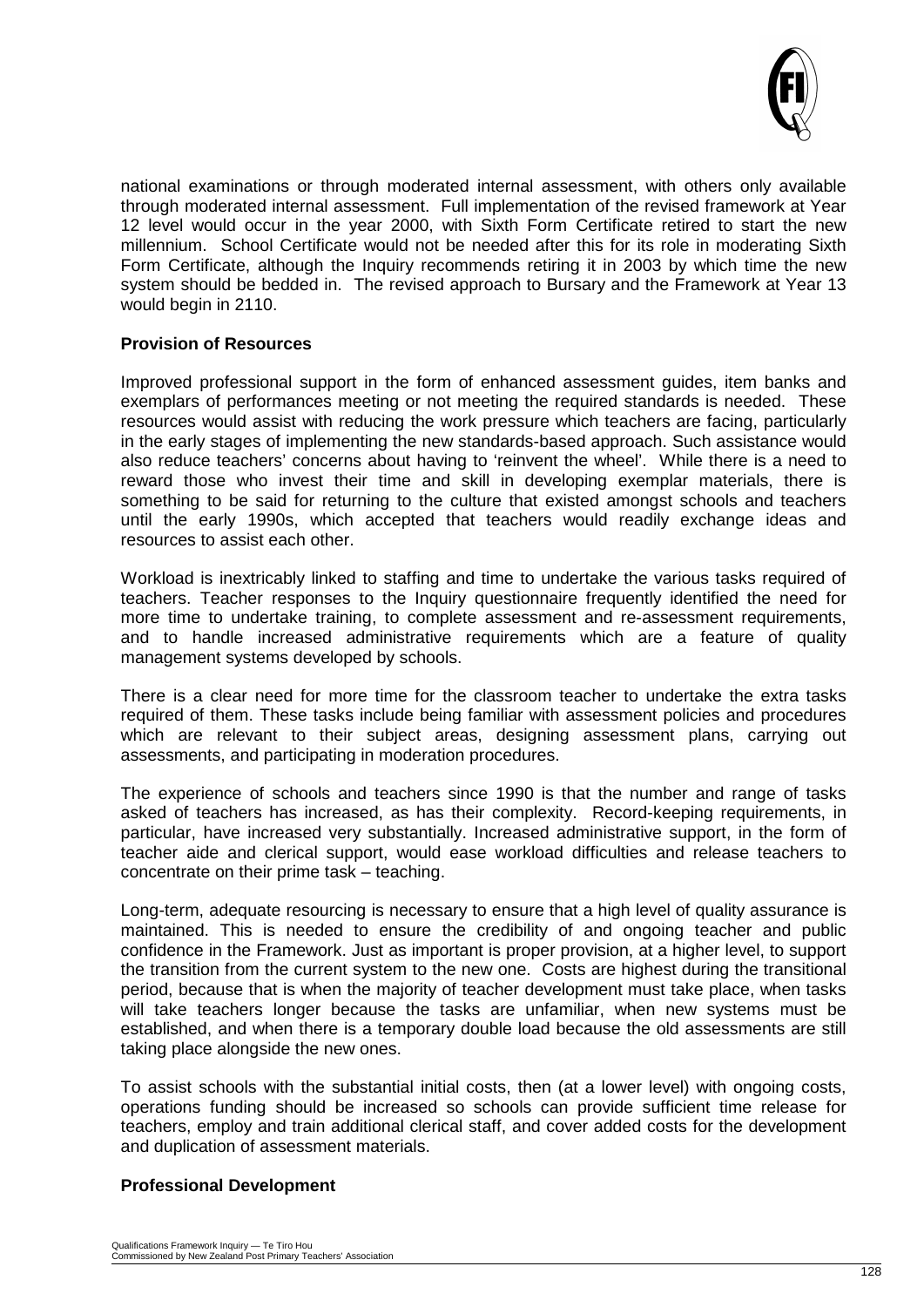

Long-term, adequate resourcing is necessary to ensure that a high level of quality assurance is maintained. This is needed to ensure the credibility of ongoing teacher and public confidence in the Framework.

Teachers need far more support in the form of professional advice and guidance and training than is currently available to them. A number of teachers reported positive experiences in their subject areas of resources provided in the form of exemplars, assessment item banks, assessment guides and examples of good practice from other schools. Other teachers reported quite the opposite experience. All teachers need comprehensive and ongoing professional advice, guidance and training.

The importance of training for teachers in reducing workload concerns and increasing their effectiveness as practitioners has been highlighted both by teacher responses to the Inquiry Questionnaire and in Gilmore's review. The experience of many teachers involved in early trials has been positive.

Implementation of future assessment systems should be accompanied, if it is to be successful, by a comprehensive approach to training for all teachers which provides for a component of initial training, and for a component of ongoing or refresher training. The Education Advisory Service should be enlarged and its resources extended to allow for more in-school work with teachers.

Participation in inter-school moderation provides its own form of professional development. Many teachers reported positively on their involvement in moderation activities surrounding the introduction of standards-based assessment. Involvement in such activities has its own costs in the form of funding teacher relief. This is a growing burden for schools. Often it has resulted in teachers being asked to take extra relief duties, and which again impacts on workload. Schools should have their relief budgets increased to assist in meeting the extra demands being placed upon them.

#### **Pre-Service Teacher Training**

The number of beginning teachers with a poor understanding of current assessment developments is cause for concern. Every provider of teacher training for secondary school teaching should ensure that trainees are adequately prepared to meet the requirements of the assessment system in whatever form it finally emerges.

With the proliferation of providers of teacher training, a requirement of accreditation as a provider should be that the training course gives instruction in assessment, which is sufficient to prepare the trainee for the classroom.

#### **Public Education**

To assist schools with the costs of implementation as well as ongoing costs, attention should be given to:

- increasing school operations funds to enable schools to employ further administrative clerical assistance and to assist with such increased costs as those associated with printing, photocopying, telecommunications and internal moderation
- training for administrative, clerical and support staff in record-keeping and other administrative requirements of the Framework.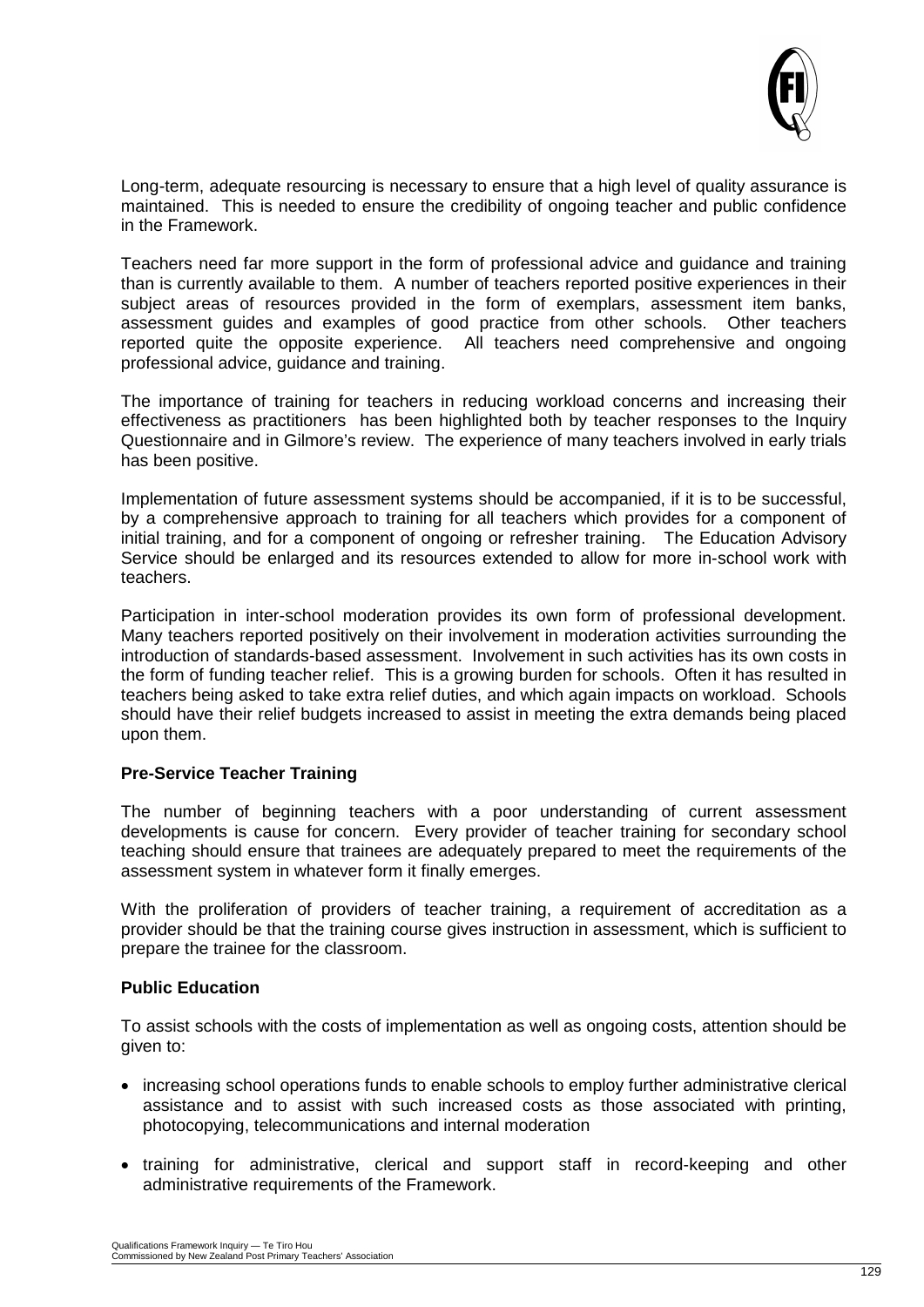

Once agreement has been reached on the exact form of the qualifications and awards structure and the timetable for implementing the structure finalised, an intensive public campaign needs to be undertaken to explain to students, parents and the wider community how the new structure will work, and what the various qualifications mean.

Schools have experienced increasing dissatisfaction from parents and students over the uncertainty surrounding the Framework. Parents and students have a right to accurate and consistent information about the qualifications available to students as they progress through school. Not to provide such information heightens uncertainty amongst parents and students about the credibility of the qualifications for which they are studying.

Boards of trustees change in composition every three years with the next trustees election occurring in 1998. Given the considerable responsibility the boards bear in being accountable to their communities for the policies and programmes operating in their schools, Government should accept responsibility for an intensive education campaign for trustees over changes to be made to the qualifications system, once decisions have been made.

The Inquiry noted the strong efforts made by the NZQA to publicise the Framework and unit standards. It is apparent, however, that effective public education will require the wholehearted participation of schools and teachers. Parents of current students rely heavily on schools for their knowledge and understanding of new educational developments. If teachers and schools become committed to the new assessment developments, so that they are willing to explain and promote them, parents and the general public will be much more likely to come on board also.

#### **CONCLUSION**

The design which the Inquiry has chosen to support matches well the eight criteria described in Chapter 6.

- The design is standards-based, so that credits and qualifications are awarded if, and only if, learners meet the required standards
- A range of pathways and options are available to suit different schools, teachers, and learners
- Examinations and internal assessments are both recognised as approaches which may be valid for recognising achievement and awarding credits and qualifications
- University Bursaries external examinations, which are highly regarded by many stakeholders, are retained, with limited changes in moderation procedures to fit them into a standards-based qualifications system
- Undue workload for teachers is avoided by almost eliminating dual assessment in Years 12 and 13, and by removing assessment for qualifications from year 11
- All learners can gain credits towards useful qualifications while still at secondary school, using them and building on them in tertiary education or workplace education
- The design should foster a motivating, constructive and manageable learning environment for teachers and learners in Years 11, 12 and 13.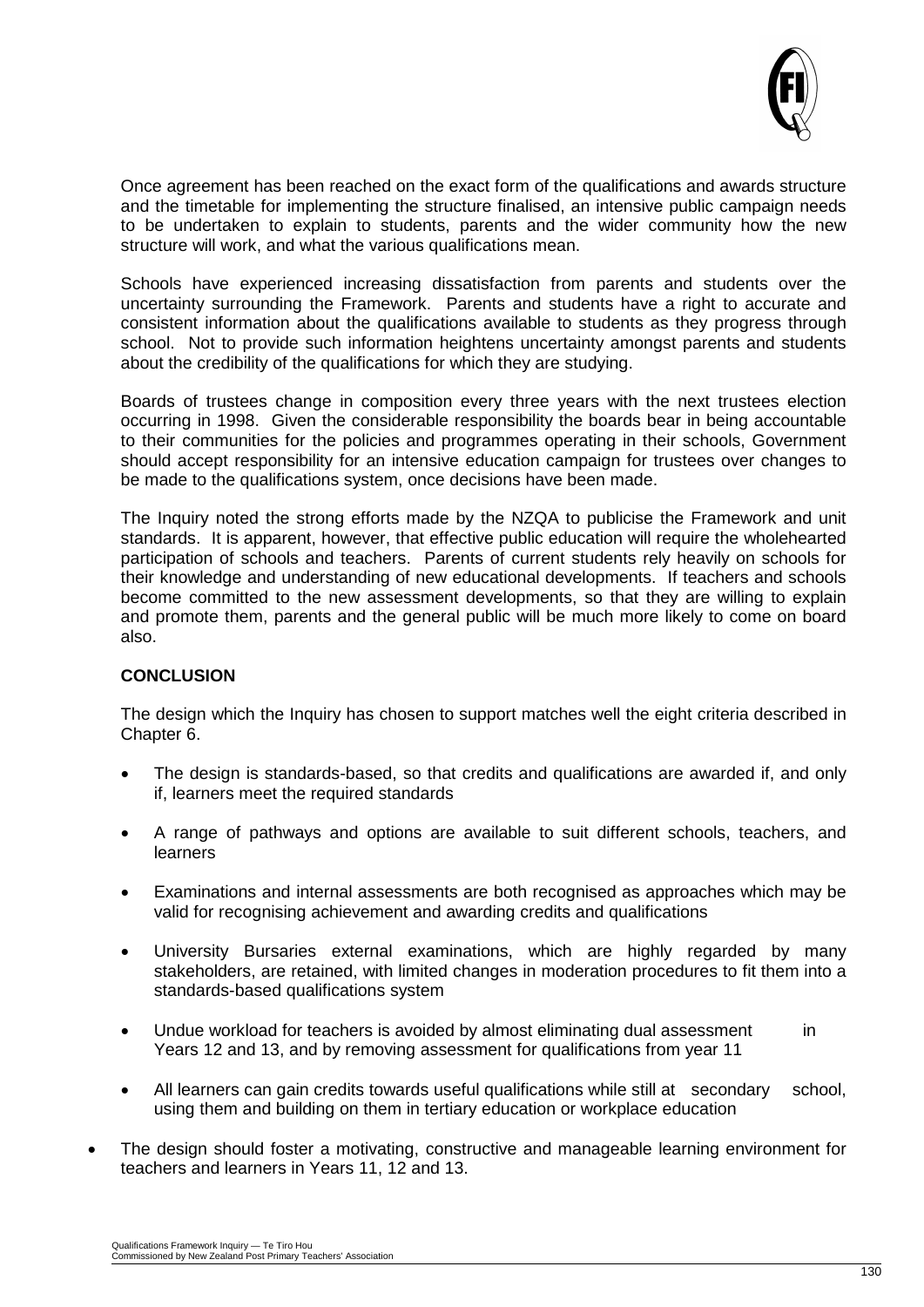## **CHAPTER 10**



### **RECOMMENDATIONS**

- 1. The Inquiry recommends that the following be adopted as criteria for determining whether a qualifications system is valid.
	- Fair Credits and qualifications accurately describe learner achievement, and are trusted.
	- Inclusive The range of credits and qualifications available meets the needs and aspirations of learners and of all sections of the community.
	- Cumulative Learning achieved and demonstrated in one context is accepted and credited in other contexts where it is relevant.
	- Clear Learners and teachers can readily obtain clear and helpful information and guidance about the content, criteria and expected standards for particular credits or qualifications.
	- Motivating Learners and teachers find the qualifications and assessment system empowering and motivating.
	- Coherent Assessment arrangements promote coherence and integration of learning and teaching.
	- Constructive Learners and teachers receive clear and helpful feedback on progress, and have more than one opportunity to attain the required standards.
	- Manageable Assessment arrangements involve acceptable levels of workload and stress for learners and teachers, and justifiable expenditure for the community.
- 2. The Inquiry recommends that the following modifications be made to the design and implementation of unit standards:
	- provision for merit and excellence in unit standards
	- avoiding large numbers of small unit standards
	- a reduction in detail for content coverage
	- changed expectations about re-assessment
	- restricted use of multi-level assessment within a class
	- improved approaches to moderation
	- avoiding dual assessment
	- a realistic time-frame for implementation
	- improved support and resources.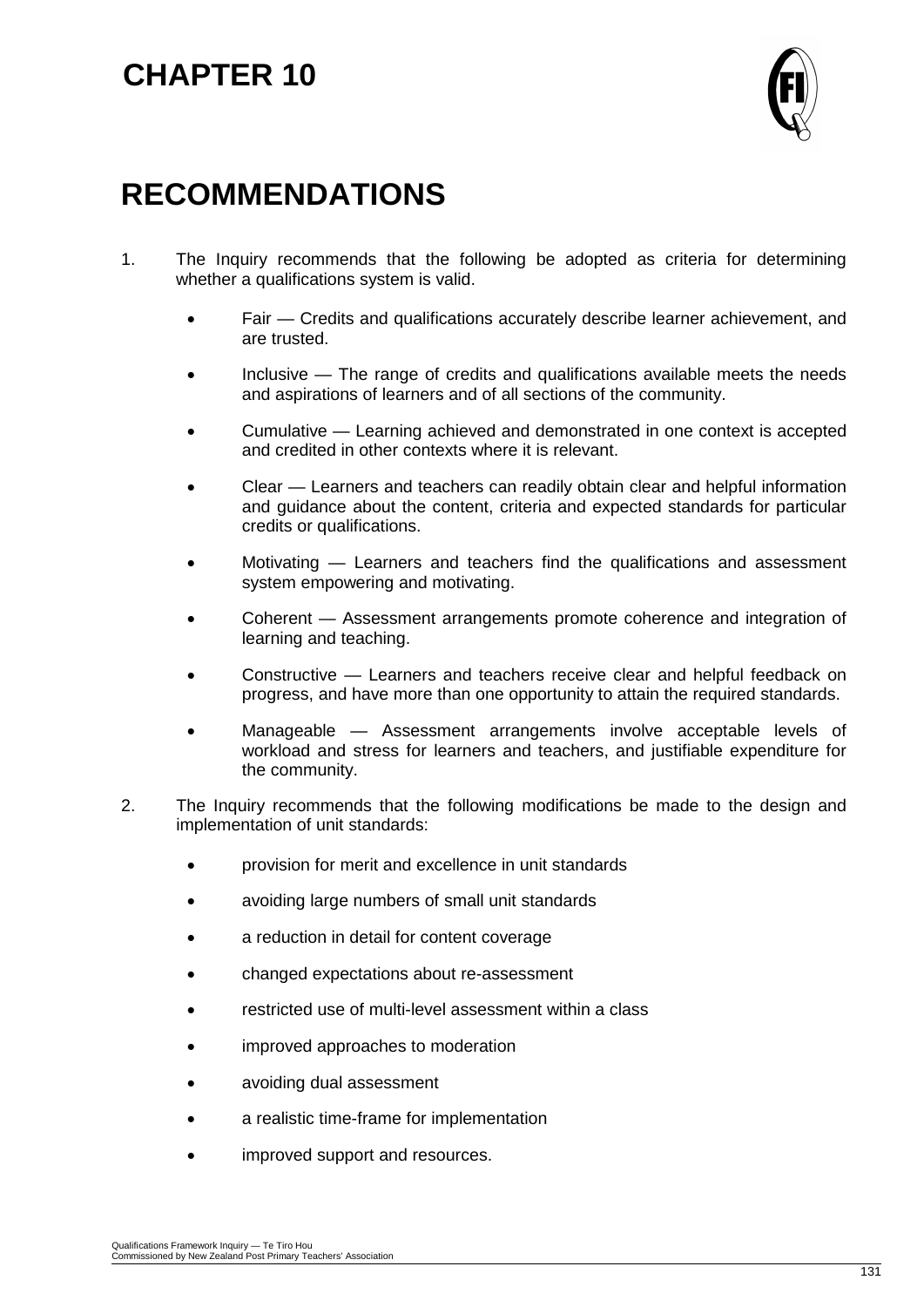

- 3. The Inquiry recommends that long-term planning take place for the following scenario:
- Implement the Framework at Years 12 and 13. Retire Sixth Form Certificate as soon as the Framework is ready for all operation at Year 12. Retain the University Bursaries assessments with adaptations which allow them to be credited onto the Framework. Retire the current School Certificate.

The foregoing designed and implemented as described in Chapter 9.

Note: This scenario best fits with the eight criteria above. Its notable strengths are:

- the avoidance of extra workload and other costs associated with parallel assessments for different awards
- flexible provision for diverse needs and aspirations
- ready transfer of credit earned from secondary to post-secondary education
- strong provision for all students to work at appropriate levels and have more than one opportunity to demonstrate their competence
- and encouragement for teachers and students to work towards excellence (but not at the expense of others).
- 4. The Inquiry recommends that the following be adopted as an implementation timeline for the foregoing scenario:
	- 2000 implement the revised Framework at Year 12; retire Sixth Form **Certificate**
	- 2001 implement the revised approach to Bursary and the Framework Year 13
	- 2003 retire School Certificate.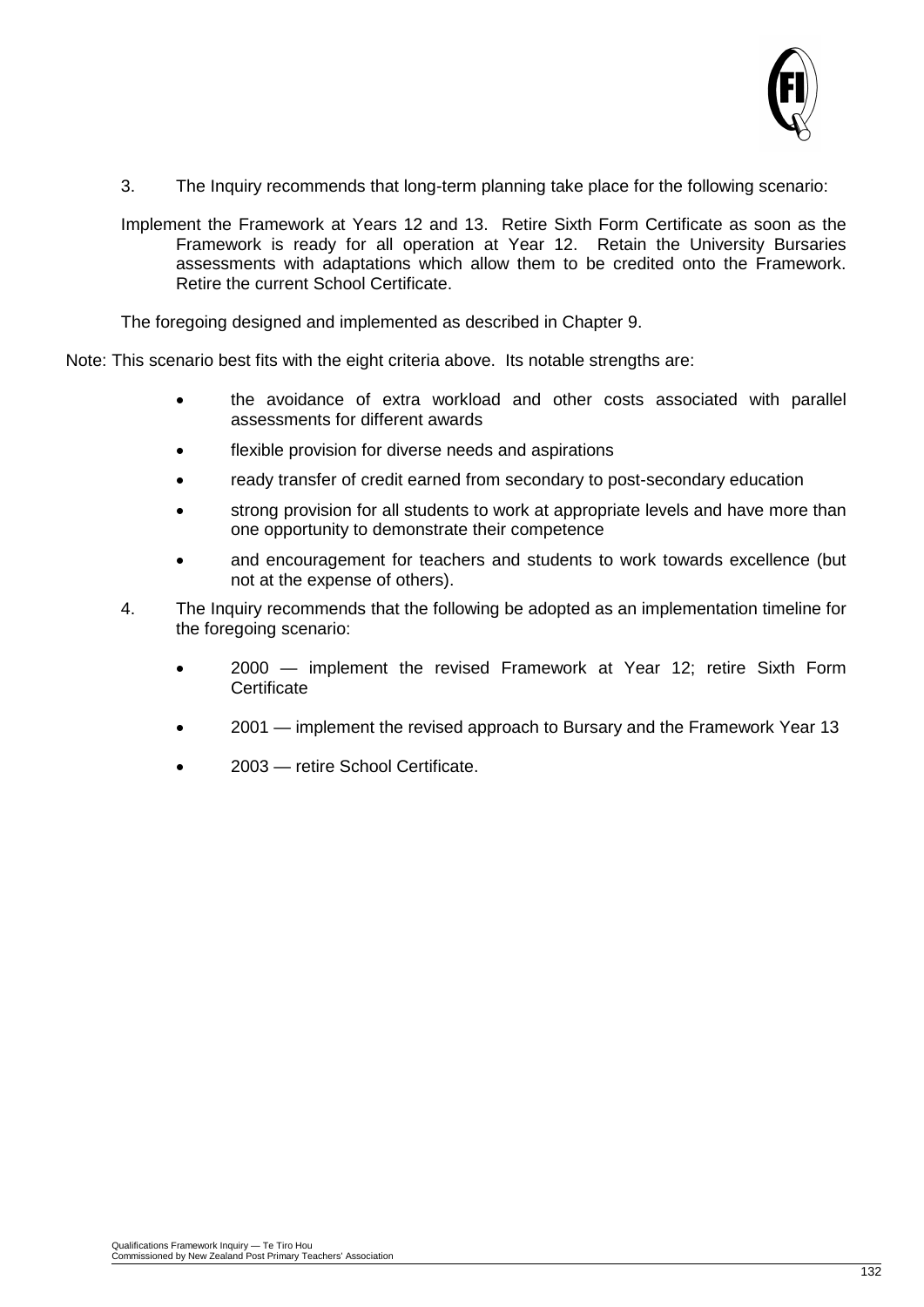

### **BIBLIOGRAPHY**

Anderson, J (1994) *Employment—the Issues. Report of the Prime Ministerial Task Force on Employment*. Wellington.

Barker, A (1995) Standards-based assessment: the vision and broader factors. In R Peddie and B Tuck (eds), *Setting the standards: the assessment of competence in national qualifications*. Palmerston North: Dunmore Press, 15-31.

Batchelor, G (1996) Physics students tell why they do not like the new assessment system. *The Press*, 27 November.

'Beattie Report' (1986) *Report of the Ministerial Working Party, November 1986*. Wellington: Government Printer.

Benton, R, Benton, N, Swindells, J and Chrisp, T (1995) *The Unbroken Thread: Maori Learning and the National Qualifications Framework*. Wellington: New Zealand Council for Educational Research.

Boereboom (in preparation) *Assessment and Moderation of the Physics Unit Standards on the National Qualifications Framework*. Incomplete Ph.D thesis. Department of Education, Canterbury University.

Brace, J (1996) *The Qualifications Framework and Standards-based Assessment: a threat to quality learning in secondary schools.* Wellington: Law Society.

Callister, P (1990a) Education and Employment, *Set,* 2, 1-6.

Callister, P (1990b) *Tomorrow's Skills* (rev. ed.). Wellington: New Zealand Planning Council.

Callister, P (1990c) *Tomorrow's Skills*. Wellington: New Zealand Planning Council.

Callister, P and Snook, I (1990) Education and employment. *Set*, 2, 1-6.

Campbell, C (1995) A 'critique' of History unit standards, The *Correspondence School*, 28 July. Reproduced in *The Education Digest*, 124-27.

Capey, J (1995) *GNVQ Assessment Review.* NCVQ.

Catherwood, V (1985) *Young People, Education and Employment*. Planning Paper no. 23. Wellington: New Zealand Planning Council.

Chamberlain, J (1996) Framed: Has the Qualifications Authority Hoodwinked the Nation? *North and South*, September, 113-22.

Chapple G (1996) Education omens: elite schools waylay a revolution. *Listener*, July 13, 7.

Childs, R (1995) Unit Standards: barking up the wrong tree? *The Correspondence School*, April. Reproduced in *The Education Digest*, 142-46.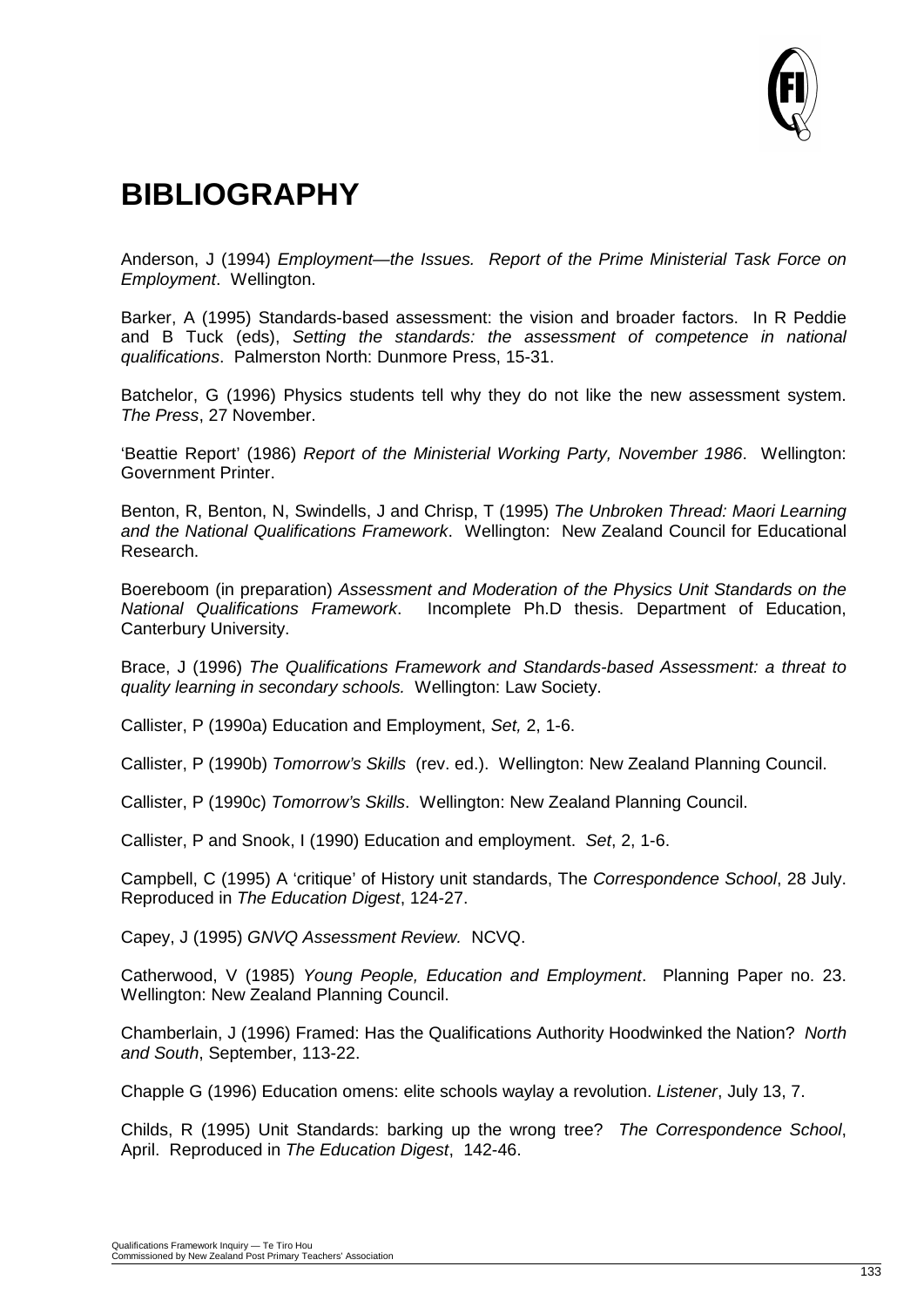

Chester, M (1995) *Moderation of Computing and Information Technology Unit Standards*. End of Year report to NZQA Advisory Group. Wellington.

Clear, A (1995) *The New Zealand Qualifications Framework: a case of The Emperor Has No Clothes.* Unpublished paper, Faculty of Commerce, Auckland Institute of Technology.

Codd, J, McAlpine, D, and Poskit, J (1995) Assessment policies in New Zealand: educational reform or political agenda? In R Peddie and B Tuck (eds), *Setting the Standards: the assessment of competence in national qualifications*. Palmerston North: Dunmore Press, 32- 58.

Controversial Student Assessment Scheme still has the Education Experts Polarised, *NZ Herald*, 14 December, 1995. Reproduced in *The Education Digest*,110-112.

Coogan, P (1996) *Standards-based Assessment: lessons for New Zealand and the United Kingdom*. London: Institute of Education.

Coogan, P (1997) Assessing Higher Order Learning in a Standards-Based System; Revised version of Chapter 5 of the 9 chapters which comprise *Standards-Based Assessment: Lessons For New Zealand From the United Kingdom*, a research project completed during 1995-96 at the Institute of Education of London University in completion of an Associateship of the Institute of Education.

Cooney, M (1995) What teachers think of the Framework, *The Press*, 20 June. Reproduced in *The Education Digest*, 153.

Coutts, C and McAlpine, D (1996) *Monitoring the Qualifications Framework Trials in Schools— Evaluation of the External Moderation System. Phase One: an evaluation of the external moderation systems which operated for the schools trials in Geography and Mathematics, 1995: final report*. Palmerston North: Educational Research and Development Centre, Massey University.

Crocombe, G, Enright, M and Porter, M (1991) *Upgrading New Zealand's Competitive Advantage.* Auckland: Oxford University Press.

Croft, C (1994) *Standards Based Assessment: what do we know? what should we know?* Paper presented at the 16th National Conference of New Zealand Association for Research in Education, Christchurch, 1-4 December.

Croft, C (1993) *The Conflicting World of Standards Based Assessment*. Paper presented at the 15th National Conference of the New Zealand Association for Research in Education, Hamilton, 2-5 December.

Crooks, T.J., Kane, M.T., & Cohen, A.S. (1996) Threats to the valid use of assessments. *Assessment in Education*, 3, 265-285.

Dowdle, V (1996) Key decisions urgently needed. *Learn*, 9, September, 16.

Editorial: Education's Next Step. *The Press*, 20 May 1996.

*Education Act 1990* , Wellington, New Zealand.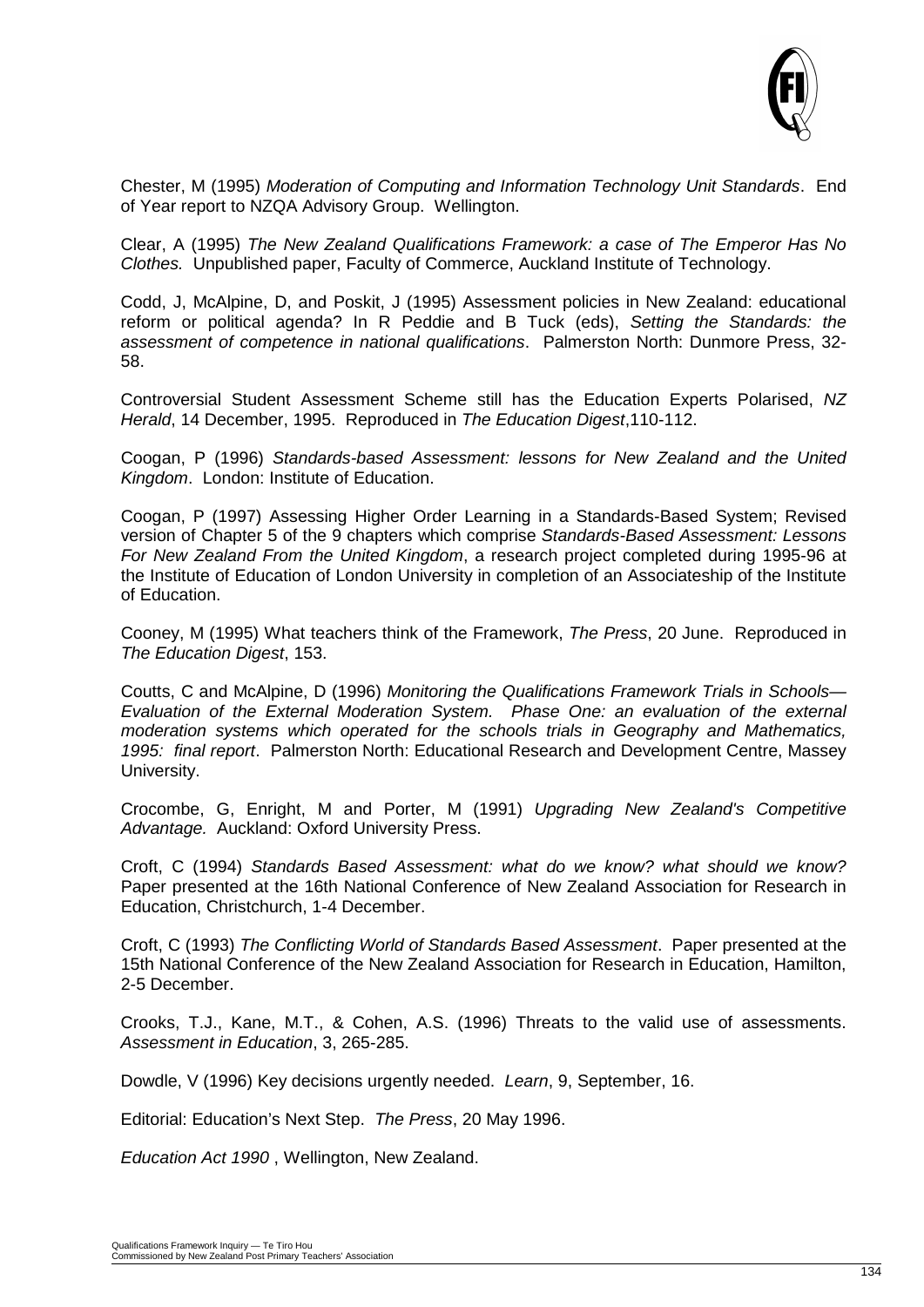

Education and Training Support Agency (1992) *The Government's New Training Opportunities Programme*. Wellington.

Education threatened, *The Press*, 1 June 1995. Reproduced in *The Education Digest*, 55.

Ellen, N (1995) *National Moderator's Report on Computing and Information Technology*. Report to NZQA Moderation Services, Wellington.

Elley, W (1996a) Enough of fudge and evasion—the NZQA's plans just will not do, *The Press,* 21 June. Reproduced in *The Education Digest*, 4(3), 116-17.

Elley, W (1996b) Unresolved issues in fitting academic courses into the Qualifications Framework, *DELTA*, 48(1), 67-76.

Elley, W (1995) What is wrong with standards-based assessment? In R Peddie and B Tuck (eds), *Setting the Standards: the assessment of competence in national qualifications*. Palmerston North: Dunmore Press, 78-98.

Elley, W (1991-93) Correspondence and papers regarding the Qualifications Framework and assessment standards. *The W B Elley File*, No 1, held by Education Department, University of Canterbury.

Elley, W (1991) Correspondence with NZQA regarding the Qualifications Framework. *The W B Elley File*, No 2, held by Education Department, University of Canterbury.

Espiner, C (1995) Forum urges review of Qualifications Framework, *The Press*, 30 May. Reproduced in *The Education Digest*, 158.

Framework worries: four years on, *Polytechnic*, No 25, September/October. Reproduced in *The Education Digest*, 147.

From bouquet to brickbat, *Learn*, 1995.

Gernhoeffer, A (1995) Academic standards at risk in face of change, *New Zealand Herald*, 21 November. Reproduced in *The Education Digest*, 150.

Gilmore, A (1996) *Assessment Issues in the Qualifications Framework*. Paper presented at the Otago-Southland Principals Conference, Cromwell, 22-23 August.

Gipps, C (1994) *Beyond Testing: Towards a theory of Educational Assessment*. Falmer Press 1994.

Gordon, L and Snook, I (1992) Education, skills and technological change: the politics of the New Economy. *New Zealand Journal of Industrial Relations ,* 17, 85-94.

Graham, J (1990) What's wrong with secondary education? *Metro,* March, 118-22.

Haines, L (1988) *Our Education and Training Choices: post-compulsory education and training in New Zealand*. Wellington: New Zealand Planning Council.

Hall, C (1995) Why universities do not want unit standards, *New Zealand Vice-Chancellor's Committee Newsletter*, No 35, July. Reproduced in *The Education Digest*, 136-39.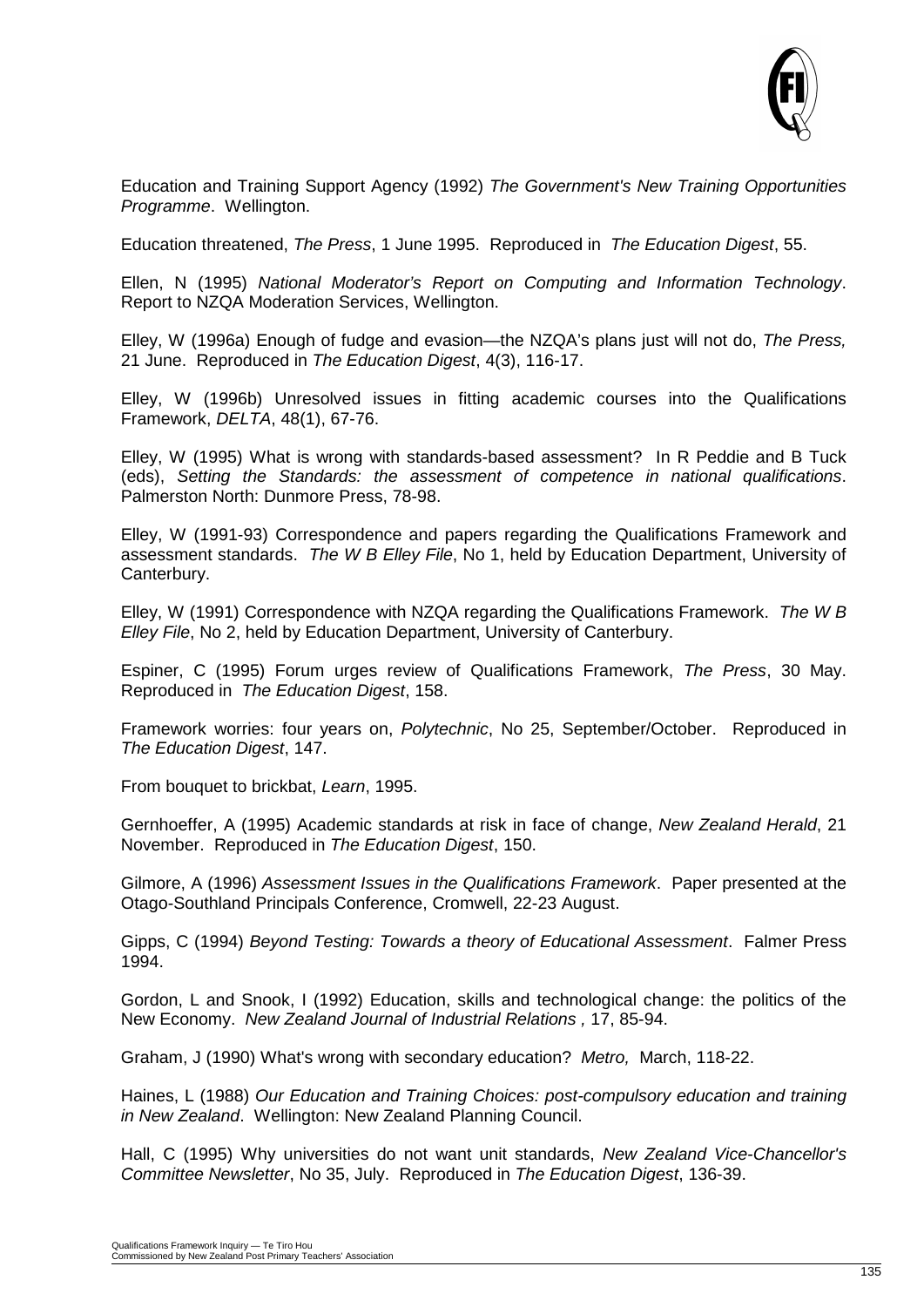

Hall, C (1994) *Obstacles to the Integration of University Qualifications and Courses in the National Qualifications Framework*. Occasional paper prepared for the Syndicate of Educational Development Centres of New Zealand Universities, Wellington.

Harlen, W (1994) Enhancing Quality in Assessment. In W Harlen (ed) *Enhancing Quality in Assessment*: London: BERA Policy Task Group on Assessment

Haskell, W (1995) Teachers in juggernaut's path, *Evening Post*, 7 July. Reproduced in *The Education Digest*, 140-41.

Hawke, G (1988) *Report of the Working Group on Post-Compulsory Education and Training*. Wellington: Government Printer.

Hearn, S (1996) *Standards-Based Assessment in New Zealand and the United Kingdom: the New Zealand Qualifications Framework and GNVQ*. London: Associateship of the Institute of Education, University of London.

Heckman, J (1994) Is job training oversold? *The Public Interest*, Spring. Reproduced in *The Education Digest*, 171-95.

Heylen Research Centre (1992) *Public Perceptions of Qualifications and the Role of the New Zealand Qualifications Authority: executive summary*. Report prepared for the NZQA, February.

Hingangaroa Smith, G (1993) *For Sale: indigenous language, knowledge and culture*. Paper presented at the World Indigenous Conference, Woolongong, Australia, December.

Hood, D (1996) *Address to the Annual Conference of the PPTA Principals' Council, 26 June.*  Unpublished paper held by the New Zealand Qualifications Authority, Wellington.

Hood, D (1993) *Standards Based Assessment in the National Qualifications Framework*. Circular letter to the principal/framework liaison teacher, NZQA, November 16.

Hood, D (1992) *Education and Qualifications: the challenge for the future*. Paper presented at the 'Qualifications for the 21st Century' Conference, Victoria University, Wellington, January.

Inching towards consensus, *Learn*, 9 September 1996, 17.

Insight '94 Documentary (1994), Sunday 20 February.

Irwin, M (1995a) The mistake of trying to force education into one framework, *The Press*, 1 June. Reproduced in *The Education Digest*, 156.

Irwin, M (1995b) 'The National Qualifications Framework: notes for presentation to the New Zealand Council for Teacher Education.' Reproduced in *The Education Digest*, 128-33.

Irwin, M (1994) *Curriculum, Assessment and Qualifications: an evaluation of current reforms*. Wellington: New Zealand Business Round Table for the Education Forum.

Irwin, M, Elley, W and Hall, C (1995) *Unit Standards in the National Qualifications Framework*. Paper prepared for the Education Forum, May.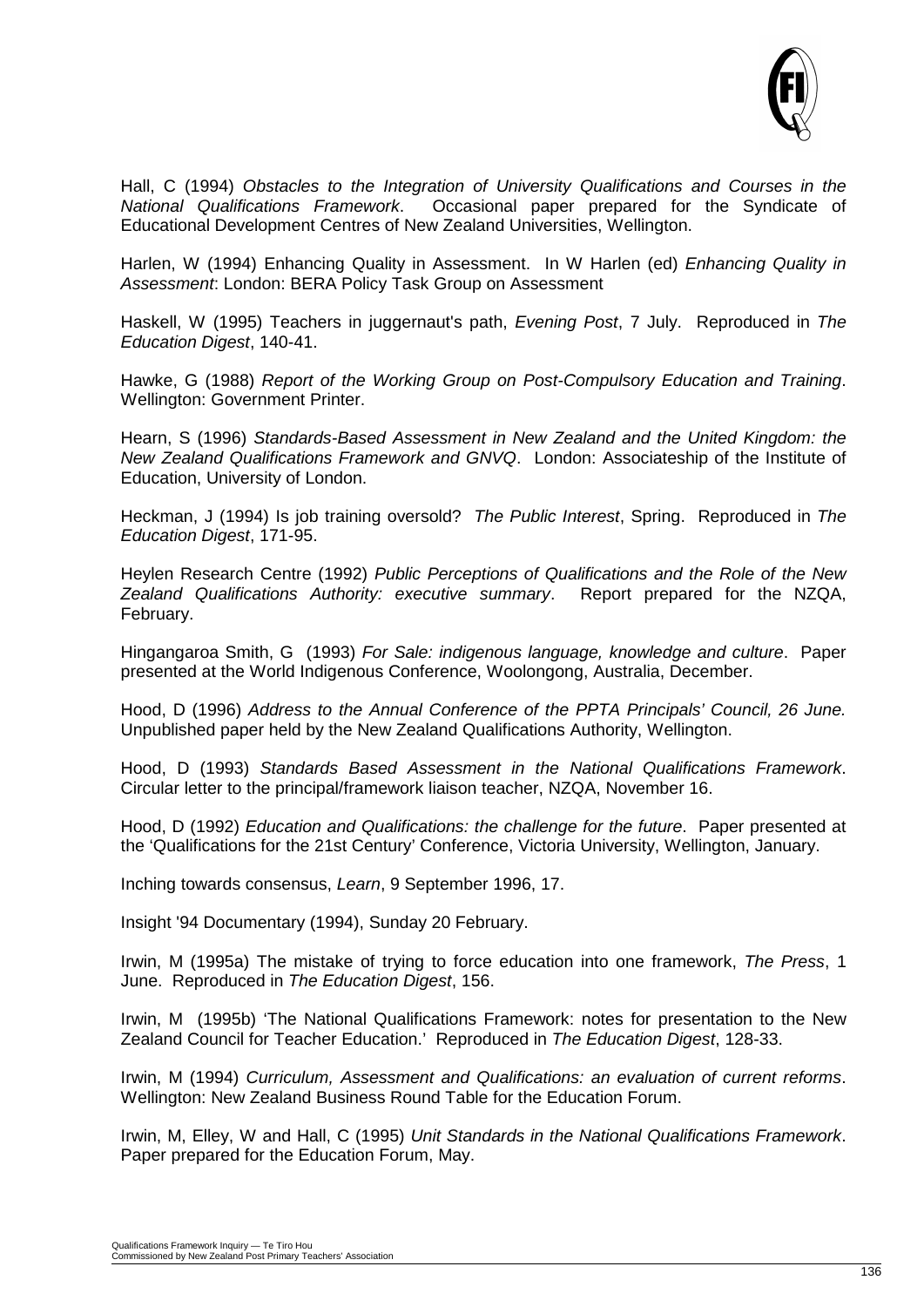

Jones, J (1994) *The Framework and Research on the Outcomes of Student Learning: a report to the New Zealand Qualifications Authority*. Auckland: Higher Education Research Office, University of Auckland.

Ka'ai, T (1995) *Te Tatari I Te Kaupapa*. Unpublished Ph.D thesis, University of Waikato, Hamilton, New Zealand.

Keown, P (1996) *Walking the Sufficiency Ridge: the final report of the sufficiency issue research project*. Hamilton: Department of Social, Physical and Health Education, University of Waikato.

Kerr, R (1994) *Ten Myths about Training*. Paper presented to the Institute for International Research Conference on Skill Development and Industry Training, 2 June.

Laxon, A (1995) Controversial student assessment scheme still has the education experts polarised, *New Zealand Herald*, 14 December. Reproduced in *The Education Digest*, 110-11.

*Learn*, Number 4, April 1995.

Lennox, B (1995a) *Advocacy, Evolution and Learning: school assessment for the National Qualifications Framework*. Paper presented at the 17th New Zealand Association for Research in Education Conference, Palmerston North, 8 December.

Levick, G (1990) *Philosophical Background to the Establishment of the New Zealand Qualifications Authority*. Background paper prepared for the New Zealand Qualifications Authority, Wellington, 10 September.

Lythe, D (1996a) *New Zealand Qualifications Authority International Standards Setting*. Unpublished paper prepared for NZQA, Wellington.

Lythe, D (1996b) *The Qualifications Framework Takes Shape*. Unpublished paper prepared for NZQA, Wellington.

Marshall, G (1994) Optimism lack for NZQA plan, *Evening Post*, 28 September. Reproduced in *The Education Digest*, 154-55.

Martin, D (1996) *Assessment and Qualifications in the Senior Secondary School*. Paper presented to the Otago-Southland Principals' Conference, Cromwell, 22-23 August.

Matheson, D (1996) Framework supporters regroup. *NZ Education Review*, 15 November, 2.

McGeorge, C (1985) Short History of Examinations in New Zealand. *Keynote address to NZPPTA Principals' Conference.* Nelson.

McGaw, B (1997) *Shaping Their Future*. New South Wales.

McIntyre, R (1995) *Moderation of Draft Mathematics Unit Standards*. End of year report to NZQA Moderation Services, Wellington.

McQueen, H (1992) *A Quality Partnership: the transition between education and employment*. Wellington: The Institute of Policy Studies.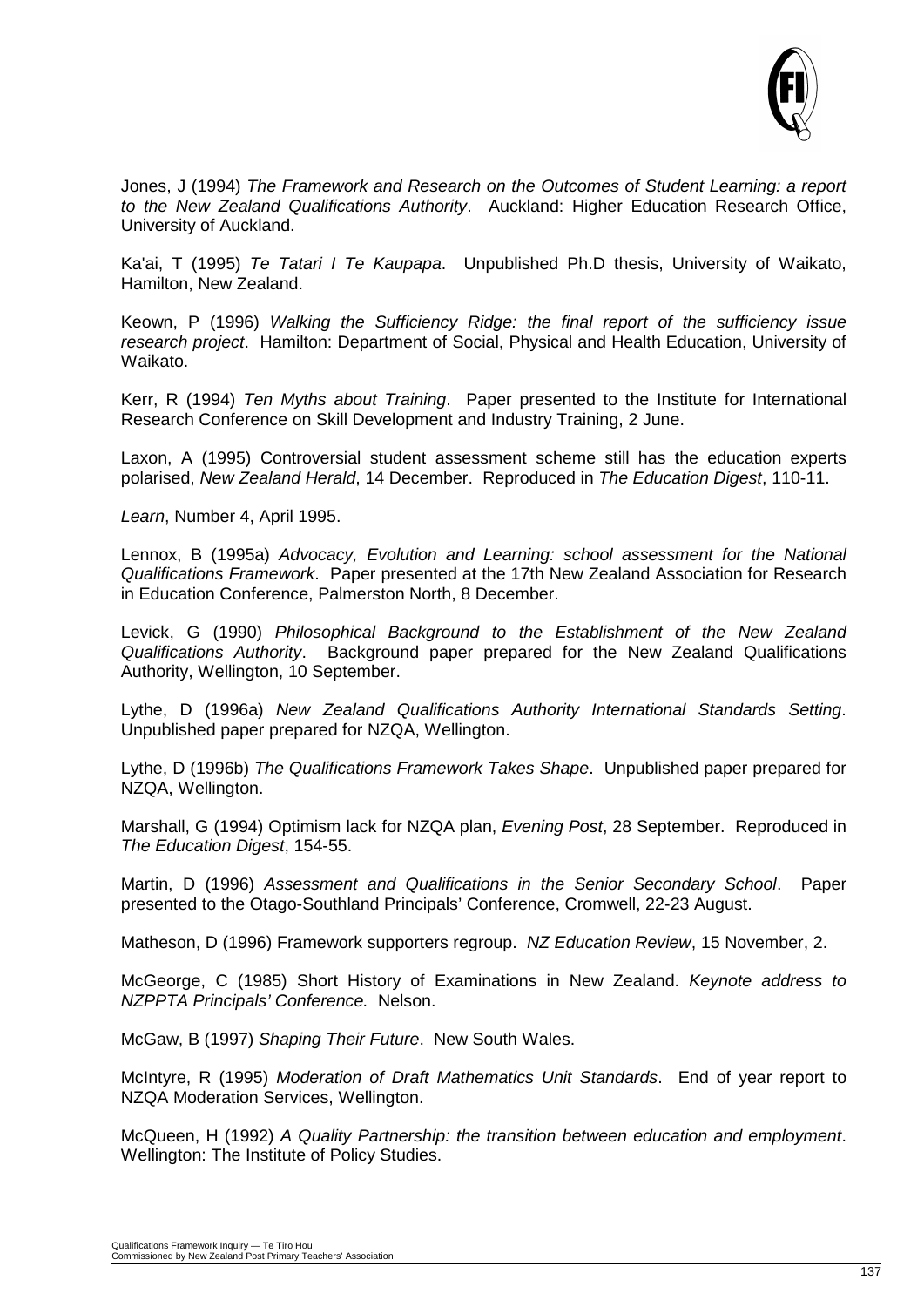

Meldrum, R (1995a) *Trials of Implementation of the Qualifications Framework in Mathematics and Geography: notes of regional meetings*. Unpublished paper prepared for NZQA, Wellington.

Meldrum, R (1995b) *Turning Over the Same Old Clods: a response to Cedric Hall's latest article on standards and the Qualifications Framework*. Unpublished paper prepared for the NZQA Policy Group, Wellington, 3 August.

Metcalfe, J (1996) Editorial: the unit standards trials—tick or cross? Unpublished paper submitted for publication in *Chemistry New Zealand*.

Methven, P, Goddard, P and Thompson, T (1996) *The National Qualifications Framework: issues*. Unpublished paper prepared for NZQA, Wellington.

Milne, J (1996) Undefinable standards. *NZ Education Review*, 13 December.

Minister of Education (1991) *Investing in People: our greatest asset*. Wellington: GP Print.

Ministry of Education (1994a) *Learning For Life Two: education and training beyond the age of fifteen*. Wellington: GP Print.

Ministry of Education (1994b) *Learning For Life: education and training beyond the age of fifteen*. Wellington: GP Print.

Ministry of Education (1994c) *Education for the 21st Century.* Wellington: Ministry of Education.

Ministry of Education (1990) *Tomorrow's Standards.* Report of the Ministerial Working Party on Assessment for Better Learning. Wellington: Ministry of Education.

Ministry of Education (1993) *The New Zealand Curriculum Framework.* Wellington: Learning Media

NCVQ (1996) *GNVQ Scrutiny of Internal Assessment 1995-96 — Stage 1: Centre-Devised Assessment.* Executive Summary.

New Zealand Institute of Physics Education Subcommittee (1996a) *New Zealand Institute of Physics Subcommittee Survey on Unit Standards: summary of results*. Wellington: NZIP.

New Zealand Institute of Physics Education Subcommittee (1996b) Framework issues highlighted. *New Zealand Education Review*, 30 August-5 September.

New Zealand Planning Council (1991) *Curriculum: Core or Corset? Community and Business Views*. Wellington: New Zealand Planning Council.

NZPPTA (1969) *Education in Change*

NZPPTA (1986) *Curriculum Directions.* Annual Conference paper.

NZPPTA (1987) *Towards a Co-ordinated Policy For Youth*. Annual Conference paper.

NZPPTA (1990) *Curriculum Policy for the 1990s*. Annual Conference paper.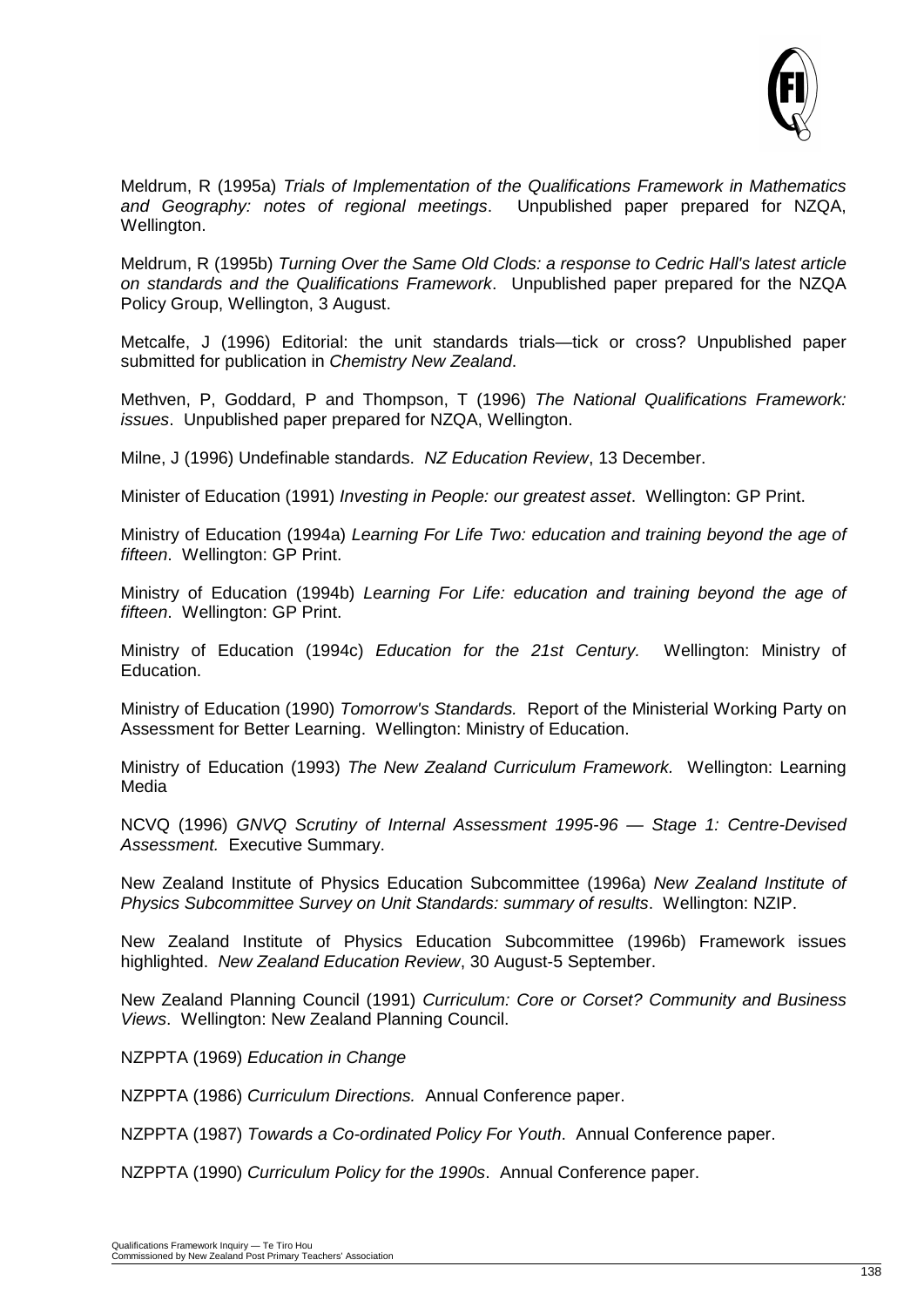

NZPPTA (1991) *Te Ara Ki Te Rau Tau Hou: Pathway to the New Century.* Annual Conference paper.

NZPPTA (1992) *Annual Report 1991-2.*

NZPPTA (1993) *The Braided Stream: Youth Policy Revisited*. Annual Conference paper.

NZPPTA (1995) *The Framework: Braided Stream or Tangled Web?* Annual Conference paper.

NZPPTA (1996) *Re-establishing PPTA's Professional Input: Taking Control of Frameworks Development*. Annual Conference paper.

New Zealand Qualifications Authority (1996a) *Learning and Assessment: a guide to assessment for the national qualifications framework*. Wellington: NZQA.

New Zealand Qualifications Authority (1996b) *Assessment Guide for Mathematics*. Wellington: NZQA.

New Zealand Qualifications Authority (1995) *School Trials—Mathematics and Geography Unit Standards: interim report*. Wellington: NZQA.

New Zealand Qualifications Authority (1994) *How Did the Qualifications Framework Evolve?* Wellington: NZQA.

New Zealand Qualifications Authority (1991a) *Designing the Framework: a discussion document about restructuring national qualifications.* Wellington: NZQA.

New Zealand Qualifications Authority (1991b) *An introduction to the Framework*, Wellington: NZQA.

New Zealand Qualifications Authority Framework: what are teachers prepared to do about it? (Unsourced newspaper article, 1996).

New Zealand Qualifications Authority (1997) *Report On The 1996 School Trials Survey*.

New Zealand Vice Chancellors' Committee (1994) *The National Qualifications Framework and the Universities*. Wellington: NZVCC.

Neyland, J (1994) Problems with the proposed unit standard framework for Mathematics. *New Zealand Mathematics Magazine*, 31(1).

Nga Karere/News, *Ka Hiwa Ra*, March 1995/96.

Nicholson, D (1996), NZQA, personal communication by phone.

Organisation for Economic Co-operation and Development (1993) *Reviews of National Policies for Education: New Zealand.* Paris: OECD.

Organisation for Economic Co-operation and Development (1983) *Reviews of National Policies for Education: New Zealand*. Paris: OECD.

Ohia, M (1994) Goodbye to all that: Maoridom gets behind Framework. *Learn*, 44-45.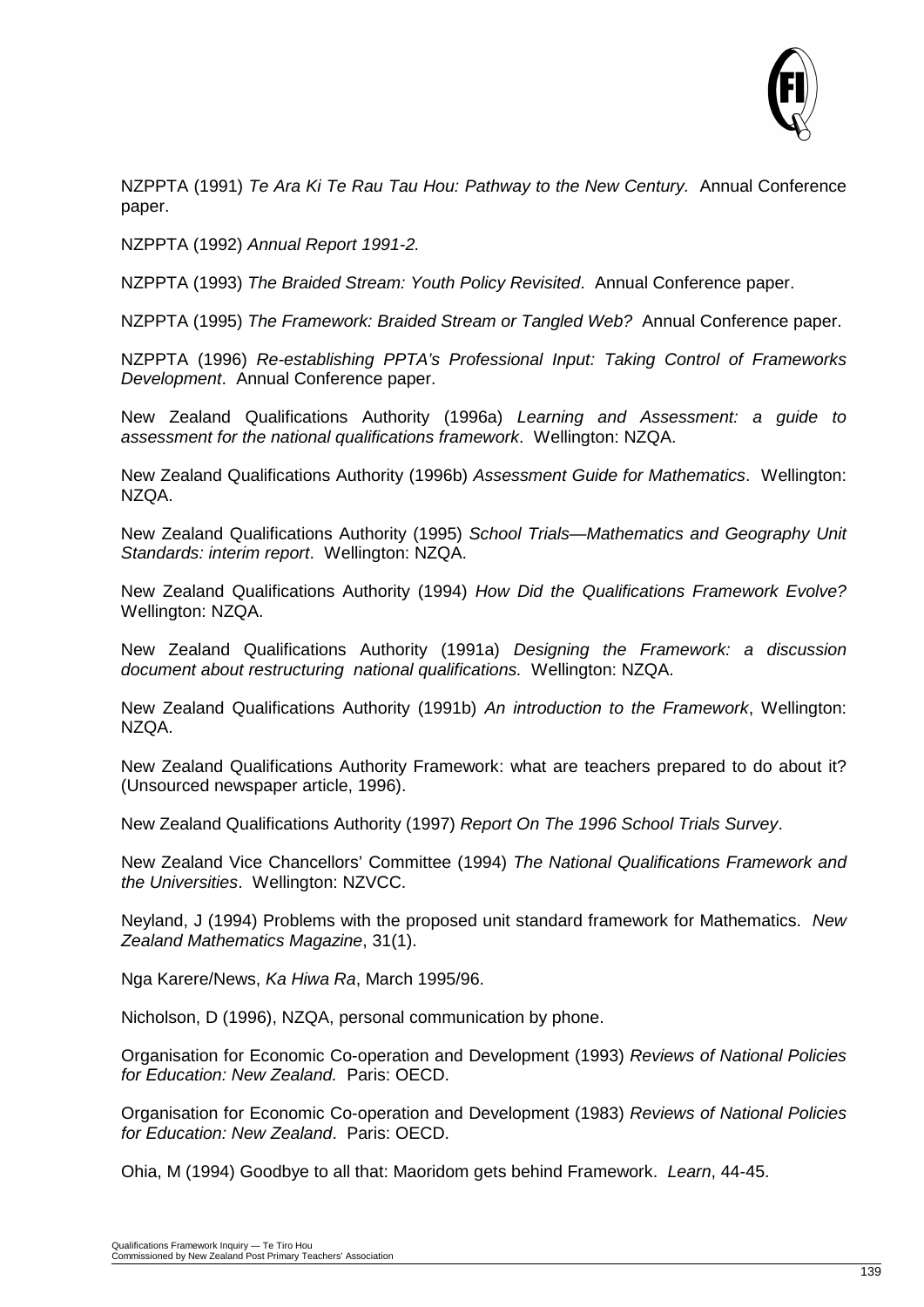

Ohia, M (1993) *A Strategic Vision for Maori People and the New Zealand Qualifications Authority*. Unpublished paper held by NZQA, Wellington.

Peddie, R (1995) Competency, standards, merit and excellence. In R Peddie and B Tuck (eds) *Setting the Standards: issues in assessment for national qualifications*. Palmerston North: Dunmore Press, 177-99.

Peddie, R (1994a) *Retesting*. Occasional paper prepared for the New Zealand Qualifications Authority, Wellington.

Peddie, R (1994b) *Difficulty, Excellence and Levels: implications for a Qualifications Framework*. Occasional paper prepared for the New Zealand Qualifications Authority, Wellington.

Peddie, R (1993a) *Achieving Excellence: a second report on merit in competency based assessment*. Report prepared for the New Zealand Qualifications Authority, Wellington, December.

Peddie, R (1993b) Competency-based assessment and 'merit'. *Training Agenda*, 1(3), 20-22.

Peddie, R (1992) *Beyond the Norm? An Introduction to Standards-based Assessment.*  Wellington: NZQA.

Peddie, R and Tuck, B (eds) (1995) *Setting the Standards: the assessment of competence in national qualifications*. Palmerston North: Dunmore Press.

Pepper, J (1995) *Moderation of Draft Geography Unit Standards*. End of year report to NZQA Moderation Services, Wellington.

Pole, N (1989) Participation in post-compulsory education and training: trends in the eighties. *Research and Statistics Department Bulletin,* 21, May.

Probine, M and Farghar, R (1987) *The Management, Funding and Organisation of Continuing Education and Training*. Report of the Ministerial Working Party, Wellington.

Sadler, R (1987) Specifying and Promulgating Achievements Standards*. Oxford Review of Education;* 1987; Vol 13.

Selwood, S (1991) *Progress or Paradox? NZQA—the genesis of a radical reconstruction of qualifications policy in New Zealand*. Unpublished M.Ed thesis. Massey University, Palmerston North.

Scottish Office, Education Department (1994) *Higher Still: Opportunity for all*.

Smith, L (1992) Speech delivered to the 'Qualifications for the 21st Century International Conference' held at Victoria University, Wellington, January.

Snook, I (1989) Inflated expectations, qualifications and job prospects. *Set*, 1.

Standards still in confusion, *New Zealand Herald*, 7 June 1995. Reproduced in *The Education Digest*, 154.